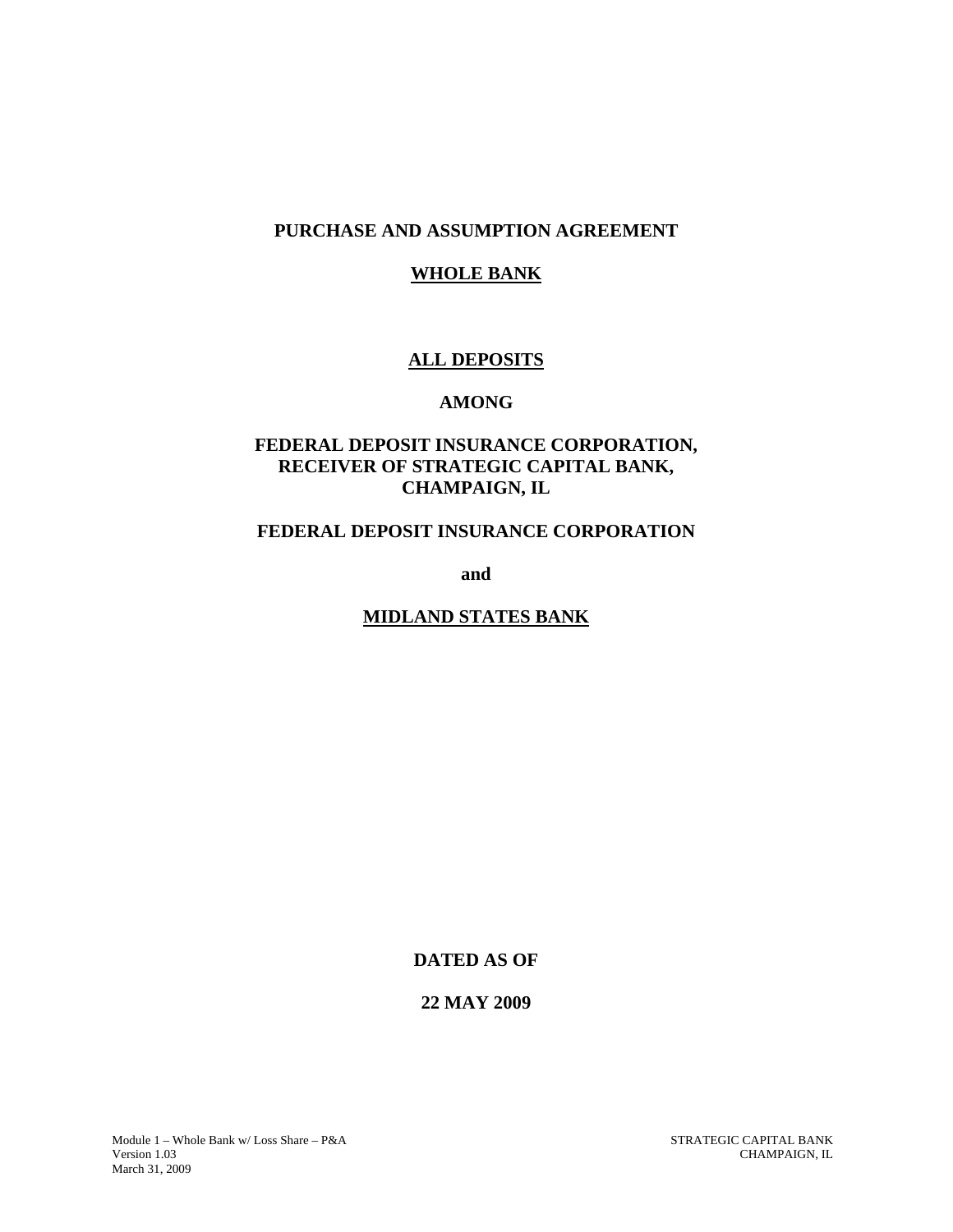## **TABLE OF CONTENTS**

| <b>ARTICLE I</b>   |                                                       |
|--------------------|-------------------------------------------------------|
| <b>ARTICLE II</b>  |                                                       |
| 2.1                |                                                       |
| 2.2                |                                                       |
| 2.3                |                                                       |
| 2.4                |                                                       |
| <b>ARTICLE III</b> |                                                       |
| 3.1                |                                                       |
| 3.2                |                                                       |
| 3.3                | Manner of Conveyance; Limited Warranty;               |
|                    |                                                       |
| 3.4                |                                                       |
| 3.5                |                                                       |
| 3.6                |                                                       |
| <b>ARTICLE IV</b>  | <b>ASSUMPTION OF CERTAIN DUTIES AND OBLIGATIONS15</b> |
| 4.1                |                                                       |
| 4.2                |                                                       |
| 4.3                |                                                       |
| 4.4                |                                                       |
| 4.5                |                                                       |
| 4.6                |                                                       |
| 4.7                | Agreement with Respect to Leased Data                 |
|                    |                                                       |
| 4.8                | Agreement with Respect to Certain                     |
|                    |                                                       |
| 4.9                |                                                       |
| 4.10               |                                                       |
|                    |                                                       |
| 4.11               |                                                       |
| 4.12               | Agreement with Respect to Continuation of Group       |
|                    |                                                       |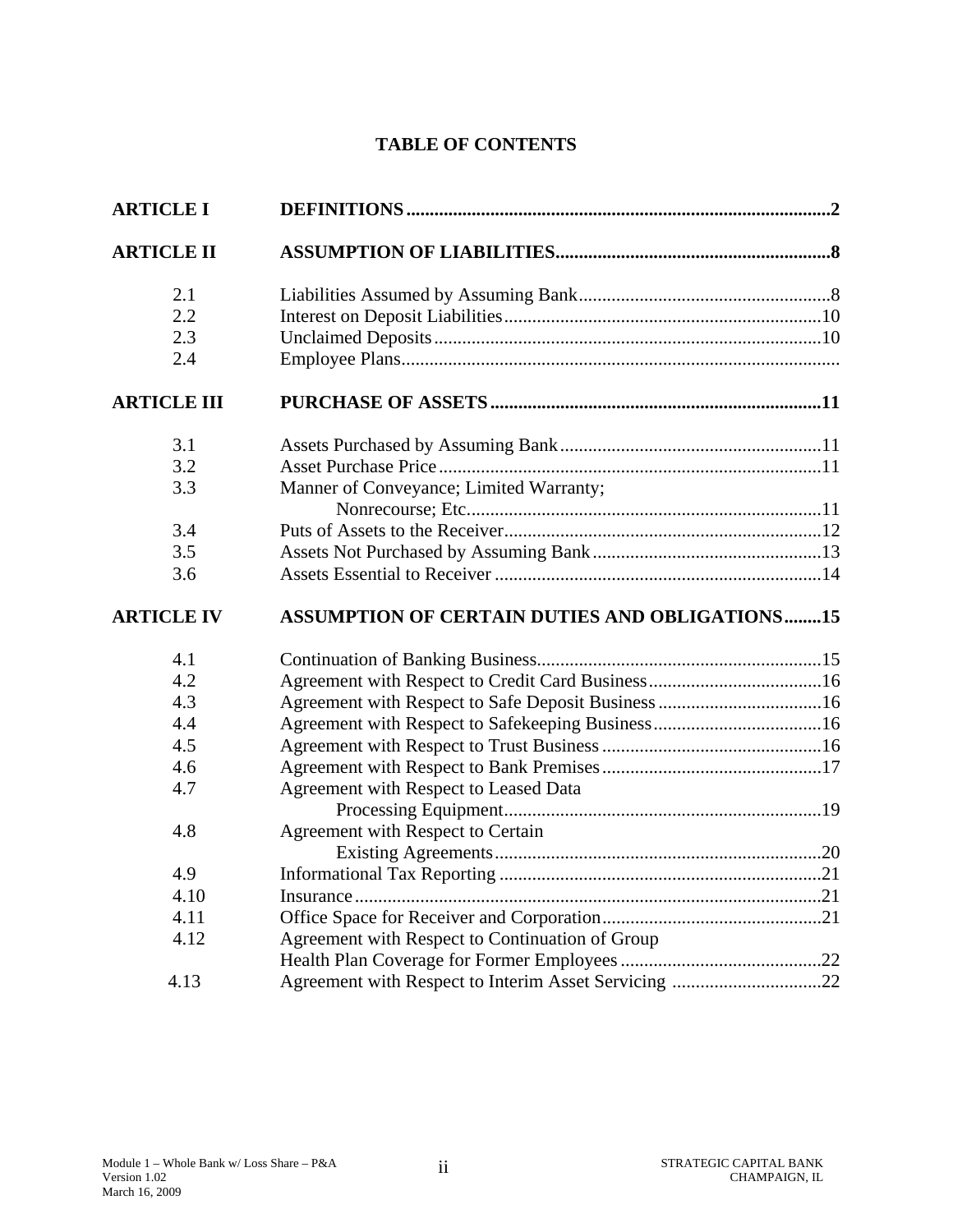| <b>ARTICLE V</b>    | <b>DUTIES WITH RESPECT TO DEPOSITORS</b>              |  |
|---------------------|-------------------------------------------------------|--|
|                     |                                                       |  |
| 5.1                 |                                                       |  |
| 5.2                 |                                                       |  |
| 5.3                 |                                                       |  |
| <b>ARTICLE VI</b>   |                                                       |  |
| 6.1                 |                                                       |  |
| 6.2                 |                                                       |  |
| 6.3                 |                                                       |  |
| 6.4                 |                                                       |  |
| <b>ARTICLE VII</b>  |                                                       |  |
| <b>ARTICLE VIII</b> |                                                       |  |
| 8.1                 |                                                       |  |
| 8.2                 | Correction of Errors and Omissions; Other Liabilities |  |
| 8.3                 |                                                       |  |
| 8.4                 |                                                       |  |
| 8.5                 |                                                       |  |
| <b>ARTICLE IX</b>   |                                                       |  |
| 9.1                 |                                                       |  |
| 9.2                 |                                                       |  |
| 9.3                 |                                                       |  |
| 9.4                 |                                                       |  |
| 9.5                 |                                                       |  |
| 9.6                 | Proceedings with Respect to Certain Assets            |  |
|                     |                                                       |  |
| 9.7                 |                                                       |  |
| <b>ARTICLE X</b>    |                                                       |  |
| <b>ARTICLE XI</b>   | <b>REPRESENTATIONS AND WARRANTIES OF THE</b>          |  |
| <b>ARTICLE XII</b>  |                                                       |  |
| 12.1                |                                                       |  |
| 12.2                |                                                       |  |
| 12.3                |                                                       |  |
| 12.4                |                                                       |  |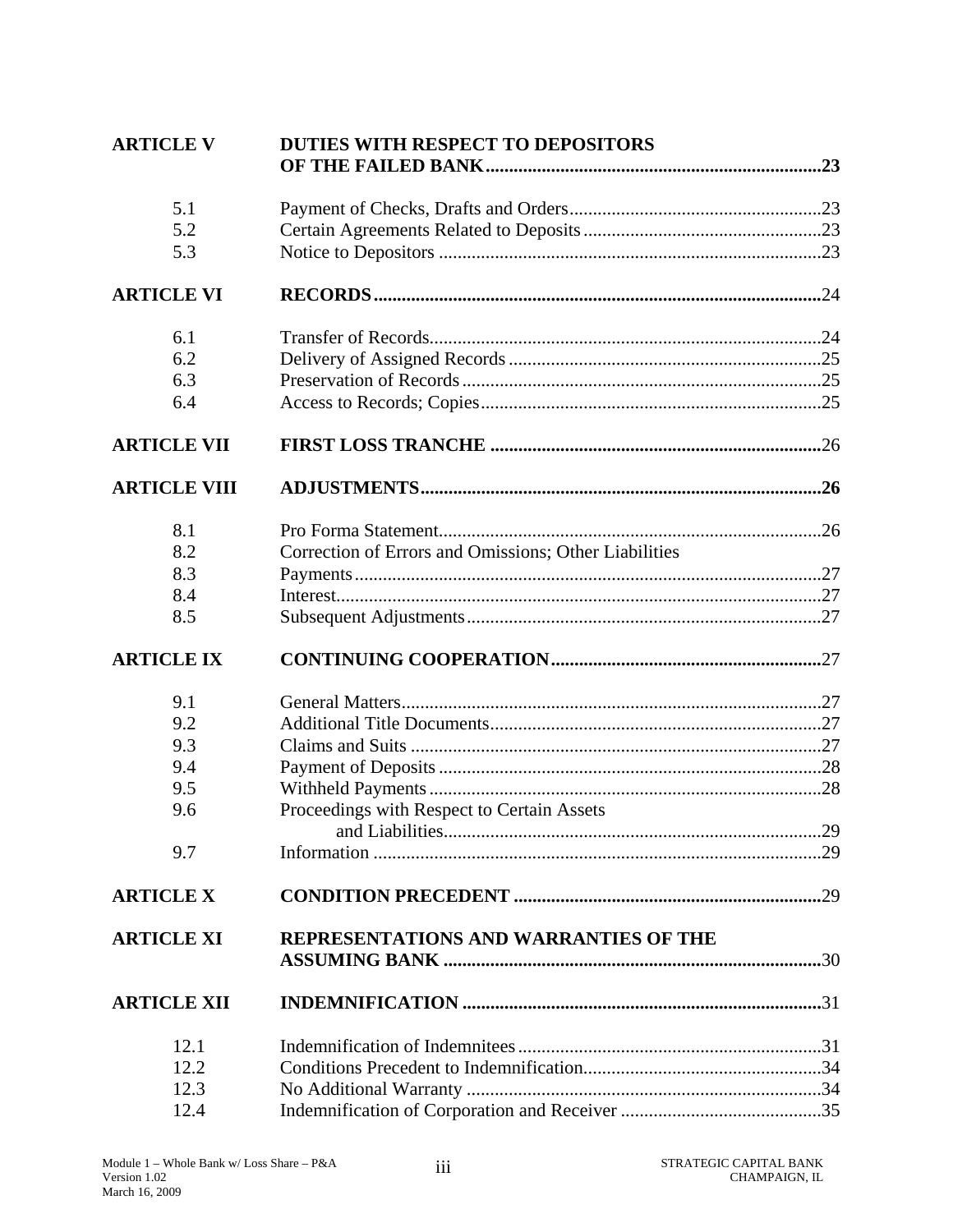| 12.5                |  |
|---------------------|--|
| 12.6                |  |
| 12.7                |  |
| 12.8                |  |
| <b>ARTICLE XIII</b> |  |
| 13.1                |  |
| 13.2                |  |
| 13.3                |  |
| 13.4                |  |
| 13.5                |  |
| 13.6                |  |
| 13.7                |  |
| 13.8                |  |
| 13.9                |  |
| 13.10               |  |
| 13.11               |  |
| 13.12               |  |
| 13.13               |  |

## **SCHEDULES**

| 2.1             |  |
|-----------------|--|
| 2.1(a)          |  |
| 3.1             |  |
| 3.2             |  |
| 3.5(l)          |  |
| 4.15A           |  |
| 4.15B           |  |
| $7\overline{ }$ |  |

## **EXHIBITS**

| 4.13  |  |
|-------|--|
| 4.15A |  |
| 4.15B |  |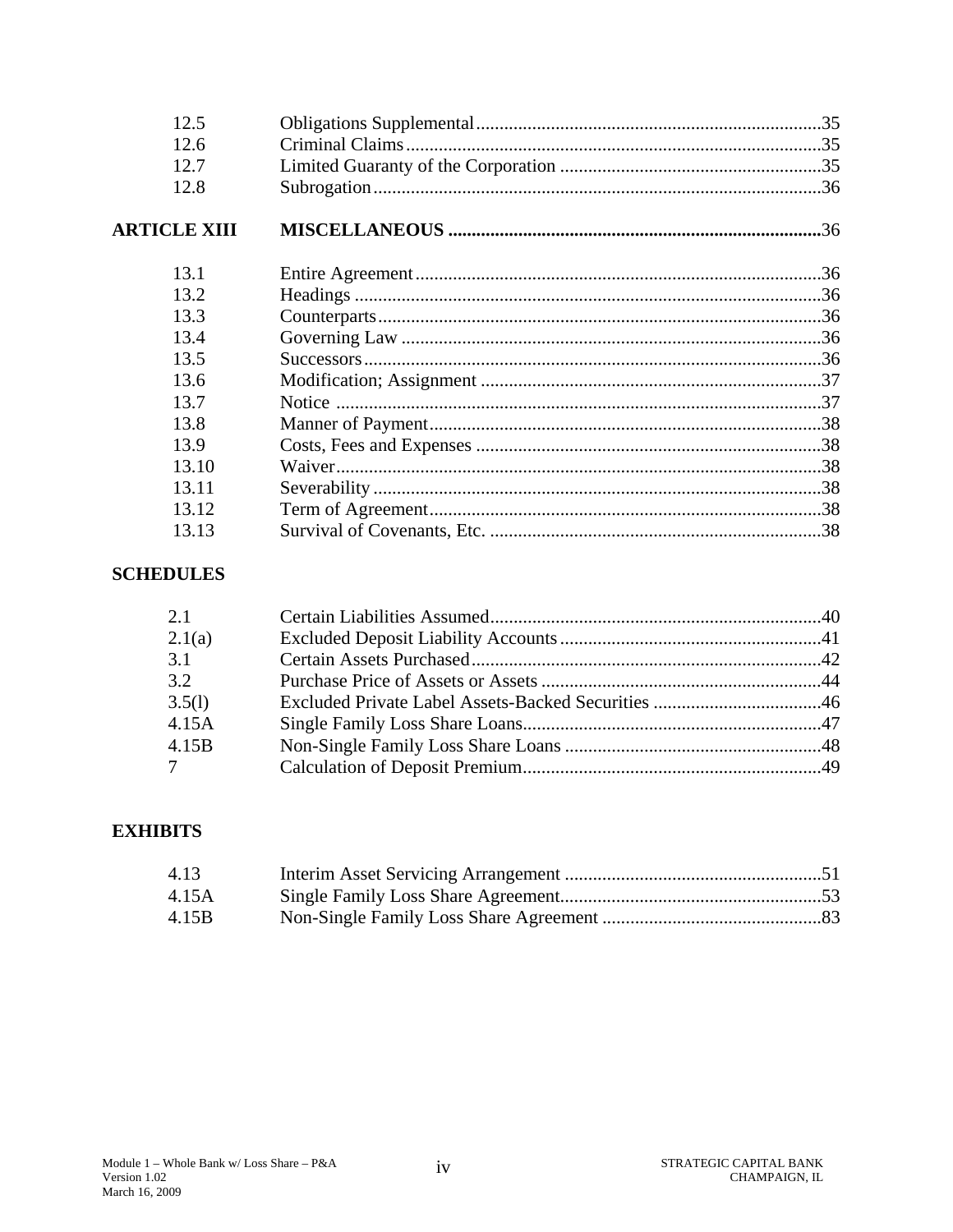### **PURCHASE AND ASSUMPTION AGREEMENT**

### **WHOLE BANK**

### **ALL DEPOSITS**

**THIS AGREEMENT**, made and entered into as of the  $22<sup>nd</sup>$  day of May, 2009, by and among the **FEDERAL DEPOSIT INSURANCE CORPORATION, RECEIVER of STRATEGIC CAPITAL BANK, CHAMPAIGN, IL** (the "Receiver"), **MIDLAND STATES BANK**, organized under the laws of the State of Illinois, and having its principal place of business in **EFFINGHAM, IL** (the "Assuming Bank"), and the **FEDERAL DEPOSIT INSURANCE CORPORATION**, organized under the laws of the United States of America and having its principal office in Washington, D.C., acting in its corporate capacity (the "Corporation").

#### **WITNESSETH**:

**WHEREAS**, on Bank Closing, the Chartering Authority closed **STRATEGIC CAPITAL BANK** (the "Failed Bank") pursuant to applicable law and the Corporation was appointed Receiver thereof; and

**WHEREAS**, the Assuming Bank desires to purchase certain assets and assume certain deposit and other liabilities of the Failed Bank on the terms and conditions set forth in this Agreement; and

**WHEREAS**, pursuant to 12 U.S.C. Section 1823(c)(2)(A), the Corporation may provide assistance to the Assuming Bank to facilitate the transactions contemplated by this Agreement, which assistance may include indemnification pursuant to Article XII; and

**WHEREAS**, the Board of Directors of the Corporation (the "Board") has determined to provide assistance to the Assuming Bank on the terms and subject to the conditions set forth in this Agreement; and

**WHEREAS**, the Board has determined pursuant to 12 U.S.C. Section 1823(c)(4)(A) that such assistance is necessary to meet the obligation of the Corporation to provide insurance coverage for the insured deposits in the Failed Bank.

 **NOW THEREFORE**, in consideration of the mutual promises herein set forth and other valuable consideration, the parties hereto agree as follows: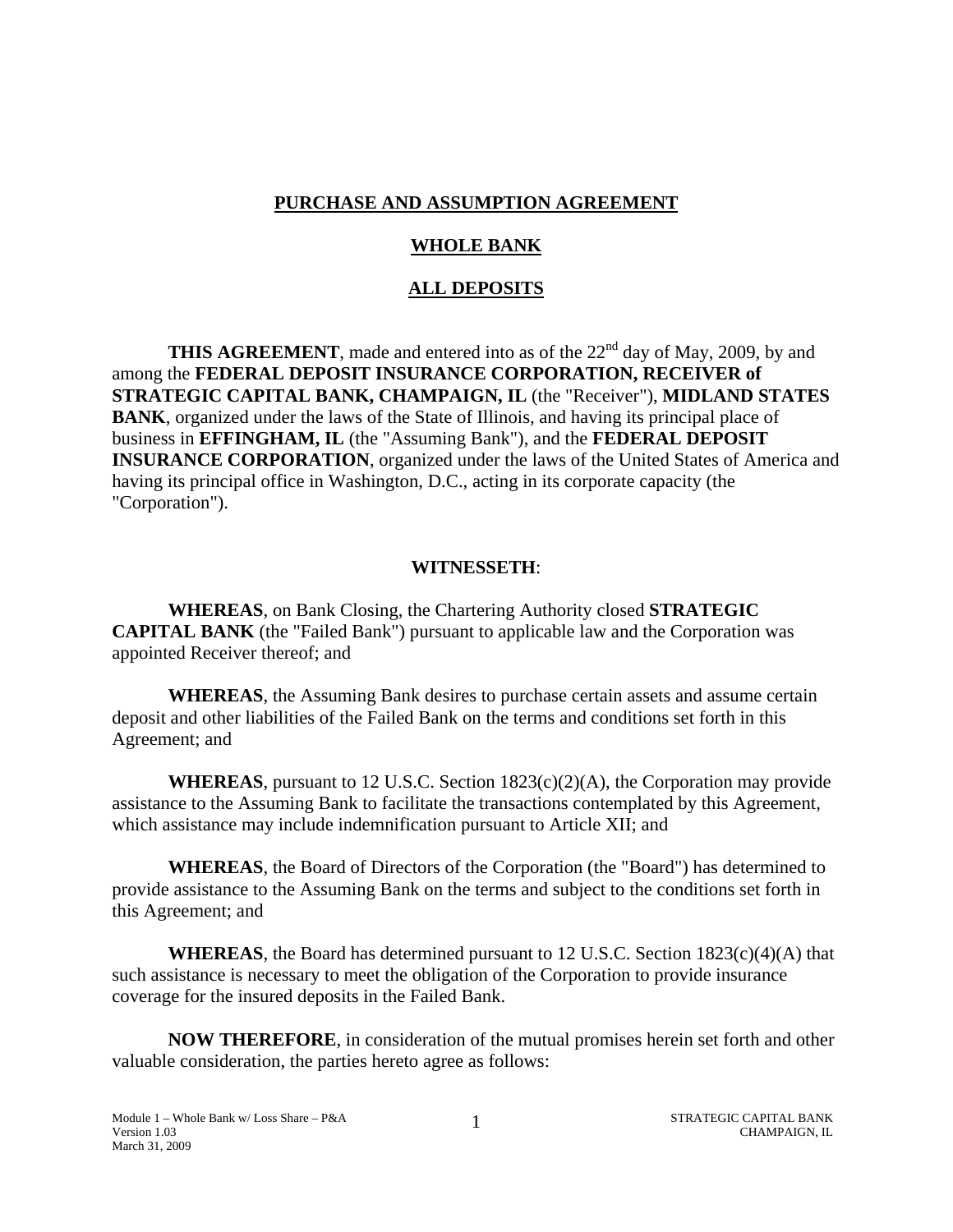### **ARTICLE I DEFINITIONS**

<span id="page-5-0"></span>Capitalized terms used in this Agreement shall have the meanings set forth in this Article I, or elsewhere in this Agreement. As used herein, words imparting the singular include the plural and vice versa.

**"Accounting Records"** means the general ledger and subsidiary ledgers and supporting schedules which support the general ledger balances.

**"Acquired Subsidiaries"** means Subsidiaries of the Failed Bank acquired pursuant to Section 3.1.

**"Adversely Classified"** means, with respect to any Loan or security, a Loan or security which, as of the date of the most recent pertinent data made available to the Assuming Bank as part of the Information Package, has been designated in the most recent report of examination as "Substandard," "Doubtful" or "Loss" by the Failed Bank's appropriate Federal or State Chartering Authority or regulator.

**"Affiliate"** of any Person means any director, officer, or employee of that Person and any other Person (i) who is directly or indirectly controlling, or controlled by, or under direct or indirect common control with, such Person, or (ii) who is an affiliate of such Person as the term "affiliate" is defined in Section 2 of the Bank Holding Company Act of 1956, as amended, 12 U.S.C. Section 1841.

**"Agreement"** means this Purchase and Assumption Agreement by and among the Assuming Bank, the Corporation and the Receiver, as amended or otherwise modified from time to time.

**"Assets"** means all assets of the Failed Bank purchased pursuant to Section 3.1. Assets owned by Subsidiaries of the Failed Bank are not "Assets" within the meaning of this definition.

**"Assumed Deposits"** means Deposits.

**"Bank Closing"** means the close of business of the Failed Bank on the date on which the Chartering Authority closed such institution.

**"Bank Premises"** means the banking houses, drive-in banking facilities, and teller facilities (staffed or automated) together with appurtenant parking, storage and service facilities and structures connecting remote facilities to banking houses, and land on which the foregoing are located, that are owned or leased by the Failed Bank and that are occupied by the Failed Bank as of Bank Closing.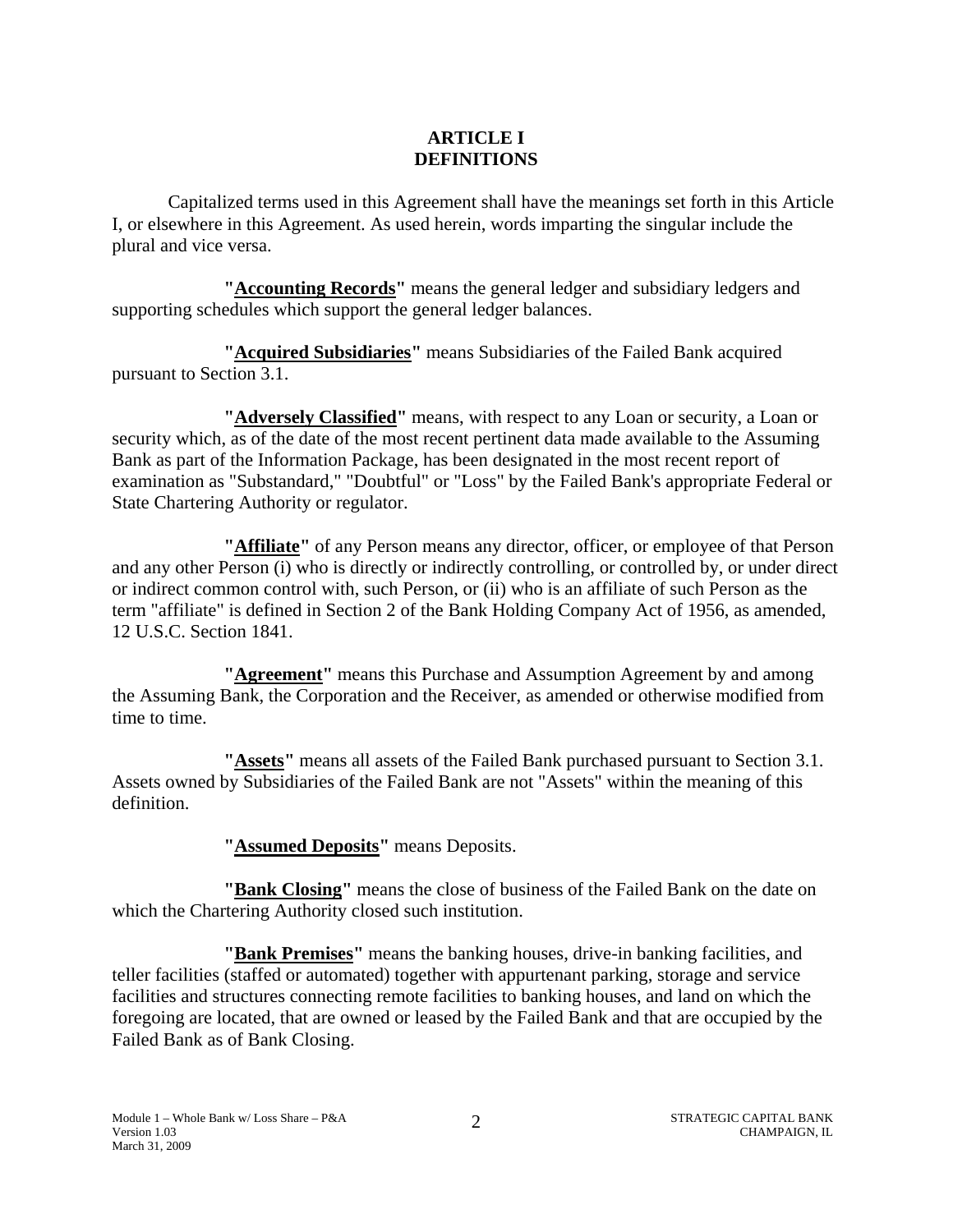**"Book Value"** means, with respect to any Asset and any Liability Assumed, the dollar amount thereof stated on the Accounting Records of the Failed Bank. The Book Value of any item shall be determined as of Bank Closing after adjustments made by the Receiver for differences in accounts, suspense items, unposted debits and credits, and other similar adjustments or corrections and for setoffs, whether voluntary or involuntary. The Book Value of a Subsidiary of the Failed Bank acquired by the Assuming Bank shall be determined from the investment in subsidiary and related accounts on the "bank only" (unconsolidated) balance sheet of the Failed Bank based on the equity method of accounting. Without limiting the generality of the foregoing, (i) the Book Value of a Liability Assumed shall include all accrued and unpaid interest thereon as of Bank Closing, and (ii) the Book Value of a Loan shall reflect adjustments for earned interest, or unearned interest (as it relates to the "rule of 78s" or add-on-interest loans, as applicable), if any, as of Bank Closing, adjustments for the portion of earned or unearned loan-related credit life and/or disability insurance premiums, if any, attributable to the Failed Bank as of Bank Closing, and adjustments for Failed Bank Advances, if any, in each case as determined for financial reporting purposes. The Book Value of an Asset shall not include any adjustment for loan premiums, discounts or any related deferred income or fees, or general or specific reserves on the Accounting Records of the Failed Bank. The Book Value for securities valuations shall be net of market adjustments.

**"Business Day"** means a day other than a Saturday, Sunday, Federal legal holiday or legal holiday under the laws of the State where the Failed Bank is located, or a day on which the principal office of the Corporation is closed.

**"Chartering Authority"** means (i) with respect to a national bank, the Office of the Comptroller of the Currency, (ii) with respect to a Federal savings association or savings bank, the Office of Thrift Supervision, (iii) with respect to a bank or savings institution chartered by a State, the agency of such State charged with primary responsibility for regulating and/or closing banks or savings institutions, as the case may be, (iv) the Corporation in accordance with 12 U.S.C. Section 1821(c), with regard to self appointment, or (v) the appropriate Federal banking agency in accordance with 12 U.S.C. 1821(c)(9).

**"Commitment"** means the unfunded portion of a line of credit or other commitment reflected on the books and records of the Failed Bank to make an extension of credit (or additional advances with respect to a Loan) that was legally binding on the Failed Bank as of Bank Closing, other than extensions of credit pursuant to the credit card business and overdraft protection plans of the Failed Bank, if any.

**"Credit Documents"** mean the agreements, instruments, certificates or other documents at any time evidencing or otherwise relating to, governing or executed in connection with or as security for, a Loan, including without limitation notes, bonds, loan agreements, letter of credit applications, lease financing contracts, banker's acceptances, drafts, interest protection agreements, currency exchange agreements, repurchase agreements, reverse repurchase agreements, guarantees, deeds of trust, mortgages, assignments, security agreements, pledges, subordination or priority agreements, lien priority agreements, undertakings, security instruments, certificates, documents, legal opinions, participation agreements and intercreditor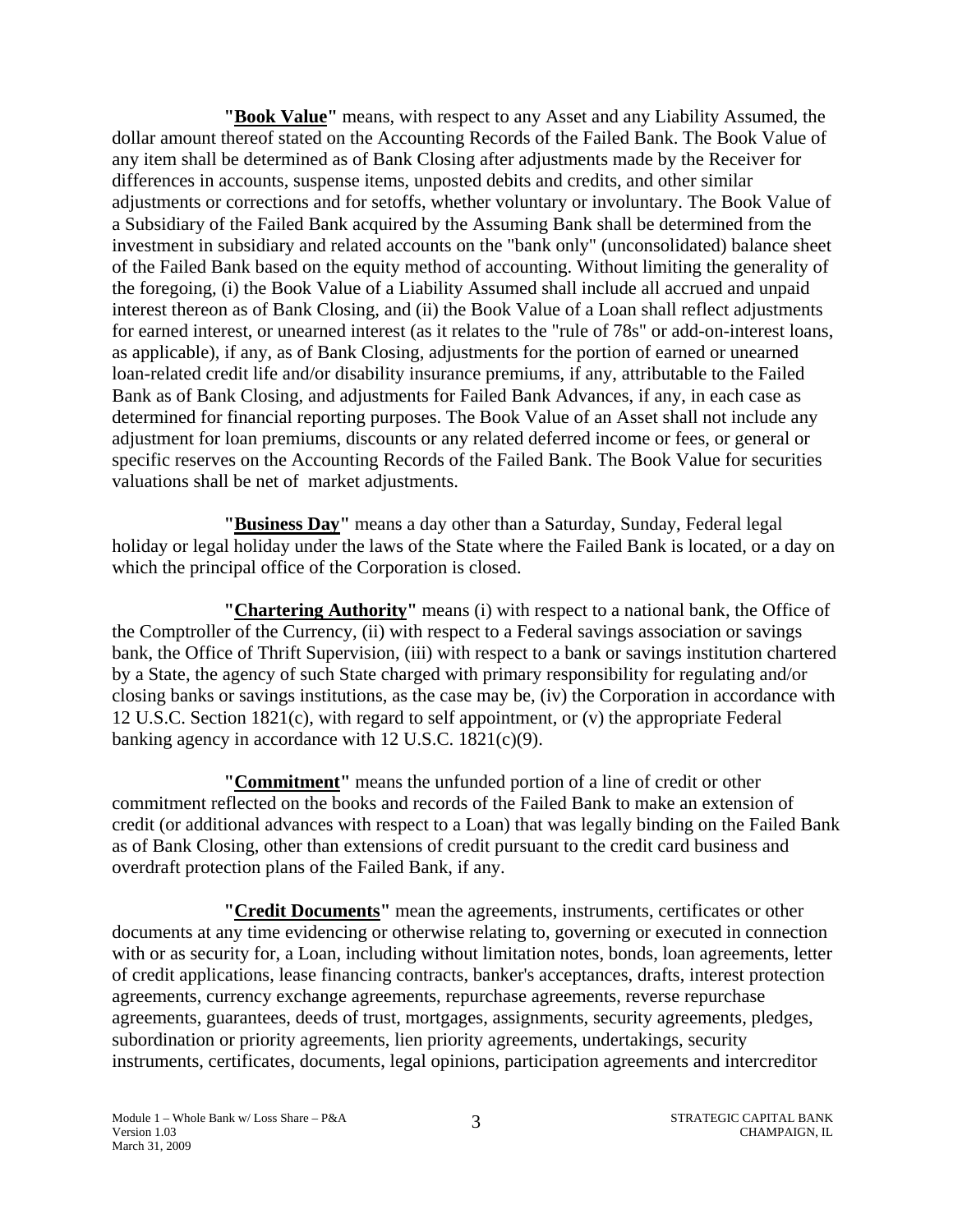agreements, and all amendments, modifications, renewals, extensions, rearrangements, and substitutions with respect to any of the foregoing.

**"Credit File"** means all Credit Documents and all other credit, collateral, or insurance documents in the possession or custody of the Assuming Bank, or any of its Subsidiaries or Affiliates, relating to an Asset or a Loan included in a Put Notice, or copies of any thereof.

**"Data Processing Lease"** means any lease or licensing agreement, binding on the Failed Bank as of Bank Closing, the subject of which is data processing equipment or computer hardware or software used in connection with data processing activities. A lease or licensing agreement for computer software used in connection with data processing activities shall constitute a Data Processing Lease regardless of whether such lease or licensing agreement also covers data processing equipment.

**"Deposit"** means a deposit as defined in 12 U.S.C. Section 1813(l), including without limitation, outstanding cashier's checks and other official checks and all uncollected items included in the depositors' balances and credited on the books and records of the Failed Bank; provided, that the term "Deposit" shall not include all or any portion of those deposit balances which, in the discretion of the Receiver or the Corporation, (i) may be required to satisfy it for any liquidated or contingent liability of any depositor arising from an unauthorized or unlawful transaction, or (ii) may be needed to provide payment of any liability of any depositor to the Failed Bank or the Receiver, including the liability of any depositor as a director or officer of the Failed Bank, whether or not the amount of the liability is or can be determined as of Bank Closing.

**"Equity Adjustment"** means the dollar amount resulting by subtracting the Book Value, as of Bank Closing, of all Liabilities Assumed under this Agreement by the Assuming Bank from the Book Value, as of Bank Closing, of all Assets acquired under this Agreement by the Assuming Bank, which may be a positive or a negative number.

**"Failed Bank Advances"** means the total sums paid by the Failed Bank to (i) protect its lien position, (ii) pay ad valorem taxes and hazard insurance, and (iii) pay credit life insurance, accident and health insurance, and vendor's single interest insurance.

**"Fair Market Value"** means (i)(a) "Market Value" as defined in the regulation prescribing the standards for real estate appraisals used in federally related transactions, 12 C.F.R. § 323.2(g), and accordingly shall mean the most probable price which a property should bring in a competitive and open market under all conditions requisite to a fair sale, the buyer and seller each acting prudently and knowledgeably, and assuming the price is not affected by undue stimulus. Implicit in this definition is the consummation of a sale as of a specified date and the passing of title from seller to buyer under conditions whereby:

(1) Buyer and seller are typically motivated;

(2) Both parties are well informed or well advised, and acting in what they consider their own best interests;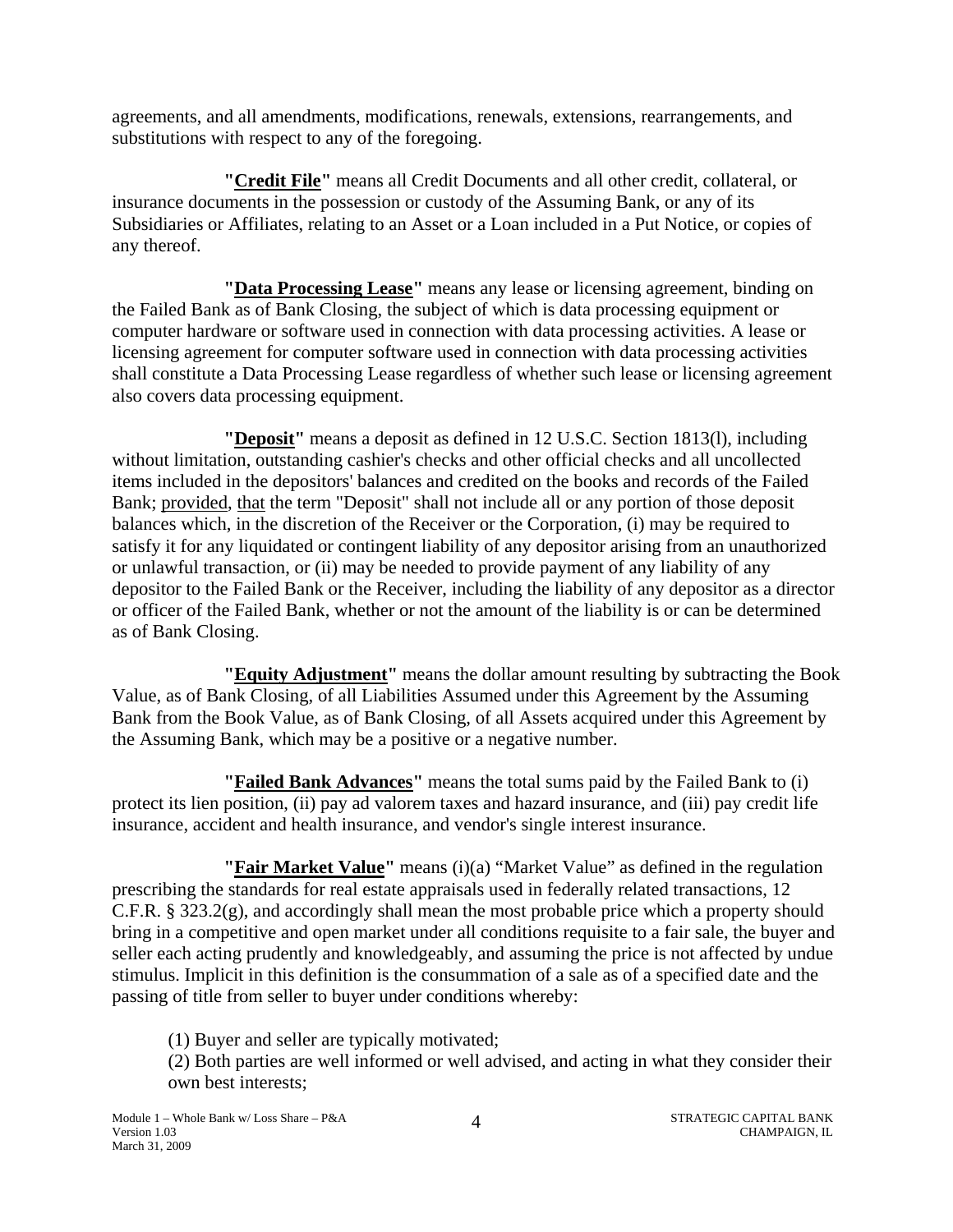(3) A reasonable time is allowed for exposure in the open market;

(4) Payment is made in terms of cash in U.S. dollars or in terms of financial arrangements comparable thereto; and

(5) The price represents the normal consideration for the property sold unaffected by special or creative financing or sales concessions granted by anyone associated with the sale;

as determined as of Bank Closing by an appraiser chosen by the Assuming Bank from a list of acceptable appraisers provided by the Receiver; any costs and fees associated with such determination shall be shared equally by the Receiver and the Assuming Bank, and (b) which, with respect to Bank Premises (to the extent, if any, that Bank Premises are purchased utilizing this valuation method), shall be determined not later than sixty (60) days after Bank Closing by an appraiser selected by the Receiver and the Assuming Bank within seven (7) days after Bank Closing; or (ii) with respect to property other than Bank Premises purchased utilizing this valuation method, the price therefore as established by the Receiver and agreed to by the Assuming Bank, or in the absence of such agreement, as determined in accordance with clause  $(i)(a)$  above.

"**First Loss Tranche**" means the dollar amount of liability that the Assuming Bank will incur prior to the commencement of loss sharing, which is the sum of (i) the Assuming Bank's asset premium (discount) bid, as reflected on the Assuming Bank's bid form, plus (ii) the Assuming Bank's Deposit premium bid, as reflected on the Assuming Bank's bid form, plus (iii) the Equity Adjustment. The First Loss Tranche may be a positive or negative number.

"**Fixtures**" means those leasehold improvements, additions, alterations and installations constituting all or a part of Bank Premises and which were acquired, added, built, installed or purchased at the expense of the Failed Bank, regardless of the holder of legal title thereto as of Bank Closing.

**"Furniture and Equipment"** means the furniture and equipment, other than motor vehicles, leased or owned by the Failed Bank and reflected on the books of the Failed Bank as of Bank Closing, including without limitation automated teller machines, carpeting, furniture, office machinery (including personal computers), shelving, office supplies, telephone, surveillance and security systems. Motor vehicles shall be considered other assets and pass at Book Value.

**"Indemnitees"** means, except as provided in paragraph (k) of Section 12.1, (i) the Assuming Bank, (ii) the Subsidiaries and Affiliates of the Assuming Bank other than any Subsidiaries or Affiliates of the Failed Bank that are or become Subsidiaries or Affiliates of the Assuming Bank, and (iii) the directors, officers, employees and agents of the Assuming Bank and its Subsidiaries and Affiliates who are not also present or former directors, officers, employees or agents of the Failed Bank or of any Subsidiary or Affiliate of the Failed Bank.

**"Information Package"** means the most recent compilation of financial and other data with respect to the Failed Bank, including any amendments or supplements thereto,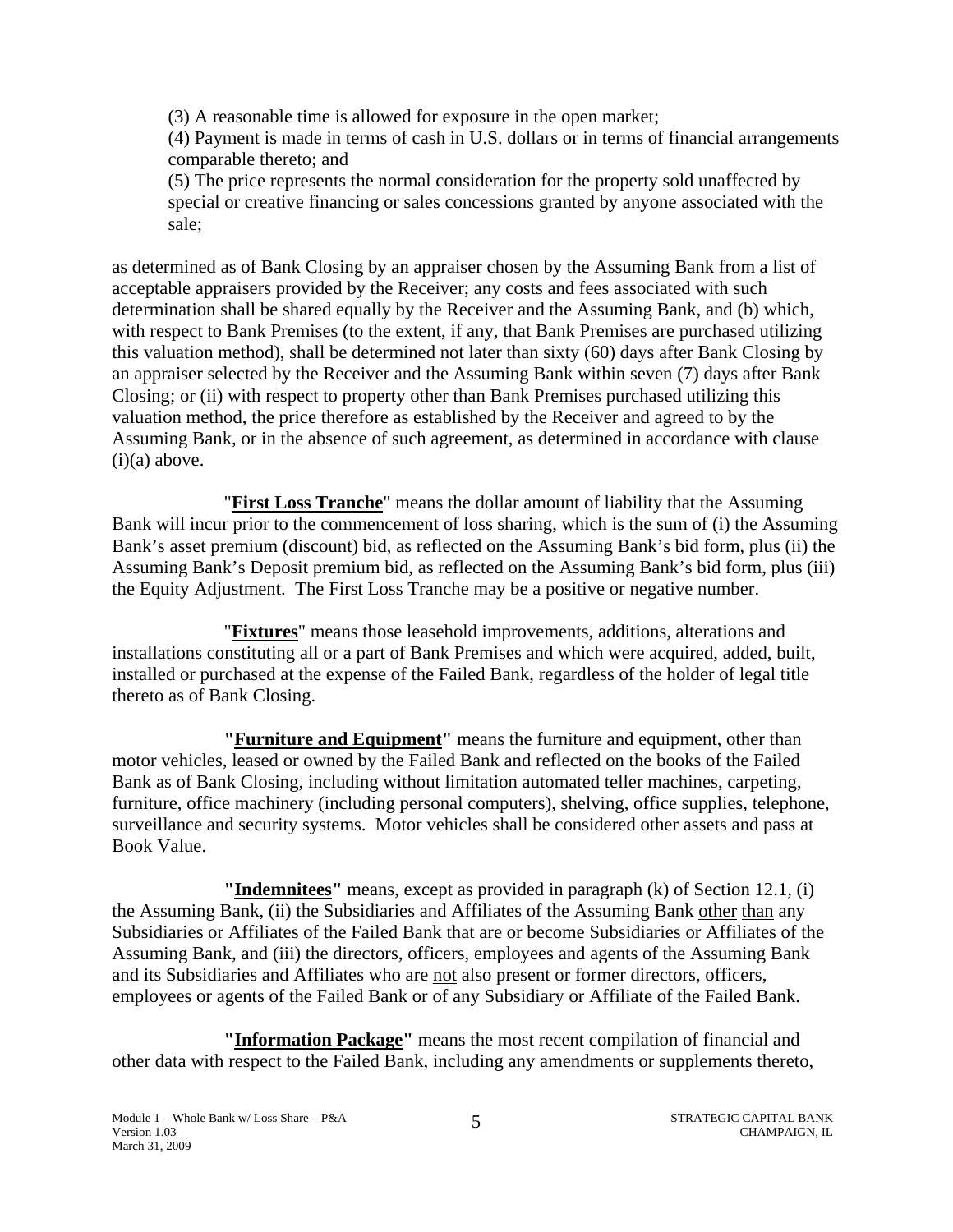provided to the Assuming Bank by the Corporation on the web site used by the Corporation to market the Failed Bank to potential acquirers.

**"Legal Balance"** means the amount of indebtedness legally owed by an Obligor with respect to a Loan, including principal and accrued and unpaid interest, late fees, attorneys' fees and expenses, taxes, insurance premiums, and similar charges, if any.

**"Liabilities Assumed"** has the meaning provided in Section 2.1.

**"Lien"** means any mortgage, lien, pledge, charge, assignment for security purposes, security interest, or encumbrance of any kind with respect to an Asset, including any conditional sale agreement or capital lease or other title retention agreement relating to such Asset.

**"Loans"** means all of the following owed to or held by the Failed Bank as of Bank Closing:

(i) loans (including loans which have been charged off the Accounting Records of the Failed Bank in whole or in part prior to the date of the most recent pertinent data made available to the Assuming Bank as part of the Information Package), participation agreements, interests in participations, overdrafts of customers (including but not limited to overdrafts made pursuant to an overdraft protection plan or similar extensions of credit in connection with a deposit account), revolving commercial lines of credit, home equity lines of credit, Commitments, United States and/or State-guaranteed student loans, and lease financing contracts;

(ii) all Liens, rights (including rights of set-off), remedies, powers, privileges, demands, claims, priorities, equities and benefits owned or held by, or accruing or to accrue to or for the benefit of, the holder of the obligations or instruments referred to in clause (i) above, including but not limited to those arising under or based upon Credit Documents, casualty insurance policies and binders, standby letters of credit, mortgagee title insurance policies and binders, payment bonds and performance bonds at any time and from time to time existing with respect to any of the obligations or instruments referred to in clause (i) above; and

(iii) all amendments, modifications, renewals, extensions, refinancings, and refundings of or for any of the foregoing.

**"Obligor"** means each Person liable for the full or partial payment or performance of any Loan, whether such Person is obligated directly, indirectly, primarily, secondarily, jointly, or severally.

**"Other Real Estate"** means all interests in real estate (other than Bank Premises and Fixtures) and loans on "in substance foreclosure" status as of Bank Closing as recorded on the Accounting Records of the Failed Bank, including but not limited to mineral rights, leasehold rights, condominium and cooperative interests, air rights and development rights that are owned by the Failed Bank.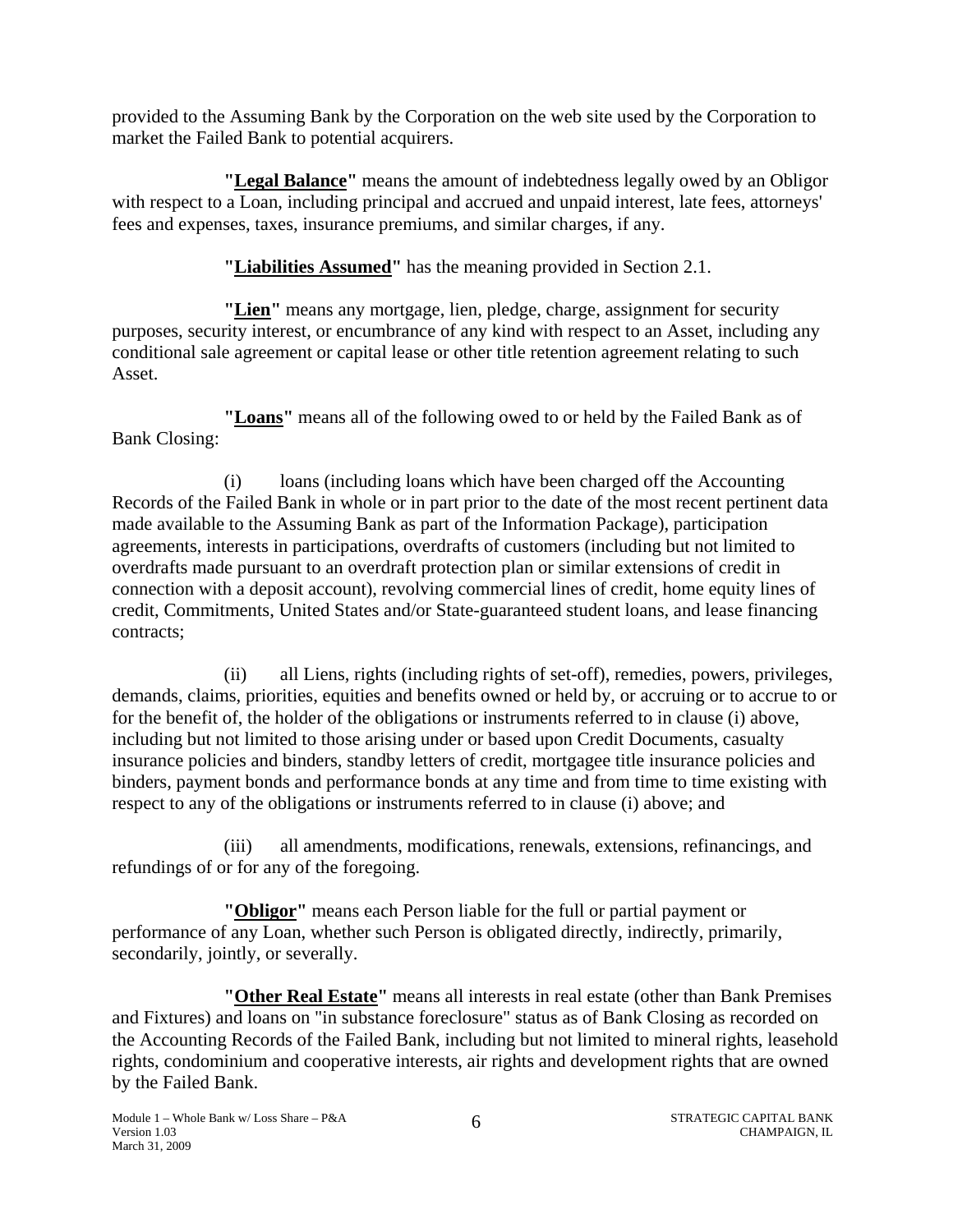**"Person"** means any individual, corporation, partnership, joint venture, association, joint-stock company, trust, unincorporated organization, or government or any agency or political subdivision thereof, excluding the Corporation.

**"Primary Indemnitor"** means any Person (other than the Assuming Bank or any of its Affiliates) who is obligated to indemnify or insure, or otherwise make payments (including payments on account of claims made against) to or on behalf of any Person in connection with the claims covered under Article XII, including without limitation any insurer issuing any directors and officers liability policy or any Person issuing a financial institution bond or banker's blanket bond.

**"Proforma"** means producing a balance sheet that reflects a reasonably accurate financial statement of the Failed bank through the date of closing. The Proforma financial statements serve as a basis for the opening entries of both the Assuming Bank and the Receiver.

**"Put Date"** has the meaning provided in Section 3.4.

**"Put Notice"** has the meaning provided in Section 3.4.

**"Qualified Financial Contract"** means a qualified financial contract as defined in 12 U.S.C. Section 1821(e)(8)(D).

**"Record"** means any document, microfiche, microfilm and computer records (including but not limited to magnetic tape, disc storage, card forms and printed copy) of the Failed Bank generated or maintained by the Failed Bank that is owned by or in the possession of the Receiver at Bank Closing.

**"Related Liability"** with respect to any Asset means any liability existing and reflected on the Accounting Records of the Failed Bank as of Bank Closing for (i) indebtedness secured by mortgages, deeds of trust, chattel mortgages, security interests or other liens on or affecting such Asset, (ii) ad valorem taxes applicable to such Asset, and (iii) any other obligation determined by the Receiver to be directly related to such Asset.

**"Related Liability Amount"** with respect to any Related Liability on the books of the Assuming Bank, means the amount of such Related Liability as stated on the Accounting Records of the Assuming Bank (as maintained in accordance with generally accepted accounting principles) as of the date as of which the Related Liability Amount is being determined. With respect to a liability that relates to more than one asset, the amount of such Related Liability shall be allocated among such assets for the purpose of determining the Related Liability Amount with respect to any one of such assets. Such allocation shall be made by specific allocation, where determinable, and otherwise shall be pro rata based upon the dollar amount of such assets stated on the Accounting Records of the entity that owns such asset.

 **"Repurchase Price"** means, with respect to any Loan the Book Value, adjusted to reflect changes to Book Value after Bank Closing, plus (ii) any advances and interest on such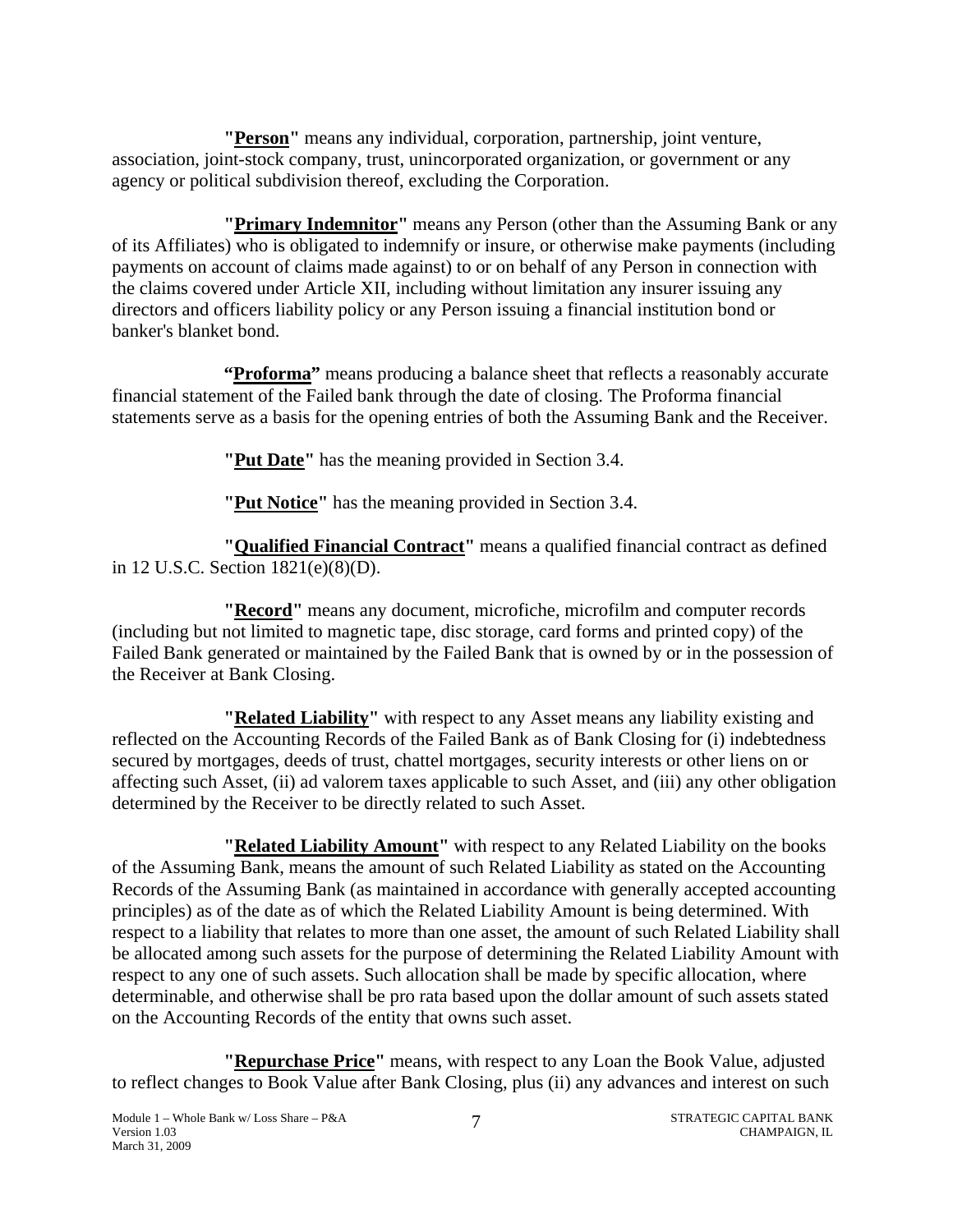<span id="page-11-0"></span>Loan after Bank Closing, minus (iii) the total of amounts received by the Assuming Bank for such Loan, regardless of how applied, after Bank Closing, plus (iv) advances made by Assuming Bank, plus (v) total disbursements of principal made by Receiver that are not included in the Book Value.

**"Safe Deposit Boxes"** means the safe deposit boxes of the Failed Bank, if any, including the removable safe deposit boxes and safe deposit stacks in the Failed Bank's vault(s), all rights and benefits under rental agreements with respect to such safe deposit boxes, and all keys and combinations thereto.

**"Settlement Date"** means the first Business Day immediately prior to the day which is one hundred eighty (180) days after Bank Closing, or such other date prior thereto as may be agreed upon by the Receiver and the Assuming Bank. The Receiver, in its discretion, may extend the Settlement Date.

**"Settlement Interest Rate"** means, for the first calendar quarter or portion thereof during which interest accrues, the rate determined by the Receiver to be equal to the equivalent coupon issue yield on twenty-six (26)-week United States Treasury Bills in effect as of Bank Closing as published in The Wall Street Journal; provided, that if no such equivalent coupon issue yield is available as of Bank Closing, the equivalent coupon issue yield for such Treasury Bills most recently published in The Wall Street Journal prior to Bank Closing shall be used. Thereafter, the rate shall be adjusted to the rate determined by the Receiver to be equal to the equivalent coupon issue yield on such Treasury Bills in effect as of the first day of each succeeding calendar quarter during which interest accrues as published in The Wall Street Journal.

**"Subsidiary"** has the meaning set forth in Section 3(w)(4) of the Federal Deposit Insurance Act, 12 U.S.C. Section 1813(w)(4), as amended.

#### **ARTICLE II ASSUMPTION OF LIABILITIES**

**2.1** Liabilities Assumed by Assuming Bank. The Assuming Bank expressly assumes at Book Value (subject to adjustment pursuant to Article VIII) and agrees to pay, perform, and discharge all of the following liabilities of the Failed Bank as of Bank Closing, except as otherwise provided in this Agreement (such liabilities referred to as "Liabilities Assumed"):

> (a) Assumed Deposits, except those Deposits specifically listed on Schedule 2.1(a); provided, that as to any Deposits of public money which are Assumed Deposits, the Assuming Bank agrees to properly secure such Deposits with such of the Assets as appropriate which, prior to Bank Closing, were pledged as security therefor by the Failed Bank, or with assets of the Assuming Bank, if such securing Assets, if any, are insufficient to properly secure such Deposits;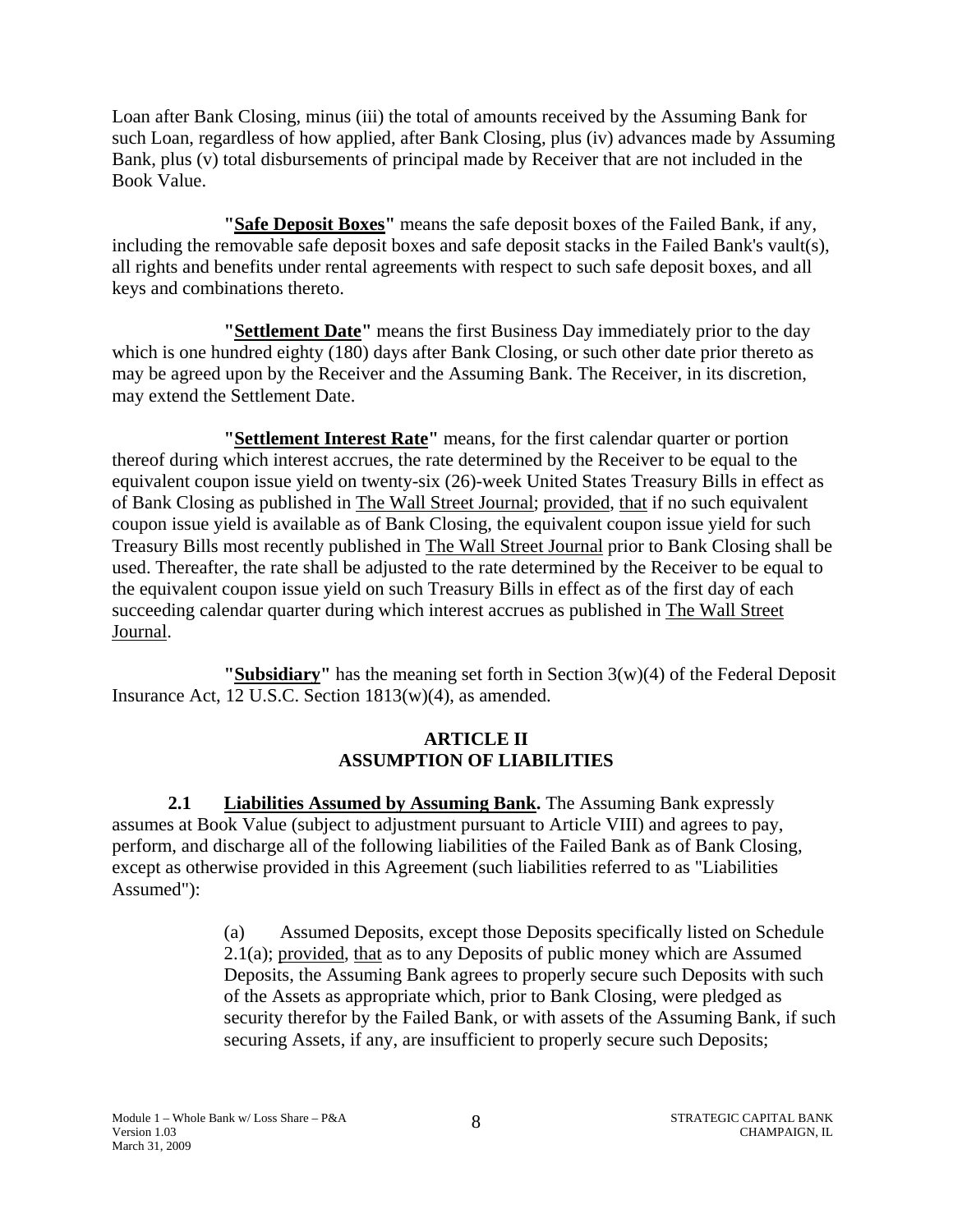(b) liabilities for indebtedness secured by mortgages, deeds of trust, chattel mortgages, security interests or other liens on or affecting any Assets, if any; provided, that the assumption of any liability pursuant to this paragraph shall be limited to the market value of the Assets securing such liability as determined by the Receiver;

(c) borrowings from Federal Reserve Banks and Federal Home Loan Banks, if any, provided, that the assumption of any liability pursuant to this paragraph shall be limited to the market value of the assets securing such liability as determined by the Receiver; and overdrafts, debit balances, service charges, reclamations, and adjustments to accounts with the Federal Reserve Banks as reflected on the books and records of any such Federal Reserve Bank within ninety (90) days after Bank Closing, if any;

(d) ad valorem taxes applicable to any Asset, if any; provided, that the assumption of any ad valorem taxes pursuant to this paragraph shall be limited to an amount equal to the market value of the Asset to which such taxes apply as determined by the Receiver;

(e) liabilities, if any, for federal funds purchased, repurchase agreements and overdrafts in accounts maintained with other depository institutions (including any accrued and unpaid interest thereon computed to and including Bank Closing); provided, that the assumption of any liability pursuant to this paragraph shall be limited to the market value of the Assets securing such liability as determined by the Receiver;

(f) United States Treasury tax and loan note option accounts, if any;

(g) liabilities for any acceptance or commercial letter of credit (other than "standby letters of credit" as defined in 12 C.F.R. Section 337.2(a)); provided, that the assumption of any liability pursuant to this paragraph shall be limited to the market value of the Assets securing such liability as determined by the Receiver;

(h) duties and obligations assumed pursuant to this Agreement including without limitation those relating to the Failed Bank's credit card business, overdraft protection plans, safe deposit business, safekeeping business or trust business, if any;

(i) liabilities, if any, for Commitments;

(j) liabilities, if any, for amounts owed to any Subsidiary of the Failed Bank acquired under Section 3.1;

(k) liabilities, if any, with respect to Qualified Financial Contracts;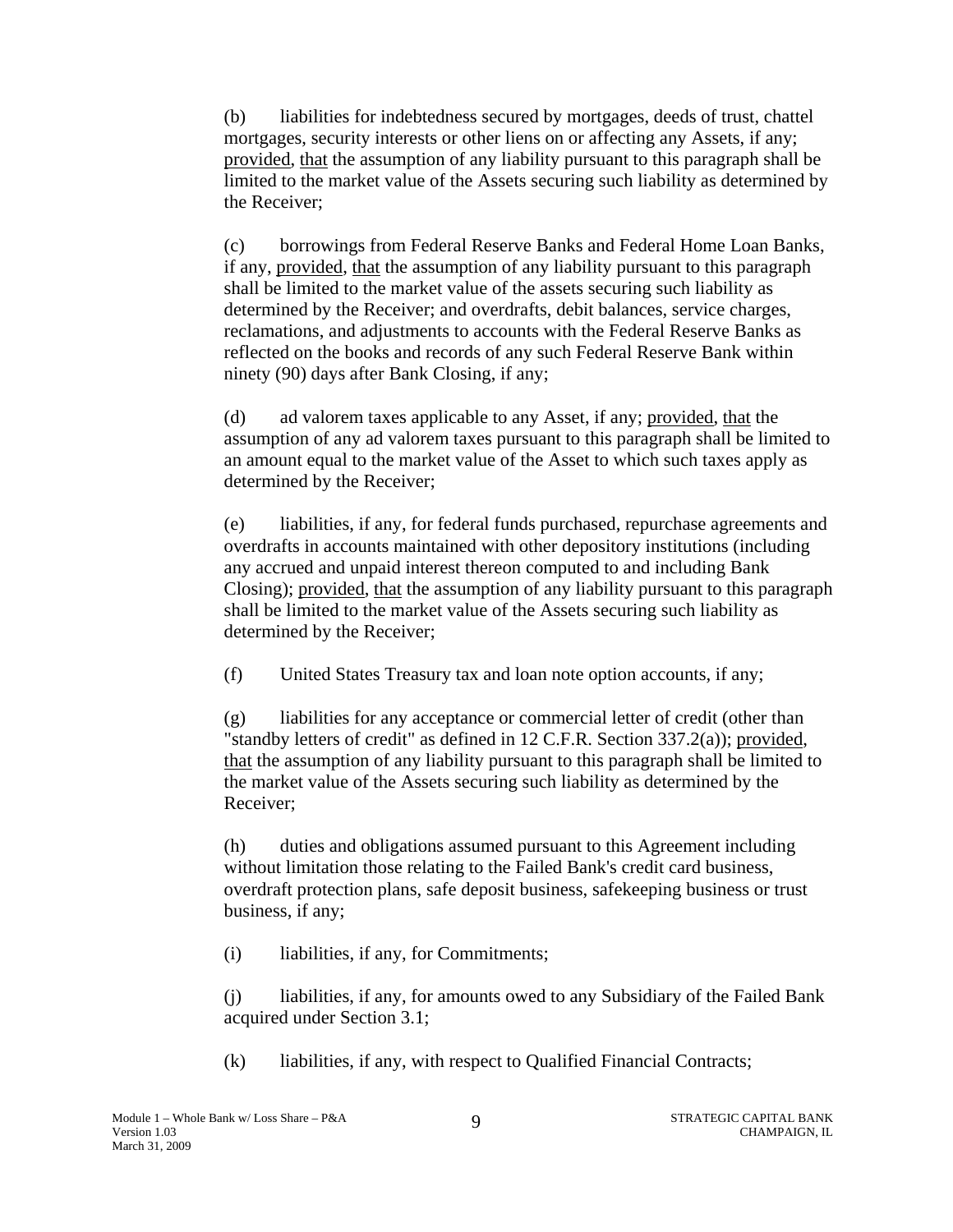<span id="page-13-0"></span>(l) duties and obligations under any contract pursuant to which the Failed Bank provides mortgage servicing for others, or mortgage servicing is provided to the Failed Bank by others; and

(m) all asset-related offensive litigation liabilities and all asset-related defensive litigation liabilities, but only to the extent such liabilities relate to assets subject to a loss share agreement, and provided that all other defensive litigation and any class actions with respect to credit card business are retained by the Receiver.

Schedule 2.1 attached hereto and incorporated herein sets forth certain categories of Liabilities Assumed and the aggregate Book Value of the Liabilities Assumed in such categories. Such schedule is based upon the best information available to the Receiver and may be adjusted as provided in Article VIII.

**2.2 Interest on Deposit Liabilities.** The Assuming Bank agrees that, from and after Bank Closing, it will accrue and pay interest on Deposit liabilities assumed pursuant to Section 2.1 at a rate(s) it shall determine; provided, that for non-transaction Deposit liabilities such rate(s) shall not be less than the lowest rate offered by the Assuming Bank to its depositors for non-transaction deposit accounts. The Assuming Bank shall permit each depositor to withdraw, without penalty for early withdrawal, all or any portion of such depositor's Deposit, whether or not the Assuming Bank elects to pay interest in accordance with any deposit agreement formerly existing between the Failed Bank and such depositor; and further provided, that if such Deposit has been pledged to secure an obligation of the depositor or other party, any withdrawal thereof shall be subject to the terms of the agreement governing such pledge. The Assuming Bank shall give notice to such depositors as provided in Section 5.3 of the rate(s) of interest which it has determined to pay and of such withdrawal rights.

**2.3 Unclaimed Deposits.** If, within eighteen (18) months after Bank Closing, any depositor of the Failed Bank does not claim or arrange to continue such depositor's Deposit assumed pursuant to Section 2.1 at the Assuming Bank, the Assuming Bank shall, within fifteen (15) Business Days after the end of such eighteen (18)-month period, (i) refund to the Corporation the full amount of each such Deposit (without reduction for service charges), (ii) provide to the Corporation a schedule of all such refunded Deposits in such form as may be prescribed by the Corporation, and (iii) assign, transfer, convey and deliver to the Receiver all right, title and interest of the Assuming Bank in and to Records previously transferred to the Assuming Bank and other records generated or maintained by the Assuming Bank pertaining to such Deposits. During such eighteen (18)-month period, at the request of the Corporation, the Assuming Bank promptly shall provide to the Corporation schedules of unclaimed deposits in such form as may be prescribed by the Corporation.

### **2.4 Reserved.**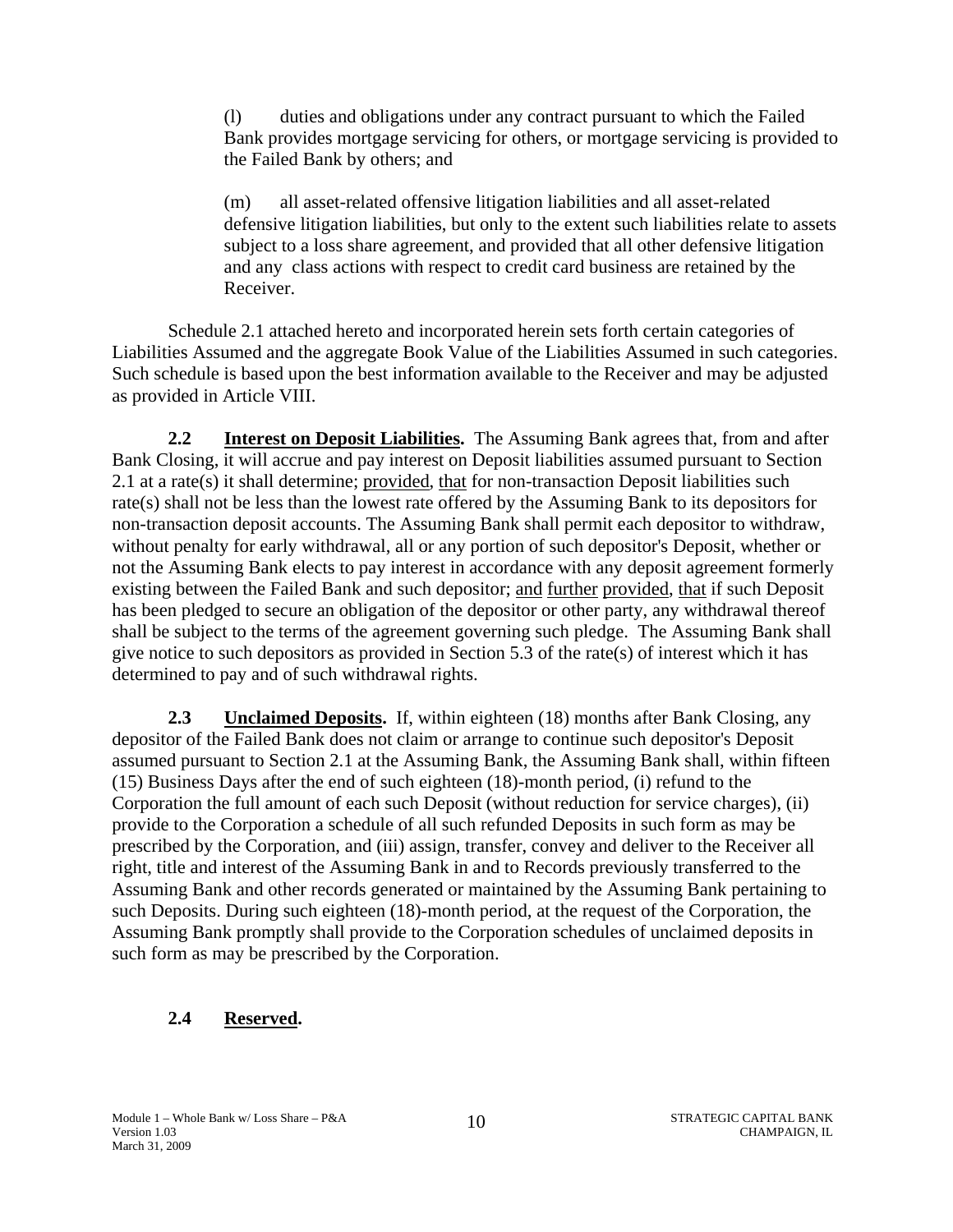### **ARTICLE III PURCHASE OF ASSETS**

<span id="page-14-0"></span>Assuming Bank includes, but is not limited to, the entities listed on Schedule 3.1a.  **3.1 Assets Purchased by Assuming Bank**. With the exception of certain assets expressly excluded in Sections 3.5 and 3.6, the Assuming Bank hereby purchases from the Receiver, and the Receiver hereby sells, assigns, transfers, conveys, and delivers to the Assuming Bank, all right, title, and interest of the Receiver in and to all of the assets (real, personal and mixed, wherever located and however acquired) including all subsidiaries, joint ventures, partnerships, and any and all other business combinations or arrangements, whether active, inactive, dissolved or terminated, of the Failed Bank whether or not reflected on the books of the Failed Bank as of Bank Closing. Schedules 3.1 and 3.1a attached hereto and incorporated herein. sets forth certain categories of Assets purchased hereunder. Such schedule is based upon the best information available to the Receiver and may be adjusted as provided in Article VIII. Assets are purchased hereunder by the Assuming Bank subject to all liabilities for indebtedness collateralized by Liens affecting such Assets to the extent provided in Section 2.1. The subsidiaries, joint ventures, partnerships, and any and all other business combinations or arrangements, whether active, inactive, dissolved or terminated being purchased by the Notwithstanding Section 4.8, the Assuming Bank specifically purchases all mortgage servicing rights and obligations of the Failed Bank.

### **3.2 Asset Purchase Price**.

(a) All Assets and assets of the Failed Bank subject to an option to purchase by the Assuming Bank shall be purchased for the amount, or the amount resulting from the method specified for determining the amount, as specified on Schedule 3.2, except as otherwise may be provided herein. Any Asset, asset of the Failed Bank subject to an option to purchase or other asset purchased for which no purchase price is specified on Schedule 3.2 or otherwise herein shall be purchased at its Book Value. Loans or other assets charged off the Accounting Records of the Failed Bank prior to the date of the most recent pertinent data made available to the Assuming Bank as part of the Information Package shall be purchased at a price of zero.

- (b) Reserved
- (c) Reserved.

**3.3 Manner of Conveyance; Limited Warranty; Nonrecourse; Etc. THE CONVEYANCE OF ALL ASSETS, INCLUDING REAL AND PERSONAL PROPERTY INTERESTS, PURCHASED BY THE ASSUMING BANK UNDER THIS AGREEMENT SHALL BE MADE, AS NECESSARY, BY RECEIVER'S DEED OR RECEIVER'S BILL OF SALE, "AS IS", "WHERE IS", WITHOUT RECOURSE AND, EXCEPT AS OTHERWISE SPECIFICALLY PROVIDED IN THIS AGREEMENT, WITHOUT ANY WARRANTIES WHATSOEVER WITH RESPECT TO SUCH ASSETS, EXPRESS OR IMPLIED, WITH RESPECT TO TITLE, ENFORCEABILITY, COLLECTIBILITY,**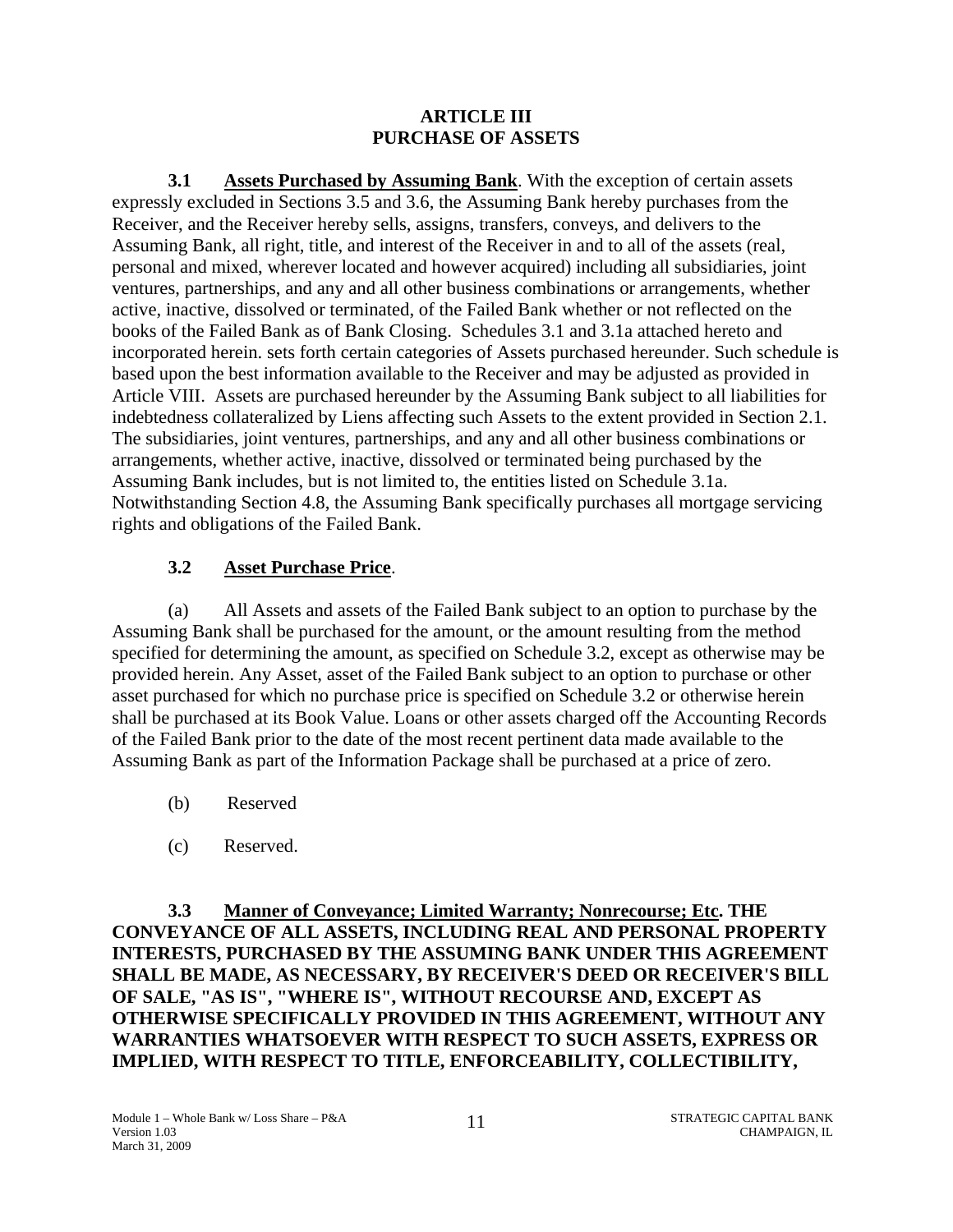### <span id="page-15-0"></span>**DOCUMENTATION OR FREEDOM FROM LIENS OR ENCUMBRANCES (IN WHOLE OR IN PART), OR ANY OTHER MATTERS.**

## **3.4 Puts of Assets to the Receiver**.

## (a) **Puts Prior to the Settlement Date.**

(i) During the period from Bank Closing to and including the Business Day immediately preceding the Settlement Date, the Assuming Bank shall be entitled to require the Receiver to purchase any Asset which the Assuming Bank can establish is evidenced by forged or stolen instruments as of Bank Closing; provided, that, the Assuming Bank shall not have the right to require the Receiver to purchase any such Asset with respect to which the Assuming Bank has taken any action referred to in Section 3.4(a)(ii) with respect to such Asset.

(ii) At the end of the thirty (30)-day period following Bank Closing and at that time only, in accordance with this Section 3.4, the Assuming Bank shall be entitled to require the Receiver to purchase any remaining overdraft transferred to the Assuming Bank pursuant to 3.1 which both was made after the "as of" the date of the most recent pertinent data made available to the Assuming Bank as part of the Information Package and was not made pursuant to an overdraft protection plan or similar extension of credit.

The Assuming Bank shall transfer all such Assets to the Receiver without recourse, and shall indemnify the Receiver against any and all claims of any Person claiming by, through or under the Assuming Bank with respect to any such Asset, as provided in Section 12.4.

(b) **Notices to the Receiver**. In the event that the Assuming Bank elects to require the Receiver to purchase one or more Assets, the Assuming Bank shall deliver to the Receiver a notice (a "Put Notice") which shall include:

- (i) a list of all Assets that the Assuming Bank requires the Receiver to purchase;
- (ii) a list of all Related Liabilities with respect to the Assets identified pursuant to (i) above; and
- (iii) a statement of the estimated Repurchase Price of each Asset identified pursuant to (i) above as of the applicable Put Date.

Such notice shall be in the form prescribed by the Receiver or such other form to which the Receiver shall consent. As provided in Section 9.6, the Assuming Bank shall deliver to the Receiver such documents, Credit Files and such additional information relating to the subject matter of the Put Notice as the Receiver may request and shall provide to the Receiver full access to all other relevant books and records.

(c) **Purchase by Receiver**. The Receiver shall purchase Assets that are specified in the Put Notice and shall assume Related Liabilities with respect to such Assets, and the transfer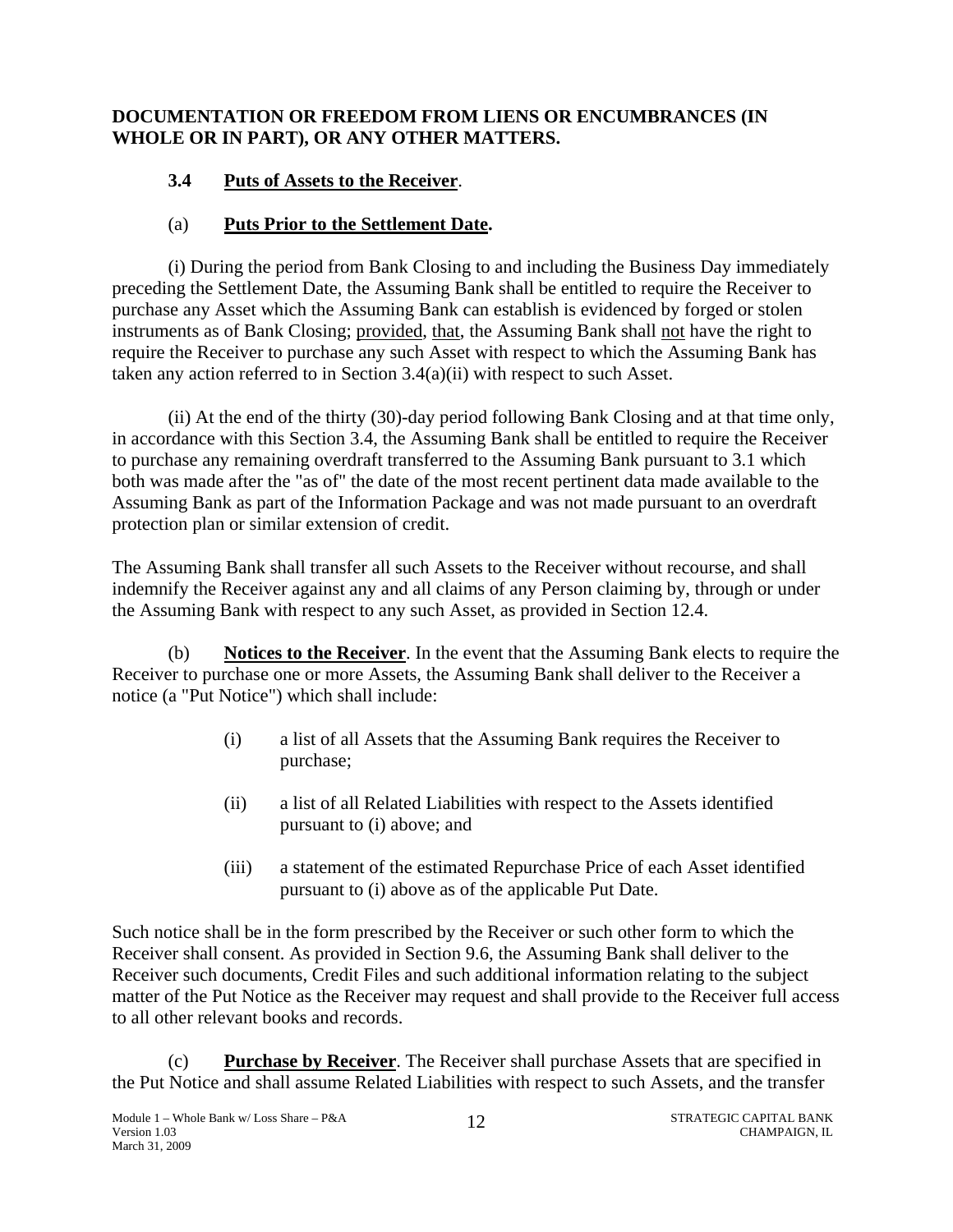<span id="page-16-0"></span>of such Assets and Related Liabilities shall be effective as of a date determined by the Receiver which date shall not be later than thirty (30) days after receipt by the Receiver of the Put Notice (the "Put Date").

(d) **Purchase Price and Payment Date**. Each Asset purchased by the Receiver pursuant to this Section 3.4 shall be purchased at a price equal to the Repurchase Price of such Asset less the Related Liability Amount applicable to such Asset, in each case determined as of the applicable Put Date. If the difference between such Repurchase Price and such Related Liability Amount is positive, then the Receiver shall pay to the Assuming Bank the amount of such difference; if the difference between such amounts is negative, then the Assuming Bank shall pay to the Receiver the amount of such difference. The Assuming Bank or the Receiver, as the case may be, shall pay the purchase price determined pursuant to this Section 3.4(d) not later than the twentieth (20th) Business Day following the applicable Put Date, together with interest on such amount at the Settlement Interest Rate for the period from and including such Put Date to and including the day preceding the date upon which payment is made.

(e) **Servicing.** The Assuming Bank shall administer and manage any Asset subject to purchase by the Receiver in accordance with usual and prudent banking standards and business practices until such time as such Asset is purchased by the Receiver.

(f) **Reversals**. In the event that the Receiver purchases an Asset (and assumes the Related Liability) that it is not required to purchase pursuant to this Section 3.4, the Assuming Bank shall repurchase such Asset (and assume such Related Liability) from the Receiver at a price computed so as to achieve the same economic result as would apply if the Receiver had never purchased such Asset pursuant to this Section 3.4.

**3.5 Assets Not Purchased by Assuming Bank**. The Assuming Bank does not purchase, acquire or assume, or (except as otherwise expressly provided in this Agreement) obtain an option to purchase, acquire or assume under this Agreement:

(a) any financial institution bonds, banker's blanket bonds, or public liability, fire, or extended coverage insurance policy or any other insurance policy of the Failed Bank, or premium refund, unearned premium derived from cancellation, or any proceeds payable with respect to any of the foregoing;

(b) any interest, right, action, claim, or judgment against (i) any officer, director, employee, accountant, attorney, or any other Person employed or retained by the Failed Bank or any Subsidiary of the Failed Bank on or prior to Bank Closing arising out of any act or omission of such Person in such capacity, (ii) any underwriter of financial institution bonds, banker's blanket bonds or any other insurance policy of the Failed Bank, (iii) any shareholder or holding company of the Failed Bank, or (iv) any other Person whose action or inaction may be related to any loss (exclusive of any loss resulting from such Person's failure to pay on a Loan made by the Failed Bank) incurred by the Failed Bank; provided, that for the purposes hereof, the acts, omissions or other events giving rise to any such claim shall have occurred on or before Bank Closing, regardless of when any such claim is discovered and regardless of whether any such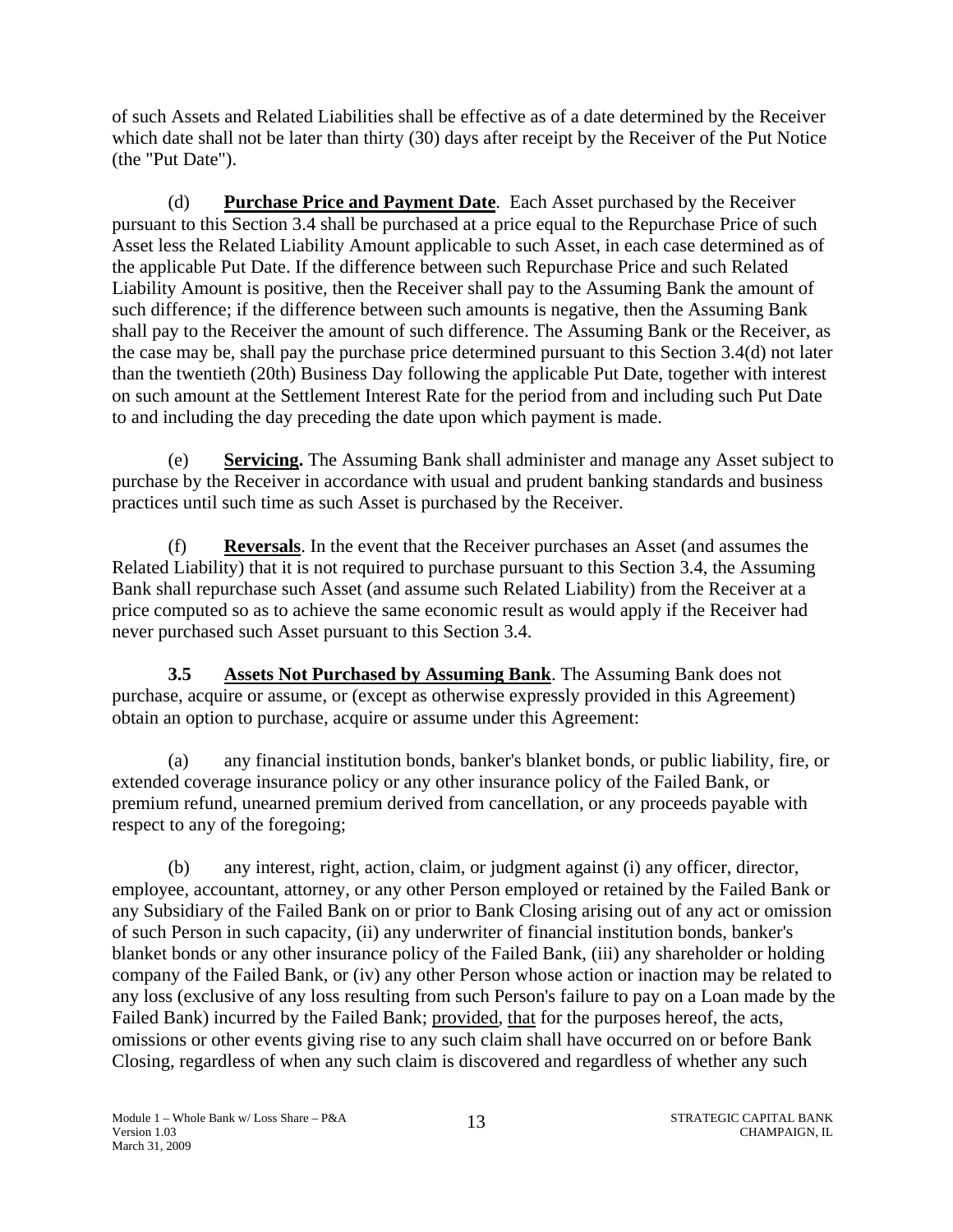<span id="page-17-0"></span>claim is made with respect to a financial institution bond, banker's blanket bond, or any other insurance policy of the Failed Bank in force as of Bank Closing;

(c) prepaid regulatory assessments of the Failed Bank, if any;

(d) legal or equitable interests in tax receivables of the Failed Bank, if any, including any claims arising as a result of the Failed Bank having entered into any agreement or otherwise being joined with another Person with respect to the filing of tax returns or the payment of taxes;

(e) amounts reflected on the Accounting Records of the Failed Bank as of Bank Closing as a general or specific loss reserve or contingency account, if any;

(f) leased or owned Bank Premises and leased or owned Furniture and Equipment and Fixtures and data processing equipment (including hardware and software) located on leased or owned Bank Premises, if any; provided, that the Assuming Bank does obtain an option under Section 4.6, Section 4.7 or Section 4.8, as the case may be, with respect thereto;

(g) owned Bank Premises which the Receiver, in its discretion, determines may contain environmentally hazardous substances;

(h) any "goodwill," as such term is defined in the instructions to the report of condition prepared by banks examined by the Corporation in accordance with 12 C.F.R. Section 304.4, and other intangibles;

- (i) any criminal restitution or forfeiture orders issued in favor of the Failed Bank;
- (j) reserved;
- (k) assets essential to the Receiver in accordance with Section 3.6; and

(l) all private label asset-backed securities, including, but not limited to, those listed on the attached Schedule 3.5(l).

## **3.6 Retention or Repurchase of Assets Essential to Receiver**.

(a) The Receiver may refuse to sell to the Assuming Bank, or the Assuming Bank agrees, at the request of the Receiver set forth in a written notice to the Assuming Bank, to assign, transfer, convey, and deliver to the Receiver all of the Assuming Bank's right, title and interest in and to, any Asset or asset essential to the Receiver as determined by the Receiver in its discretion (together with all Credit Documents evidencing or pertaining thereto), which may include any Asset or asset that the Receiver determines to be: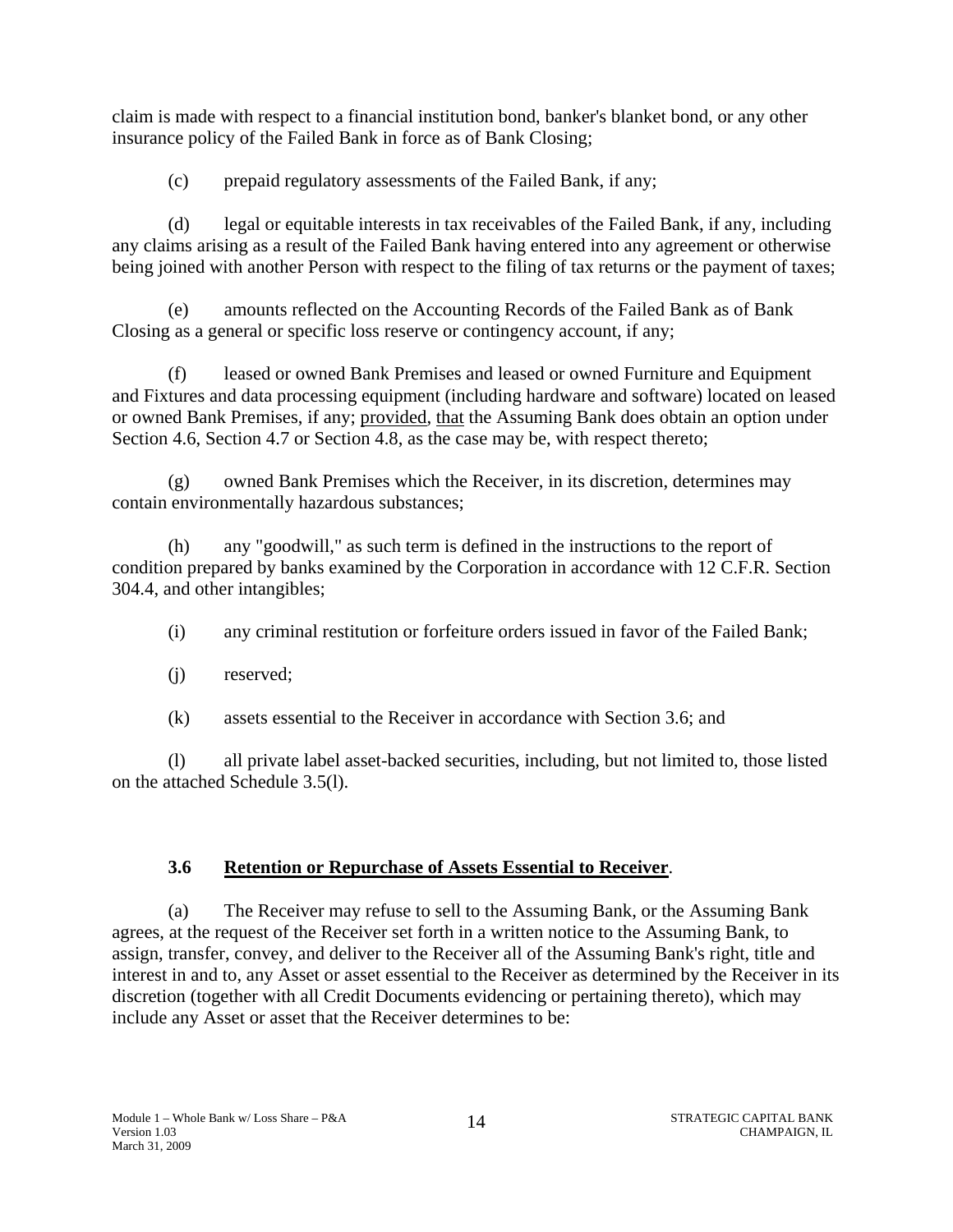- (i) made to an officer, director, or other Person engaging in the affairs of the Failed Bank, its Subsidiaries or Affiliates or any related entities of any of the foregoing;
- (ii) the subject of any investigation relating to any claim with respect to any item described in Section 3.5(a) or (b), or the subject of, or potentially the subject of, any legal proceedings;
- (iii) made to a Person who is an Obligor on a loan owned by the Receiver or the Corporation in its corporate capacity or its capacity as receiver of any institution;
- (iv) secured by collateral which also secures any asset owned by the Receiver; or
- (v) related to any asset of the Failed Bank not purchased by the Assuming Bank under this Article III or any liability of the Failed Bank not assumed by the Assuming Bank under Article II.

(b) Each such Asset or asset purchased by the Receiver shall be purchased at a price equal to the Repurchase Price thereof less the Related Liability Amount with respect to any Related Liabilities related to such Asset or asset, in each case determined as of the date of the notice provided by the Receiver pursuant to Section 3.6(a). The Receiver shall pay the Assuming Bank not later than the twentieth (20th) Business Day following receipt of related Credit Documents and Credit Files together with interest on such amount at the Settlement Interest Rate for the period from and including the date of receipt of such documents to and including the day preceding the day on which payment is made. The Assuming Bank agrees to administer and manage each such Asset or asset in accordance with usual and prudent banking standards and business practices until each such Asset or asset is purchased by the Receiver. All transfers with respect to Asset or assets under this Section 3.6 shall be made as provided in Section 9.6. The Assuming Bank shall transfer all such Asset or assets and Related Liabilities to the Receiver without recourse, and shall indemnify the Receiver against any and all claims of any Person claiming by, through or under the Assuming Bank with respect to any such Asset or asset, as provided in Section 12.4.

## **ARTICLE IV ASSUMPTION OF CERTAIN DUTIES AND OBLIGATIONS**

The Assuming Bank agrees with the Receiver and the Corporation as follows:

**4.1** Continuation of Banking Business. The Assuming Bank agrees to provide full service banking in the trade area of the Failed Bank commencing on the first banking business day after Bank Closing and to maintain such presence until it has received all necessary regulatory approvals to cease providing such banking services in the trade area. At the option of the Assuming Bank, such banking services may be provided at any or all of the Bank Premises, or at other premises within such trade area.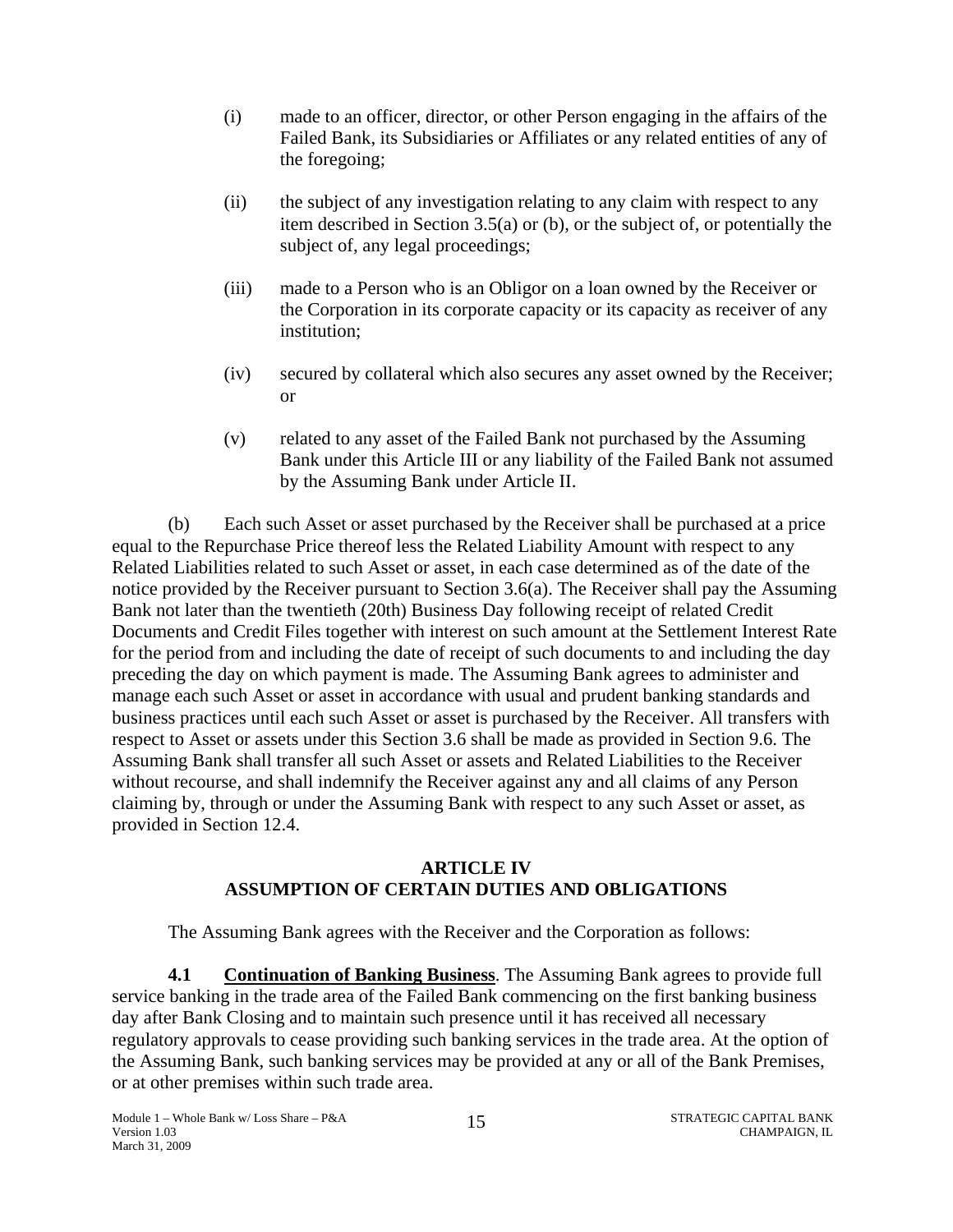<span id="page-19-0"></span>**4.2** Agreement with Respect to Credit Card Business. The Assuming Bank agrees to honor and perform, from and after Bank Closing, all duties and obligations with respect to the Failed Bank's credit card business, and/or processing related to credit cards, if any, and assumes all outstanding extensions of credit with respect thereto.

**4.3 Agreement with Respect to Safe Deposit Business**. The Assuming Bank assumes and agrees to discharge, from and after Bank Closing, in the usual course of conducting a banking business, the duties and obligations of the Failed Bank with respect to all Safe Deposit Boxes, if any, of the Failed Bank and to maintain all of the necessary facilities for the use of such boxes by the renters thereof during the period for which such boxes have been rented and the rent therefor paid to the Failed Bank, subject to the provisions of the rental agreements between the Failed Bank and the respective renters of such boxes; provided, that the Assuming Bank may relocate the Safe Deposit Boxes of the Failed Bank to any office of the Assuming Bank located in the trade area of the Failed Bank. Fees related to the safe deposit business earned prior to the Bank Closing Date shall be for the benefit of the Receiver and fees earned after the Bank Closing Date shall be for the benefit of the Assuming Bank.

**4.4 Agreement with Respect to Safekeeping Business**. The Receiver transfers, conveys and delivers to the Assuming Bank and the Assuming Bank accepts all securities and other items, if any, held by the Failed Bank in safekeeping for its customers as of Bank Closing. The Assuming Bank assumes and agrees to honor and discharge, from and after Bank Closing, the duties and obligations of the Failed Bank with respect to such securities and items held in safekeeping. The Assuming Bank shall be entitled to all rights and benefits heretofore accrued or hereafter accruing with respect thereto. The Assuming Bank shall provide to the Receiver written verification of all assets held by the Failed Bank for safekeeping within sixty (60) days after Bank Closing. Fees related to the safekeeping business earned prior to the Bank Closing Date shall be for the benefit of the Receiver and fees earned after the Bank Closing Date shall be for the benefit of the Assuming Bank.

# **4.5 Agreement with Respect to Trust Business**.

(a) The Assuming Bank shall, without further transfer, substitution, act or deed, to the full extent permitted by law, succeed to the rights, obligations, properties, assets, investments, deposits, agreements, and trusts of the Failed Bank under trusts, executorships, administrations, guardianships, and agencies, and other fiduciary or representative capacities, all to the same extent as though the Assuming Bank had assumed the same from the Failed Bank prior to Bank Closing; provided, that any liability based on the misfeasance, malfeasance or nonfeasance of the Failed Bank, its directors, officers, employees or agents with respect to the trust business is not assumed hereunder.

(b) The Assuming Bank shall, to the full extent permitted by law, succeed to, and be entitled to take and execute, the appointment to all executorships, trusteeships, guardianships and other fiduciary or representative capacities to which the Failed Bank is or may be named in wills, whenever probated, or to which the Failed Bank is or may be named or appointed by any other instrument.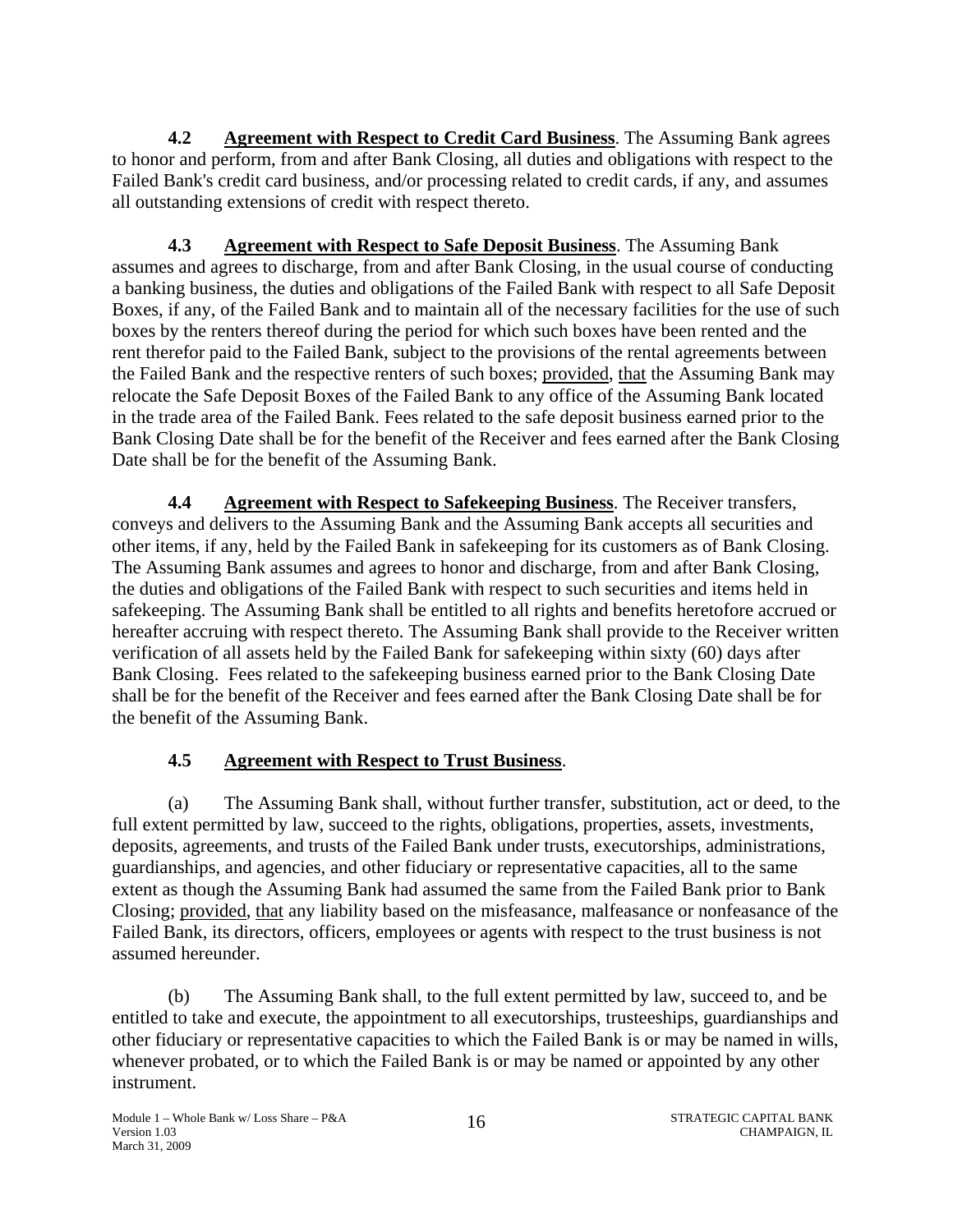<span id="page-20-0"></span>(c) In the event additional proceedings of any kind are necessary to accomplish the transfer of such trust business, the Assuming Bank agrees that, at its own expense, it will take whatever action is necessary to accomplish such transfer. The Receiver agrees to use reasonable efforts to assist the Assuming Bank in accomplishing such transfer.

(d) The Assuming Bank shall provide to the Receiver written verification of the assets held in connection with the Failed Bank's trust business within sixty (60) days after Bank Closing.

## **4.6 Agreement with Respect to Bank Premises**.

(a) **Option to Purchase.** Subject to Section 3.5, the Receiver hereby grants to the Assuming Bank an exclusive option for the period of ninety (90) days commencing the day after Bank Closing to purchase any or all owned Bank Premises, including all Furniture, Fixtures and Equipment located on the Bank Premises. The Assuming Bank shall give written notice to the Receiver within the option period of its election to purchase or not to purchase any of the owned Bank Premises. Any purchase of such premises shall be effective as of the date of Bank Closing and such purchase shall be consummated as soon as practicable thereafter, and in no event later than the Settlement Date.

(b) **Option to Lease.** The Receiver hereby grants to the Assuming Bank an exclusive option for the period of ninety (90) days commencing the day after Bank Closing to cause the Receiver to assign to the Assuming Bank any or all leases for leased Bank Premises, if any, which have been continuously occupied by the Assuming Bank from Bank Closing to the date it elects to accept an assignment of the leases with respect thereto to the extent such leases can be assigned; provided, that the exercise of this option with respect to any lease must be as to all premises or other property subject to the lease. If an assignment cannot be made of any such leases, the Receiver may, in its discretion, enter into subleases with the Assuming Bank containing the same terms and conditions provided under such existing leases for such leased Bank Premises or other property. The Assuming Bank shall give notice to the Receiver within the option period of its election to accept or not to accept an assignment of any or all leases (or enter into subleases or new leases in lieu thereof). The Assuming Bank agrees to assume all leases assigned (or enter into subleases or new leases in lieu thereof) pursuant to this Section 4.6.

(c) **Facilitation.** The Receiver agrees to facilitate the assumption, assignment or sublease of leases or the negotiation of new leases by the Assuming Bank; provided, that neither the Receiver nor the Corporation shall be obligated to engage in litigation, make payments to the Assuming Bank or to any third party in connection with facilitating any such assumption, assignment, sublease or negotiation or commit to any other obligations to third parties.

(d) **Occupancy.** The Assuming Bank shall give the Receiver fifteen (15) days' prior written notice of its intention to vacate prior to vacating any leased Bank Premises with respect to which the Assuming Bank has not exercised the option provided in Section 4.6(b). Any such notice shall be deemed to terminate the Assuming Bank's option with respect to such leased Bank Premises.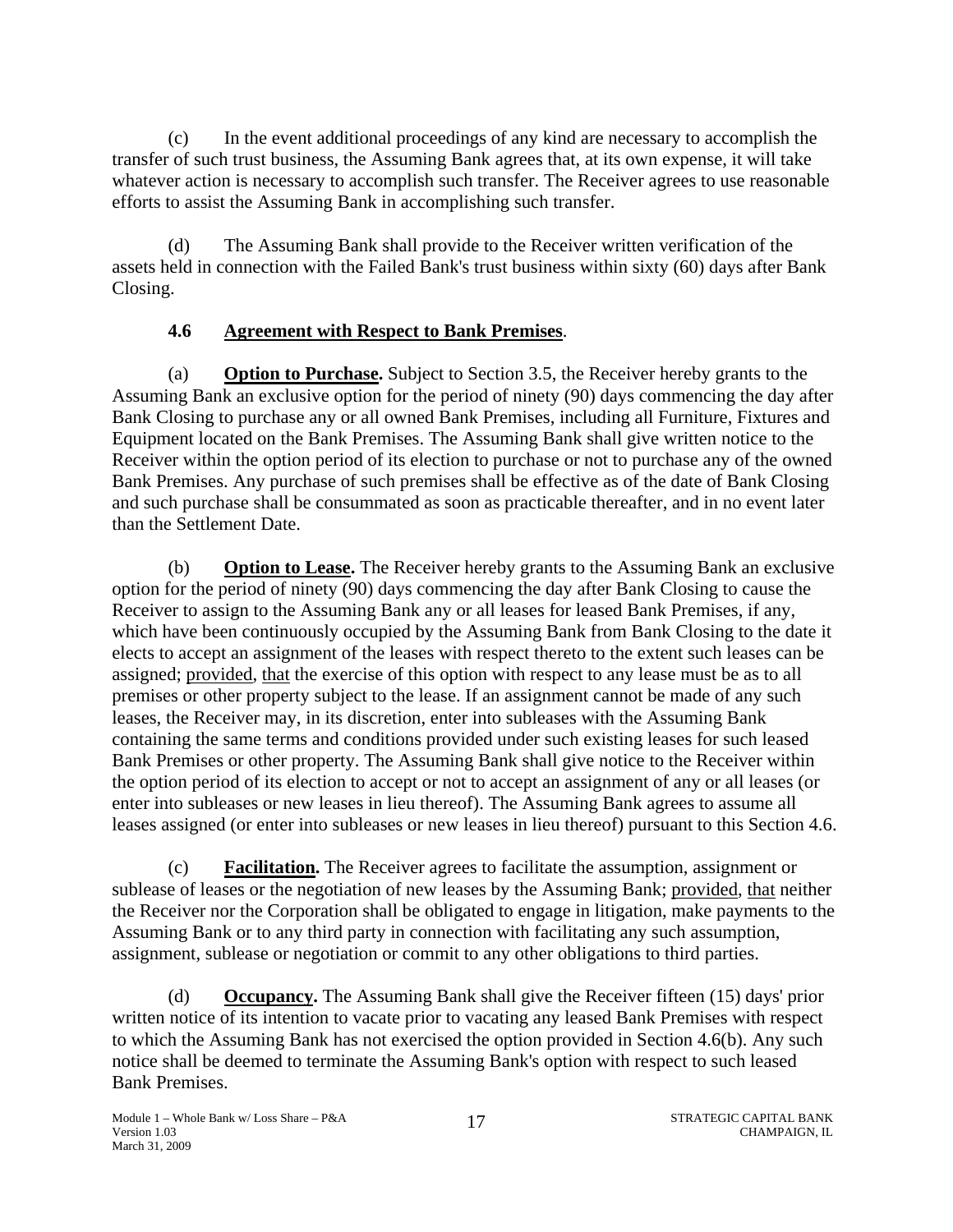## (e) **Occupancy Costs.**

(i) The Assuming Bank agrees to pay to the Receiver, or to appropriate third parties at the direction of the Receiver, during and for the period of any occupancy by it of  $(x)$ owned Bank Premises the market rental value, as determined by the appraiser selected in accordance with the definition of Fair Market Value, and all operating costs, and (y) leased Bank Premises, all operating costs with respect thereto and to comply with all relevant terms of applicable leases entered into by the Failed Bank, including without limitation the timely payment of all rent. Operating costs include, without limitation all taxes, fees, charges, utilities, insurance and assessments, to the extent not included in the rental value or rent. If the Assuming Bank elects to purchase any owned Bank Premises in accordance with Section 4.6(a), the amount of any rent paid (and taxes paid to the Receiver which have not been paid to the taxing authority and for which the Assuming Bank assumes liability) by the Assuming Bank with respect thereto shall be applied as an offset against the purchase price thereof.

(ii) The Assuming Bank agrees during the period of occupancy by it of owned or leased Bank Premises, to pay to the Receiver rent for the use of all owned or leased Furniture and Equipment and all owned or leased Fixtures located on such Bank Premises for the period of such occupancy. Rent for such property owned by the Failed Bank shall be the market rental value thereof, as determined by the Receiver within sixty (60) days after Bank Closing. Rent for such leased property shall be an amount equal to any and all rent and other amounts which the Receiver incurs or accrues as an obligation or is obligated to pay for such period of occupancy pursuant to all leases and contracts with respect to such property. If the Assuming Bank purchases any owned Furniture and Equipment or owned Fixtures in accordance with Section 4.6(f) or 4.6(h), the amount of any rents paid by the Assuming Bank with respect thereto shall be applied as an offset against the purchase price thereof.

(f) **Certain Requirements as to Furniture, Equipment and Fixtures.** If the Assuming Bank purchases owned Bank Premises or accepts an assignment of the lease (or enters into a sublease or a new lease in lieu thereof) for leased Bank Premises as provided in Section 4.6(a) or 4.6(b), or if the Assuming Bank does not exercise such option but within twelve (12) months following Bank Closing obtains the right to occupy such premises (whether by assignment, lease, sublease, purchase or otherwise), other than in accordance with Section 4.6(a) or (b), the Assuming Bank shall (i) effective as of the date of Bank Closing, purchase from the Receiver all Furniture and Equipment and Fixtures owned by the Failed Bank at Fair Market Value and located thereon as of Bank Closing, (ii) accept an assignment or a sublease of the leases or negotiate new leases for all Furniture and Equipment and Fixtures leased by the Failed Bank and located thereon, and (iii) if applicable, accept an assignment or a sublease of any ground lease or negotiate a new ground lease with respect to any land on which such Bank Premises are located; provided, that the Receiver shall not have disposed of such Furniture and Equipment and Fixtures or repudiated the leases specified in clause (ii) or (iii).

## (g) **Vacating Premises.**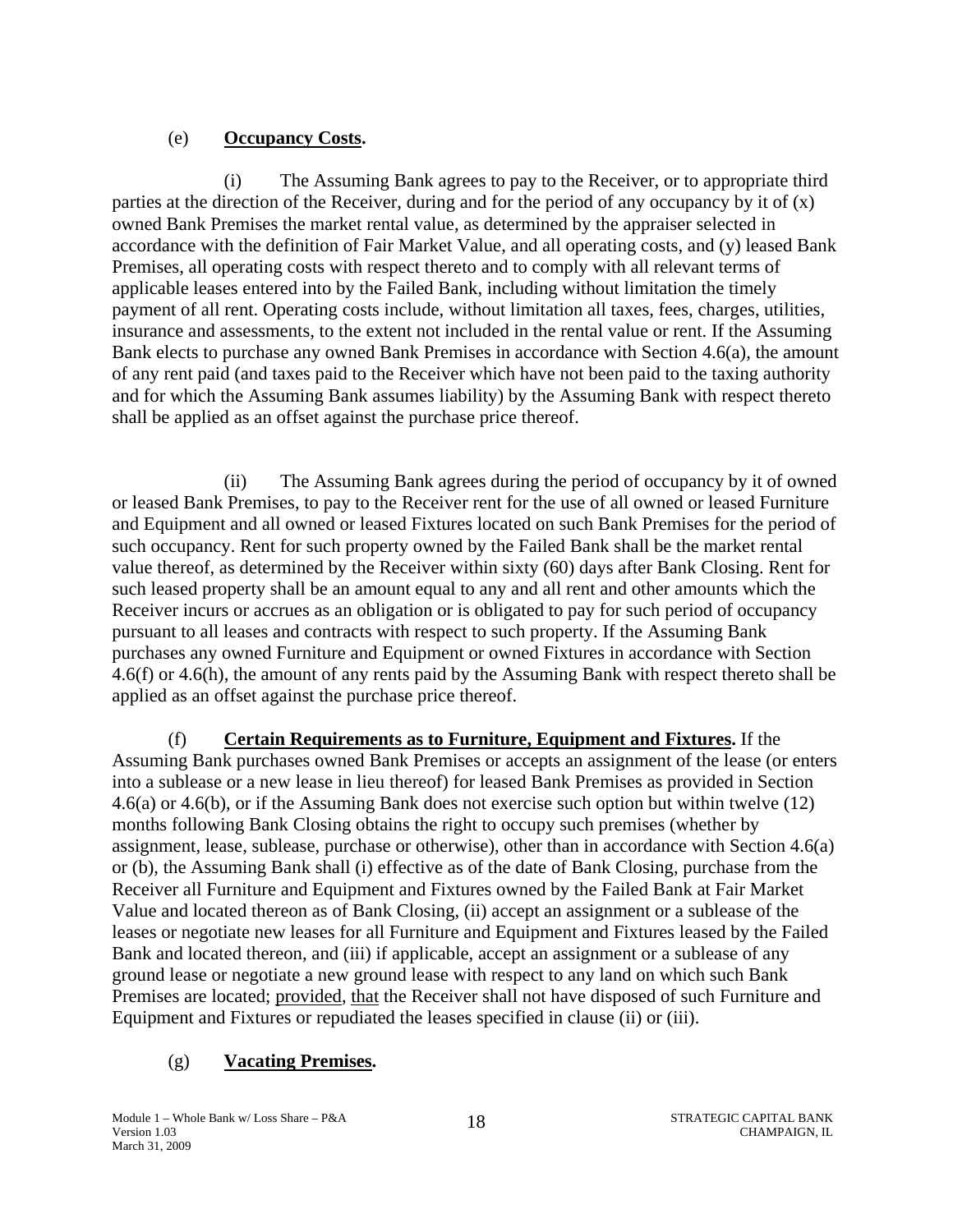<span id="page-22-0"></span>(i) If the Assuming Bank elects not to purchase any owned Bank Premises, the notice of such election in accordance with Section 4.6(a) shall specify the date upon which the Assuming Bank's occupancy of such premises shall terminate, which date shall not be later than ninety (90) days after the date of the Assuming Bank's notice not to exercise such option. The Assuming Bank promptly shall relinquish and release to the Receiver such premises and the Furniture and Equipment and Fixtures located thereon in the same condition as at Bank Closing, normal wear and tear excepted. By occupying any such premises after the expiration of such ninety (90)-day period, the Assuming Bank shall, at the Receiver's option, (x) be deemed to have agreed to purchase such Bank Premises, and to assume all leases, obligations and liabilities with respect to leased Furniture and Equipment and leased Fixtures located thereon and any ground lease with respect to the land on which such premises are located, and (y) be required to purchase all Furniture and Equipment and Fixtures owned by the Failed Bank and located on such premises as of Bank Closing.

(ii) If the Assuming Bank elects not to accept an assignment of the lease or sublease any leased Bank Premises, the notice of such election in accordance with Section 4.6(b) shall specify the date upon which the Assuming Bank's occupancy of such leased Bank Premises shall terminate, which date shall not be later than the date which is one hundred eighty (180) days after Bank Closing. Upon vacating such premises, the Assuming Bank shall relinquish and release to the Receiver such premises and the Fixtures and the Furniture and Equipment located thereon in the same condition as at Bank Closing, normal wear and tear excepted. By failing to provide notice of its intention to vacate such premises prior to the expiration of the option period specified in Section 4.6(b), or by occupying such premises after the one hundred eighty (180) day period specified above in this paragraph (ii), the Assuming Bank shall, at the Receiver's option, (x) be deemed to have assumed all leases, obligations and liabilities with respect to such premises (including any ground lease with respect to the land on which premises are located), and leased Furniture and Equipment and leased Fixtures located thereon in accordance with this Section 4.6 (unless the Receiver previously repudiated any such lease), and (y) be required to purchase all Furniture and Equipment and Fixtures owned by the Failed Bank at Fair Market Value and located on such premises as of Bank Closing.

(h) **Furniture and Equipment and Certain Other Equipment.** The Receiver hereby grants to the Assuming Bank an option to purchase all Furniture and Equipment or any telecommunications, data processing equipment (including hardware and software) and check processing and similar operating equipment owned by the Failed Bank at Fair Market Value and located at any leased Bank Premises that the Assuming Bank elects to vacate or which it could have, but did not occupy, pursuant to this Section 4.6; provided, that, the Assuming Bank shall give the Receiver notice of its election to purchase such property at the time it gives notice of its intention to vacate such Bank Premises or within ten (10) days after Bank Closing for Bank Premises it could have, but did not, occupy.

## **4.7 Agreement with Respect to Leased Data Processing Equipment**

(a) The Receiver hereby grants to the Assuming Bank an exclusive option for the period of ninety (90) days commencing the day after Bank Closing to accept an assignment from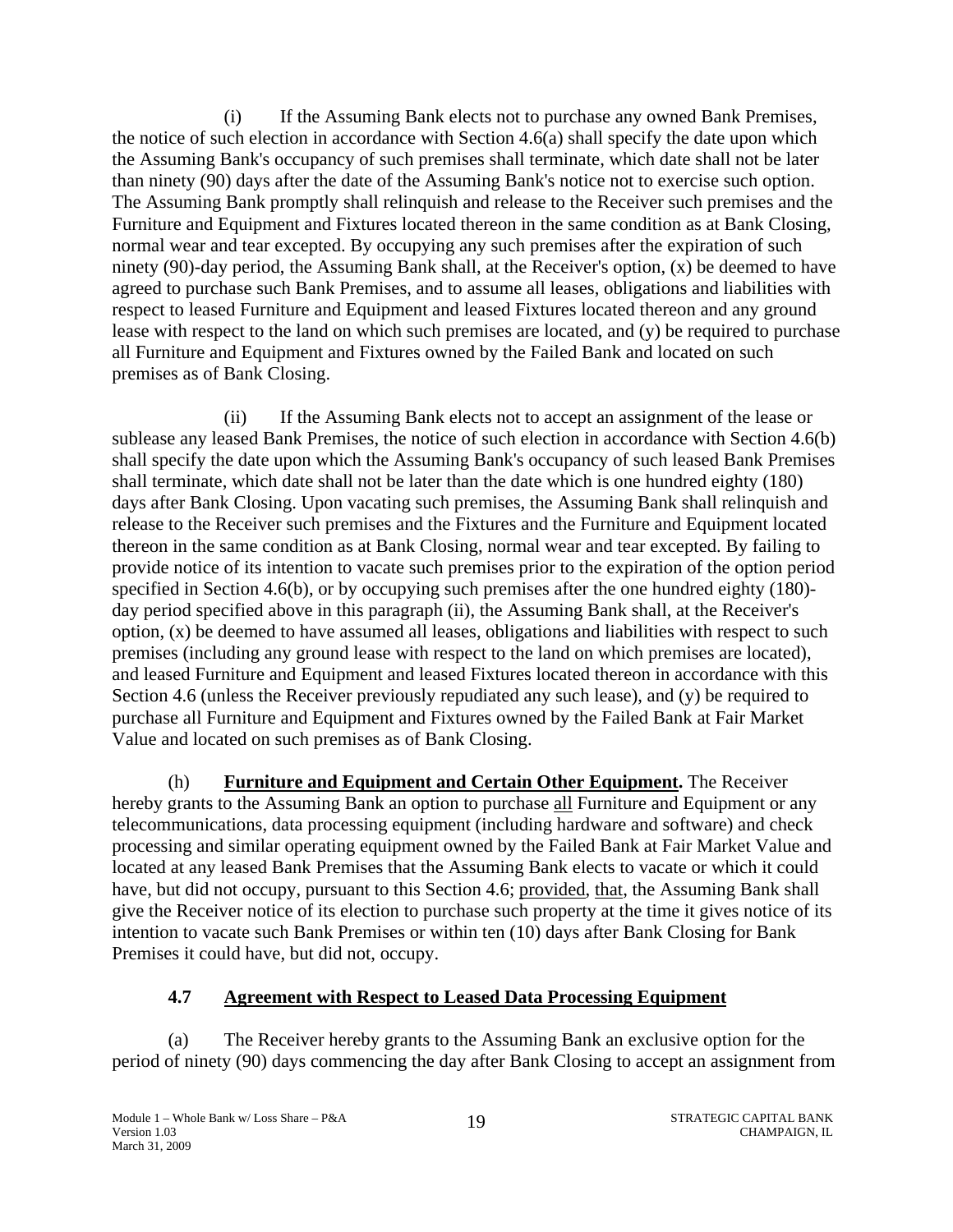<span id="page-23-0"></span>the Receiver of any or all Data Processing Leases to the extent that such Data Processing Leases can be assigned.

(b) The Assuming Bank shall (i) give written notice to the Receiver within the option period specified in Section 4.7(a) of its intent to accept or decline an assignment or sublease of any or all Data Processing Leases and promptly accept an assignment or sublease of such Data Processing Leases, and (ii) give written notice to the appropriate lessor(s) that it has accepted an assignment or sublease of any such Data Processing Leases.

(c) The Receiver agrees to facilitate the assignment or sublease of Data Processing Leases or the negotiation of new leases or license agreements by the Assuming Bank; provided, that neither the Receiver nor the Corporation shall be obligated to engage in litigation or make payments to the Assuming Bank or to any third party in connection with facilitating any such assumption, assignment, sublease or negotiation.

(d) The Assuming Bank agrees, during its period of use of any property subject to a Data Processing Lease, to pay to the Receiver or to appropriate third parties at the direction of the Receiver all operating costs with respect thereto and to comply with all relevant terms of the applicable Data Processing Leases entered into by the Failed Bank, including without limitation the timely payment of all rent, taxes, fees, charges, utilities, insurance and assessments.

(e) The Assuming Bank shall, not later than fifty (50) days after giving the notice provided in Section 4.7(b), (i) relinquish and release to the Receiver all property subject to the relevant Data Processing Lease, in the same condition as at Bank Closing, normal wear and tear excepted, or (ii) accept an assignment or a sublease thereof or negotiate a new lease or license agreement under this Section 4.7.

## **4.8 Agreement with Respect to Certain Existing Agreements**.

(a) Subject to the provisions of Section 4.8(b), with respect to agreements existing as of Bank Closing which provide for the rendering of services by or to the Failed Bank, within ninety (90) days after Bank Closing, the Assuming Bank shall give the Receiver written notice specifying whether it elects to assume or not to assume each such agreement. Except as may be otherwise provided in this Article IV, the Assuming Bank agrees to comply with the terms of each such agreement for a period commencing on the day after Bank Closing and ending on: (i) in the case of an agreement that provides for the rendering of services by the Failed Bank, the date which is ninety (90) days after Bank Closing, and (ii) in the case of an agreement that provides for the rendering of services to the Failed Bank, the date which is thirty (30) days after the Assuming Bank has given notice to the Receiver of its election not to assume such agreement; provided, that the Receiver can reasonably make such service agreements available to the Assuming Bank. The Assuming Bank shall be deemed by the Receiver to have assumed agreements for which no notification is timely given. The Receiver agrees to assign, transfer, convey, and deliver to the Assuming Bank all right, title and interest of the Receiver, if any, in and to agreements the Assuming Bank assumes hereunder. In the event the Assuming Bank elects not to accept an assignment of any lease (or sublease) or negotiate a new lease for leased Bank Premises under Section 4.6 and does not otherwise occupy such premises, the provisions of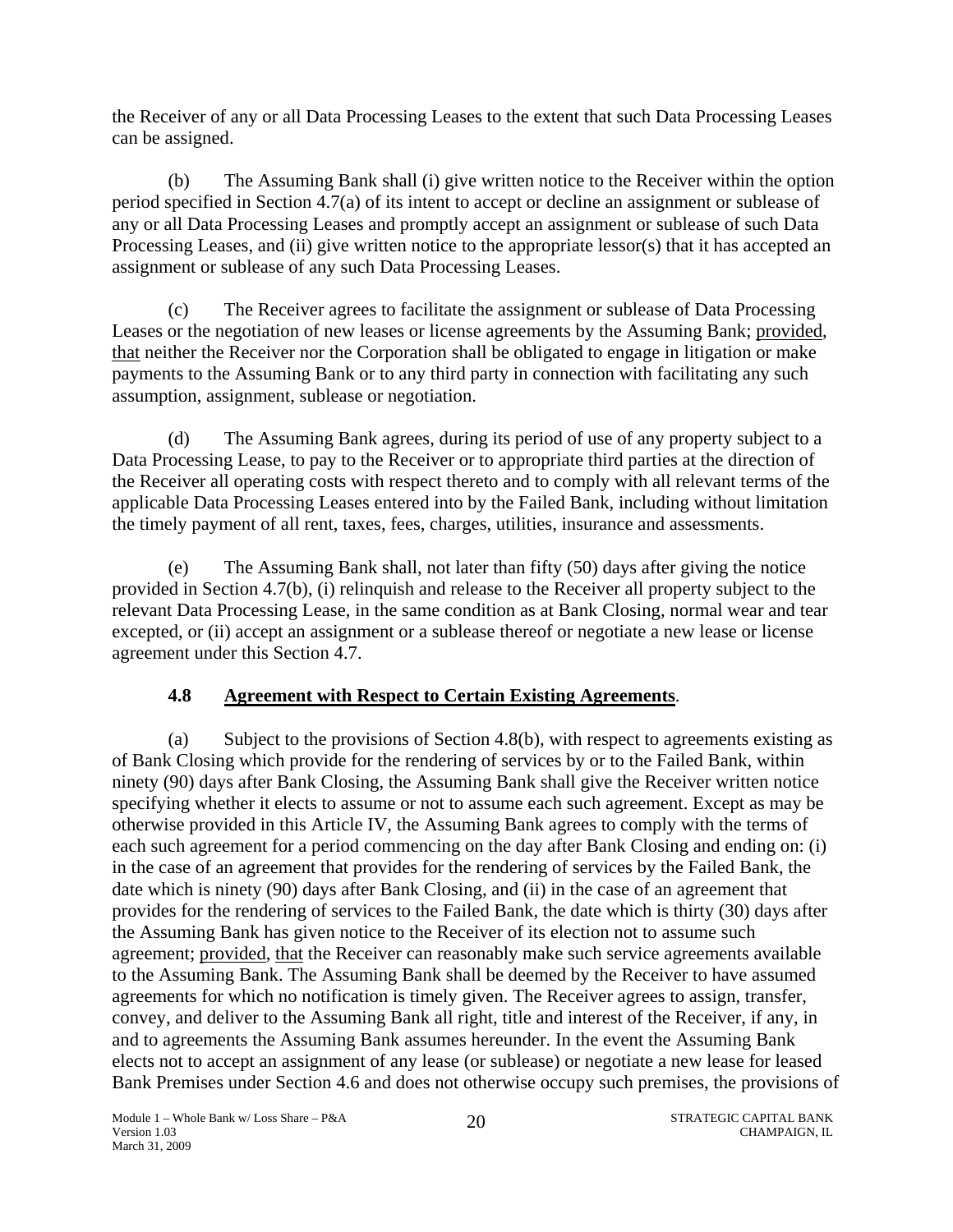<span id="page-24-0"></span>this Section 4.8(a) shall not apply to service agreements related to such premises. The Assuming Bank agrees, during the period it has the use or benefit of any such agreement, promptly to pay to the Receiver or to appropriate third parties at the direction of the Receiver all operating costs with respect thereto and to comply with all relevant terms of such agreement.

(b) The provisions of Section 4.8(a) regarding the Assuming Bank's election to assume or not assume certain agreements shall not apply to (i) agreements pursuant to which the Failed Bank provides mortgage servicing for others or mortgage servicing is provided to the Failed Bank by others, (ii) agreements that are subject to Sections 4.1 through 4.7 and any insurance policy or bond referred to in Section 3.5(a) or other agreement specified in Section 3.5, and (iii) consulting, management or employment agreements, if any, between the Failed Bank and its employees or other Persons. Except as otherwise expressly set forth elsewhere in this Agreement, the Assuming Bank does not assume any liabilities or acquire any rights under any of the agreements described in this Section 4.8(b).

**4.9** Informational Tax Reporting. The Assuming Bank agrees to perform all obligations of the Failed Bank with respect to Federal and State income tax informational reporting related to (i) the Assets and the Liabilities Assumed, (ii) deposit accounts that were closed and loans that were paid off or collateral obtained with respect thereto prior to Bank Closing, (iii) miscellaneous payments made to vendors of the Failed Bank, and (iv) any other asset or liability of the Failed Bank, including, without limitation, loans not purchased and Deposits not assumed by the Assuming Bank, as may be required by the Receiver.

**4.10 Insurance**. The Assuming Bank agrees to obtain insurance coverage effective from and after Bank Closing, including public liability, fire and extended coverage insurance acceptable to the Receiver with respect to owned or leased Bank Premises that it occupies, and all owned or leased Furniture and Equipment and Fixtures and leased data processing equipment (including hardware and software) located thereon, in the event such insurance coverage is not already in force and effect with respect to the Assuming Bank as the insured as of Bank Closing. All such insurance shall, where appropriate (as determined by the Receiver), name the Receiver as an additional insured.

**4.11** Office Space for Receiver and Corporation. For the period commencing on the day following Bank Closing and ending on the one hundred eightieth (180th) day thereafter, the Assuming Bank agrees to provide to the Receiver and the Corporation, without charge, adequate and suitable office space (including parking facilities and vault space), furniture, equipment (including photocopying and telecopying machines), email accounts, network access and technology resources (such as shared drive) and utilities (including local telephone service and fax machines) at the Bank Premises occupied by the Assuming Bank for their use in the discharge of their respective functions with respect to the Failed Bank. In the event the Receiver and the Corporation determine that the space provided is inadequate or unsuitable, the Receiver and the Corporation may relocate to other quarters having adequate and suitable space and the costs of relocation and any rental and utility costs for the balance of the period of occupancy by the Receiver and the Corporation shall be borne by the Assuming Bank. Additionally, the Assuming Bank agrees to pay such bills and invoices on behalf of the Receiver and Corporation as the Receiver or Corporation may direct for the period beginning on the date of Bank Closing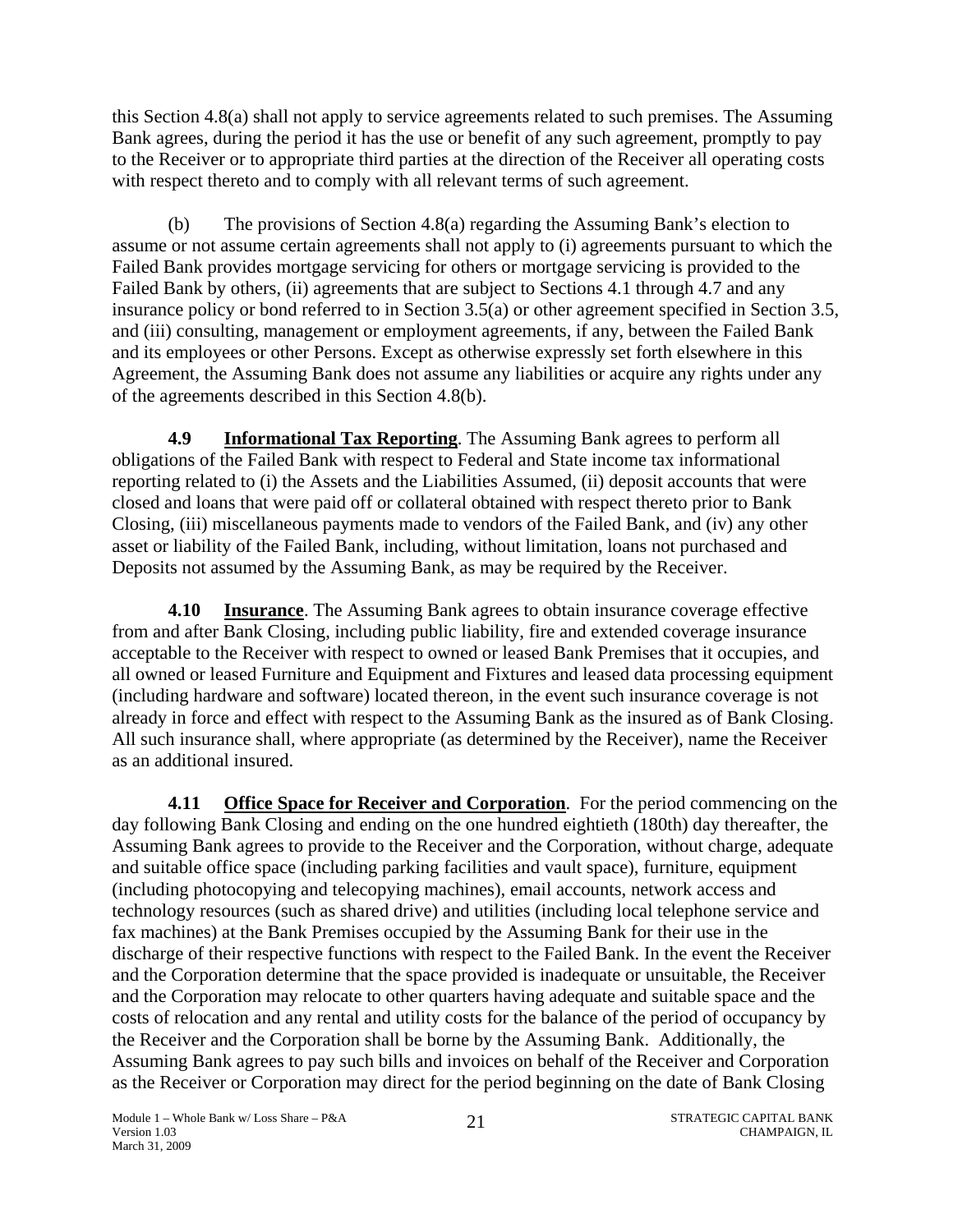<span id="page-25-0"></span>and ending on Settlement Date. Assuming Bank shall submit it requests for reimbursement of such expenditures pursuant to Article VIII of this Agreement.

## **4.12 Agreement with Respect to Continuation of Group Health Plan Coverage for Former Employees of the Failed Bank.**

(a) The Assuming Bank agrees to assist the Receiver, as provided in this Section 4.12, in offering individuals who were employees or former employees of the Failed Bank, or any of its Subsidiaries, and who, immediately prior to Bank Closing, were receiving, or were eligible to receive, health insurance coverage or health insurance continuation coverage from the Failed Bank ("Eligible Individuals"), the opportunity to obtain health insurance coverage in the Corporation's FIA Continuation Coverage Plan which provides for health insurance continuation coverage to such Eligible Individuals who are qualified beneficiaries of the Failed Bank as defined in Section 607 of the Employee Retirement Income Security Act of 1974, as amended (respectively, "qualified beneficiaries" and "ERISA"). The Assuming Bank shall consult with the Receiver and not later than five (5) Business Days after Bank Closing shall provide written notice to the Receiver of the number (if available), identity (if available) and addresses (if available) of the Eligible Individuals who are qualified beneficiaries of the Failed Bank and for whom a "qualifying event" (as defined in Section 603 of ERISA) has occurred and with respect to whom the Failed Bank's obligations under Part 6 of Subtitle B of Title I of ERISA have not been satisfied in full, and such other information as the Receiver may reasonably require. The Receiver shall cooperate with the Assuming Bank in order to permit it to prepare such notice and shall provide to the Assuming Bank such data in its possession as may be reasonably required for purposes of preparing such notice.

(b) The Assuming Bank shall take such further action to assist the Receiver in offering the Eligible Individuals who are qualified beneficiaries of the Failed Bank the opportunity to obtain health insurance coverage in the Corporation's FIA Continuation Coverage Plan as the Receiver may direct. All expenses incurred and paid by the Assuming Bank (i) in connection with the obligations of the Assuming Bank under this Section 4.12, and (ii) in providing health insurance continuation coverage to any Eligible Individuals who are hired by the Assuming Bank and such employees' qualified beneficiaries shall be borne by the Assuming Bank.

(c) This Section 4.12 is for the sole and exclusive benefit of the parties to this Agreement, and for the benefit of no other Person (including any former employee of the Failed Bank or any Subsidiary thereof or qualified beneficiary of such former employee). Nothing in this Section 4.12 is intended by the parties, or shall be construed, to give any Person (including any former employee of the Failed Bank or any Subsidiary thereof or qualified beneficiary of such former employee) other than the Corporation, the Receiver and the Assuming Bank any legal or equitable right, remedy or claim under or with respect to the provisions of this Section.

**4.13 Agreement with Respect to Interim Asset Servicing.** At any time after Bank Closing, the Receiver may establish on its books an asset pool(s) and may transfer to such asset pool(s) (by means of accounting entries on the books of the Receiver) all or any assets and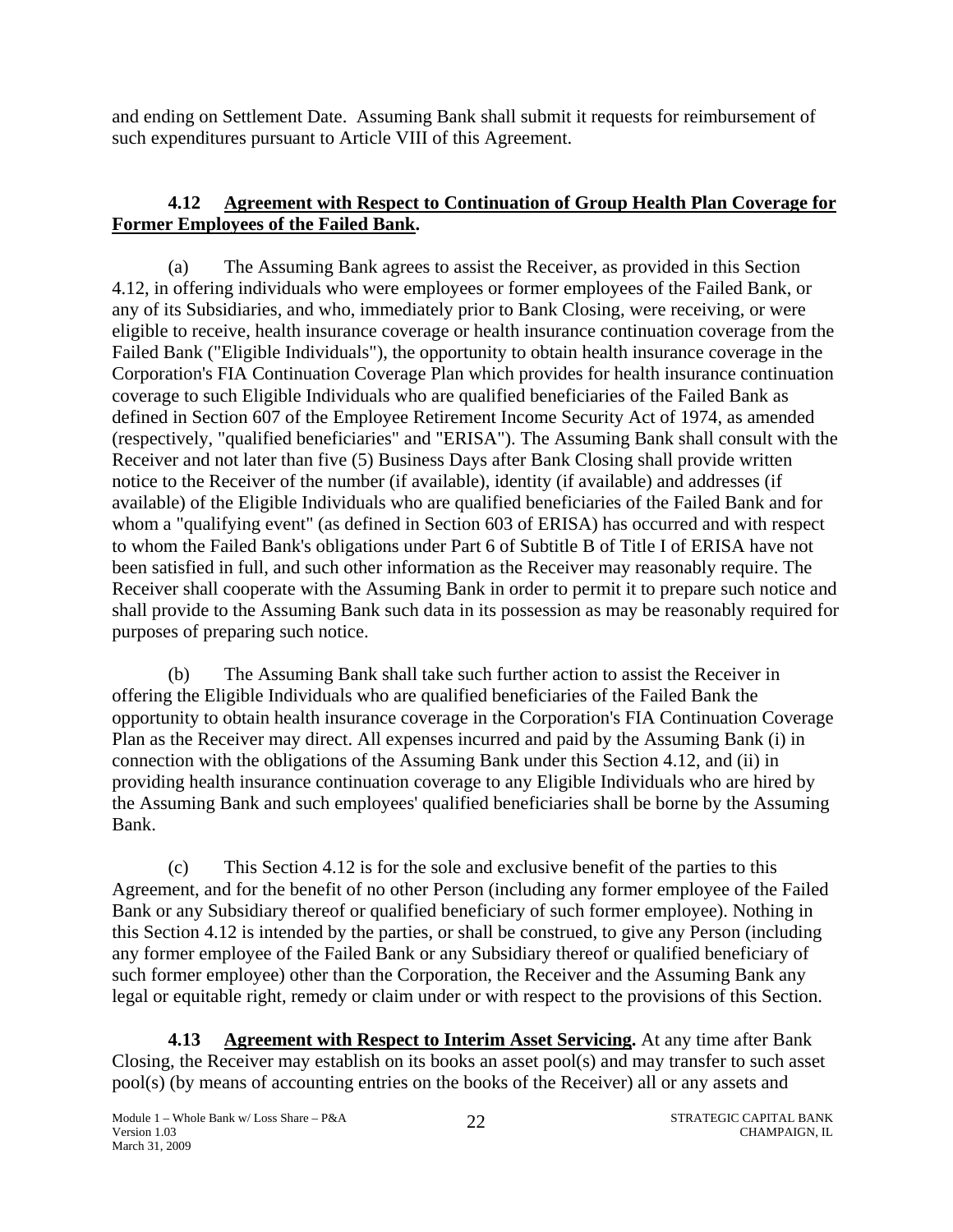<span id="page-26-0"></span>liabilities of the Failed Bank which are not acquired by the Assuming Bank, including, without limitation, wholly unfunded Commitments and assets and liabilities which may be acquired, funded or originated by the Receiver subsequent to Bank Closing. The Receiver may remove assets (and liabilities) from or add assets (and liabilities) to such pool(s) at any time in its discretion. At the option of the Receiver, the Assuming Bank agrees to service, administer, and collect such pool assets in accordance with and for the term set forth in Exhibit 4.13 "Interim Asset Servicing Arrangement".

## **4.14** Reserved.

**4.15 Agreement with Respect to Loss Sharing.** The Assuming Bank shall be entitled to require reimbursement from the Receiver for loss sharing on certain loans in accordance with the Single Family Shared-Loss Agreement attached hereto as Exhibit 4.15A and the Non-SF Shared-Loss Agreement attached hereto as Exhibit 4.15B, collectively, the "Shared-Loss Agreements." The Loans that shall be subject to the Shared-Loss Agreements are identified on the Schedule of Loans 4.15A and 4.15B attached hereto.

## **ARTICLE V DUTIES WITH RESPECT TO DEPOSITORS OF THE FAILED BANK**

**5.1 Payment of Checks, Drafts and Orders.** Subject to Section 9.5, the Assuming Bank agrees to pay all properly drawn checks, drafts and withdrawal orders of depositors of the Failed Bank presented for payment, whether drawn on the check or draft forms provided by the Failed Bank or by the Assuming Bank, to the extent that the Deposit balances to the credit of the respective makers or drawers assumed by the Assuming Bank under this Agreement are sufficient to permit the payment thereof, and in all other respects to discharge, in the usual course of conducting a banking business, the duties and obligations of the Failed Bank with respect to the Deposit balances due and owing to the depositors of the Failed Bank assumed by the Assuming Bank under this Agreement.

**5.2 Certain Agreements Related to Deposits.** Subject to Section 2.2, the Assuming Bank agrees to honor the terms and conditions of any written escrow or mortgage servicing agreement or other similar agreement relating to a Deposit liability assumed by the Assuming Bank pursuant to this Agreement.

## **5.3 Notice to Depositors.**

(a) Within seven (7)days after Bank Closing, the Assuming Bank shall give (i) notice to depositors of the Failed Bank of its assumption of the Deposit liabilities of the Failed Bank, and (ii) any notice required under Section 2.2, by mailing to each such depositor a notice with respect to such assumption and by advertising in a newspaper of general circulation in the county or counties in which the Failed Bank was located. The Assuming Bank agrees that it will obtain prior approval of all such notices and advertisements from counsel for the Receiver and that such notices and advertisements shall not be mailed or published until such approval is received.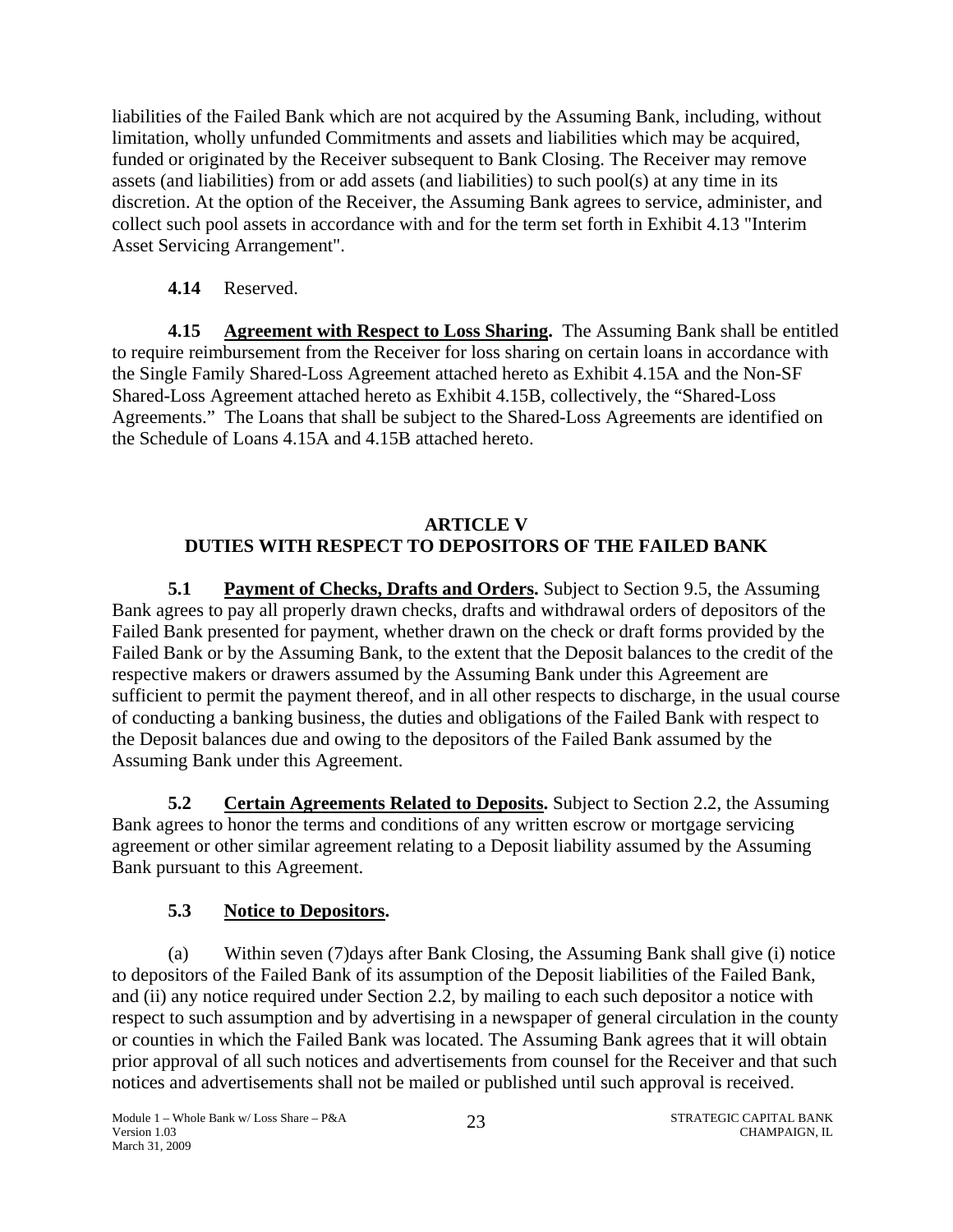<span id="page-27-0"></span>(b) The Assuming Bank shall give notice by mail to depositors of the Failed Bank concerning the procedures to claim their deposits, which notice shall be provided to the Assuming Bank by the Receiver or the Corporation. Such notice shall be included with the notice to depositors to be mailed by the Assuming Bank pursuant to Section 5.3(a).

(c) If the Assuming Bank proposes to charge fees different from those charged by the Failed Bank before it establishes new deposit account relationships with the depositors of the Failed Bank, the Assuming Bank shall give notice by mail of such changed fees to such depositors.

### **ARTICLE VI RECORDS**

## **6.1 Transfer of Records**.

(a) In accordance with Section 3.1, the Receiver assigns, transfers, conveys and delivers to the Assuming Bank the following Records pertaining to the Deposit liabilities of the Failed Bank assumed by the Assuming Bank under this Agreement, except as provided in Section 6.4:

- (i) signature cards, orders, contracts between the Failed Bank and its depositors and Records of similar character;
- (ii) passbooks of depositors held by the Failed Bank, deposit slips, cancelled checks and withdrawal orders representing charges to accounts of depositors;

and the following Records pertaining to the Assets:

- (iii) records of deposit balances carried with other banks, bankers or trust companies;
- (iv) Loan and collateral records and Credit Files and other documents;
- (v) deeds, mortgages, abstracts, surveys, and other instruments or records of title pertaining to real estate or real estate mortgages;
- (vi) signature cards, agreements and records pertaining to Safe Deposit Boxes, if any; and
- (vii) records pertaining to the credit card business, trust business or safekeeping business of the Failed Bank, if any.

(b) The Receiver, at its option, may assign and transfer to the Assuming Bank by a single blanket assignment or otherwise, as soon as practicable after Bank Closing, any other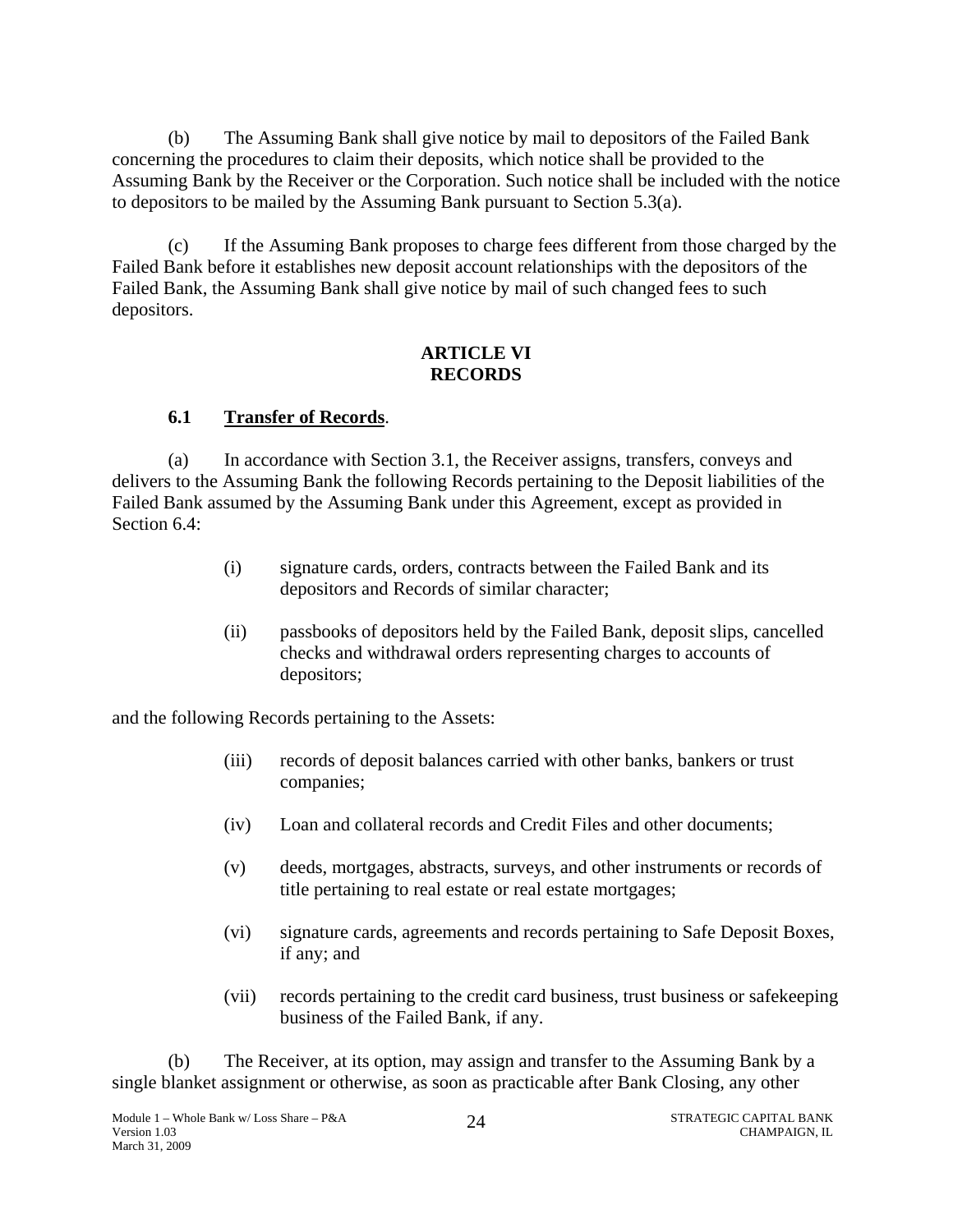<span id="page-28-0"></span>Records not assigned and transferred to the Assuming Bank as provided in this Agreement, including but not limited to loan disbursement checks, general ledger tickets, official bank checks, proof transactions (including proof tapes) and paid out loan files.

**6.2** Delivery of Assigned Records. The Receiver shall deliver to the Assuming Bank all Records described in (i) Section 6.1(a) as soon as practicable on or after the date of this Agreement, and (ii) Section 6.1(b) as soon as practicable after making any assignment described therein.

**6.3 Preservation of Records**. The Assuming Bank agrees that it will preserve and maintain for the joint benefit of the Receiver, the Corporation and the Assuming Bank, all Records of which it has custody for such period as either the Receiver or the Corporation in its discretion may require, until directed otherwise, in writing, by the Receiver or Corporation. The Assuming Bank shall have the primary responsibility to respond to subpoenas, discovery requests, and other similar official inquiries with respect to the Records of which it has custody.

**6.4** Access to Records; Copies. The Assuming Bank agrees to permit the Receiver and the Corporation access to all Records of which the Assuming Bank has custody, and to use, inspect, make extracts from or request copies of any such Records in the manner and to the extent requested, and to duplicate, in the discretion of the Receiver or the Corporation, any Record in the form of microfilm or microfiche pertaining to Deposit account relationships; provided, that in the event that the Failed Bank maintained one or more duplicate copies of such microfilm or microfiche Records, the Assuming Bank hereby assigns, transfers, and conveys to the Corporation one such duplicate copy of each such Record without cost to the Corporation, and agrees to deliver to the Corporation all Records assigned and transferred to the Corporation under this Article VI as soon as practicable on or after the date of this Agreement. The party requesting a copy of any Record shall bear the cost (based on standard accepted industry charges to the extent applicable, as determined by the Receiver) for providing such duplicate Records. A copy of each Record requested shall be provided as soon as practicable by the party having custody thereof.

### **ARTICLE VII FIRST LOSS TRANCHE**

 The Assuming Bank has submitted to the Receiver an asset premium (discount) bid of **(\$54,402,000.00)** and a Deposit premium bid of **1.0%**. The Deposit premium bid will be applied to the total of all Assumed Deposits except for brokered, CDARS, and any market place or similar subscription services Deposits. The First Loss Tranche shall be determined by adding (i) the asset premium (discount) bid, (ii) the Deposit premium bid, and (iii) the Equity Adjustment. If the First Loss Tranche is a positive number, then this is the Losses on Single Family Shared-Loss Loans and Net Charge-offs on Shared Loss Assets that the Assuming Bank will incur before loss-sharing commences under Exhibits 4.15A and 4.15B. If the First Loss Tranche is a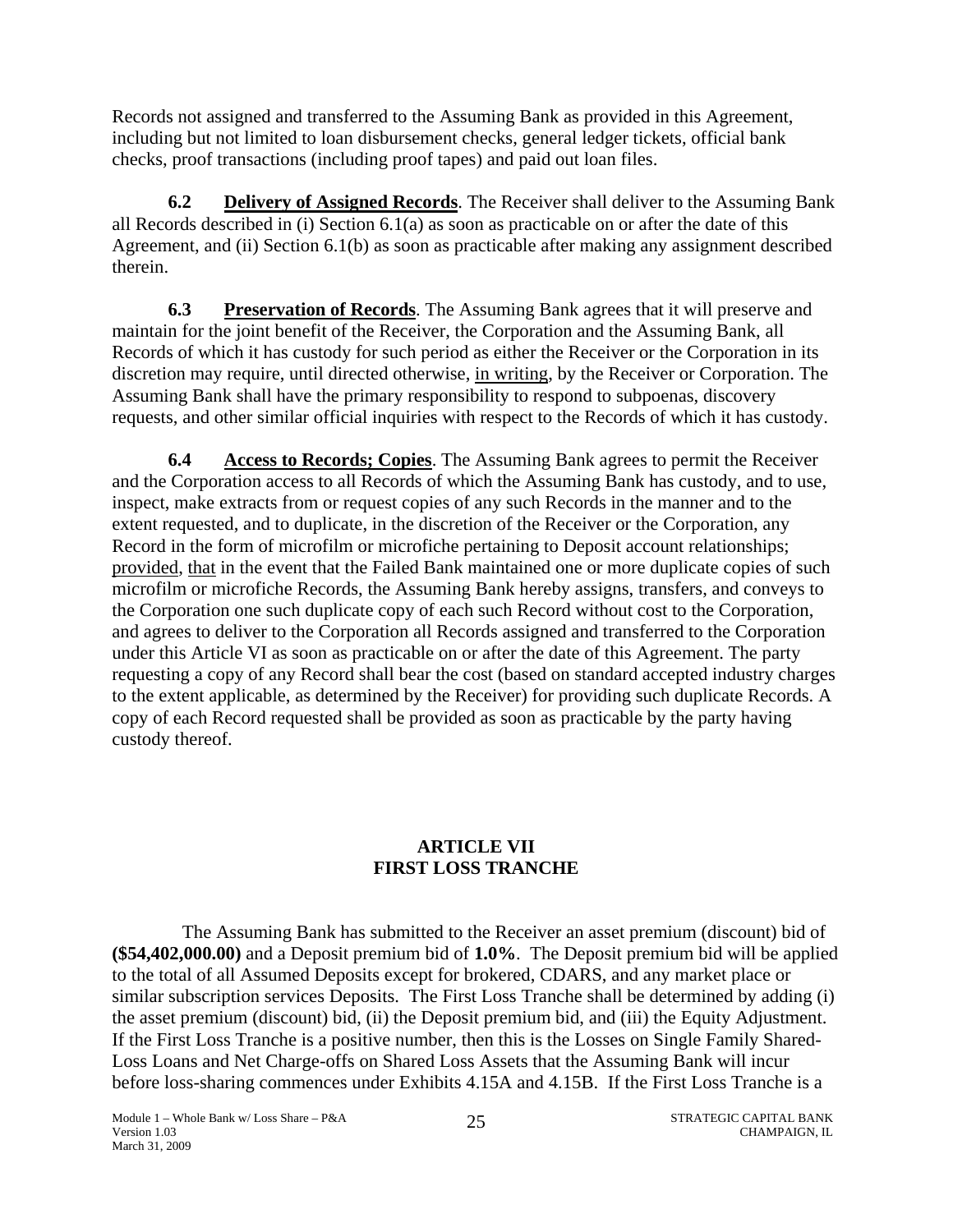<span id="page-29-0"></span>negative number, the Corporation shall pay such amount by wire transfer to the Assuming Bank by the end of the first business day following Bank Closing and loss sharing shall commence immediately.

### **ARTICLE VIII ADJUSTMENTS**

**8.1 Pro Forma Statement**. The Receiver, as soon as practicable after Bank Closing, in accordance with the best information then available, shall provide to the Assuming Bank a pro forma statement reflecting any adjustments of such liabilities and assets as may be necessary. Such pro forma statement shall take into account, to the extent possible, (i) liabilities and assets of a nature similar to those contemplated by Section 2.1 or Section 3.1, respectively, which at Bank Closing were carried in the Failed Bank's suspense accounts, (ii) accruals as of Bank Closing for all income related to the assets and business of the Failed Bank acquired by the Assuming Bank hereunder, whether or not such accruals were reflected on the Accounting Records of the Failed Bank in the normal course of its operations, and (iii) adjustments to determine the Book Value of any investment in an Acquired Subsidiary and related accounts on the "bank only" (unconsolidated) balance sheet of the Failed Bank based on the equity method of accounting, whether or not the Failed Bank used the equity method of accounting for investments in subsidiaries, except that the resulting amount cannot be less than the Acquired Subsidiary's recorded equity as of Bank Closing as reflected on the Accounting Records of the Acquired Subsidiary. Any Loan purchased by the Assuming Bank pursuant to Section 3.1 which the Failed Bank charged off during the period following the date of the most recent pertinent data made available to the Assuming Bank as part of the Information Package to Bank Closing shall be deemed not to be charged off for the purposes of the pro forma statement, and the purchase price shall be determined pursuant to Section 3.2.

## **8.2 Correction of Errors and Omissions; Other Liabilities**.

(a) In the event any bookkeeping omissions or errors are discovered in preparing any pro forma statement or in completing the transfers and assumptions contemplated hereby, the parties hereto agree to correct such errors and omissions, it being understood that, as far as practicable, all adjustments will be made consistent with the judgments, methods, policies or accounting principles utilized by the Failed Bank in preparing and maintaining Accounting Records, except that adjustments made pursuant to this Section 8.2(a) are not intended to bring the Accounting Records of the Failed Bank into accordance with generally accepted accounting principles.

(b) If the Receiver discovers at any time subsequent to the date of this Agreement that any claim exists against the Failed Bank which is of such a nature that it would have been included in the liabilities assumed under Article II had the existence of such claim or the facts giving rise thereto been known as of Bank Closing, the Receiver may, in its discretion, at any time, require that such claim be assumed by the Assuming Bank in a manner consistent with the intent of this Agreement. The Receiver will make appropriate adjustments to the pro forma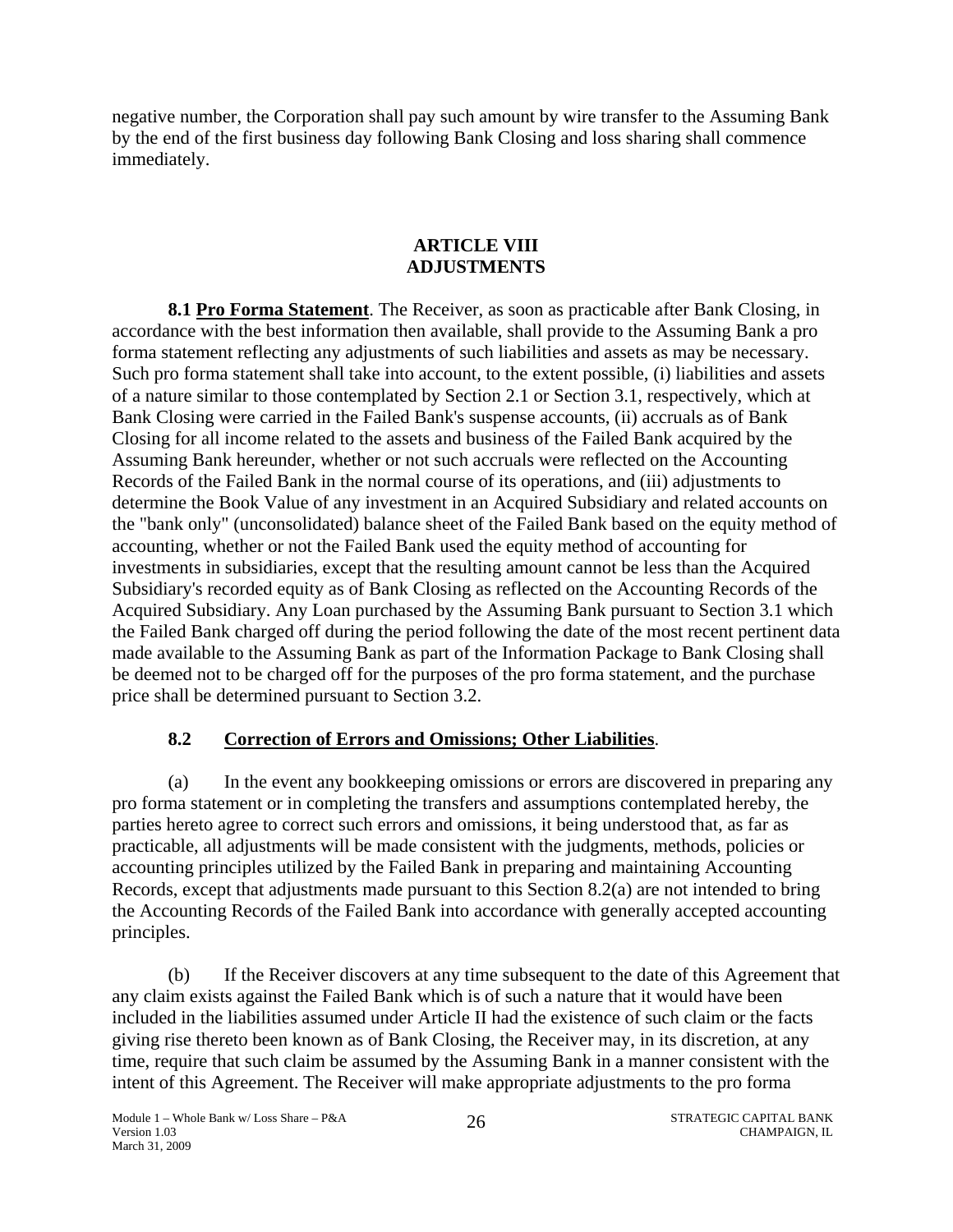<span id="page-30-0"></span>statement provided by the Receiver to the Assuming Bank pursuant to Section 8.1 as may be necessary.

**8.3 Payments**. The Receiver agrees to cause to be paid to the Assuming Bank, or the Assuming Bank agrees to pay to the Receiver, as the case may be, on the Settlement Date, a payment in an amount which reflects net adjustments (including any costs, expenses and fees associated with determinations of value as provided in this Agreement) made pursuant to Section 8.1 or Section 8.2, plus interest as provided in Section 8.4. The Receiver and the Assuming Bank agree to effect on the Settlement Date any further transfer of assets to or assumption of liabilities or claims by the Assuming Bank as may be necessary in accordance with Section 8.1 or Section 8.2.

**8.4 Interest**. Any amounts paid under Section 8.3 or Section 8.5, shall bear interest for the period from and including the day following Bank Closing to and including the day preceding the payment at the Settlement Interest Rate.

**8.5** Subsequent Adjustments. In the event that the Assuming Bank or the Receiver discovers any errors or omissions as contemplated by Section 8.2 or any error with respect to the payment made under Section 8.3 after the Settlement Date, the Assuming Bank and the Receiver agree to promptly correct any such errors or omissions, make any payments and effect any transfers or assumptions as may be necessary to reflect any such correction plus interest as provided in Section 8.4.

## **ARTICLE IX CONTINUING COOPERATION**

**9.1** General Matters. The parties hereto agree that they will, in good faith and with their best efforts, cooperate with each other to carry out the transactions contemplated by this Agreement and to effect the purposes hereof.

**9.2 Additional Title Documents**. The Receiver, the Corporation and the Assuming Bank each agree, at any time, and from time to time, upon the request of any party hereto, to execute and deliver such additional instruments and documents of conveyance as shall be reasonably necessary to vest in the appropriate party its full legal or equitable title in and to the property transferred pursuant to this Agreement or to be transferred in accordance herewith. The Assuming Bank shall prepare such instruments and documents of conveyance (in form and substance satisfactory to the Receiver) as shall be necessary to vest title to the Assets in the Assuming Bank. The Assuming Bank shall be responsible for recording such instruments and documents of conveyance at its own expense.

# **9.3 Claims and Suits**.

(a) The Receiver shall have the right, in its discretion, to (i) defend or settle any claim or suit against the Assuming Bank with respect to which the Receiver has indemnified the Assuming Bank in the same manner and to the same extent as provided in Article XII, and (ii)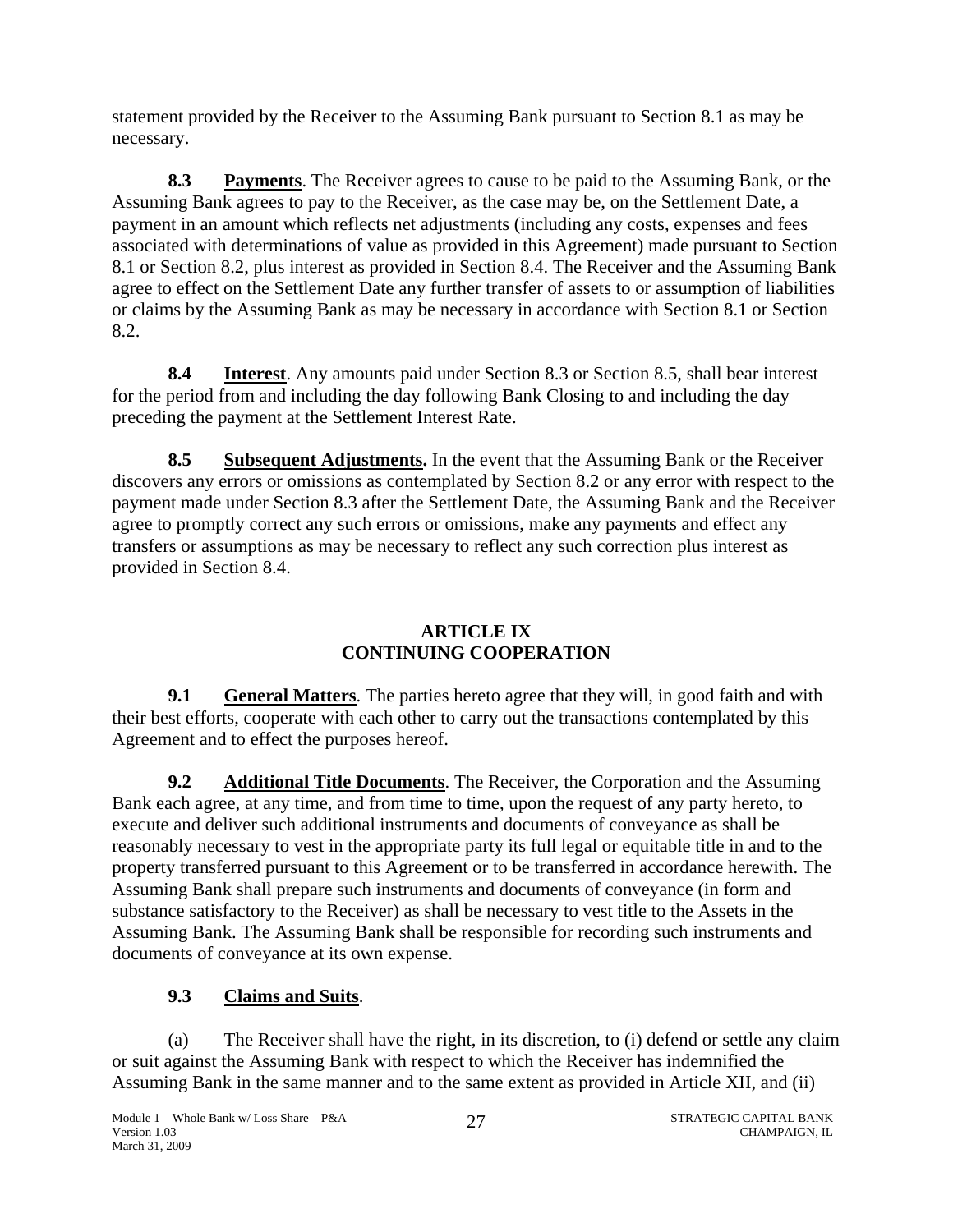<span id="page-31-0"></span>defend or settle any claim or suit against the Assuming Bank with respect to any Liability Assumed, which claim or suit may result in a loss to the Receiver arising out of or related to this Agreement, or which existed against the Failed Bank on or before Bank Closing. The exercise by the Receiver of any rights under this Section 9.3(a) shall not release the Assuming Bank with respect to any of its obligations under this Agreement.

(b) In the event any action at law or in equity shall be instituted by any Person against the Receiver and the Corporation as codefendants with respect to any asset of the Failed Bank retained or acquired pursuant to this Agreement by the Receiver, the Receiver agrees, at the request of the Corporation, to join with the Corporation in a petition to remove the action to the United States District Court for the proper district. The Receiver agrees to institute, with or without joinder of the Corporation as coplaintiff, any action with respect to any such retained or acquired asset or any matter connected therewith whenever notice requiring such action shall be given by the Corporation to the Receiver.

**9.4 Payment of Deposits**. In the event any depositor does not accept the obligation of the Assuming Bank to pay any Deposit liability of the Failed Bank assumed by the Assuming Bank pursuant to this Agreement and asserts a claim against the Receiver for all or any portion of any such Deposit liability, the Assuming Bank agrees on demand to provide to the Receiver funds sufficient to pay such claim in an amount not in excess of the Deposit liability reflected on the books of the Assuming Bank at the time such claim is made. Upon payment by the Assuming Bank to the Receiver of such amount, the Assuming Bank shall be discharged from any further obligation under this Agreement to pay to any such depositor the amount of such Deposit liability paid to the Receiver.

**9.5 Withheld Payments**. At any time, the Receiver or the Corporation may, in its discretion, determine that all or any portion of any deposit balance assumed by the Assuming Bank pursuant to this Agreement does not constitute a "Deposit" (or otherwise, in its discretion, determine that it is the best interest of the Receiver or Corporation to withhold all or any portion of any deposit), and may direct the Assuming Bank to withhold payment of all or any portion of any such deposit balance. Upon such direction, the Assuming Bank agrees to hold such deposit and not to make any payment of such deposit balance to or on behalf of the depositor, or to itself, whether by way of transfer, set-off, or otherwise. The Assuming Bank agrees to maintain the "withheld payment" status of any such deposit balance until directed in writing by the Receiver or the Corporation as to its disposition. At the direction of the Receiver or the Corporation, the Assuming Bank shall return all or any portion of such deposit balance to the Receiver or the Corporation, as appropriate, and thereupon the Assuming Bank shall be discharged from any further liability to such depositor with respect to such returned deposit balance. If such deposit balance has been paid to the depositor prior to a demand for return by the Corporation or the Receiver, and payment of such deposit balance had not been previously withheld pursuant to this Section, the Assuming Bank shall not be obligated to return such deposit balance to the Receiver or the Corporation. The Assuming Bank shall be obligated to reimburse the Corporation or the Receiver, as the case may be, for the amount of any deposit balance or portion thereof paid by the Assuming Bank in contravention of any previous direction to withhold payment of such deposit balance or return such deposit balance the payment of which was withheld pursuant to this Section.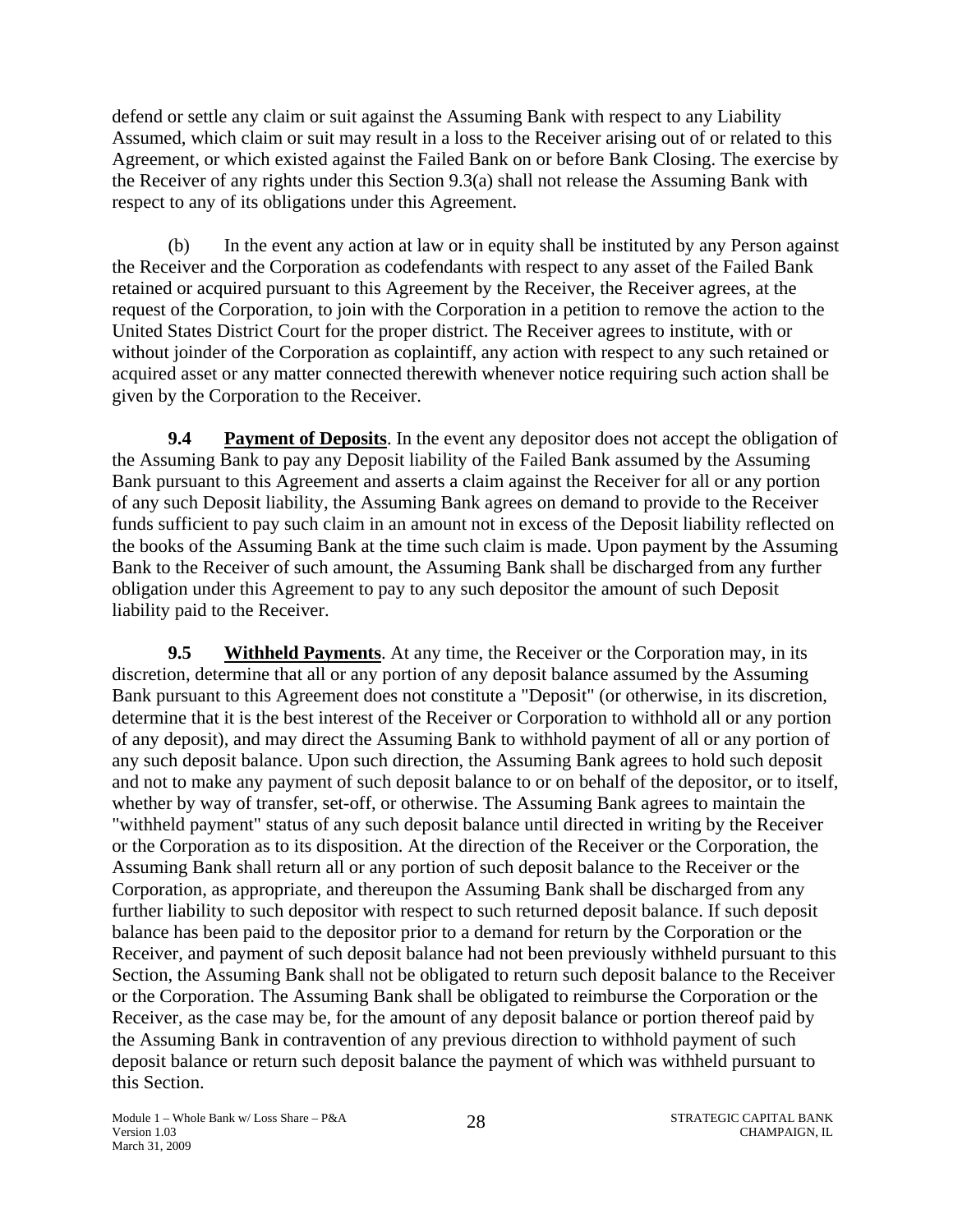## **9.6 Proceedings with Respect to Certain Assets and Liabilities**.

<span id="page-32-0"></span>(a) In connection with any investigation, proceeding or other matter with respect to any asset or liability of the Failed Bank retained by the Receiver, or any asset of the Failed Bank acquired by the Receiver pursuant to this Agreement, the Assuming Bank shall cooperate to the extent reasonably required by the Receiver.

(b) In addition to its obligations under Section 6.4, the Assuming Bank shall provide representatives of the Receiver access at reasonable times and locations without other limitation or qualification to (i) its directors, officers, employees and agents and those of the Subsidiaries acquired by the Assuming Bank, and (ii) its books and records, the books and records of such Subsidiaries and all Credit Files, and copies thereof. Copies of books, records and Credit Files shall be provided by the Assuming Bank as requested by the Receiver and the costs of duplication thereof shall be borne by the Receiver.

(c) Not later than ten (10) days after the Put Notice pursuant to Section 3.4 or the date of the notice of transfer of any Loan by the Assuming Bank to the Receiver pursuant to Section 3.6, the Assuming Bank shall deliver to the Receiver such documents with respect to such Loan as the Receiver may request, including without limitation the following: (i) all related Credit Documents (other than certificates, notices and other ancillary documents), (ii) a certificate setting forth the principal amount on the date of the transfer and the amount of interest, fees and other charges then accrued and unpaid thereon, and any restrictions on transfer to which any such Loan is subject, and (iii) all Credit Files, and all documents, microfiche, microfilm and computer records (including but not limited to magnetic tape, disc storage, card forms and printed copy) maintained by, owned by, or in the possession of the Assuming Bank or any Affiliate of the Assuming Bank relating to the transferred Loan.

**9.7** Information. The Assuming Bank promptly shall provide to the Corporation such other information, including financial statements and computations, relating to the performance of the provisions of this Agreement as the Corporation or the Receiver may request from time to time, and, at the request of the Receiver, make available employees of the Failed Bank employed or retained by the Assuming Bank to assist in preparation of the pro forma statement pursuant to Section 8.1.

## **ARTICLE X CONDITION PRECEDENT**

The obligations of the parties to this Agreement are subject to the Receiver and the Corporation having received at or before Bank Closing evidence reasonably satisfactory to each of any necessary approval, waiver, or other action by any governmental authority, the board of directors of the Assuming Bank, or other third party, with respect to this Agreement and the transactions contemplated hereby, the closing of the Failed Bank and the appointment of the Receiver, the chartering of the Assuming Bank, and any agreements, documents, matters or proceedings contemplated hereby or thereby.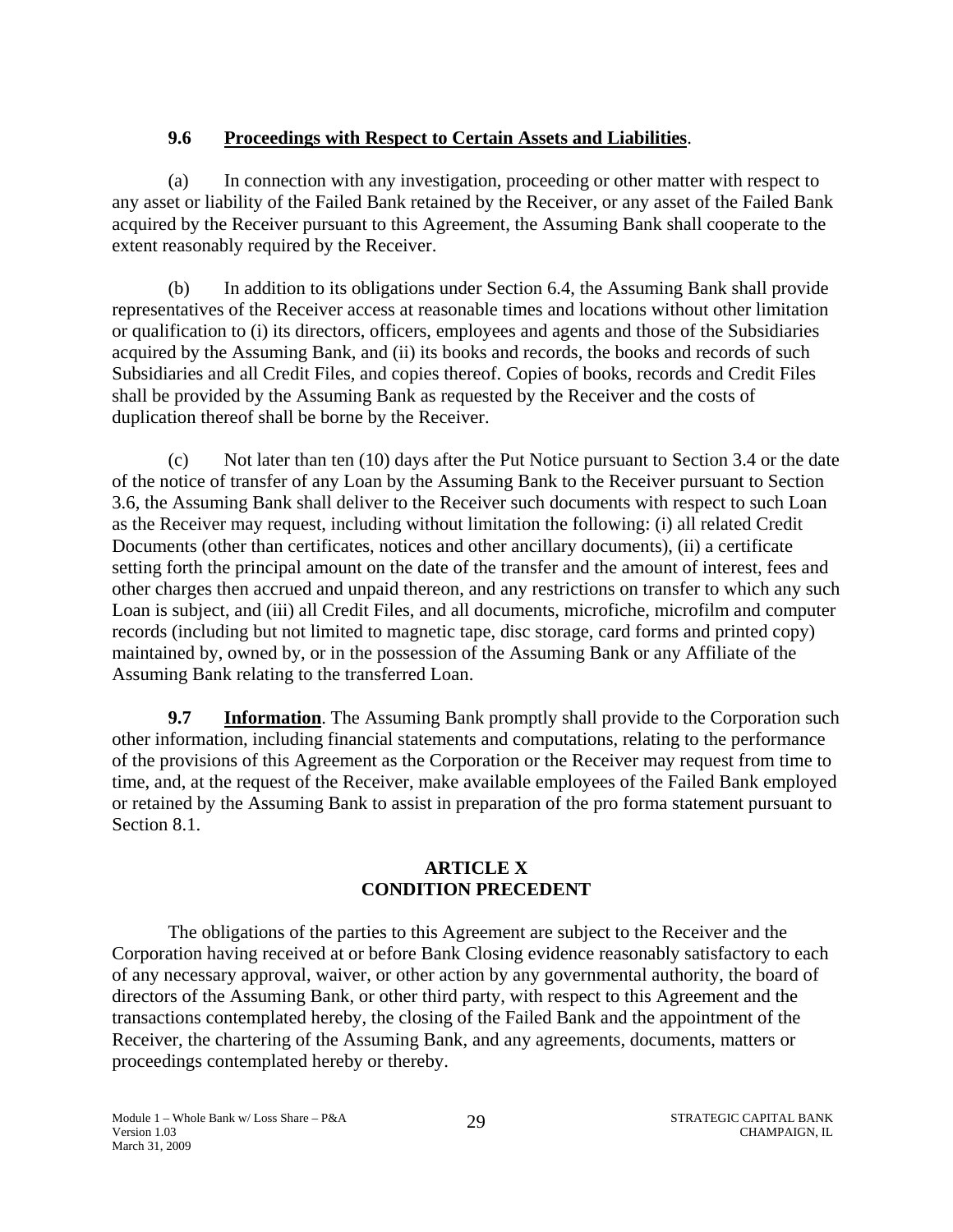### **ARTICLE XI REPRESENTATIONS AND WARRANTIES OF THE ASSUMING BANK**

<span id="page-33-0"></span>The Assuming Bank represents and warrants to the Corporation and the Receiver as follows:

(a) **Corporate Existence and Authority**. The Assuming Bank (i) is duly organized, validly existing and in good standing under the laws of its Chartering Authority and has full power and authority to own and operate its properties and to conduct its business as now conducted by it, and (ii) has full power and authority to execute and deliver this Agreement and to perform its obligations hereunder. The Assuming Bank has taken all necessary corporate action to authorize the execution, delivery and performance of this Agreement and the performance of the transactions contemplated hereby.

(b) **Third Party Consents**. No governmental authority or other third party consents (including but not limited to approvals, licenses, registrations or declarations) are required in connection with the execution, delivery or performance by the Assuming Bank of this Agreement, other than such consents as have been duly obtained and are in full force and effect.

(c) **Execution and Enforceability**. This Agreement has been duly executed and delivered by the Assuming Bank and when this Agreement has been duly authorized, executed and delivered by the Corporation and the Receiver, this Agreement will constitute the legal, valid and binding obligation of the Assuming Bank, enforceable in accordance with its terms.

## (d) **Compliance with Law**.

(i) Neither the Assuming Bank nor any of its Subsidiaries is in violation of any statute, regulation, order, decision, judgment or decree of, or any restriction imposed by, the United States of America, any State, municipality or other political subdivision or any agency of any of the foregoing, or any court or other tribunal having jurisdiction over the Assuming Bank or any of its Subsidiaries or any assets of any such Person, or any foreign government or agency thereof having such jurisdiction, with respect to the conduct of the business of the Assuming Bank or of any of its Subsidiaries, or the ownership of the properties of the Assuming Bank or any of its Subsidiaries, which, either individually or in the aggregate with all other such violations, would materially and adversely affect the business, operations or condition (financial or otherwise) of the Assuming Bank or the ability of the Assuming Bank to perform, satisfy or observe any obligation or condition under this Agreement.

(ii) Neither the execution and delivery nor the performance by the Assuming Bank of this Agreement will result in any violation by the Assuming Bank of, or be in conflict with, any provision of any applicable law or regulation, or any order, writ or decree of any court or governmental authority.

e) **Representations Remain True**. The Assuming Bank represents and warrants that it has executed and delivered to the Corporation a Purchaser Eligibility Certification and Confidentiality Agreement and that all information provided and representations made by or on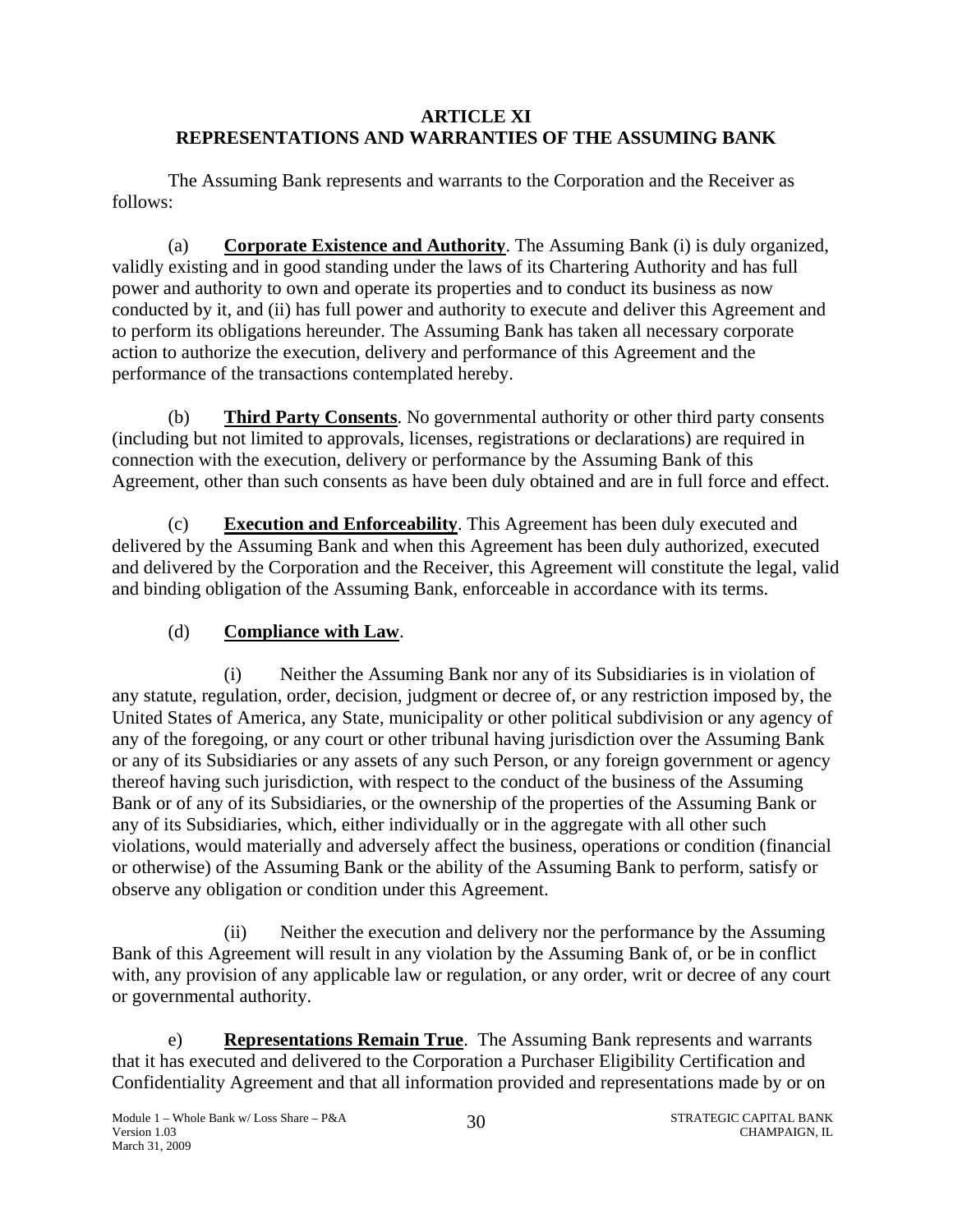<span id="page-34-0"></span>behalf of the Assuming Bank in connection with this Agreement and the transactions contemplated hereby, including, but not limited to, the Purchaser Eligibility Certification and Confidentiality Agreement (which are affirmed and ratified hereby) are and remain true and correct in all material respects and do not fail to state any fact required to make the information contained therein not misleading.

#### **ARTICLE XII INDEMNIFICATION**

**12.1** Indemnification of Indemnitees. From and after Bank Closing and subject to the limitations set forth in this Section and Section 12.6 and compliance by the Indemnitees with Section 12.2, the Receiver agrees to indemnify and hold harmless the Indemnitees against any and all costs, losses, liabilities, expenses (including attorneys' fees) incurred prior to the assumption of defense by the Receiver pursuant to paragraph (d) of Section 12.2, judgments, fines and amounts paid in settlement actually and reasonably incurred in connection with claims against any Indemnitee based on liabilities of the Failed Bank that are not assumed by the Assuming Bank pursuant to this Agreement or subsequent to the execution hereof by the Assuming Bank or any Subsidiary or Affiliate of the Assuming Bank for which indemnification is provided hereunder in (a) of this Section 12.1, subject to certain exclusions as provided in (b) of this Section 12.1:

(a)

(1) claims based on the rights of any shareholder or former shareholder as such of (x) the Failed Bank, or (y) any Subsidiary or Affiliate of the Failed Bank;

(2) claims based on the rights of any creditor as such of the Failed Bank, or any creditor as such of any director, officer, employee or agent of the Failed Bank, with respect to any indebtedness or other obligation of the Failed Bank arising prior to Bank Closing;

(3) claims based on the rights of any present or former director, officer, employee or agent as such of the Failed Bank or of any Subsidiary or Affiliate of the Failed Bank;

(4) claims based on any action or inaction prior to Bank Closing of the Failed Bank, its directors, officers, employees or agents as such, or any Subsidiary or Affiliate of the Failed Bank, or the directors, officers, employees or agents as such of such Subsidiary or Affiliate;

(5) claims based on any malfeasance, misfeasance or nonfeasance of the Failed Bank, its directors, officers, employees or agents with respect to the trust business of the Failed Bank, if any;

(6) claims based on any failure or alleged failure (not in violation of law) by the Assuming Bank to continue to perform any service or activity previously performed by the Failed Bank which the Assuming Bank is not required to perform pursuant to this Agreement or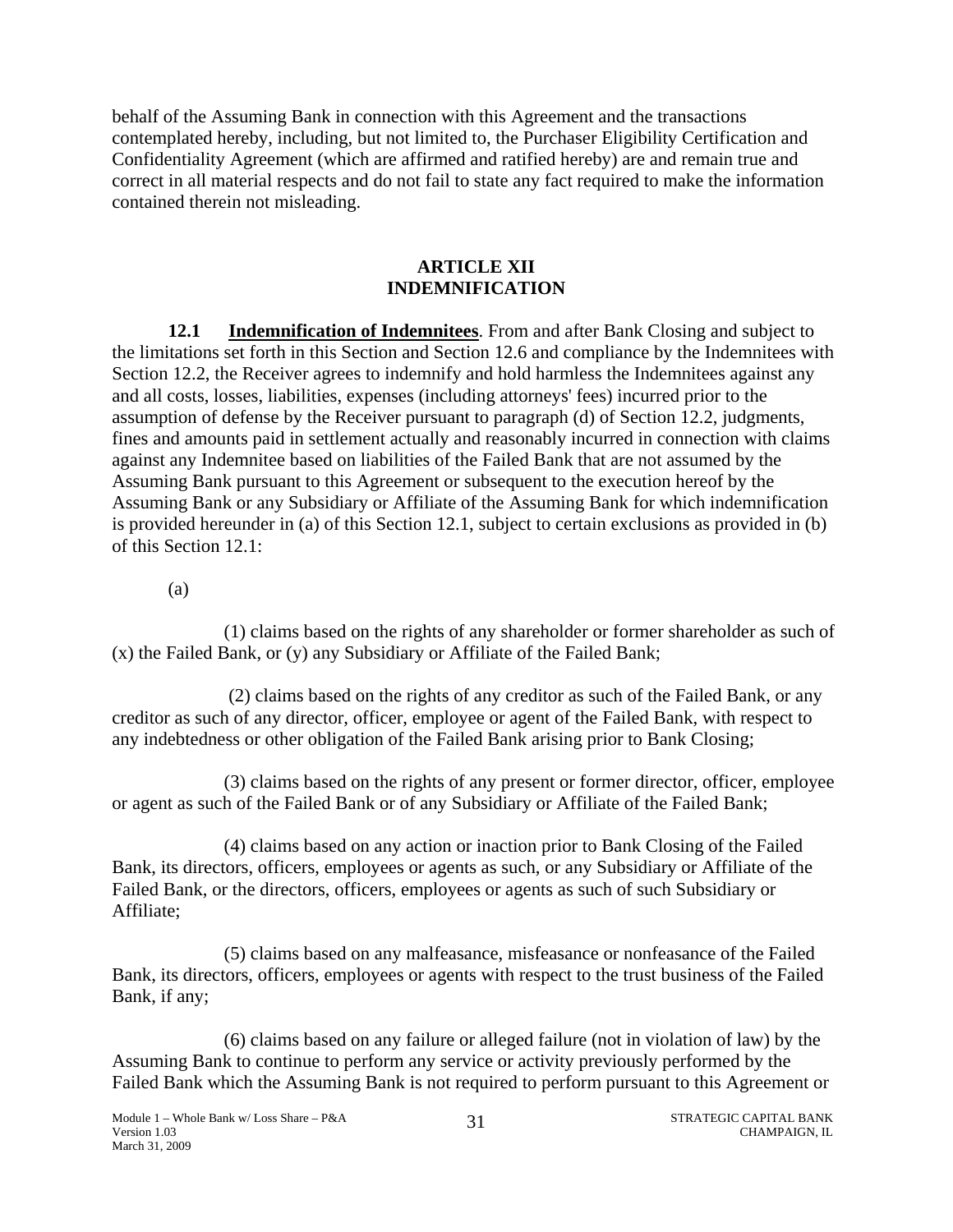which arise under any contract to which the Failed Bank was a party which the Assuming Bank elected not to assume in accordance with this Agreement and which neither the Assuming Bank nor any Subsidiary or Affiliate of the Assuming Bank has assumed subsequent to the execution hereof;

(7) claims arising from any action or inaction of any Indemnitee, including for purposes of this Section 12.1(a)(7) the former officers or employees of the Failed Bank or of any Subsidiary or Affiliate of the Failed Bank that is taken upon the specific written direction of the Corporation or the Receiver, other than any action or inaction taken in a manner constituting bad faith, gross negligence or willful misconduct; and

(8) claims based on the rights of any depositor of the Failed Bank whose deposit has been accorded "withheld payment" status and/or returned to the Receiver or Corporation in accordance with Section 9.5 and/or has become an "unclaimed deposit" or has been returned to the Corporation or the Receiver in accordance with Section 2.3;

(b) provided, that, with respect to this Agreement, except for paragraphs (7) and (8) of Section 12.1(a), no indemnification will be provided under this Agreement for any:

(1) judgment or fine against, or any amount paid in settlement (without the written approval of the Receiver) by, any Indemnitee in connection with any action that seeks damages against any Indemnitee (a "counterclaim") arising with respect to any Asset and based on any action or inaction of either the Failed Bank, its directors, officers, employees or agents as such prior to Bank Closing, unless any such judgment, fine or amount paid in settlement exceeds the greater of (i) the Repurchase Price of such Asset, or (ii) the monetary recovery sought on such Asset by the Assuming Bank in the cause of action from which the counterclaim arises; and in such event the Receiver will provide indemnification only in the amount of such excess; and no indemnification will be provided for any costs or expenses other than any costs or expenses (including attorneys' fees) which, in the determination of the Receiver, have been actually and reasonably incurred by such Indemnitee in connection with the defense of any such counterclaim; and it is expressly agreed that the Receiver reserves the right to intervene, in its discretion, on its behalf and/or on behalf of the Receiver, in the defense of any such counterclaim;

(2) claims with respect to any liability or obligation of the Failed Bank that is expressly assumed by the Assuming Bank pursuant to this Agreement or subsequent to the execution hereof by the Assuming Bank or any Subsidiary or Affiliate of the Assuming Bank;

(3) claims with respect to any liability of the Failed Bank to any present or former employee as such of the Failed Bank or of any Subsidiary or Affiliate of the Failed Bank, which liability is expressly assumed by the Assuming Bank pursuant to this Agreement or subsequent to the execution hereof by the Assuming Bank or any Subsidiary or Affiliate of the Assuming Bank;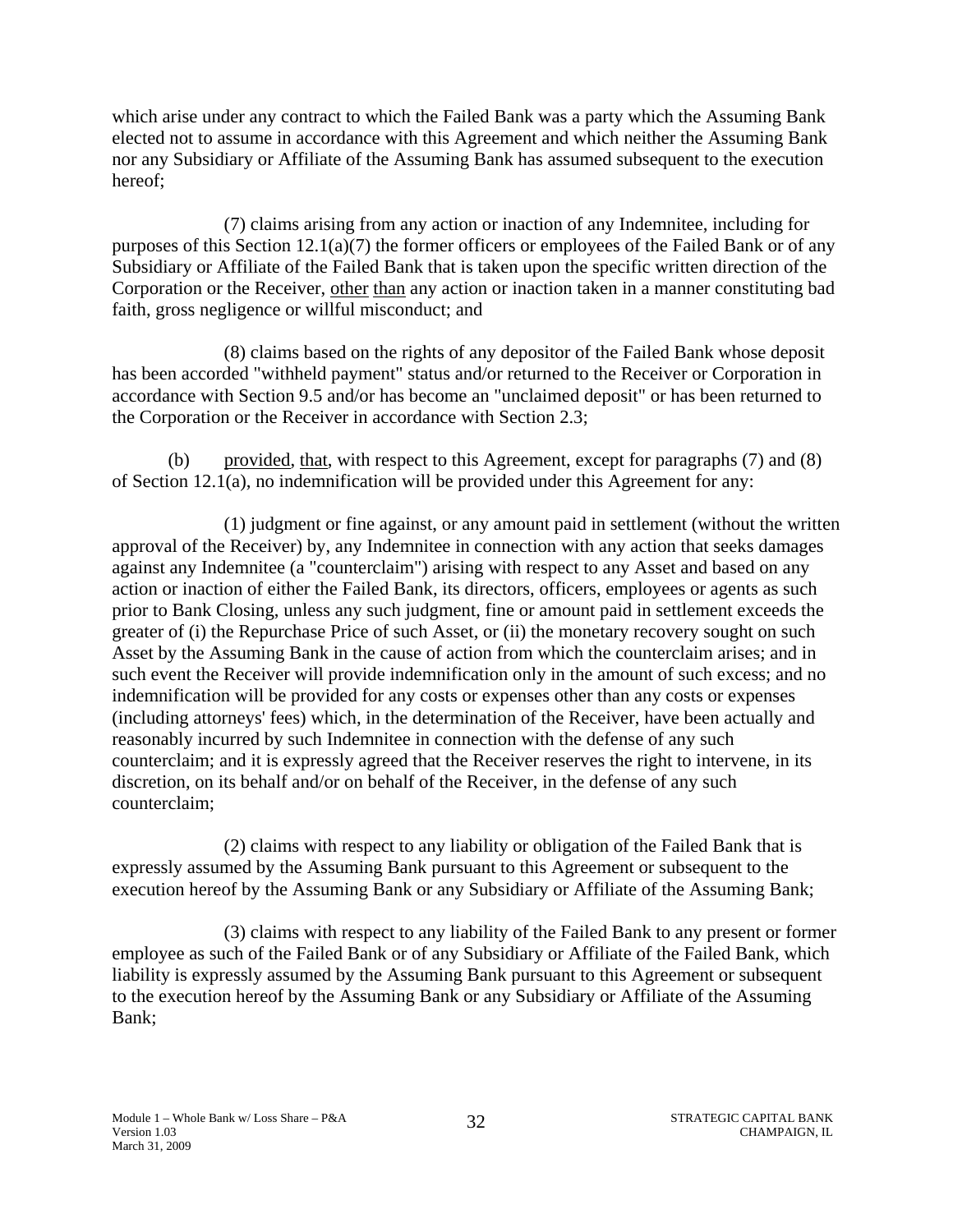(4) claims based on the failure of any Indemnitee to seek recovery of damages from the Receiver for any claims based upon any action or inaction of the Failed Bank, its directors, officers, employees or agents as fiduciary, agent or custodian prior to Bank Closing;

(5) claims based on any violation or alleged violation by any Indemnitee of the antitrust, branching, banking or bank holding company or securities laws of the United States of America or any State thereof;

(6) claims based on the rights of any present or former creditor, customer, or supplier as such of the Assuming Bank or any Subsidiary or Affiliate of the Assuming Bank;

(7) claims based on the rights of any present or former shareholder as such of the Assuming Bank or any Subsidiary or Affiliate of the Assuming Bank regardless of whether any such present or former shareholder is also a present or former shareholder of the Failed Bank;

(8) claims, if the Receiver determines that the effect of providing such indemnification would be to (i) expand or alter the provisions of any warranty or disclaimer thereof provided in Section 3.3 or any other provision of this Agreement, or (ii) create any warranty not expressly provided under this Agreement;

(9) claims which could have been enforced against any Indemnitee had the Assuming Bank not entered into this Agreement;

(10) claims based on any liability for taxes or fees assessed with respect to the consummation of the transactions contemplated by this Agreement, including without limitation any subsequent transfer of any Assets or Liabilities Assumed to any Subsidiary or Affiliate of the Assuming Bank;

(11) except as expressly provided in this Article XII, claims based on any action or inaction of any Indemnitee, and nothing in this Agreement shall be construed to provide indemnification for (i) the Failed Bank, (ii) any Subsidiary or Affiliate of the Failed Bank, or (iii) any present or former director, officer, employee or agent of the Failed Bank or its Subsidiaries or Affiliates; provided, that the Receiver, in its discretion, may provide indemnification hereunder for any present or former director, officer, employee or agent of the Failed Bank or its Subsidiaries or Affiliates who is also or becomes a director, officer, employee or agent of the Assuming Bank or its Subsidiaries or Affiliates;

(12) claims or actions which constitute a breach by the Assuming Bank of the representations and warranties contained in Article XI;

(13) claims arising out of or relating to the condition of or generated by an Asset arising from or relating to the presence, storage or release of any hazardous or toxic substance, or any pollutant or contaminant, or condition of such Asset which violate any applicable Federal, State or local law or regulation concerning environmental protection; and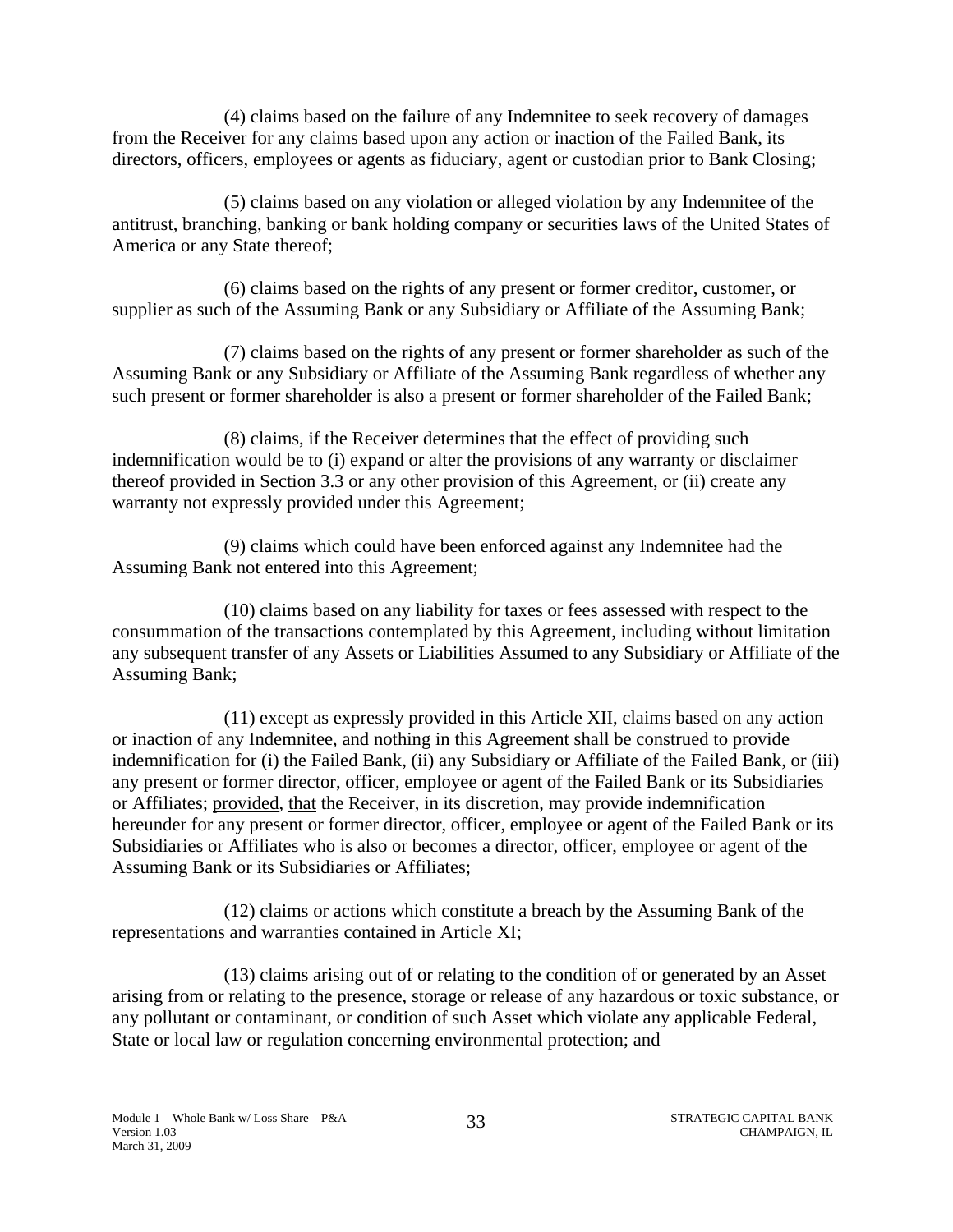(14) claims based on, related to or arising from any asset, including a loan, acquired or liability assumed by the Assuming Bank, other than pursuant to this Agreement.

**12.2 Conditions Precedent to Indemnification**. It shall be a condition precedent to the obligation of the Receiver to indemnify any Person pursuant to this Article XII that such Person shall, with respect to any claim made or threatened against such Person for which such Person is or may be entitled to indemnification hereunder:

(a) give written notice to the Regional Counsel (Litigation Branch) of the Corporation in the manner and at the address provided in Section 13.7 of such claim as soon as practicable after such claim is made or threatened; provided, that notice must be given on or before the date which is six (6) years from the date of this Agreement;

(b) provide to the Receiver such information and cooperation with respect to such claim as the Receiver may reasonably require;

(c) cooperate and take all steps, as the Receiver may reasonably require, to preserve and protect any defense to such claim;

(d) in the event suit is brought with respect to such claim, upon reasonable prior notice, afford to the Receiver the right, which the Receiver may exercise in its sole discretion, to conduct the investigation, control the defense and effect settlement of such claim, including without limitation the right to designate counsel and to control all negotiations, litigation, arbitration, settlements, compromises and appeals of any such claim, all of which shall be at the expense of the Receiver; provided, that the Receiver shall have notified the Person claiming indemnification in writing that such claim is a claim with respect to which the Person claiming indemnification is entitled to indemnification under this Article XII;

(e) not incur any costs or expenses in connection with any response or suit with respect to such claim, unless such costs or expenses were incurred upon the written direction of the Receiver; provided, that the Receiver shall not be obligated to reimburse the amount of any such costs or expenses unless such costs or expenses were incurred upon the written direction of the Receiver;

(f) not release or settle such claim or make any payment or admission with respect thereto, unless the Receiver consents in writing thereto, which consent shall not be unreasonably withheld; provided, that the Receiver shall not be obligated to reimburse the amount of any such settlement or payment unless such settlement or payment was effected upon the written direction of the Receiver; and

(g) take reasonable action as the Receiver may request in writing as necessary to preserve, protect or enforce the rights of the indemnified Person against any Primary Indemnitor.

**12.3 No Additional Warranty**. Nothing in this Article XII shall be construed or deemed to (i) expand or otherwise alter any warranty or disclaimer thereof provided under Section 3.3 or any other provision of this Agreement with respect to, among other matters, the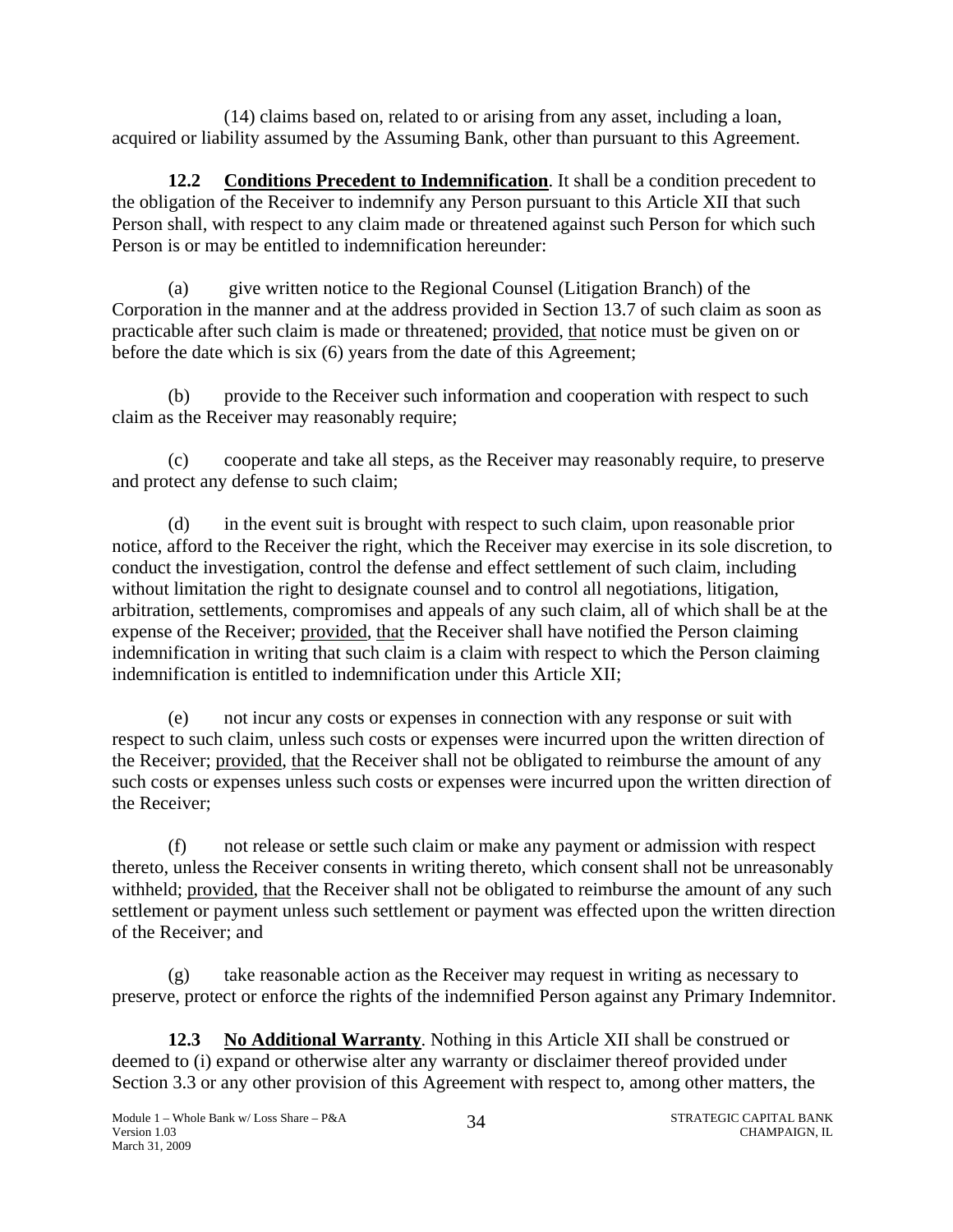title, value, collectibility, genuineness, enforceability or condition of any (x) Asset, or (y) asset of the Failed Bank purchased by the Assuming Bank subsequent to the execution of this Agreement by the Assuming Bank or any Subsidiary or Affiliate of the Assuming Bank, or (ii) create any warranty not expressly provided under this Agreement with respect thereto.

**12.4 Indemnification of Receiver and Corporation**. From and after Bank Closing, the Assuming Bank agrees to indemnify and hold harmless the Corporation and the Receiver and their respective directors, officers, employees and agents from and against any and all costs, losses, liabilities, expenses (including attorneys' fees), judgments, fines and amounts paid in settlement actually and reasonably incurred in connection with any of the following:

(a) claims based on any and all liabilities or obligations of the Failed Bank assumed by the Assuming Bank pursuant to this Agreement or subsequent to the execution hereof by the Assuming Bank or any Subsidiary or Affiliate of the Assuming Bank, whether or not any such liabilities subsequently are sold and/or transferred, other than any claim based upon any action or inaction of any Indemnitee as provided in paragraph (7) or (8) of Section 12.1(a); and

(b) claims based on any act or omission of any Indemnitee (including but not limited to claims of any Person claiming any right or title by or through the Assuming Bank with respect to Assets transferred to the Receiver pursuant to Section 3.4 or 3.6), other than any action or inaction of any Indemnitee as provided in paragraph (7) or (8) of Section 12.1(a).

**12.5 Obligations Supplemental**. The obligations of the Receiver, and the Corporation as guarantor in accordance with Section 12.7, to provide indemnification under this Article XII are to supplement any amount payable by any Primary Indemnitor to the Person indemnified under this Article XII. Consistent with that intent, the Receiver agrees only to make payments pursuant to such indemnification to the extent not payable by a Primary Indemnitor. If the aggregate amount of payments by the Receiver, or the Corporation as guarantor in accordance with Section 12.7, and all Primary Indemnitors with respect to any item of indemnification under this Article XII exceeds the amount payable with respect to such item, such Person being indemnified shall notify the Receiver thereof and, upon the request of the Receiver, shall promptly pay to the Receiver, or the Corporation as appropriate, the amount of the Receiver's (or Corporation's) payments to the extent of such excess.

**12.6 Criminal Claims**. Notwithstanding any provision of this Article XII to the contrary, in the event that any Person being indemnified under this Article XII shall become involved in any criminal action, suit or proceeding, whether judicial, administrative or investigative, the Receiver shall have no obligation hereunder to indemnify such Person for liability with respect to any criminal act or to the extent any costs or expenses are attributable to the defense against the allegation of any criminal act, unless (i) the Person is successful on the merits or otherwise in the defense against any such action, suit or proceeding, or (ii) such action, suit or proceeding is terminated without the imposition of liability on such Person.

**12.7 Limited Guaranty of the Corporation.** The Corporation hereby guarantees performance of the Receiver's obligation to indemnify the Assuming Bank as set forth in this Article XII. It is a condition to the Corporation's obligation hereunder that the Assuming Bank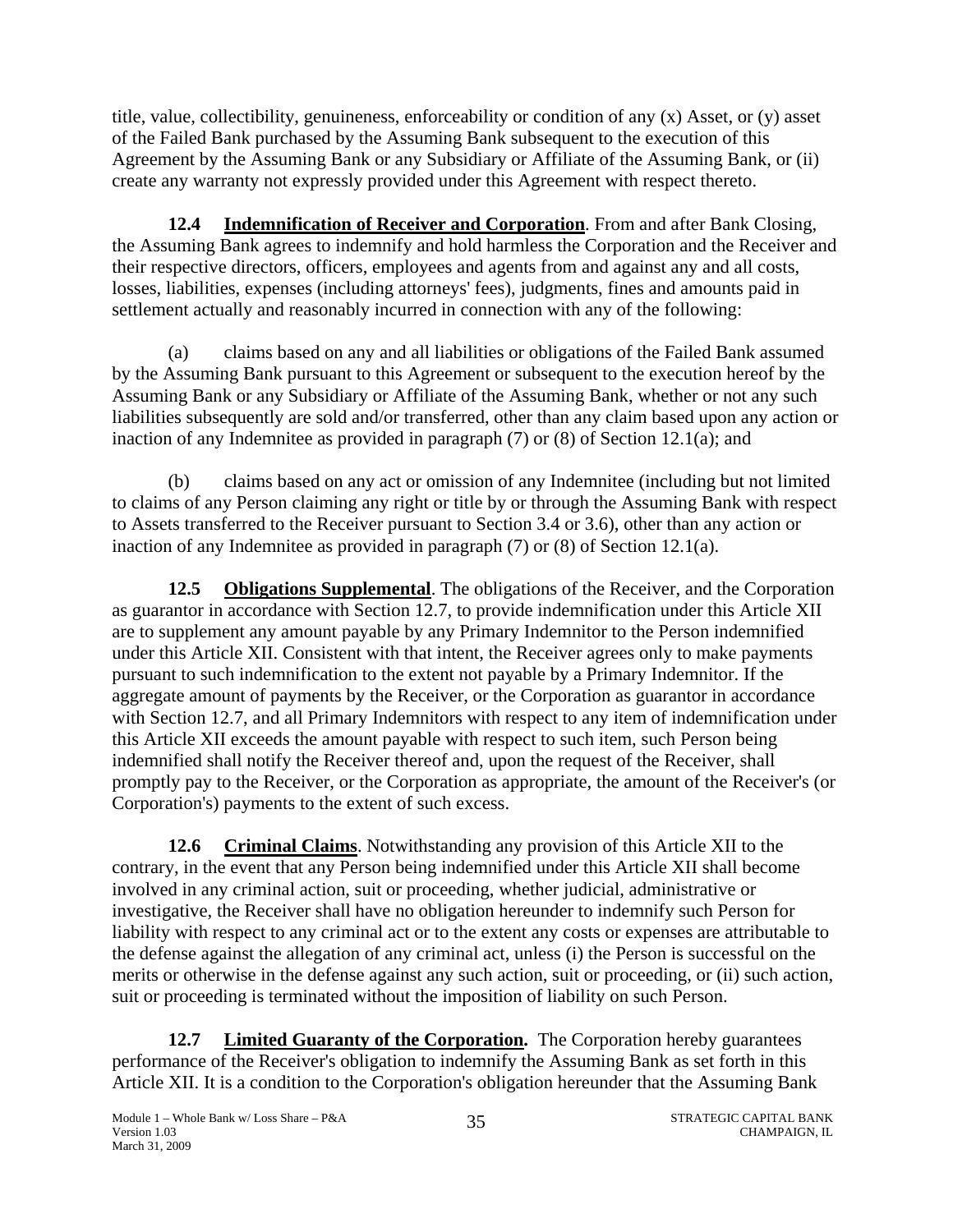shall comply in all respects with the applicable provisions of this Article XII. The Corporation shall be liable hereunder only for such amounts, if any, as the Receiver is obligated to pay under the terms of this Article XII but shall fail to pay. Except as otherwise provided above in this Section 12.7, nothing in this Article XII is intended or shall be construed to create any liability or obligation on the part of the Corporation, the United States of America or any department or agency thereof under or with respect to this Article XII, or any provision hereof, it being the intention of the parties hereto that the obligations undertaken by the Receiver under this Article XII are the sole and exclusive responsibility of the Receiver and no other Person or entity.

**12.8 Subrogation.** Upon payment by the Receiver, or the Corporation as guarantor in accordance with Section 12.7, to any Indemnitee for any claims indemnified by the Receiver under this Article XII, the Receiver, or the Corporation as appropriate, shall become subrogated to all rights of the Indemnitee against any other Person to the extent of such payment.

### **ARTICLE XIII MISCELLANEOUS**

**13.1 Entire Agreement**. This Agreement embodies the entire agreement of the parties hereto in relation to the subject matter herein and supersedes all prior understandings or agreements, oral or written, between the parties.

**13.2 Headings**. The headings and subheadings of the Table of Contents, Articles and Sections contained in this Agreement, except the terms identified for definition in Article I and elsewhere in this Agreement, are inserted for convenience only and shall not affect the meaning or interpretation of this Agreement or any provision hereof.

**13.3 Counterparts**. This Agreement may be executed in any number of counterparts and by the duly authorized representative of a different party hereto on separate counterparts, each of which when so executed shall be deemed to be an original and all of which when taken together shall constitute one and the same Agreement.

**13.4 GOVERNING LAW**. THIS AGREEMENT AND THE RIGHTS AND OBLIGATIONS HEREUNDER SHALL BE GOVERNED BY AND CONSTRUED IN ACCORDANCE WITH THE FEDERAL LAW OF THE UNITED STATES OF AMERICA, AND IN THE ABSENCE OF CONTROLLING FEDERAL LAW, IN ACCORDANCE WITH THE LAWS OF THE STATE IN WHICH THE MAIN OFFICE OF THE FAILED BANK IS LOCATED.

 **13.5 Successors**. All terms and conditions of this Agreement shall be binding on the successors and assigns of the Receiver, the Corporation and the Assuming Bank. Except as otherwise specifically provided in this Agreement, nothing expressed or referred to in this Agreement is intended or shall be construed to give any Person other than the Receiver, the Corporation and the Assuming Bank any legal or equitable right, remedy or claim under or with respect to this Agreement or any provisions contained herein, it being the intention of the parties hereto that this Agreement, the obligations and statements of responsibilities hereunder, and all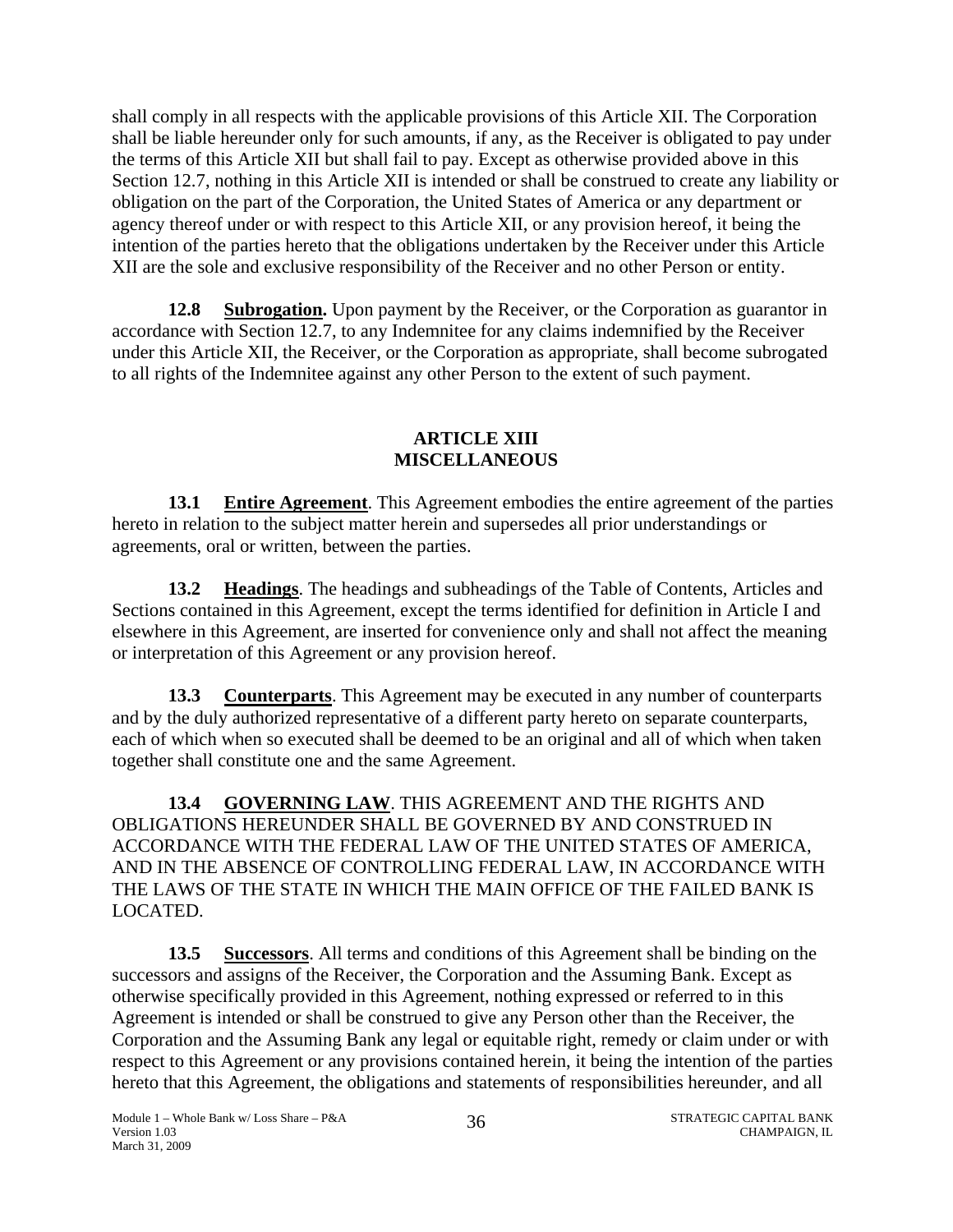other conditions and provisions hereof are for the sole and exclusive benefit of the Receiver, the Corporation and the Assuming Bank and for the benefit of no other Person.

**13.6 Modification; Assignment**. No amendment or other modification, rescission, release, or assignment of any part of this Agreement shall be effective except pursuant to a written agreement subscribed by the duly authorized representatives of the parties hereto.

**13.7 Notice**. Any notice, request, demand, consent, approval or other communication to any party hereto shall be effective when received and shall be given in writing, and delivered in person against receipt therefore, or sent by certified mail, postage prepaid, courier service, telex, facsimile transmission or email to such party (with copies as indicated below) at its address set forth below or at such other address as it shall hereafter furnish in writing to the other parties. All such notices and other communications shall be deemed given on the date received by the addressee.

### **Assuming Bank**

Midland States Bank 133 W. Jefferson Effingham, IL 62401

### **Receiver and Corporation**

 Receiver of **STRATEGIC CAPITAL BANK** Federal Deposit Insurance Corporation, 1601 Bryan Street, Suite 1700 Dallas, Texas 75201

Attention: Settlement Manager

with copy to: Regional Counsel (Litigation Branch)

### **and with respect to notice under Article XII:**

Federal Deposit Insurance Corporation Receiver of **STRATEGIC CAPITAL BANK**  1601 Bryan Street, Suite 1700 Dallas, Texas 75201 Attention: Regional Counsel (Litigation Branch)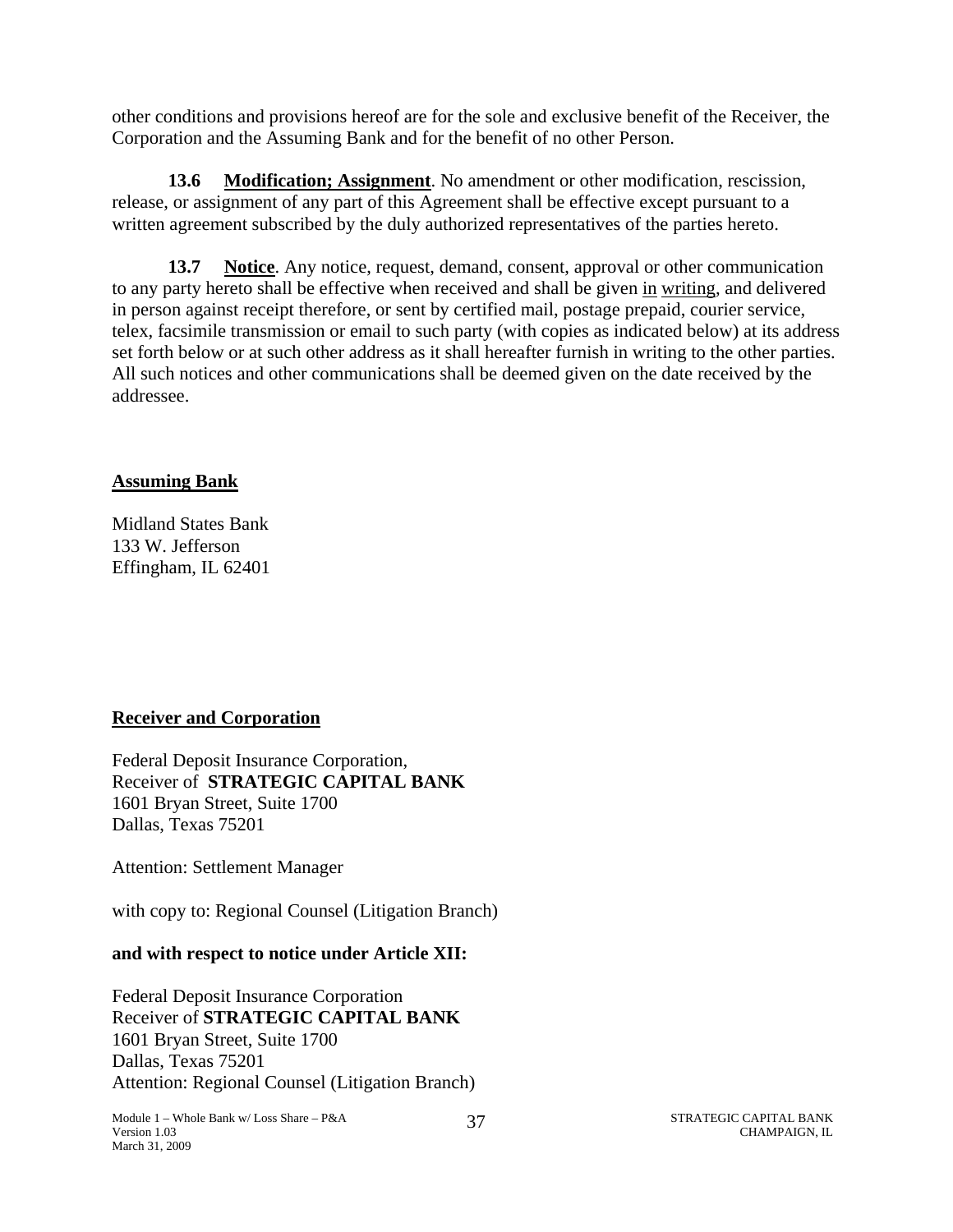**13.8 Manner of Payment**. All payments due under this Agreement shall be in lawful money of the United States of America in immediately available funds as each party hereto may specify to the other parties; provided, that in the event the Receiver or the Corporation is obligated to make any payment hereunder in the amount of \$25,000.00 or less, such payment may be made by check.

**13.9 Costs, Fees and Expenses**. Except as otherwise specifically provided herein, each party hereto agrees to pay all costs, fees and expenses which it has incurred in connection with or incidental to the matters contained in this Agreement, including without limitation any fees and disbursements to its accountants and counsel; provided, that the Assuming Bank shall pay all fees, costs and expenses (other than attorneys' fees incurred by the Receiver) incurred in connection with the transfer to it of any Assets or Liabilities Assumed hereunder or in accordance herewith.

**13.10 Waiver**. Each of the Receiver, the Corporation and the Assuming Bank may waive its respective rights, powers or privileges under this Agreement; provided, that such waiver shall be in writing; and further provided, that no failure or delay on the part of the Receiver, the Corporation or the Assuming Bank to exercise any right, power or privilege under this Agreement shall operate as a waiver thereof, nor will any single or partial exercise of any right, power or privilege under this Agreement preclude any other or further exercise thereof or the exercise of any other right, power or privilege by the Receiver, the Corporation, or the Assuming Bank under this Agreement, nor will any such waiver operate or be construed as a future waiver of such right, power or privilege under this Agreement.

**13.11 Severability**. If any provision of this Agreement is declared invalid or unenforceable, then, to the extent possible, all of the remaining provisions of this Agreement shall remain in full force and effect and shall be binding upon the parties hereto.

**13.12 Term of Agreement**. This Agreement shall continue in full force and effect until the sixth (6th) anniversary of Bank Closing; provided, that the provisions of Section 6.3 and 6.4 shall survive the expiration of the term of this Agreement. Provided, however, the receivership of the Failed Bank may be terminated prior to the expiration of the term of this Agreement; in such event, the guaranty of the Corporation, as provided in and in accordance with the provisions of Section 12.7 shall be in effect for the remainder of the term. Expiration of the term of this Agreement shall not affect any claim or liability of any party with respect to any (i) amount which is owing at the time of such expiration, regardless of when such amount becomes payable, and (ii) breach of this Agreement occurring prior to such expiration, regardless of when such breach is discovered.

**13.13 Survival of Covenants, Etc.** The covenants, representations, and warranties in this Agreement shall survive the execution of this Agreement and the consummation of the transactions contemplated hereunder.

# **[Signature Page Follows]**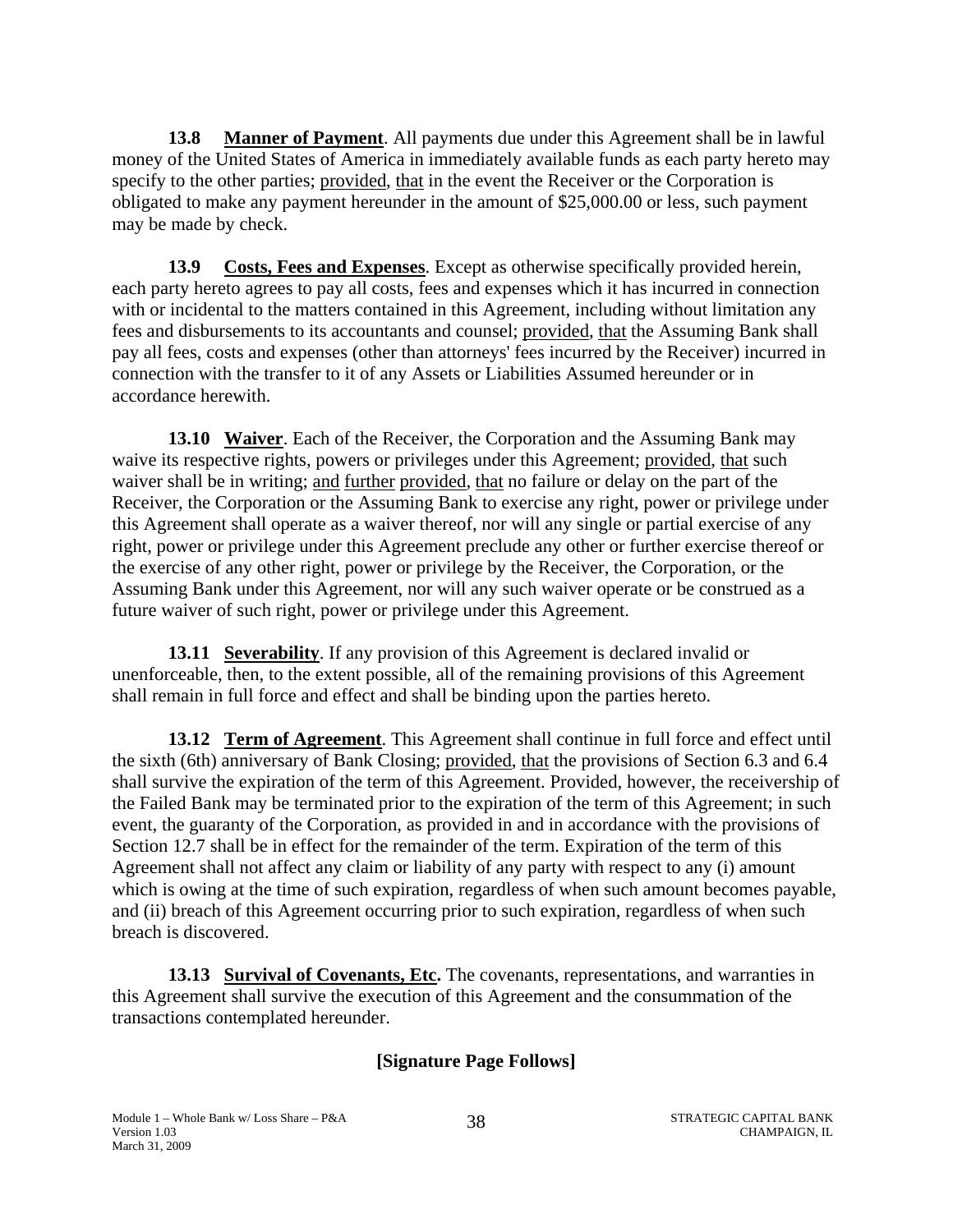**IN WITNESS WHEREOF,** the parties hereto have caused this Agreement to be executed by their duly authorized representatives as of the date first above written.

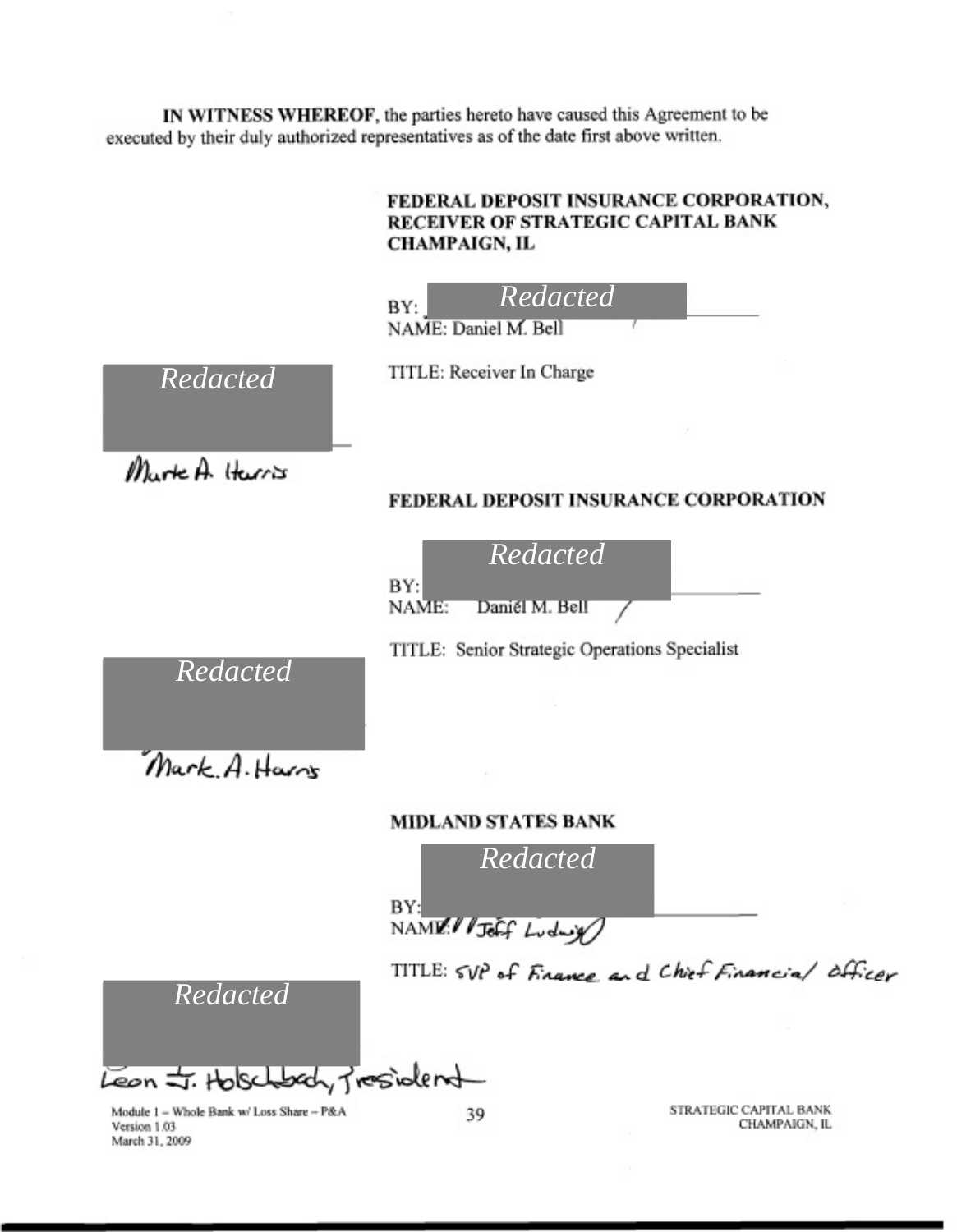**SCHEDULE 2.1 - Certain Liabilities Assumed by the Assuming Bank**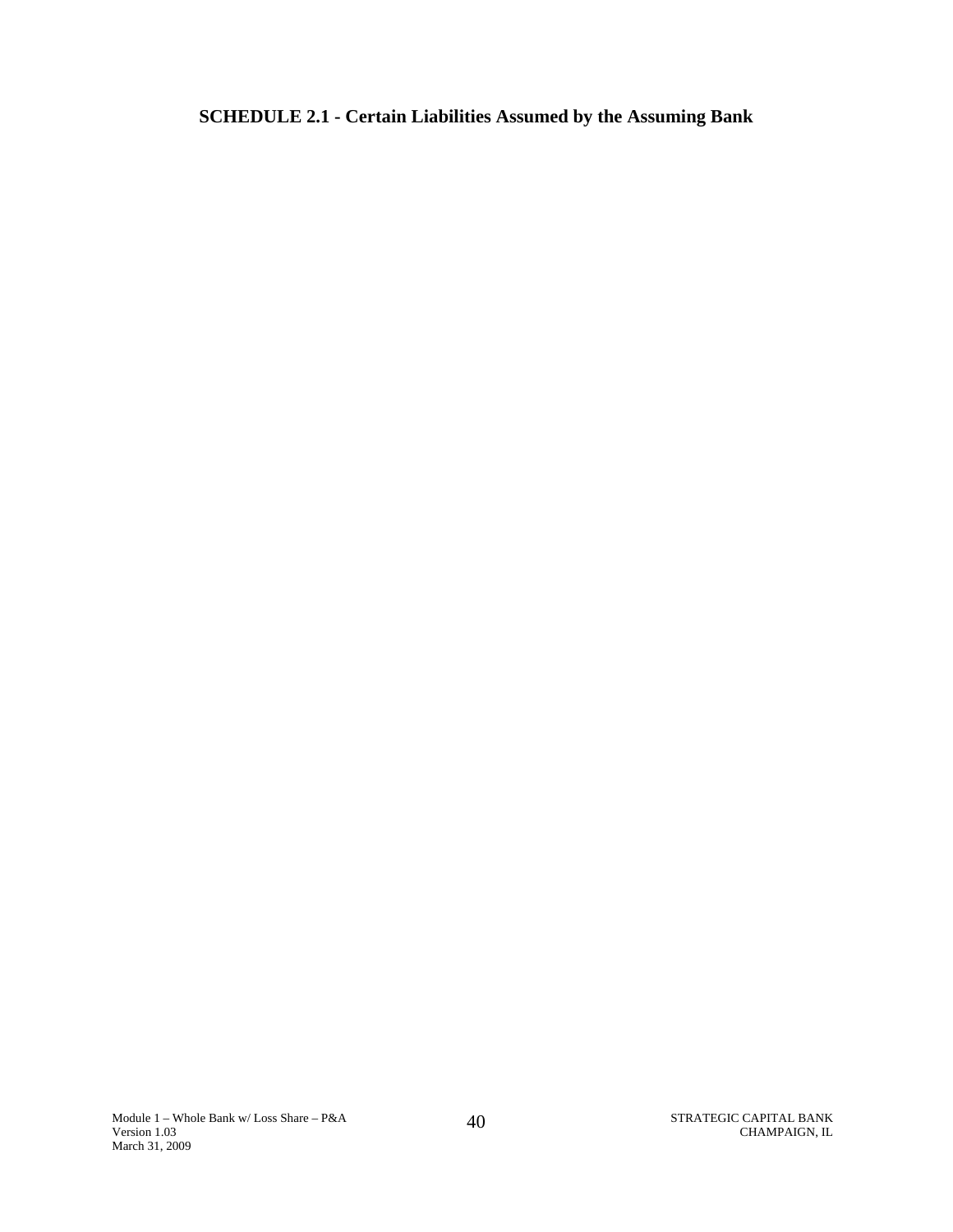# **SCHEDULE 2.1(a) – Excluded Deposit Liability Accounts**

None.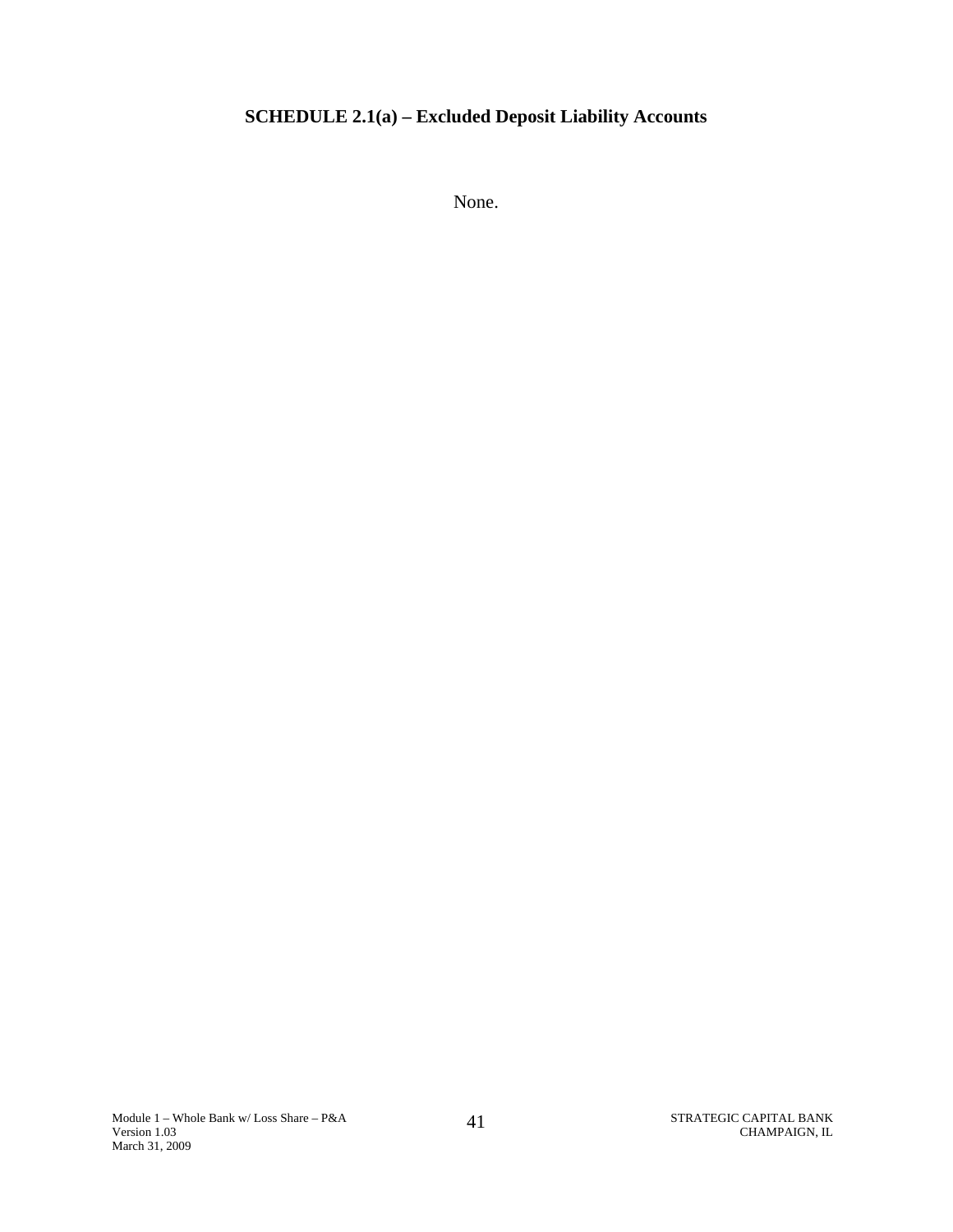#### **SCHEDULE 3.1 - Certain Assets Purchased**

#### **SEE ATTACHED LIST**

THE LIST(S) ATTACHED TO THIS SCHEDULE (OR SUBSCHEDULE(S)) AND THE **INFORMATION THEREIN, IS AS OF THE DATE OF THE MOST RECENT PERTINENT DATA MADE AVAILABLE TO THE ASSUMING BANK AS PART OF THE INFORMATION PACKAGE. IT WILL BE ADJUSTED TO REFLECT THE COMPOSITION AND BOOK VALUE OF THE LOANS AND ASSETS AS OF THE DATE OF BANK CLOSING. THE LIST(S) MAY NOT INCLUDE ALL LOANS AND ASSETS (E.G., CHARGED OFF LOANS). THE LIST(S) MAY BE REPLACED WITH A MORE ACCURATE LIST POST CLOSING.**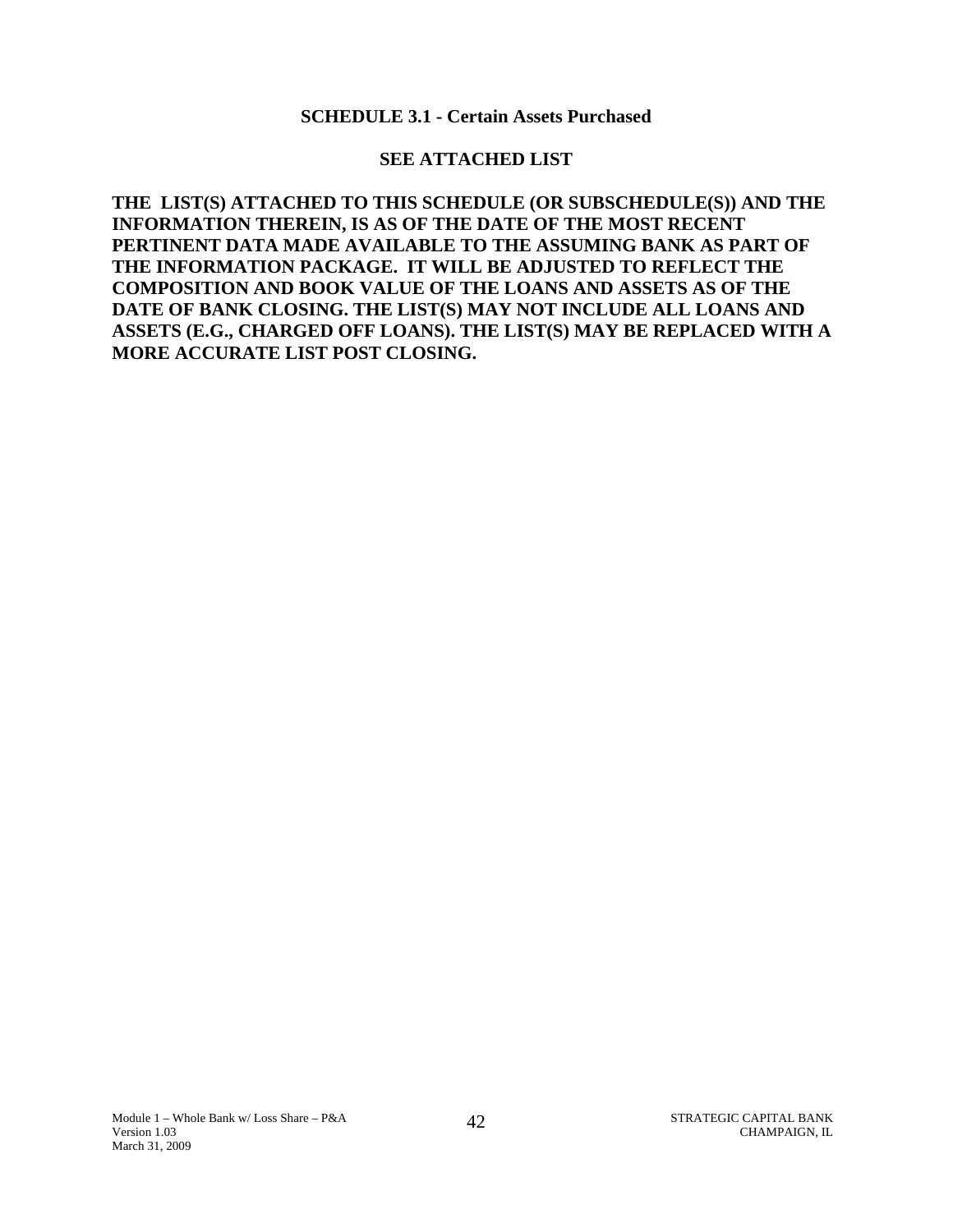### **SCHEDULE 3.1a – Subsidiary and Other Business Combination Entities Acquired**

#### **SEE ATTACHED LIST**

### **THE LIST(S) ATTACHED TO THIS SCHEDULE (OR SUBSCHEDULE(S)) AND THE INFORMATION THEREIN, IS AS OF BANK CLOSING.**

**Name TIN Active/Inactive/Dissolved/Terminated**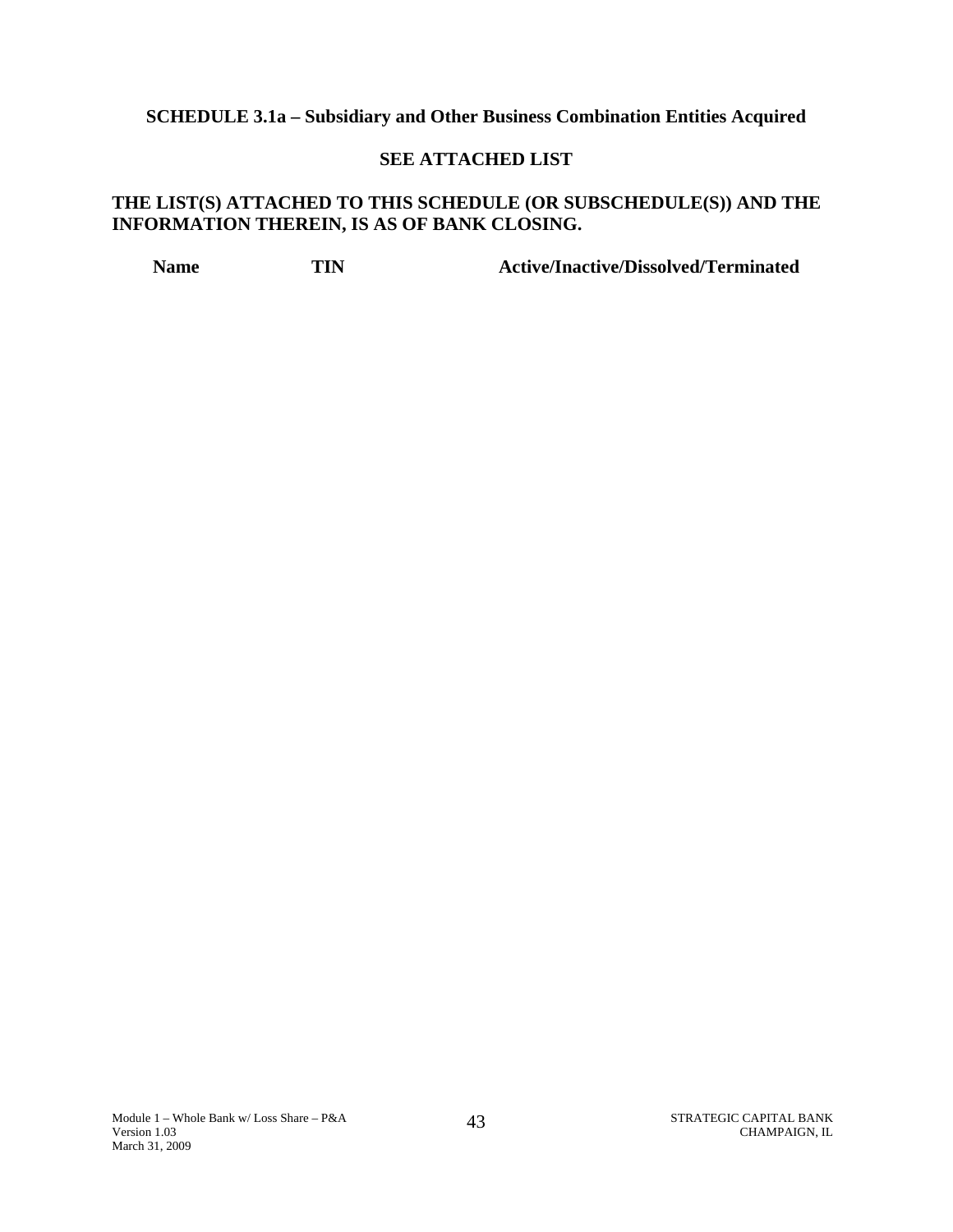# **SCHEDULE 3.2 - Purchase Price of Assets or assets**

| (a)                        | cash and receivables from depository<br>institutions, including cash items in the<br>process of collection, plus<br>interest thereon:                                                           | <b>Book Value</b> |
|----------------------------|-------------------------------------------------------------------------------------------------------------------------------------------------------------------------------------------------|-------------------|
| (b)                        | securities (exclusive of the capital stock of<br>Acquired Subsidiaries), plus interest<br>thereon:                                                                                              | <b>Book Value</b> |
| (c)                        | federal funds sold and repurchase<br>agreements, if any, including interest<br>thereon:                                                                                                         | <b>Book Value</b> |
| (d)                        | Loans:                                                                                                                                                                                          | <b>Book Value</b> |
| (e)                        | credit card business, if any, including all<br>outstanding extensions of credit and<br>offensive litigation, but excluding any class<br>action lawsuits related to the credit card<br>business: | <b>Book Value</b> |
| (f)                        | Safe Deposit Boxes and related business,<br>safekeeping business and trust business, if<br>any:                                                                                                 | <b>Book Value</b> |
| (g)                        | Records and other documents:                                                                                                                                                                    | <b>Book Value</b> |
| (h)                        | capital stock of any Acquired Subsidiaries:                                                                                                                                                     | <b>Book Value</b> |
| (i)                        | amounts owed to the Failed Bank by any<br><b>Acquired Subsidiary:</b>                                                                                                                           | <b>Book Value</b> |
| (j)                        | assets securing Deposits of public money,<br>to the extent not otherwise purchased<br>hereunder:                                                                                                | <b>Book Value</b> |
| (k)                        | Overdrafts of customers:                                                                                                                                                                        | <b>Book Value</b> |
| $\left( \mathrm{l}\right)$ | rights, if any, with respect to Qualified<br><b>Financial Contracts.</b>                                                                                                                        | <b>Book Value</b> |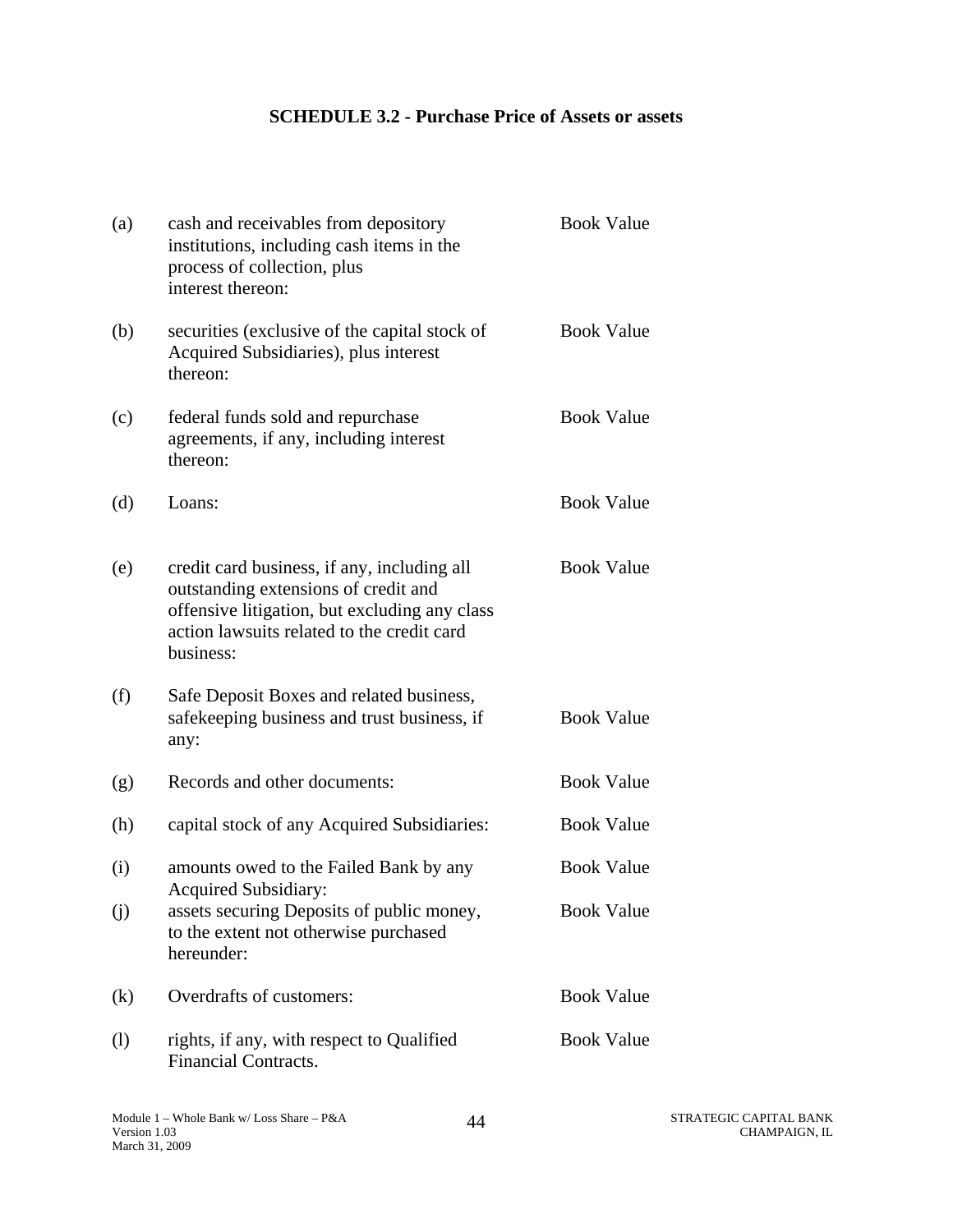| (m) | rights of the Failed Bank to provide      | <b>Book Value</b> |
|-----|-------------------------------------------|-------------------|
|     | mortgage servicing for others and to have |                   |
|     | mortgage servicing provided to the Failed |                   |
|     | Bank by others and related contracts.     |                   |

# **assets subject to an option to purchase:**

| (a) | <b>Bank Premises:</b>    | Fair Market Value |
|-----|--------------------------|-------------------|
| (b) | Furniture and Equipment: | Fair Market Value |
| (c) | Fixtures:                | Fair Market Value |
| (d) | Other Equipment:         | Fair Market Value |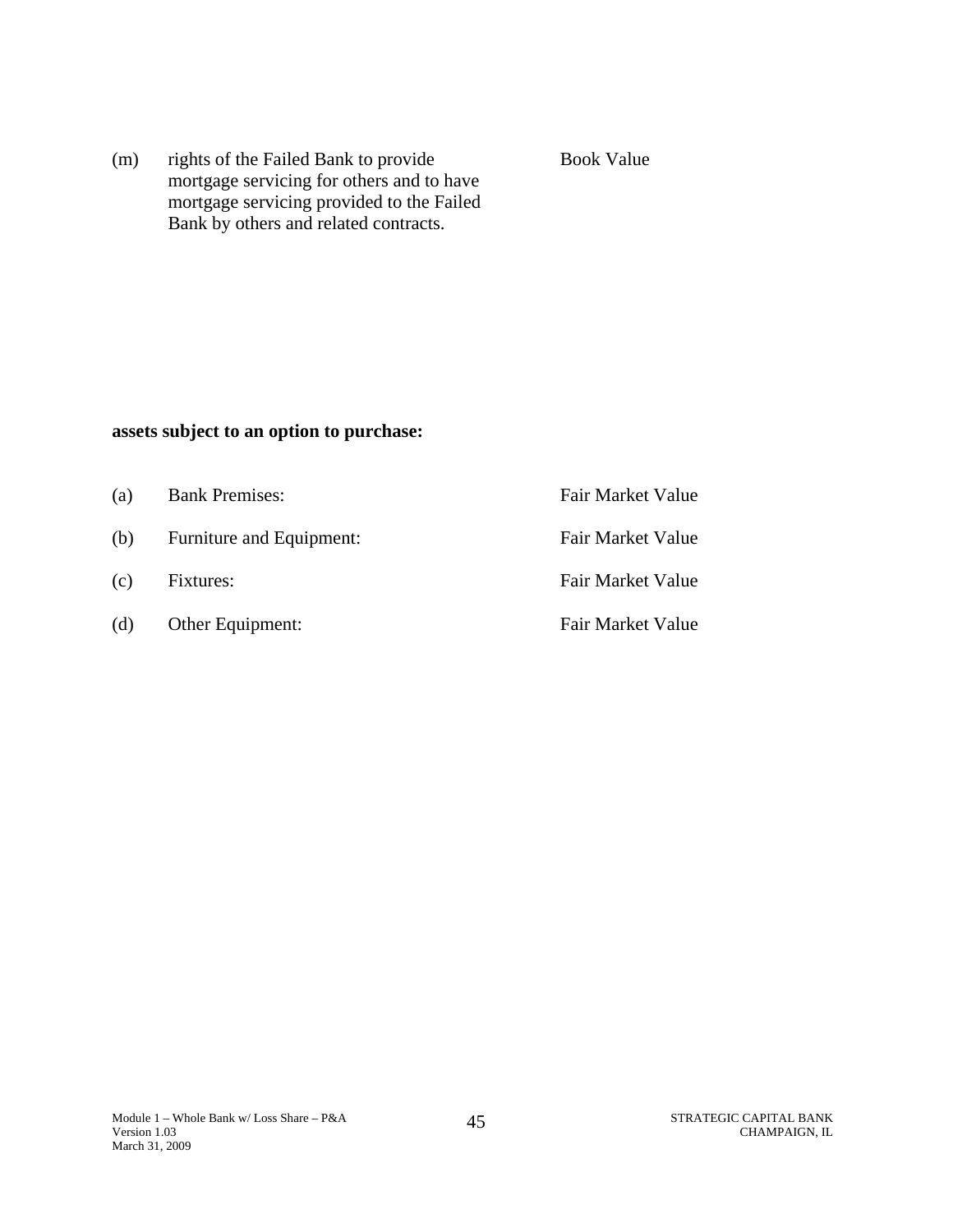# **SCHEDULE 3.5(l) – Excluded Private Label Asset-Backed Securities**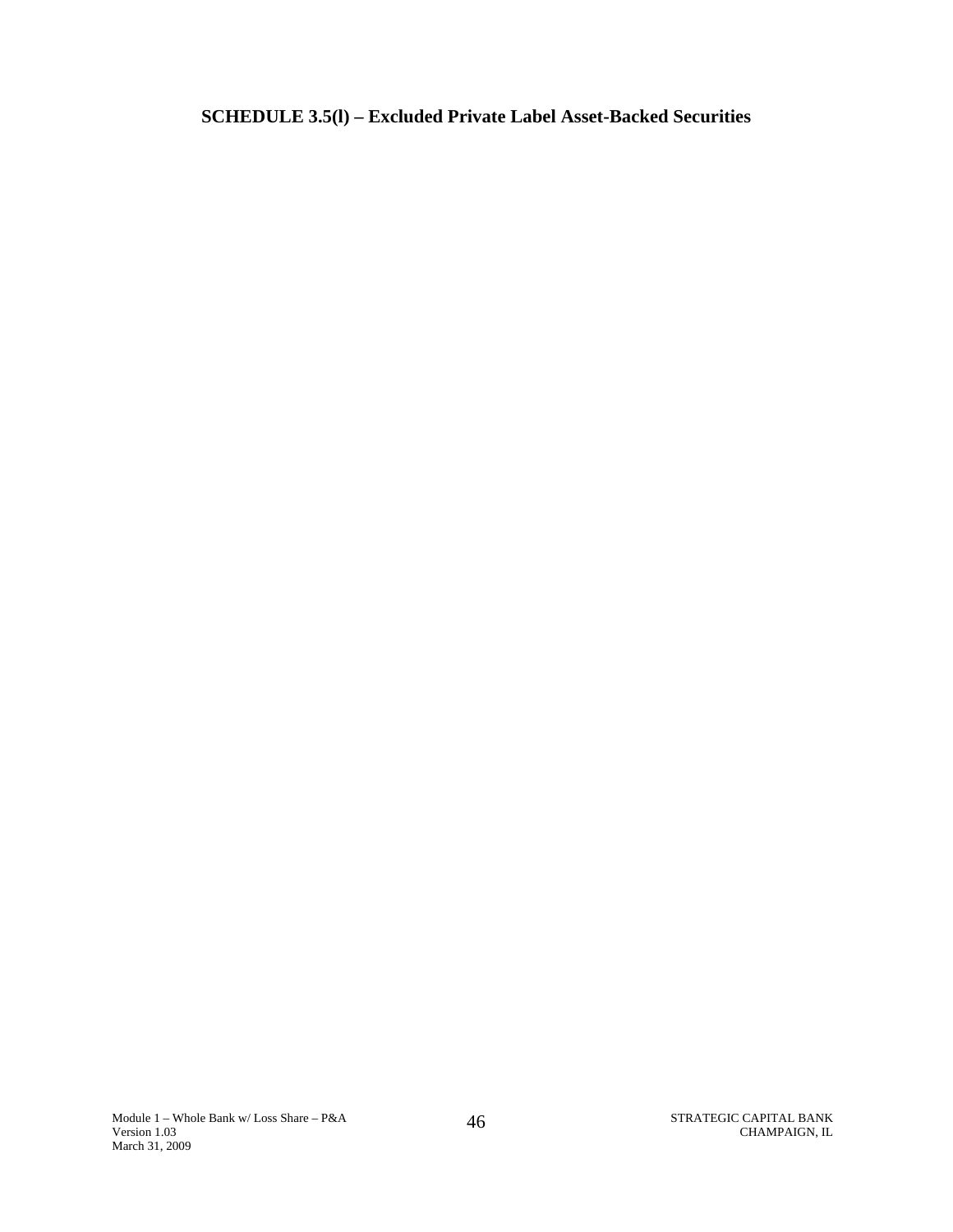#### **SCHEDULE 4.15A**

### **LOANS SUBJECT TO LOSS SHARING UNDER THE SINGLE FAMILY SHARED-LOSS AGREEMENT**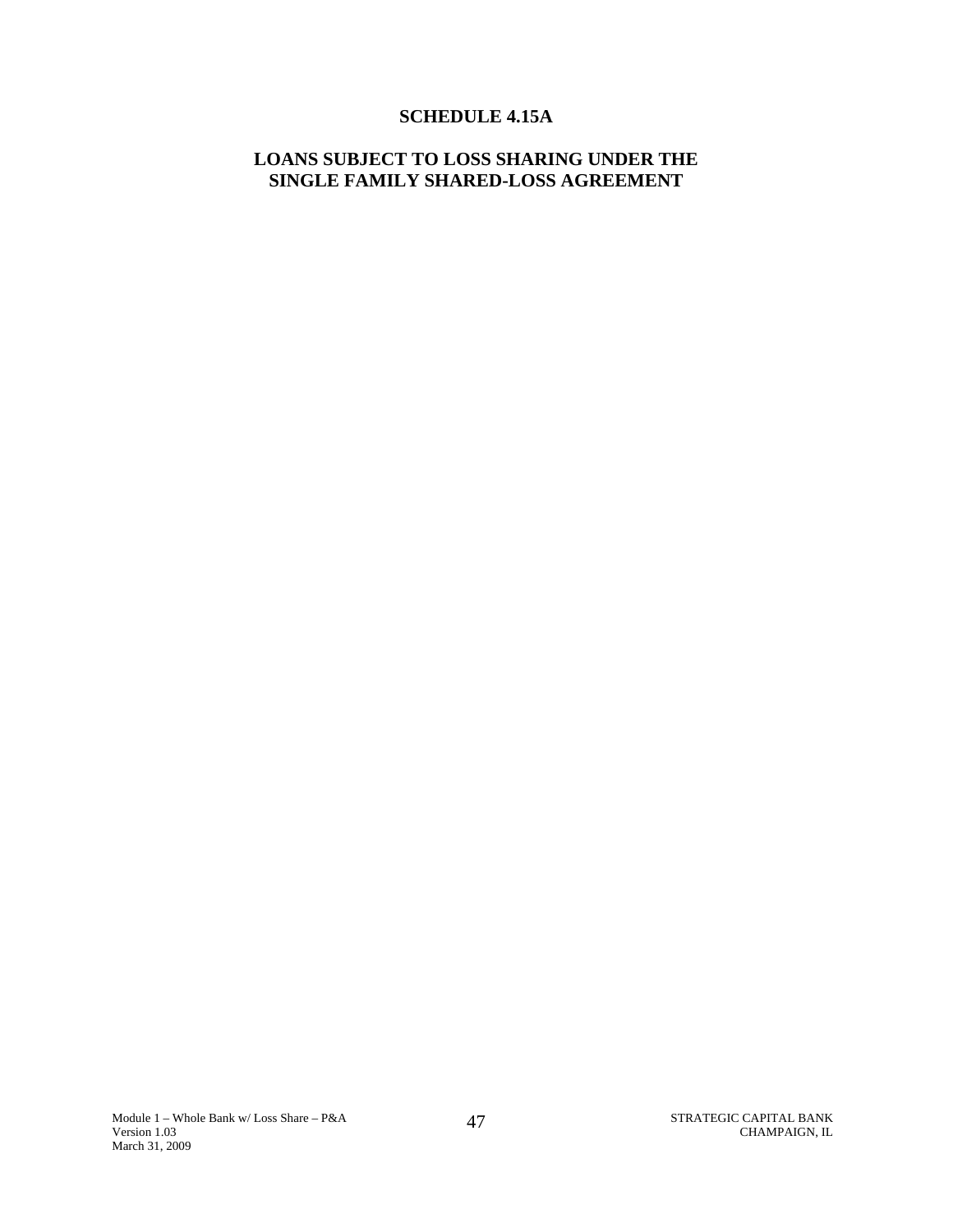#### **SCHEDULE 4.15B**

### **LOANS SUBJECT TO LOSS SHARING UNDER THE NON-SINGLE FAMILY SHARED-LOSS AGREEMENT**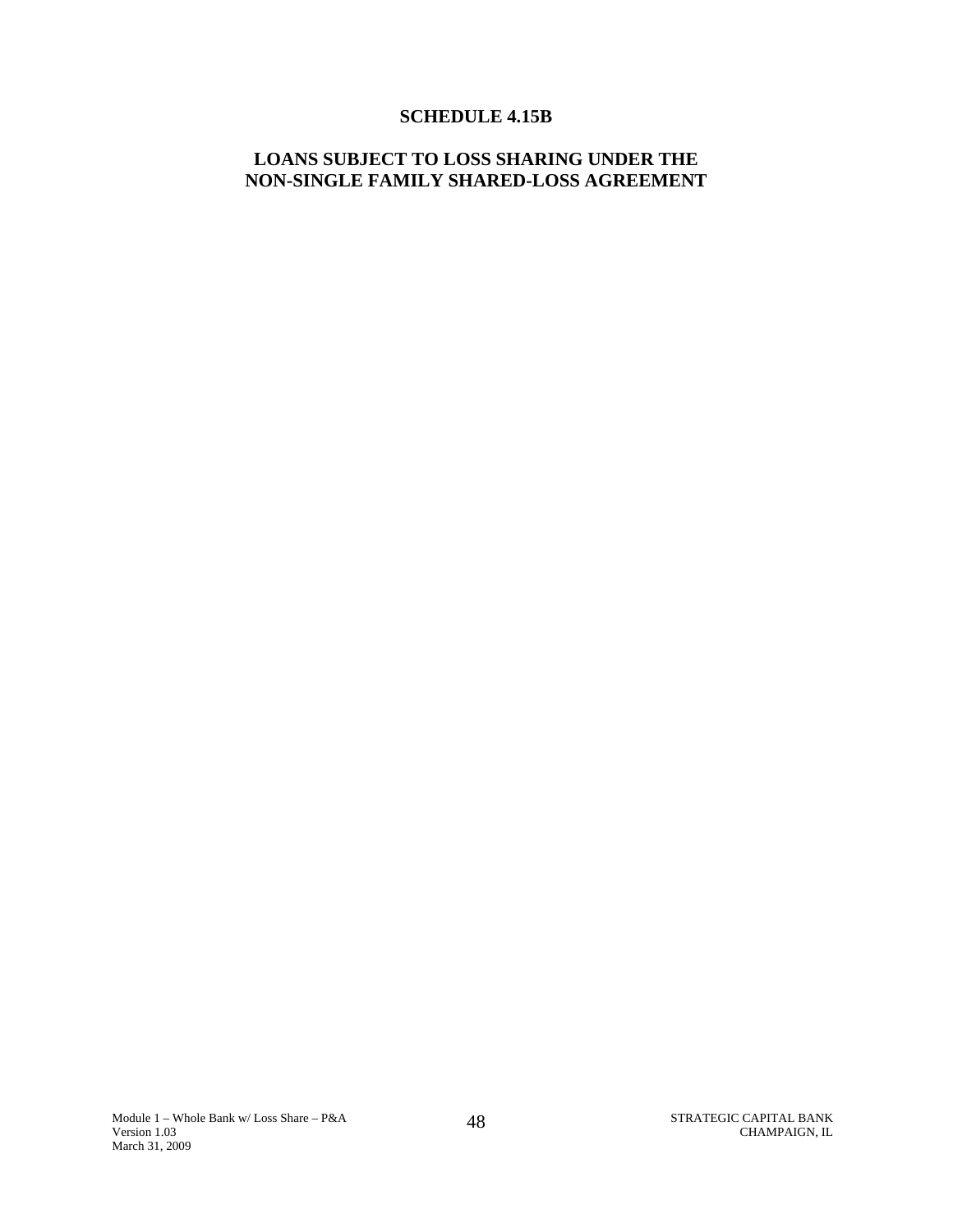### **SCHEDULE 7 -Accounts Excluded from Calculation of Deposit Franchise Bid Premium**

# **Premium Accounts Excluded from Calculation of Deposit Franchise Bid**

### **STRATEGIC CAPITAL BANK CHAMPAIGN, ILLINOIS**

The accounts identified below will pass to the Assuming Bank (unless otherwise noted). When calculating the premium to be paid on Assumed Deposits in a P&A transaction, the FDIC will exclude the following categories of deposit accounts:

| <b>Category</b> | <b>Description</b>                                  | <b>Amount</b> |
|-----------------|-----------------------------------------------------|---------------|
|                 | <b>Brokered Deposits</b>                            | \$415,400,906 |
| Ш               | <b>CDARS</b>                                        | <b>None</b>   |
| Ш               | <b>Market Place Deposits</b>                        | <b>None</b>   |
|                 | Total deposits excluded from Calculation of premium | \$415,400,906 |
|                 |                                                     |               |

### **Category Description**

#### **I Brokered Deposits**

Brokered deposit accounts are accounts for which the "depositor of record" is an agent, nominee, or custodian who deposits funds for a principal or principals to whom "pass-through" deposit insurance coverage may be extended. Brokered deposits pass to the Assuming Bank, but are excluded from Assumed Deposits when the deposit premium is calculated. Please see the attached Schedule 7 – Broker Deposit Detail Report for a listing of these accounts. This list will be updated post closing with balances as of Bank Closing date.

Please note: References to other brokered deposits held by Strategic Capital Bank may appear in other material provided to potential bidders. Strategic Capital Bank has deposits associated with the Depository Organization (DO) Cede & Co as Nominee for DTC. The DO accounts WILL pass to the Assuming Bank and are not excluded from the transaction as identified on Schedule 2.1 to the P&A Agreement.

#### **II CDARS**

CDARS deposits pass to the Assuming Bank, but are excluded from Assumed Deposits when the deposit premium is calculated.

Strategic Capital Bank did not participate in the CDARS program as of the date of the deposit download. If CDARS deposits are taken between the date of the deposit download and the Bank Closing Date, they will be identified post closing and made part of Schedule 7 to the P&A Agreement.

#### **III Market Place Deposits**

"Market Place Deposits" is a description given to deposits that may have been solicited via a money desk, internet subscription service (for example, Qwickrate), or similar programs.

Strategic Capital Bank does not have Market Place or Qwickrate deposits as identified above. This list, if any, will be updated post closing with balances as of Bank Closing date.

This schedule provides account categories and balances as of the date of the deposit download, or as indicated. The deposit franchise bid premium will be calculated using account categories and balances as of Bank Closing Date that are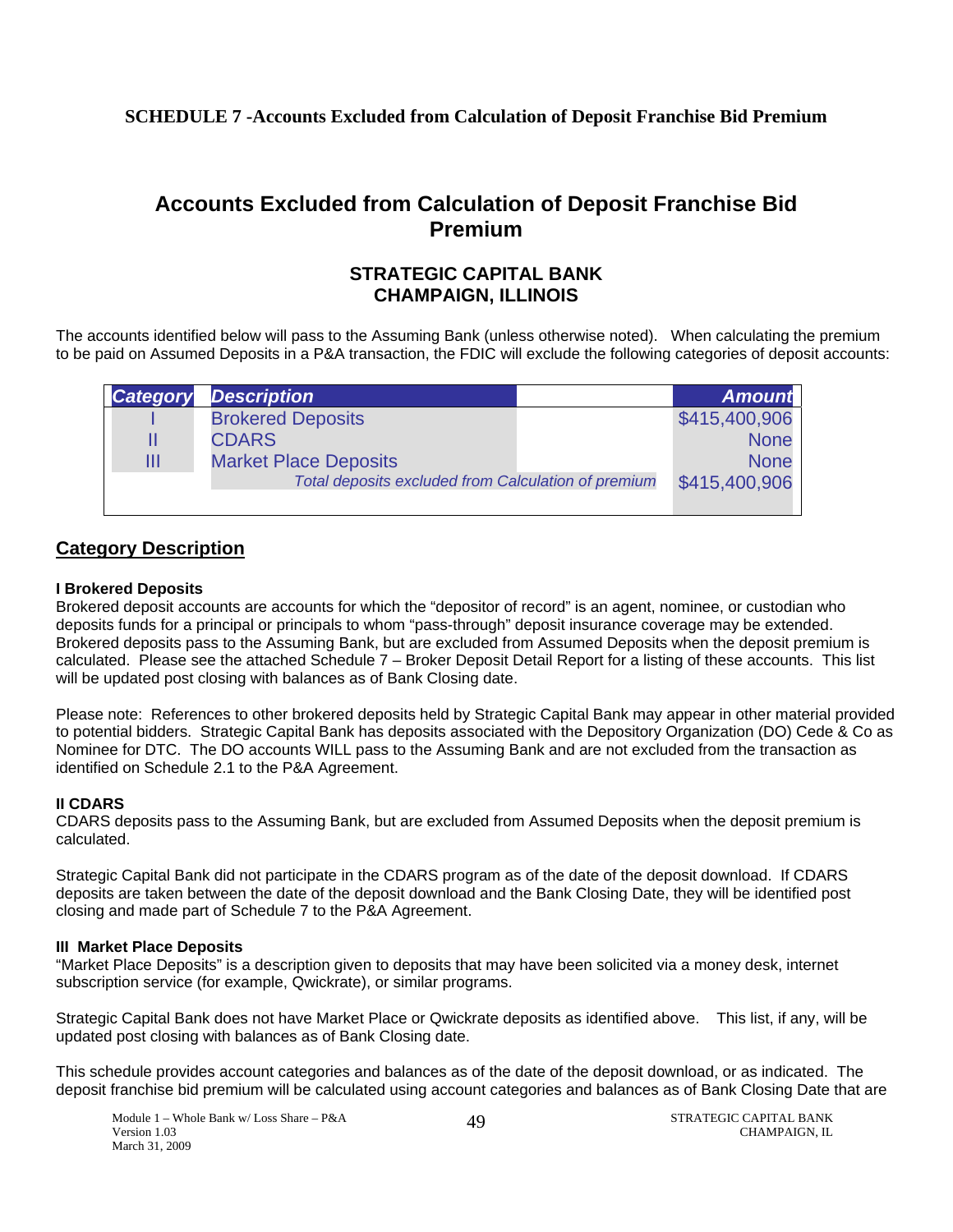reflected in the general ledger or subsystem as described above. The final numbers for Schedule 7 will be provided post closing.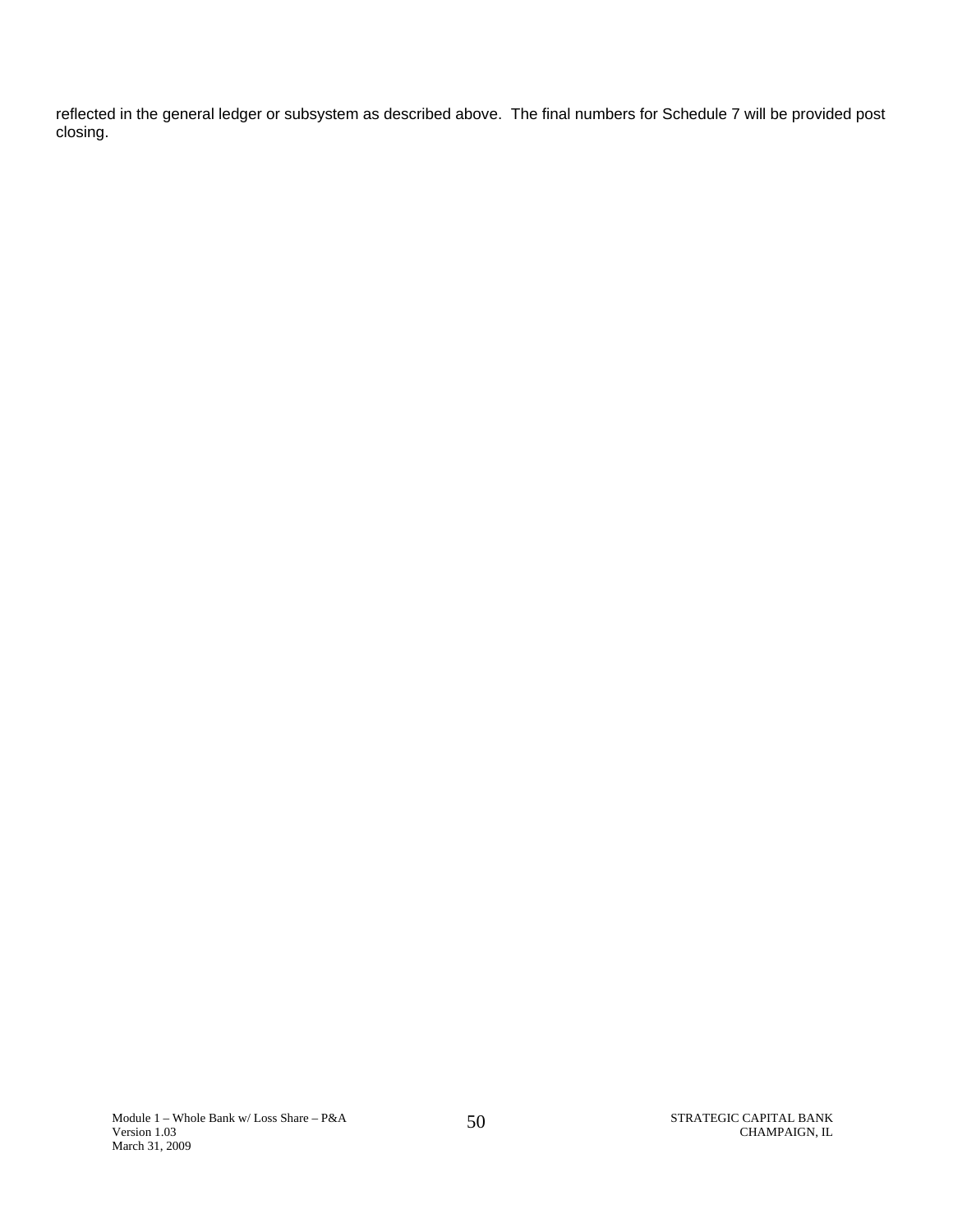### **EXHIBIT 4.13 INTERIM ASSET SERVICING ARRANGEMENT**

(a) With respect to each asset (or liability) designated from time to time by the Receiver to be serviced by the Assuming Bank pursuant to this Arrangement (such being designated as "Pool Assets"), during the term of this Arrangement, the Assuming Bank shall:

(i) Promptly apply payments received with respect to any Pool Assets;

(ii) Reverse and return insufficient funds checks;

(iii) Pay (A) participation payments to participants in Loans, as and when received; and (B) tax and insurance bills on Pool Assets as they come due, out of escrow funds maintained for purposes;

(iv) Maintain accurate records reflecting (A) the payment history of Pool Assets, with updated information received concerning changes in the address or identity of the obligors and (B) usage of data processing equipment and employee services with respect to servicing duties;

 (v) Send billing statements to obligors on Pool Assets to the extent that such statements were sent by the Failed Bank;

(vi) Send notices to obligors who are in default on Loans (in the same manner as the Failed Bank);

(vii) Send to the Receiver, Attn: Managing Liquidator, at the address provided in Section 13.7 of the Agreement, via overnight delivery: (A) on a weekly basis, weekly reports for the Pool Assets, including, without limitation, reports reflecting collections and the trial balances, transaction journals and loan histories for Pool Assets having activity, together with copies of (1) checks received, (2) insufficient funds checks returned, (3) checks for payment to participants or for taxes and insurance, (4) pay-off requests, (5) notices to defaulted obligors, and (6) data processing and employee logs and (B) any other reports, copies or information as may be periodically or from time to time requested;

(viii) Remit on a weekly basis to the Receiver, Attn: Division of Finance, Cashier Unit, Operations, at the address in (vii), via wire transfer to the account designated by the Receiver, all payments received on Pool Assets managed by the Assuming Bank or at such time and place and in such manner as may be directed by the Receiver;

(ix) prepare and timely file all information reports with appropriate tax authorities, and, if required by the Receiver, prepare and file tax returns and pay taxes due on or before the due date, relating to the Pool Assets; and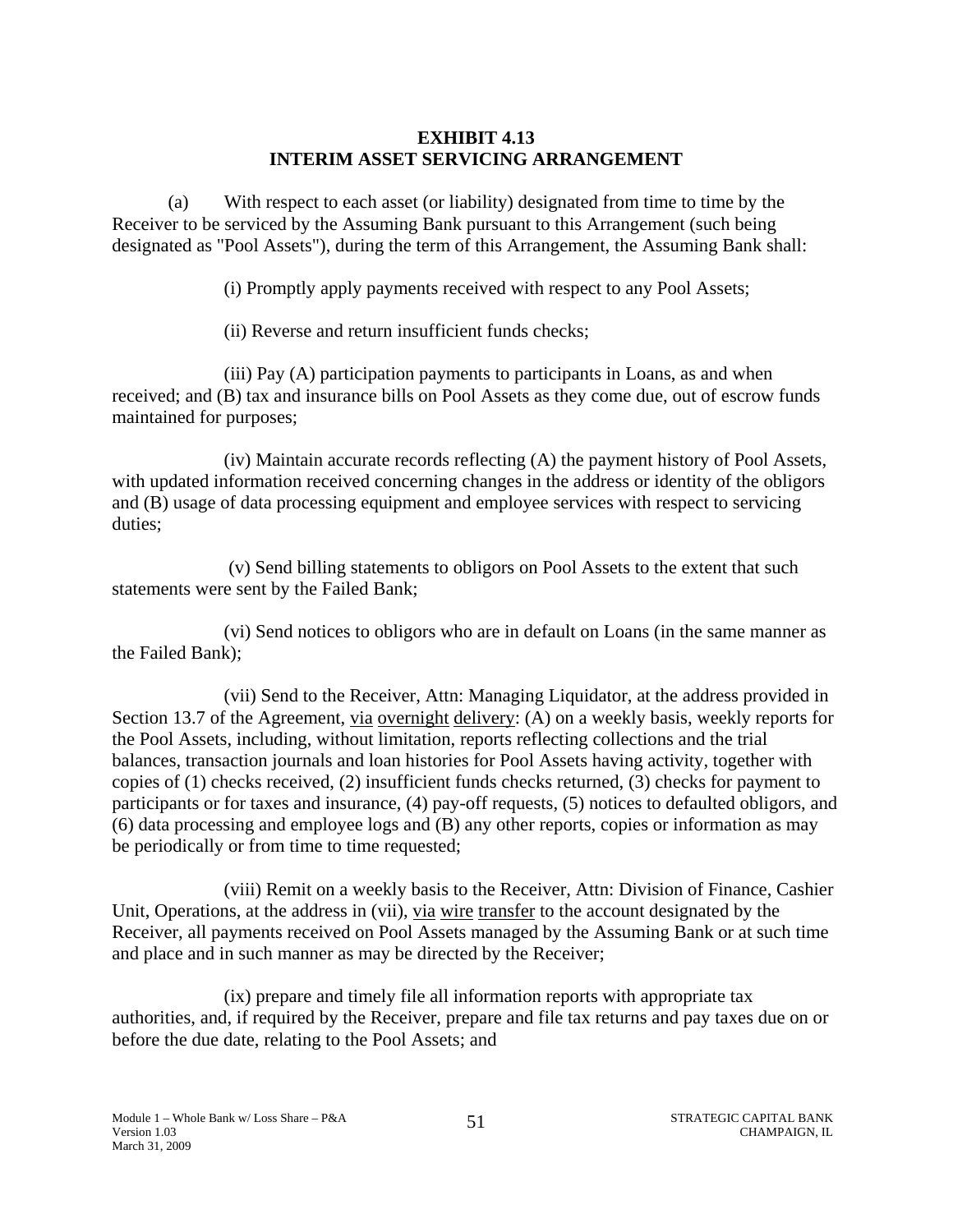(x) provide and furnish such other services, operations or functions as may be required with regard to Pool Assets, including, without limitation, as may be required with regard to any business, enterprise or agreement which is a Pool Asset, all as may be required by the Receiver.

Notwithstanding anything to the contrary in this Section, the Assuming Bank shall not be required to initiate litigation or other collection proceedings against any obligor or any collateral with respect to any defaulted Loan. The Assuming Bank shall promptly notify the Receiver, at the address provided above in subparagraph (a)(vii), of any claims or legal actions regarding any Pool Asset.

(b) The Receiver agrees to reimburse the Assuming Bank for actual, reasonable and necessary expenses incurred in connection with the performance of duties pursuant to this Arrangement, including expenses of photocopying, postage and express mail, and data processing and employee services (based upon the number of hours spent performing servicing duties).

(c) The Assuming Bank shall provide the services described herein for an initial period of ninety (90) days after Bank Closing. At the option of the Receiver, exercisable by notice given not later than ten (10) days prior to the end of such initial period or a renewal period, the Assuming Bank shall continue to provide such services for such renewal period(s) as designated by the Receiver, up to the Settlement Date.

(d) At any time during the term of this Arrangement, the Receiver may, upon written notice to the Assuming Bank, remove one or more Pool Assets from the Pool, at which time the Assuming Bank's responsibility with respect thereto shall terminate.

(e) At the expiration of this Agreement or upon the termination of the Assuming Bank's responsibility with respect to any Pool Asset pursuant to paragraph (d) hereof, the Assuming Bank shall:

(i) deliver to the Receiver (or its designee) all of the Credit Documents and Pool Records relating to the Pool Assets; and

(ii) cooperate with the Receiver to facilitate the orderly transition of managing the Pool Assets to the Receiver (or its designee).

(f) At the request of the Receiver, the Assuming Bank shall perform such transitional services with regard to the Pool Assets as the Receiver may request. Transitional services may include, without limitation, assisting in any due diligence process deemed necessary by the Receiver and providing to the Receiver or its designee(s) (x) information and data regarding the Pool Assets, including, without limitation, system reports and data downloads sufficient to transfer the Pool Assets to another system or systems, and (y) access to employees of the Assuming Bank involved in the management of, or otherwise familiar with, the Pool Assets.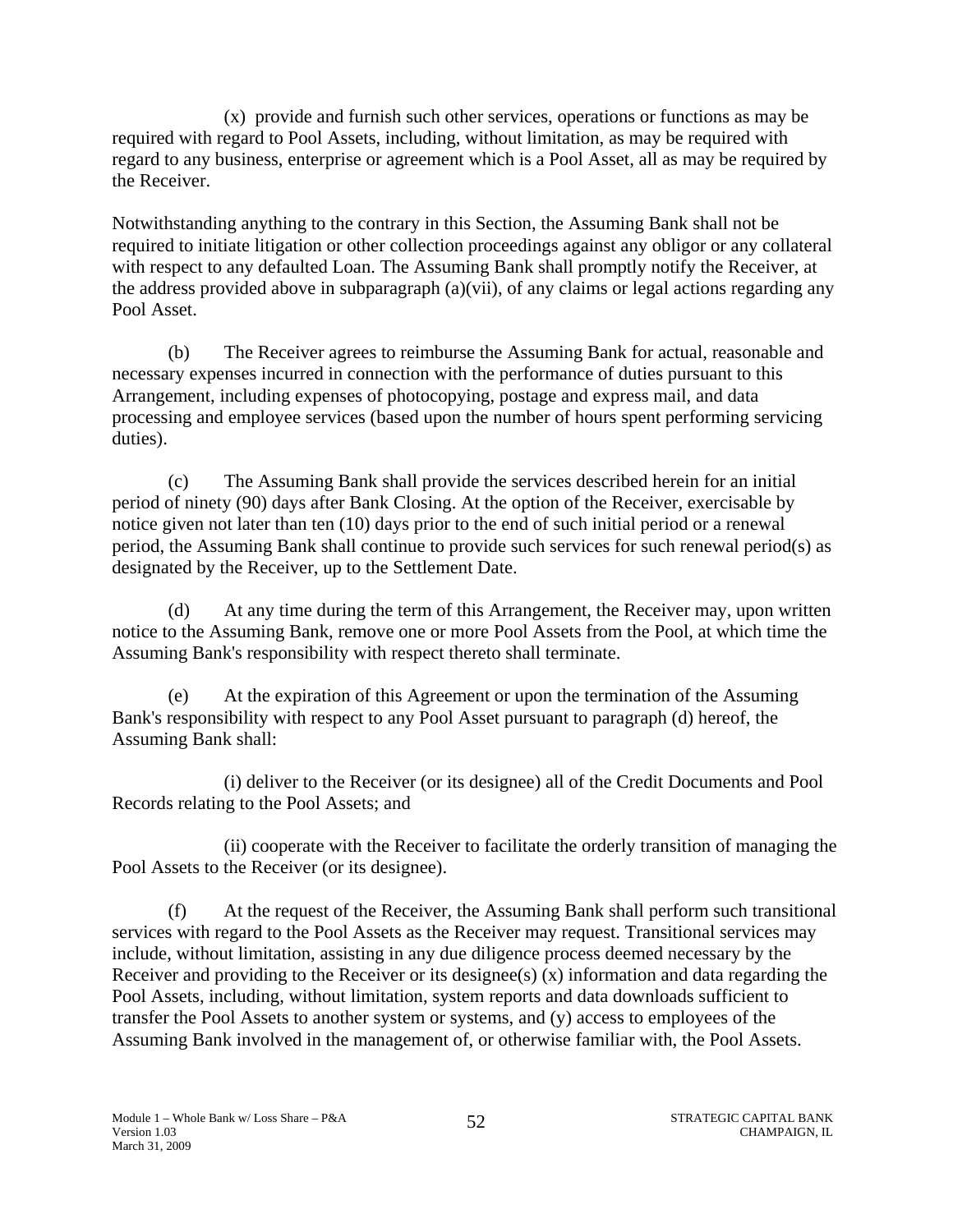#### **EXHIBIT 4.15A**

#### **SINGLE FAMILY SHARED-LOSS AGREEMENT**

This agreement for the reimbursement of loss sharing on certain single family residential mortgage loans (the "Single Family Shared-Loss Agreement") shall apply when the Assuming Bank purchases Single Family Shared-Loss Loans as that term is defined herein. The terms hereof shall modify and supplement, as necessary, the terms of the Purchase and Assumption Agreement to which this Single Family Shared-Loss Agreement is attached as Exhibit 4.15A and incorporated therein. To the extent any inconsistencies may arise between the terms of the Purchase and Assumption Agreement and this Single Family Shared-Loss Agreement with respect to the subject matter of this Single Family Shared-Loss Agreement, the terms of this Single Family Shared-Loss Agreement shall control. References in this Single Family Shared-Loss Agreement to a particular Section shall be deemed to refer to a Section in this Single Family Shared-Loss Agreement, unless the context indicates that it is intended to be a reference to a Section of the Purchase and Assumption Agreement.

#### **ARTICLE I -- DEFINITIONS**

The capitalized terms used in this Single Family Shared-Loss Agreement that are not defined in this Single Family Shared-Loss Agreement are defined in the Purchase and Assumption Agreement In addition to the terms defined above, defined below are certain additional terms relating to loss-sharing, as used in this Single Family Shared-Loss Agreement.

**"Accounting Records"** means the subsidiary system of record on which the loan history and balance of each Single Family Shared-Loss Loan is maintained; individual loan files containing either an original or copies of documents that are customary and reasonable with respect to loan servicing, including management and disposition of Other Real Estate; the records documenting alternatives considered with respect to loans in default or for which a default is reasonably foreseeable; records of loss calculations and supporting documentation with respect to line items on the loss calculations; and, monthly delinquency reports and other performance reports customarily utilized by the Assuming Bank in management of loan portfolios.

**"Accrued Interest"** means, with respect to Single Family Shared-Loss Loans, the amount of earned and unpaid interest at the note rate specified in the applicable loan documents, limited to 90 days.

**"Commencement Date "** means the first calendar day following the Bank Closing Date.

**"Cumulative Loss Amount"** means the sum of the Monthly Loss Amounts less the sum of all Recovery Amounts.

**"Cumulative Shared-Loss Amount"** means the excess, if any, of the Cumulative Loss Amount over the First Loss Tranche.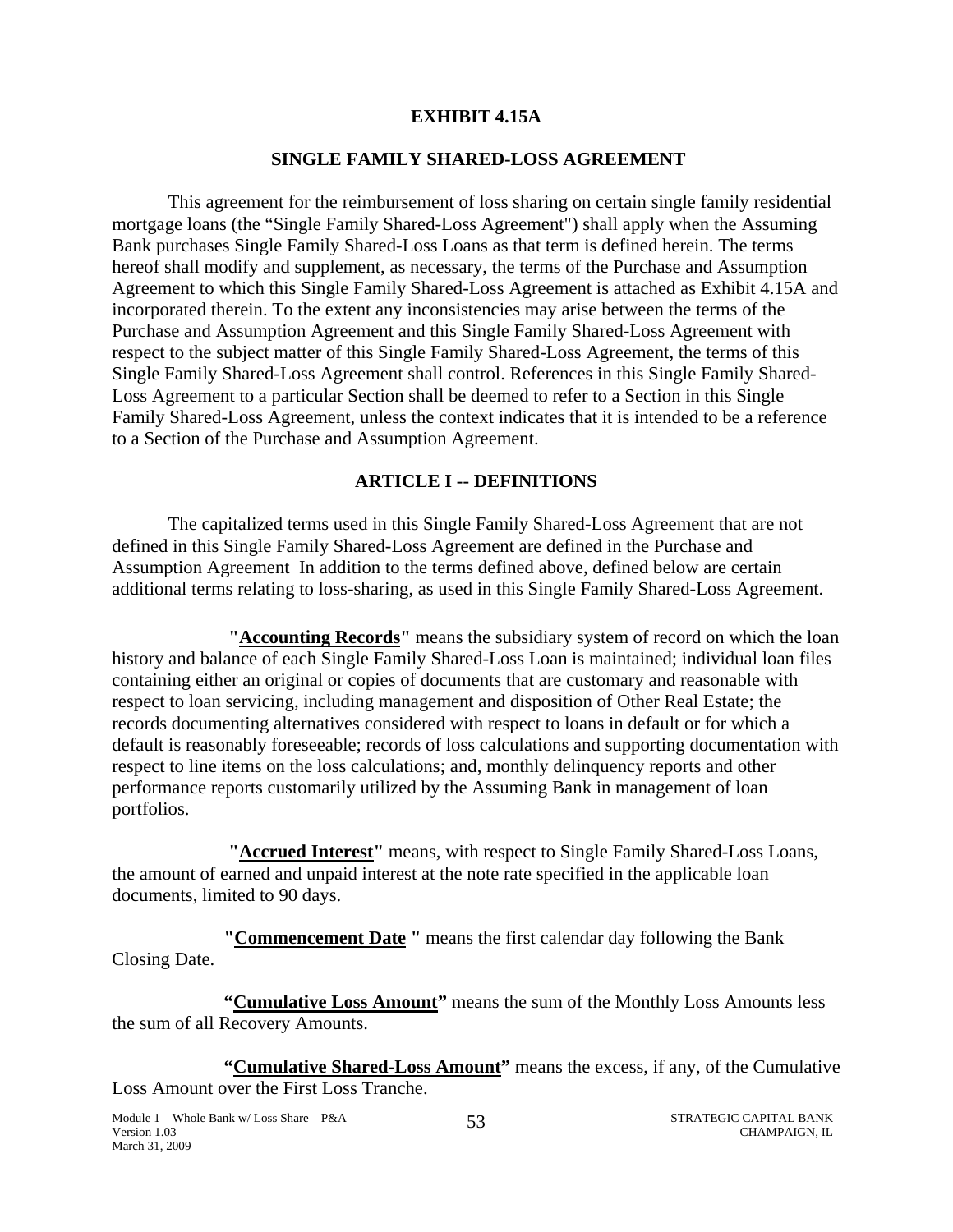**"Customary Servicing Procedures "** means procedures (including collection procedures) that the Assuming Bank customarily employs and exercises in servicing and administering mortgage loans for its own accounts and the servicing procedures established by FNMA or FHLMC, which are in accordance with accepted mortgage servicing practices of prudent lending institutions.

 anniversary of the Commencement Date occurs. **"Final Shared-Loss Month"** means the calendar month in which the tenth

**"Final Shared-Loss Recovery Month"** means the calendar month in which the tenth anniversary of the Commencement Date occurs.

**"Foreclosure Loss"** means the loss realized when the Assuming Bank has completed the foreclosure on a Single Family Shared-Loss Loan and realized final recovery on the collateral through liquidation and recovery of all insurance proceeds. Each Foreclosure Loss shall be calculated in accordance with the form and methodology specified in Exhibit 2a.

**"Loss"** means a Foreclosure Loss, Restructuring Loss, Short Sale Loss, or Portfolio Loss.

**"Loss Amount"** means the dollar amount of loss incurred and reported on the Monthly Certificate for a Single Family Shared-Loss Loan.

**"Monthly Certificate"** has the meaning provided in Section 2.1(b) of this Single Family Shared-Loss Agreement.

**"Monthly Loss Amount"** means the sum of all Foreclosure Losses, Restructuring Losses, Short Sale Losses and Portfolio Losses realized by the Assuming Bank for any Shared Loss Month.

**"Monthly Shared-Loss Amount"** means the change in the Cumulative Shared-Loss Amount from the beginning of each month to the end of each month.

**"Portfolio Loss"** means the loss realized on a portfolio sale of Single Family Shared-Loss Loans in accordance with the terms of Article IV.

**"Recovery Amount"** means, with respect to any period prior to the Termination Date, the amount of collected funds received by the Assuming Bank that (i) are applicable against a Foreclosure Loss which has previously been paid to the Assuming Bank by the Receiver or (ii) gains realized from a Section 4.1 sale of Single Family Shared-Loss Loans for which the Assuming Bank has previously received a Restructuring Loss payment from the Receiver.

"Restructuring Loss" means the loss on a modified or restructured loan measured by the difference between (a) the principal, Accrued Interest, tax and insurance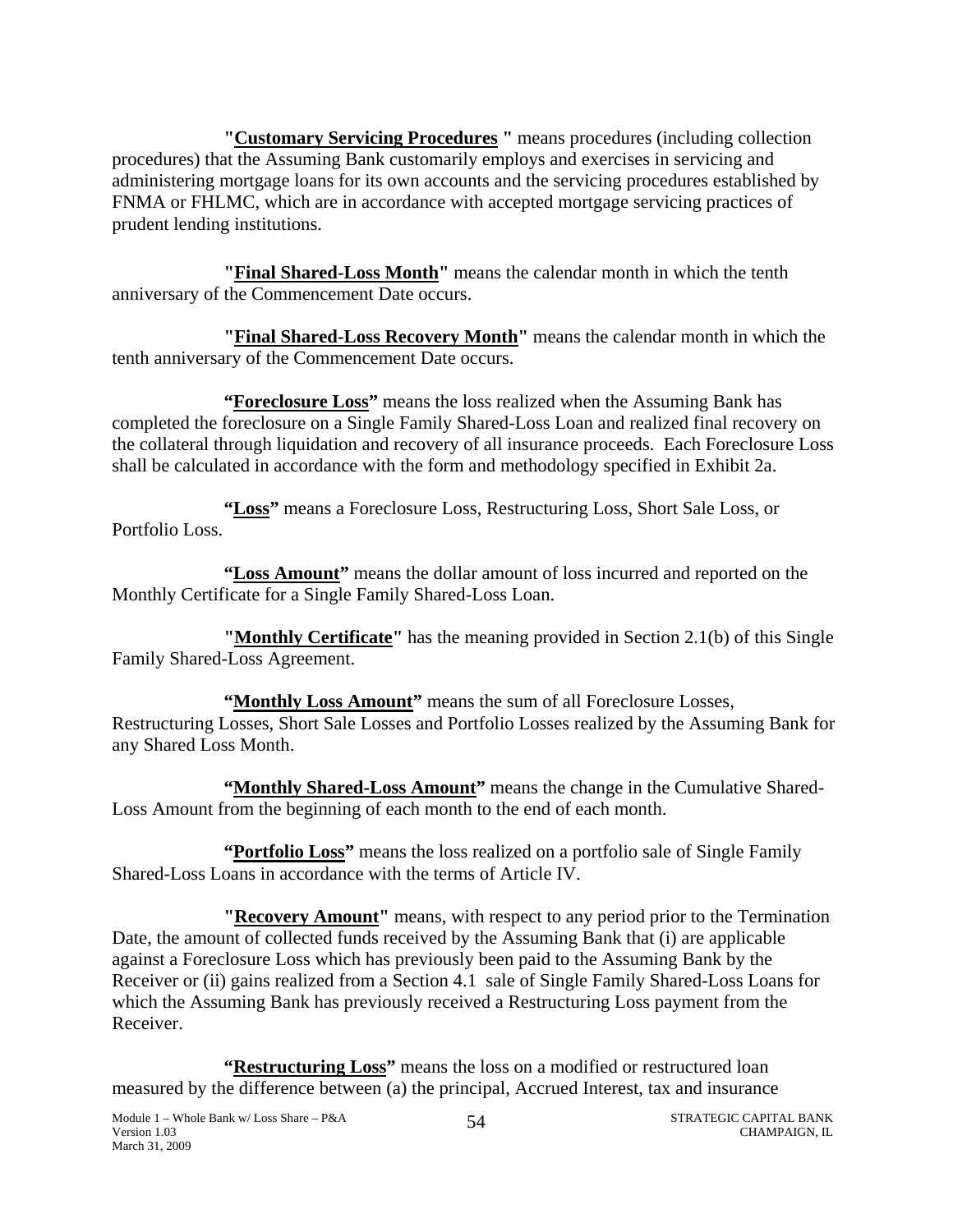advances and third party fees due on a loan prior to the modification or restructuring, and (b) the net present value of estimated cash flows on the modified or restructured loan, discounted at the Then-Current Interest Rate. Each Restructuring Loss shall be calculated in accordance with the form and methodology attached as Exhibit 2b and Exhibit 5.

"**Restructured Loan"** means a Single Family Shared-Loss Loan for which the Assuming Bank has received a Restructuring Loss payment from the Receiver.

**"Servicing Officer"** has the meaning provided in Section 2.1(b) of this Single Family Shared-Loss Agreement.

**"Shared Loss Payment Trigger"** means when the sum of the Cumulative Loss Amount under this Single Family Shared-Loss Agreement and the cumulative Net Charge-Offs under the Non-SF Shared-Loss Agreement, exceeds the First Loss Tranche.

**"Single Family Shared-Loss Loans"** means the single family one-to-four residential mortgage loans identified on Schedule 4.15A of the Purchase and Assumption Agreement.

**"Shared-Loss Month"** means each calendar month between the Commencement Date and the last day of the month in which the tenth anniversary of the Commencement Date occurs, provided that, the first Shared-Loss Month shall begin on the Commencement Date and end on the last day of that month.

**"Short-Sale Loss "** means the loss resulting from the Assuming Bank's agreement with the mortgagor to accept a payoff in an amount less than the balance due on the loan, further provided, that each Short-Sale Loss shall be calculated in accordance with the form and methodology specified in Exhibit 2c.

**"Stated Threshold"** means total losses under the shared loss agreements in the amount of **\$167,000,000.00**.

**"Termination Date"** means the last day of the Final Shared-Loss Recovery

Month.

**"Then-Current Interest Rate"** means the most recently published Freddie Mac survey rate for 30-year fixed-rate loans.

# **ARTICLE II** -- **SHARED-LOSS ARRANGEMENT**

# **2.1 Shared-Loss Arrangement.**

 (a) **Loss Mitigation and Consideration of Alternatives.** For each Single Family Shared-Loss Loan in default or for which a default is reasonably foreseeable, the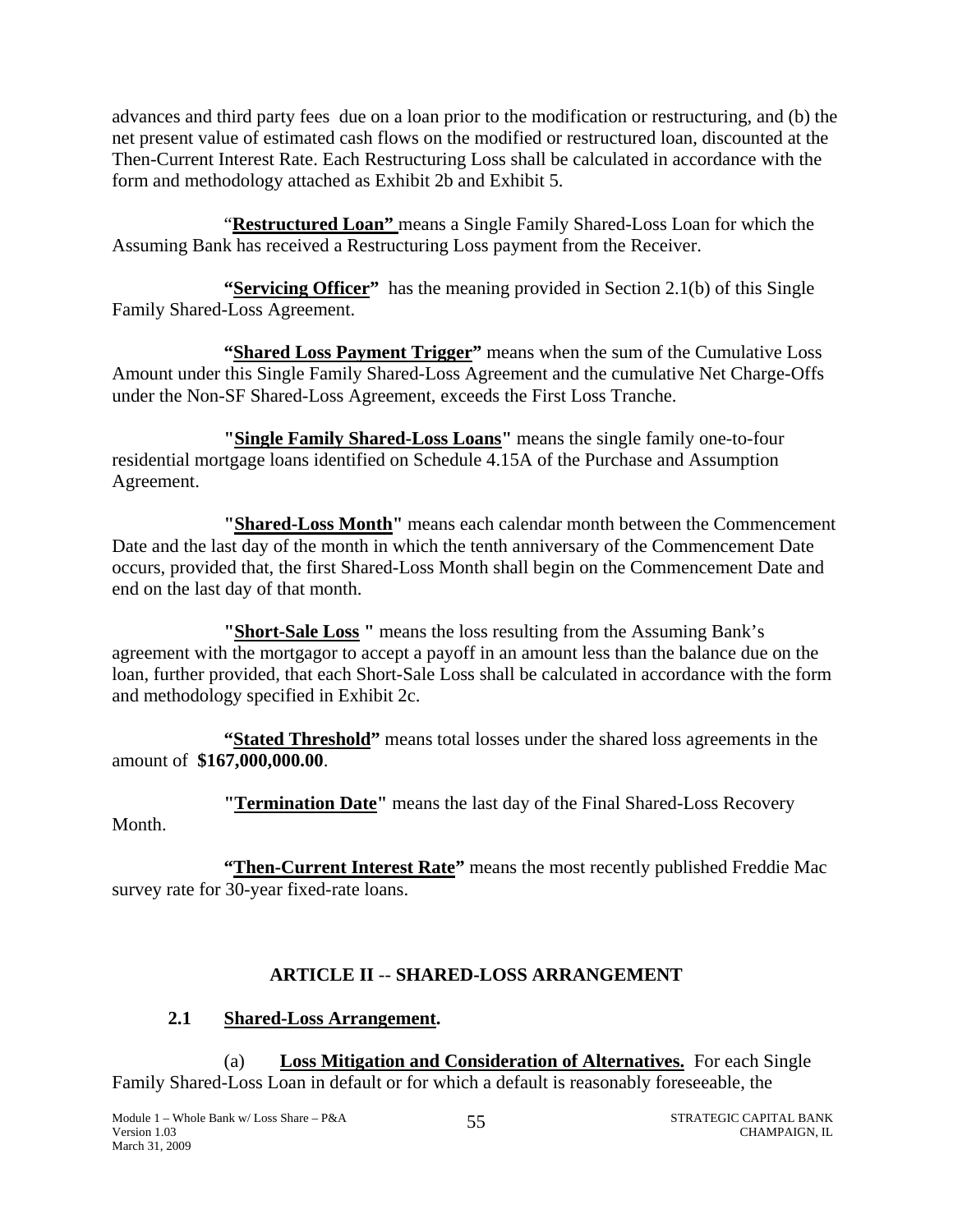Assuming Bank shall undertake reasonable and customary loss mitigation efforts, in accordance with Exhibit 5, FDIC Mortgage Loan Modification Program. The Assuming Bank shall document its consideration of foreclosure, loan restructuring, and short-sale (if short-sale is a viable option) alternatives and shall select the alternative resulting in the least Loss. Assuming Bank shall retain its calculations of the estimated loss under each alternative, such calculations to be provided to the Receiver upon request.

### (b) **Monthly Certificates.**

Not later than fifteen (15) days after the end of each Shared-Loss Month, beginning with the month in which the Commencement Date occurs and ending in the month in which the tenth anniversary of the Commencement Date occurs, the Assuming Bank shall deliver to the Receiver a certificate, signed by an officer of the Assuming Bank involved in, or responsible for, the administration and servicing of the Single Family Shared-Loss Loans whose name appears on a list of servicing officers furnished by the Assuming Bank to the Receiver, (a "Servicing Officer") setting forth in such form and detail as the Receiver may reasonably specify (a "Monthly Certificate"):

(A) a schedule substantially in the form of Exhibit 1 listing:

(i) each Single Family Shared-Loss Loan for which a Loss Amount (calculated in accordance with the applicable Exhibit) is being claimed, the related Loss Amount for each Single Family Shared-Loss Loan, and the total Monthly Loss Amount for all Single Family Shared-Loss Loans;

(ii) each Single Family Shared-Loss Loan for which a Recovery Amount was received, the Recovery Amount for each Single Family Shared-Loss Loan, and the total Recovery Amount for all Single Family Shared-Loss Loans;

(iii) the total Monthly Loss Amount for all Single Family Shared-Loss Loans minus the total monthly Recovery Amount for all Single Family Shared-Loss Loans;

(iv) the Cumulative Shared-Loss Amount as of the beginning and end of the month;

(v) the Monthly Shared Loss Amount;

(vi) the result obtained in (v) times 80%, or times 95% if the Stated Threshold has been reached, which in either case is the amount to be paid under Section 2.1(d) of this Single Family Shared-Loss Agreement by the Receiver to the Assuming Bank if the amount is a positive number, or by the Assuming Bank to the Receiver if the amount is a negative number;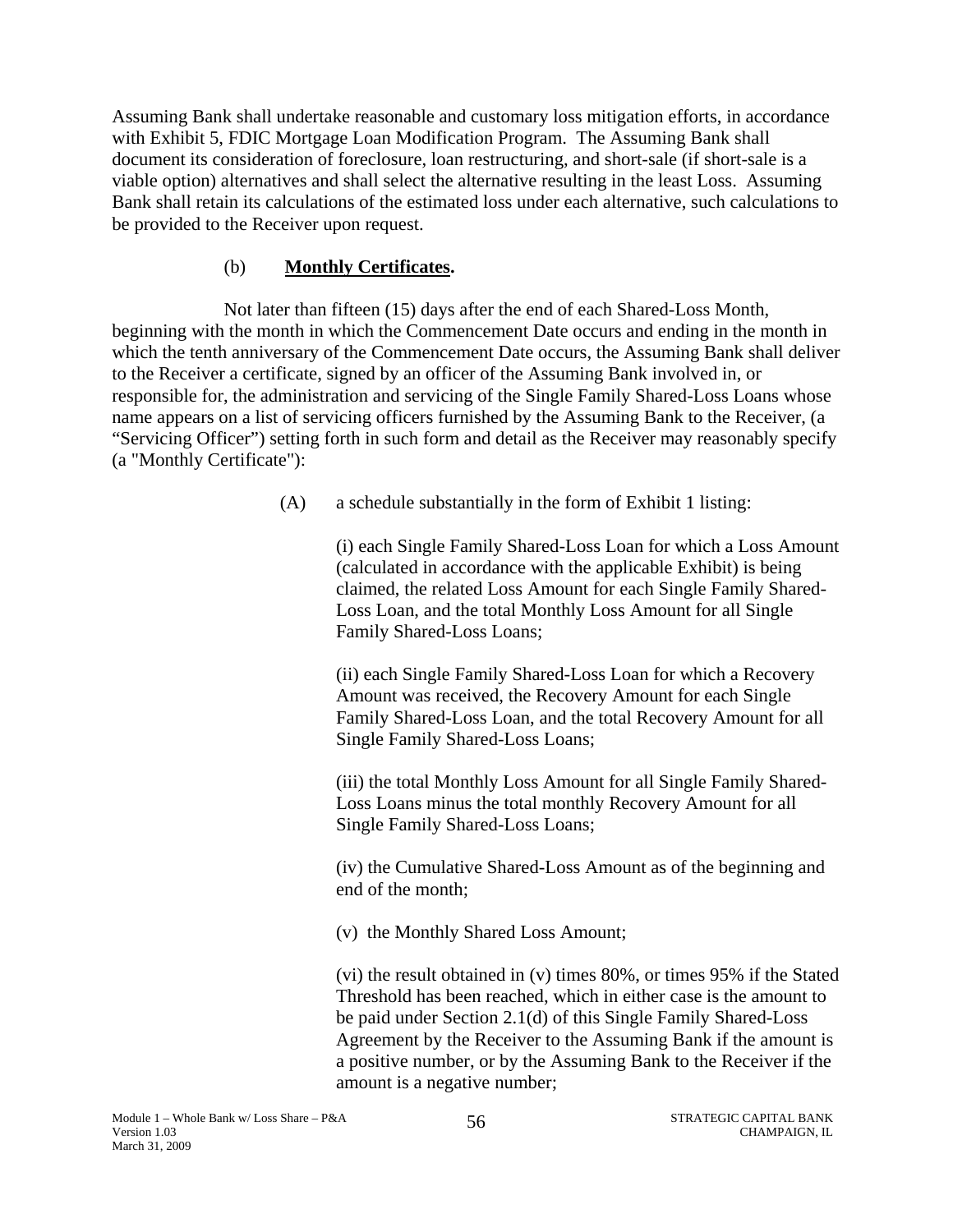- (B) for each of the Single Family Shared-Loss Loans for which a Loss is claimed for that Shared-Loss Month, a schedule showing the calculation of the Loss Amount using the form and methodology shown in Exhibit 2a, Exhibit 2b, or Exhibit 2c, as applicable.
- (C) For each of the Restructured Loans where a gain or loss is realized in a sale under Section 4.1 or 4.2, a schedule showing the calculation using the form and methodology shown in Exhibit 2d.
- (D) a portfolio performance and summary schedule substantially in the form shown in Exhibit 3.

.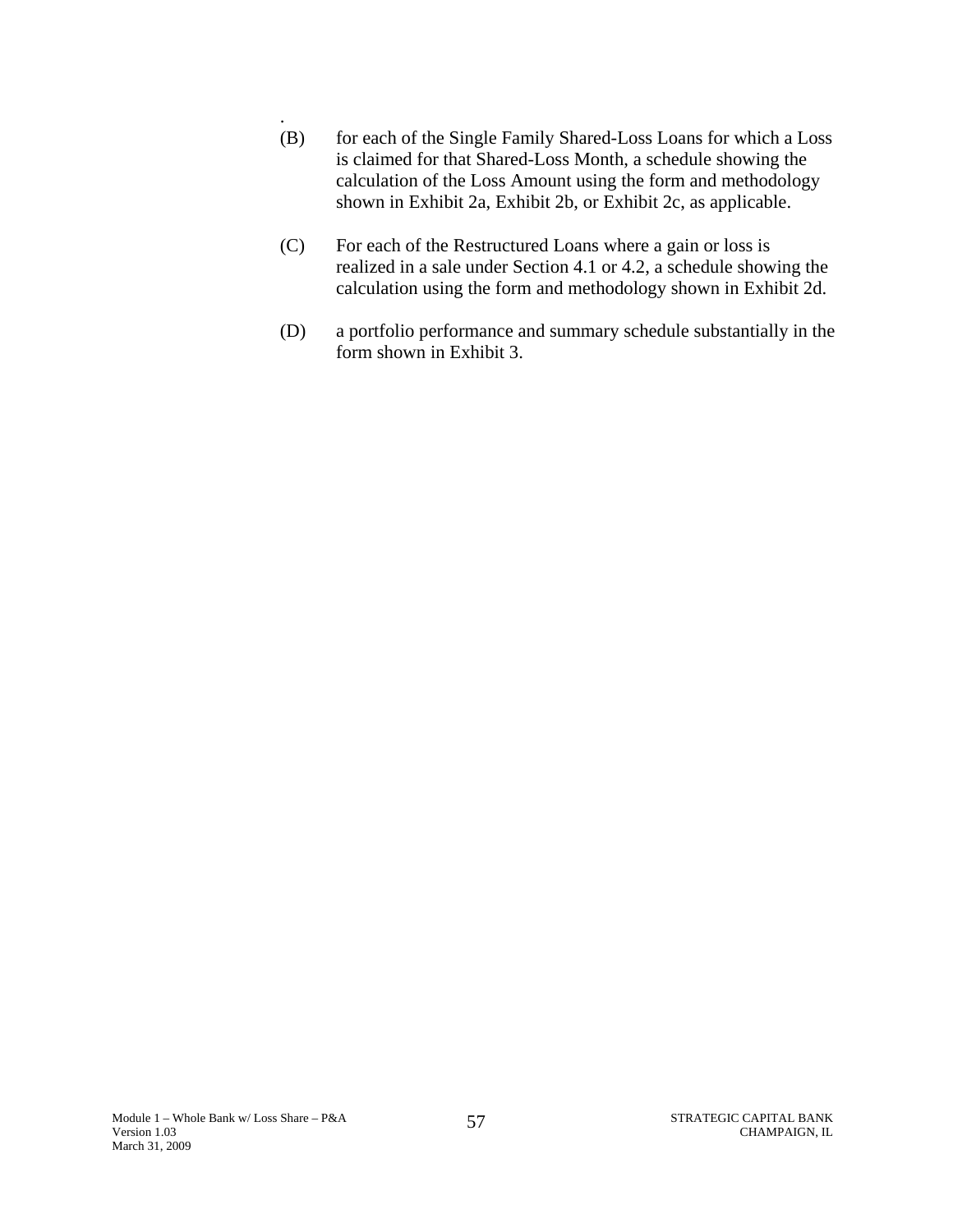(c) **Monthly Data Download.** Not later than fifteen (15) days after the end of each month, beginning with the month in which the Commencement Date occurs and ending with the Final Shared-Loss Recovery Month, Assuming Bank shall provide Receiver:

- (i) the servicing file in machine-readable format including but not limited to the following fields for each outstanding Single Family Shared-Loss Loan, as applicable:
	- (A) Loan number
	- (B) FICO score
	- (C) Origination date
	- (D) Original principal amount
	- (E) Maturity date
	- (F) Paid-to date
	- (G) Last payment date
	- (H) Loan status (bankruptcy, in foreclosure, etc.)
	- (I) Delinquency counters
	- (J) Current principal balance
	- (K) Current escrow account balance
	- (L) Current Appraisal/BPO value
	- (M) Current Appraisal/BPO date
	- (N) Interest rate
	- (O) Monthly principal and interest payment amount
	- (P) Monthly escrow payment for taxes and insurance
	- (Q) Interest rate type (fixed or adjustable)
	- (R) If adjustable: index, margin, next interest rate reset date
	- (S) Payment/Interest rate cap and/or floor
	- (T) Underwriting type (Full doc, Alt Doc, No Doc)
	- (U) Lien type  $(1<sup>st</sup>, 2<sup>nd</sup>)$
	- (V) Amortization type (amortizing or I/O)
	- (W) Property address, including city, state, zip code
	- (X) A code indicating whether the Mortgaged Property is owneroccupied
	- (Y) Property type (single-family detached, condominium, duplex, etc.)
- (ii) An Excel file for ORE held as a result of foreclosure on a Single Family Shared-Loss Loan listing:
	- (A) Foreclosure date
	- (B) Unpaid loan principal balance
	- (C) Appraised value or BPO value, as applicable
	- (D) Projected liquidation date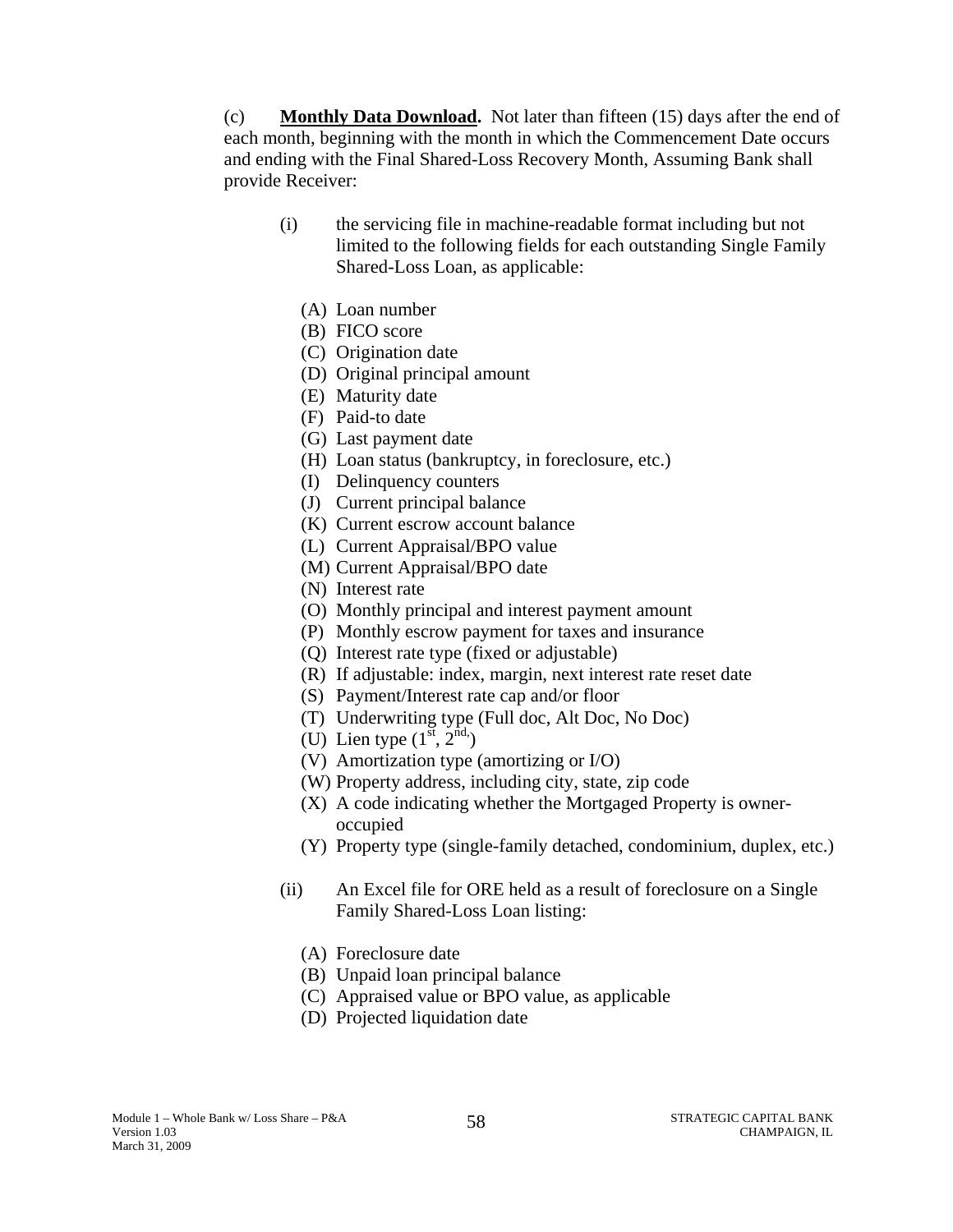# (d) **Payments With Respect to Shared-Loss Assets.**

**(i) Losses Under the Stated Threshold**. After the Shared Loss Payment Trigger is reached, not later than fifteen (15) days after the date on which the Receiver receives the Monthly Certificate, the Receiver shall pay to the Assuming Bank, in immediately available funds, an amount equal to eighty percent (80%) of the Monthly Shared-Loss Amount reported on the Monthly Certificate. If the total Monthly Shared-Loss Amount reported on the Monthly Certificate is a negative number, the Assuming Bank shall pay to the Receiver in immediately available funds eighty percent (80%) of that amount.

(ii) **Losses in Excess of the Stated Threshold.** In the event that the Stated Threshold has been met the loss/recovery sharing percentages shall change from 80/20 to 95/5 and thereafter the Receiver shall pay to the Assuming Bank, in immediately available funds, an amount equal to ninety-five percent (95%) of the Monthly Shared-Loss Amount reported on the Monthly Certificate. If the Monthly Shared-Loss Amount reported on the Monthly Certificate is a negative number, the Assuming Bank shall pay to the Receiver in immediately available funds ninety-five percent (95%) of that amount..

 accordingly. (e) **Limitations on Shared-Loss Payment.** The Receiver shall not be required to make any payments pursuant to Section 2.1 (d) with respect to any Foreclosure Loss, Restructuring Loss, Short Sale Loss or Portfolio Loss that the Receiver determines, based upon the criteria set forth in this Single Family Shared-Loss Agreement (including the analysis and documentation requirements of Section 2.1(a)) or Customary Servicing Procedures, should not have been effected by the Assuming Bank. In the event that the Receiver does not make any payment with respect to Losses claimed pursuant to Section 2.1(d), the Receiver and Assuming Bank shall make the necessary adjustments to the Monthly Shared-Loss Amount for that Monthly Certificate and the payment pursuant to Section 2.1(d) above shall be adjusted

 (f) **Payments by Wire-Transfer.** All payments under this Single Family Shared-Loss Agreement shall be made by wire-transfer in accordance with the wire-transfer instructions on Exhibit 4.

# **2.2 Auditor Report; Right to Audit**

(a) Within ninety (90) days after the end of each calendar year during which the Receiver makes any payment to the Assuming Bank under this Single Family Shared-Loss Agreement, the Assuming Bank shall deliver to the Receiver a report signed by its independent public accountants stating that they have reviewed the terms of this Single Family Shared-Loss Agreement and that, in the course of their annual audit of the Assuming Bank's books and records, nothing has come to their attention suggesting that any computations required to be made by the Assuming Bank during such calendar year pursuant to this Article II were not made by the Assuming Bank in accordance herewith. In the event that the Assuming Bank cannot comply with the preceding sentence, it shall promptly submit to the Receiver corrected computations together with a report signed by its independent public accountants stating that,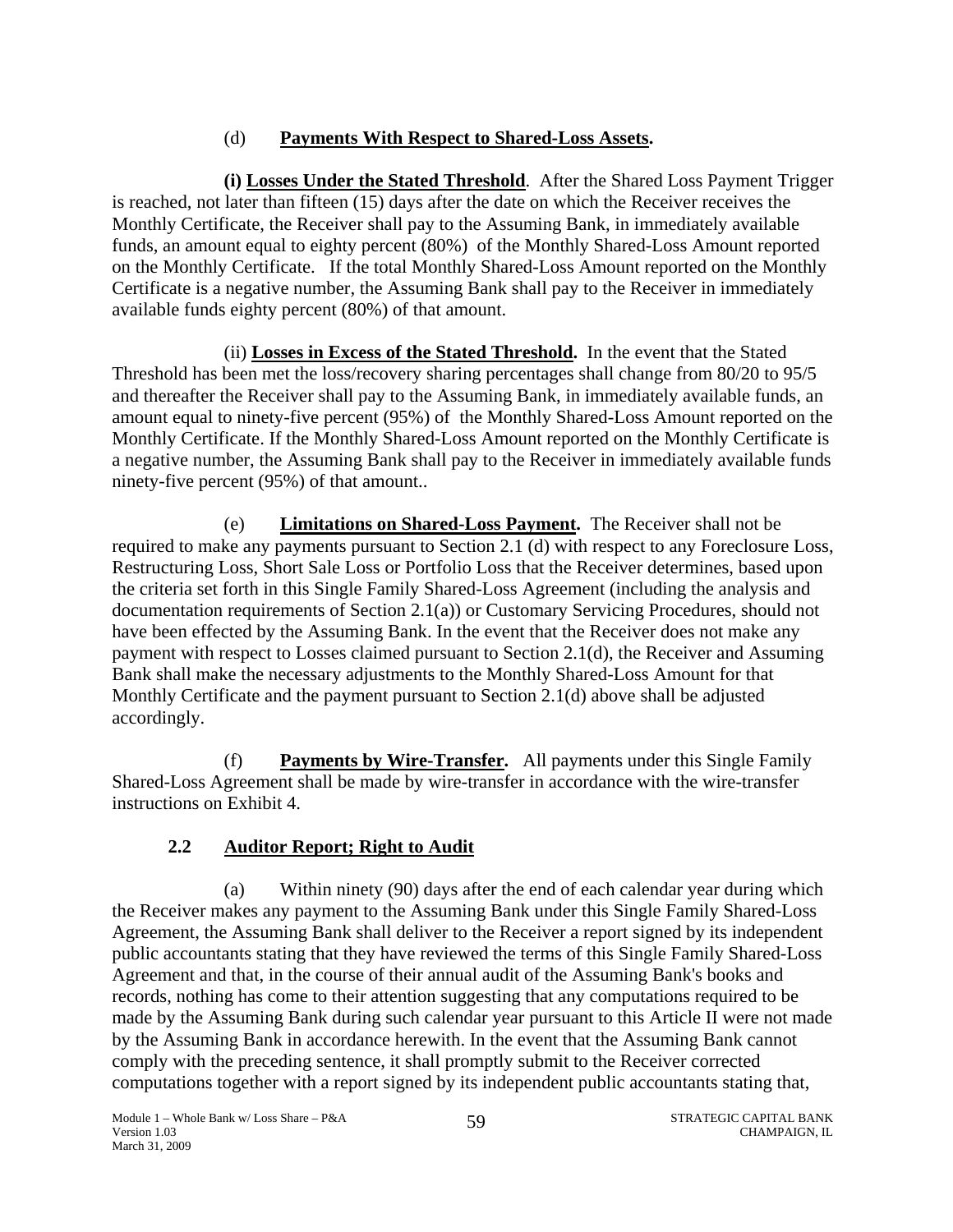after giving effect to such corrected computations, nothing has come to their attention suggesting that any computations required to be made by the Assuming Bank during such year pursuant to this Article II were not made by the Assuming Bank in accordance herewith. In such event, the Assuming Bank and the Receiver shall make all such accounting adjustments and payments as may be necessary to give effect to each correction reflected in such corrected computations, retroactive to the date on which the corresponding incorrect computation was made.

(b) The Receiver or the FDIC in its corporate capacity ("Corporation") may perform an audit or audits to determine the Assuming Bank's compliance with the provisions of this Single Family Shared-Loss Agreement, including this Article II, by providing not less than ten (10) Business Days' prior written notice. Assuming Bank shall provide access to pertinent records and proximate working space in Assuming Bank's facilities. The scope and duration of any such audit shall be within the sole discretion of the Receiver or the Corporation. The Receiver or the Corporation, as the case may be, shall bear the expense of any such audit. In the event that any corrections are necessary as a result of such an audit or audits, the Assuming Bank and the Receiver shall make such accounting adjustments and payments as may be necessary to give retroactive effect to such corrections.

**2.3 Withholdings.** Notwithstanding any other provision in this Article II, the Receiver, upon the direction of the Director (or designee) of the Federal Deposit Insurance Corporation's Division of Resolutions and Receiverships, may withhold payment for any amounts included in a Monthly Certificate delivered pursuant to Section 2.1, if there is a reasonable basis for denying the eligibility of an item for which reimbursement or payment is sought under such Section. In such event, the Receiver shall provide a written notice to the Assuming Bank detailing the grounds for withholding such payment. At such time as the Assuming Bank demonstrates to the satisfaction of the Receiver, in its reasonable judgment, that the grounds for such withholding of payment, or portion of payment, no longer exist or have been cured, then the Receiver shall pay the Assuming Bank the amount withheld which the Receiver determines is eligible for payment, within fifteen (15) Business Days.

**2.4 Books and Records**. The Assuming Bank shall at all times keep books and records sufficient to ensure and document compliance with the terms of this Single Family Shared-Loss Agreement, including but not limited to (a) documentation of alternatives considered with respect to defaulted loans or loans for which default is reasonably foreseeable, (b) documentation showing the calculation of loss for claims submitted to the Receiver, (c) retention of documents that support each line item on the loss claim forms, and (d) documentation with respect to the Recovery Amount on loans for which the Receiver has made a loss-share payment

**2.5 Information**. The Assuming Bank shall promptly provide to the Receiver such other information, including but not limited to, financial statements, computations, and bank policies and procedures, relating to the performance of the provisions of this Single Family Shared-Loss Agreement, as the Receiver may reasonably request from time to time.

**2.6 Tax Ruling.** The Assuming Bank shall not at any time, without the Receiver's prior written consent, seek a private letter ruling or other determination from the Internal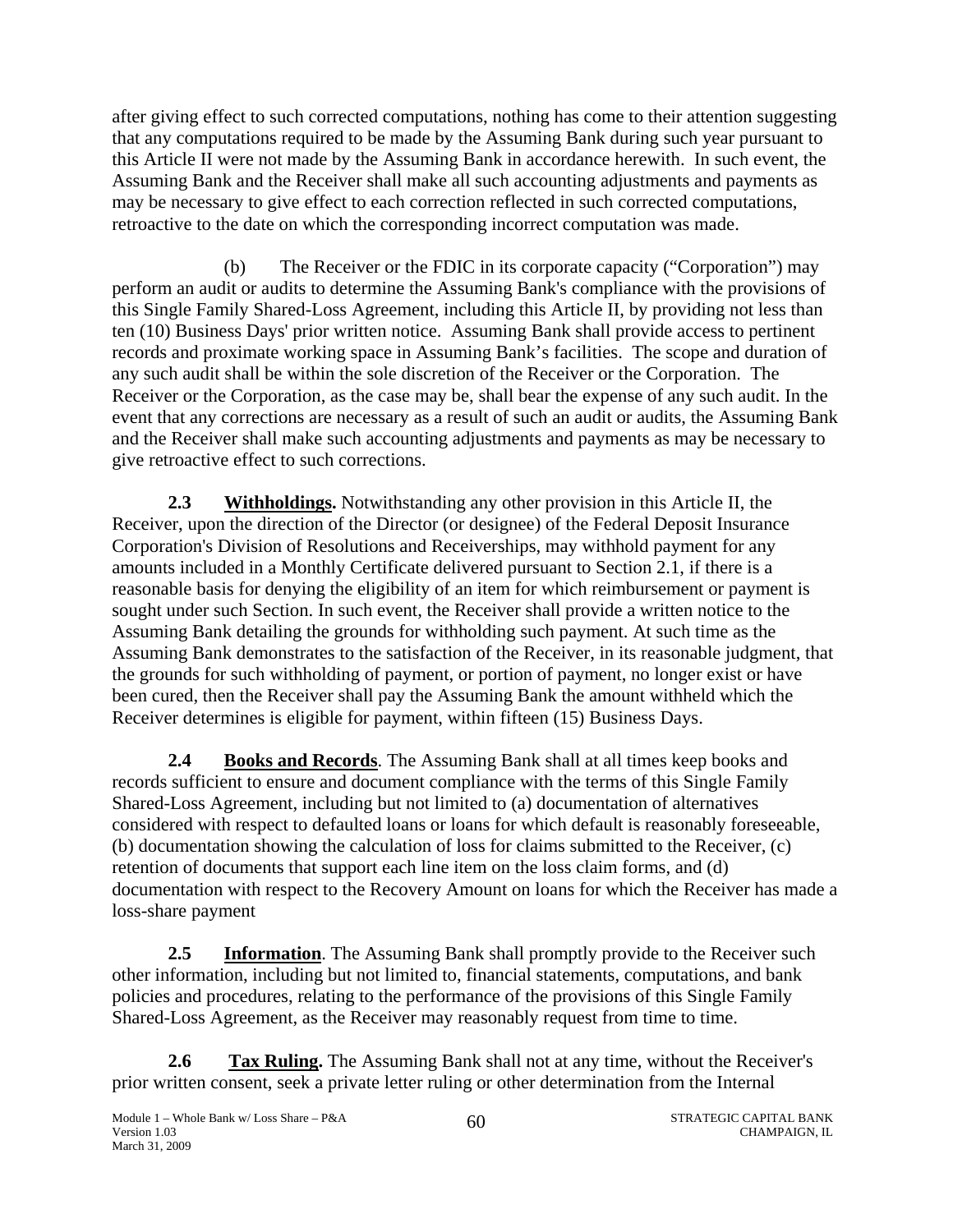Revenue Service or otherwise seek to qualify for any special tax treatment or benefits associated with any payments made by the Receiver pursuant to this Single Family Shared-Loss Agreement.

**2.7 Sale of Single Family Shared-Loss Loans.** The Receiver shall be relieved of its obligations with respect to a Single Family Shared-Loss Loan upon payment of a Foreclosure Loss amount or a Short Sale Loss amount with respect to such Single Family Shared-Loss Loan or upon the sale of a Single Family Shared-Loss Loan by Assuming Bank to an unaffiliated person or entity. The Assuming Bank shall provide the Receiver with timely notice of any such sale. Notwithstanding the foregoing, a sale of the Single Family Shared-Loss Loan, for purposes of this Section 2.7, shall not be deemed to have occurred as the result of (i) any change in the ownership or control of Assuming Bank, (ii) a merger by Assuming Bank with or into any other entity, or (iii) a sale by Assuming Bank of all or substantially all of its assets.

### **ARTICLE III - RULES REGARDING THE ADMINISTRATION OF SINGLE FAMILY SHARED-LOSS LOANS**

**3.1 Agreement with Respect to Administration.** The Assuming Bank shall (and shall cause any of its Affiliates to which the Assuming Bank transfers any Single Family Shared-Loss Loans to) manage, administer, and collect the Single Family Shared-Loss Loans while owned by the Assuming Bank or any Affiliate thereof during the term of this Single Family Shared-Loss Agreement in accordance with the rules set forth in this Article III. The Assuming Bank shall be responsible to the Receiver in the performance of its duties hereunder and shall provide to the Receiver such reports as the Receiver reasonably deems advisable, including but not limited to the reports required by Sections 2.1, 2.2 and 3.3 hereof, and shall permit the Receiver to monitor the Assuming Bank's performance of its duties hereunder.

**3.2 Duties of the Assuming Bank.** (a) In performance of its duties under this Article III , the Assuming Bank shall:

(i) manage and administer each Single Family Shared-Loss Loan in accordance with Assuming Bank's usual and prudent business and banking practices and Customary Servicing Procedures;

(ii) exercise its best business judgment in managing, administering and collecting amounts owed on the Single Family Shared-Loss Loans;

(iii) use commercially reasonable efforts to maximize Recoveries with respect to Losses on Single Family Shared-Loss Loans without regard to the effect of maximizing collections on assets held by the Assuming Bank or any of its Affiliates that are not Single Family Shared-Loss Loans;

(iv) retain sufficient staff to perform its duties hereunder; and

(v) comply with the terms of Exhibit 5 attached hereto, the FDIC Loan Modification Program, for any Single Family Shared-Loss Loans meeting the requirements set forth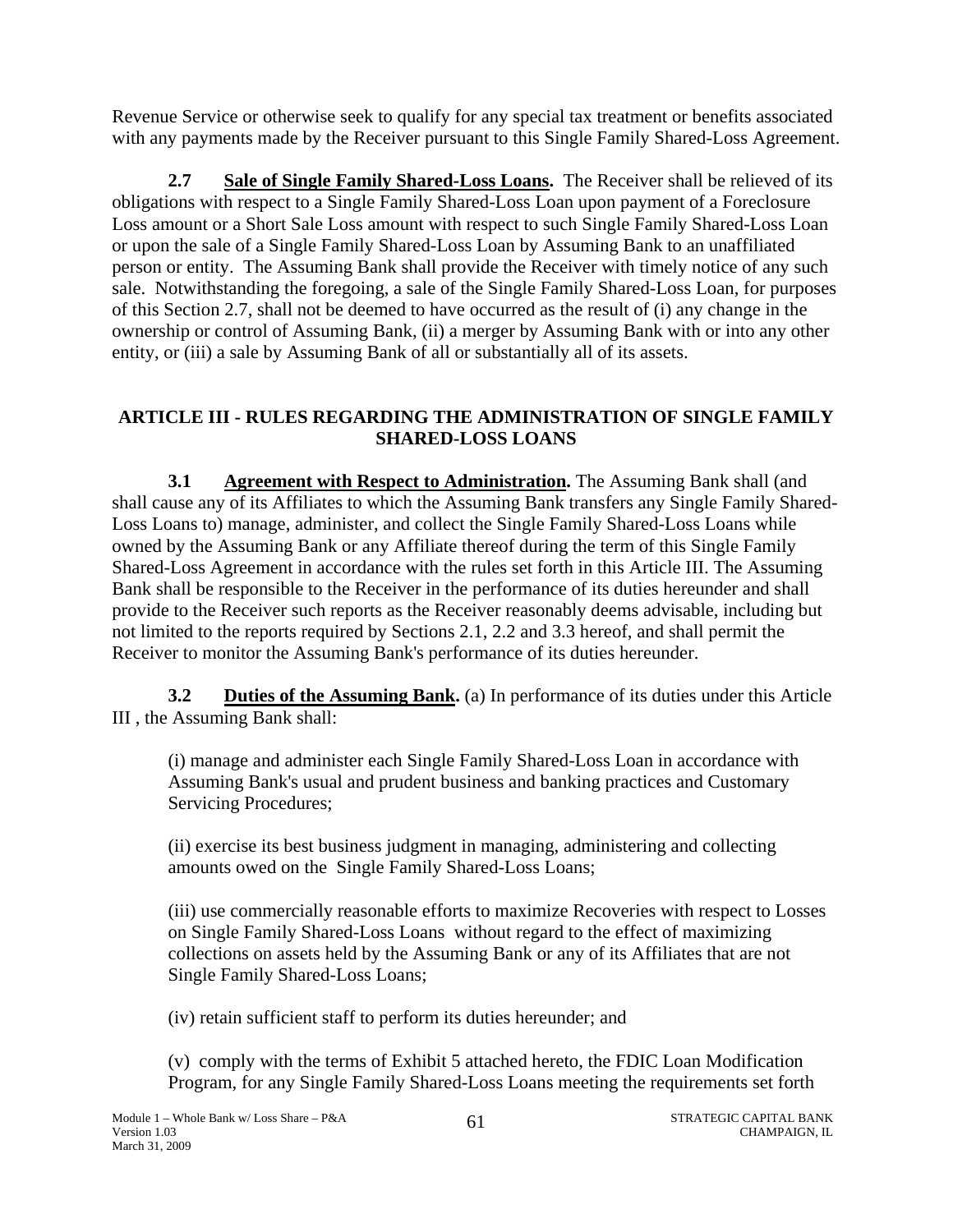therein. The Assuming Bank may propose exceptions to Exhibit 5 for a group of Loans with similar characteristics, with the objectives of (1) minimizing the loss to the Assuming Bank and the FDIC and (2) maximizing the opportunity for qualified homeowners to remain in their homes with affordable mortgage payments.

(b) Any transaction with or between any Affiliate of the Assuming Bank with respect to any Single Family Shared-Loss Loan including, without limitation, the execution of any contract pursuant to which any Affiliate of the Assuming Bank will manage, administer or collect any of the Single Family Shared-Loss Loans shall be subject to the prior written approval of the Receiver.

**3.3 Shared-Loss Asset Records and Reports**. The Assuming Bank shall establish and maintain such records as may be appropriate to account for the Single Family Shared-Loss Loans in such form and detail as the Receiver may reasonably require, and to enable the Assuming Bank to prepare and deliver to the Receiver such reports as the Receiver may from time to time request regarding the Single Family Shared-Loss Loans and the Monthly Certificates required by Section 2.1 of this Single Family Shared-Loss Agreement.

# **3.4 Related Loans**.

(a) Assuming Bank shall use its best efforts to determine which loans are "Related Loans", as hereinafter defined. The Assuming Bank shall not manage, administer or collect any "Related Loan" in any manner that would have the effect of increasing the amount of any collections with respect to the Related Loan to the detriment of the Single Family Shared-Loss Loan to which such loan is related. A "Related Loan" means any loan or extension of credit held by the Assuming Bank at any time on or prior to the end of the Final Shared-Loss Month that is made to an Obligor of a Single Family Shared-Loss Loan.

(b) The Assuming Bank shall prepare and deliver to the Receiver with the Monthly Certificates for the calendar months ending June 30 and December 31, a schedule of all Related Loans on the Accounting Records of the Assuming Bank as of the end of each such semi-annual period.

**3.5 Legal Action; Utilization of Special Receivership Powers**. The Assuming Bank shall notify the Receiver in writing (such notice to be given in accordance with Article V below and to include all relevant details) prior to utilizing in any legal action any special legal power or right which the Assuming Bank derives as a result of having acquired an asset from the Receiver, and the Assuming Bank shall not utilize any such power unless the Receiver shall have consented in writing to the proposed usage. The Receiver shall have the right to direct such proposed usage by the Assuming Bank and the Assuming Bank shall comply in all respects with such direction. Upon request of the Receiver, the Assuming Bank will advise the Receiver as to the status of any such legal action. The Assuming Bank shall immediately notify the Receiver of any judgment in litigation involving any of the aforesaid special powers or rights.

### **ARTICLE IV – PORTFOLIO SALE**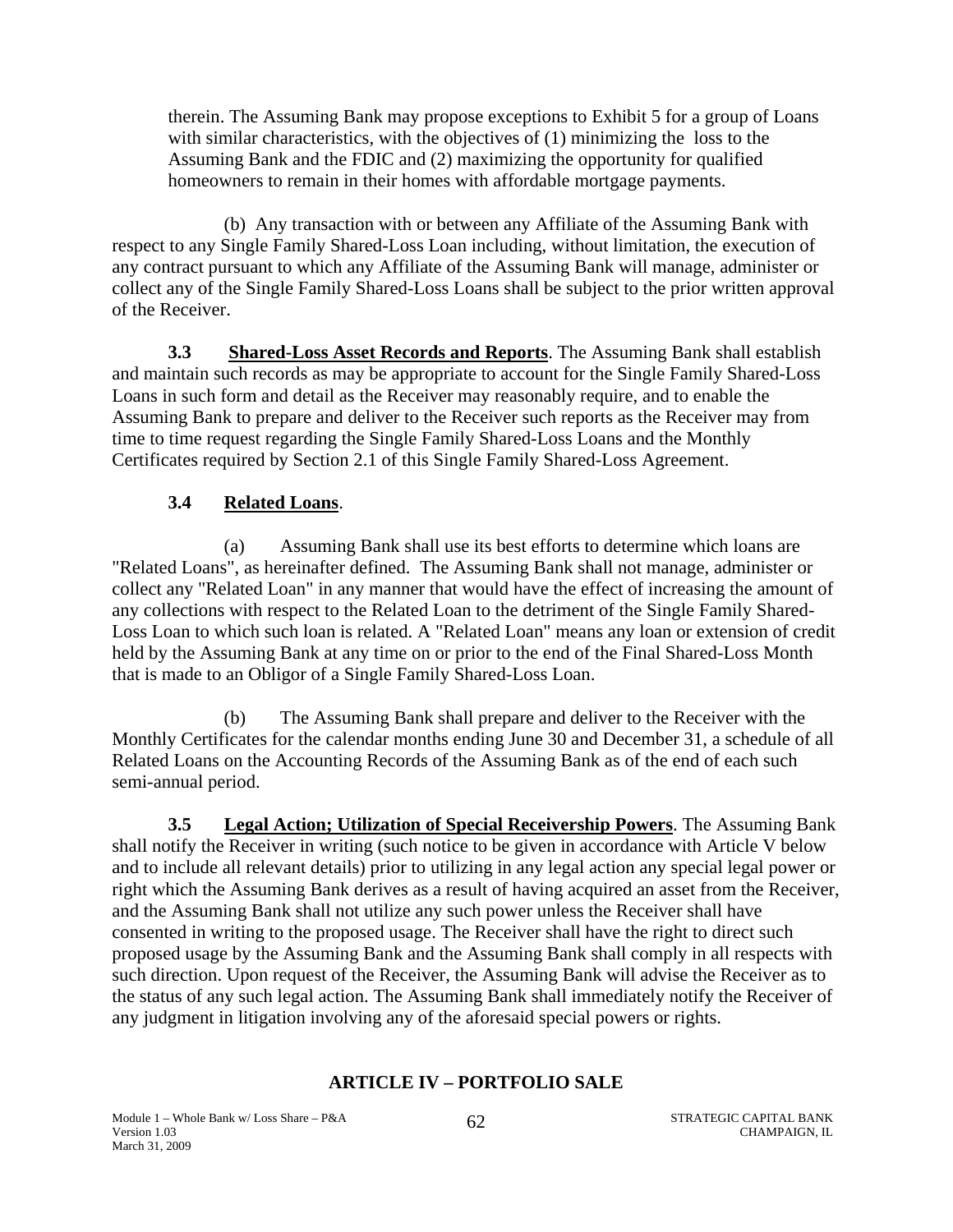**4.1 Assuming Bank Portfolio Sale of Remaining Single Family Shared-Loss Loans.** The Assuming Bank shall have the right with the concurrence of the Receiver to liquidate for cash consideration, all or a portion of Single Family Shared-Loss Loans held by the Assuming Bank at any time prior to the Termination Date ("Portfolio Sale"). If the Assuming Bank exercises its option under this Section 4.1, it must give thirty (30) days notice in writing to the Receiver setting forth the details and schedule for the Portfolio Sale which shall be conducted by means of sealed bid sales to third parties, not including any of the Assuming Bank's affiliates, contractors, or any affiliates of the Assuming Bank's contractors. Sales of Restructured Loans shall be sold in a separate pool from Single Family Shared-Loss Loans not restructured. The Receiver's review of the Assuming Bank's proposed Portfolio Sale will be considered in a timely fashion and approval will not be unreasonably withheld, delayed or conditioned.

# **4.2 Assuming Bank's Liquidation of Remaining Single Family Shared-Loss**

**Loans.** In the event that the Assuming Bank does not conduct a Portfolio Sale pursuant to Section 4.1 the Receiver shall have the right, exercisable in its sole and absolute discretion, to require the Assuming Bank to liquidate for cash consideration, any Single Family Shared-Loss Loans held by the Assuming Bank at any time after the date that is six months prior to the Termination Date. If the Receiver exercises its option under this Section 4.2, it must give notice in writing to the Assuming Bank, setting forth the time period within which the Assuming Bank shall be required to liquidate the Single Family Shared-Loss Loans. The Assuming Bank will comply with the Receiver's notice and must liquidate the Single Family Shared-Loss Loans as soon as reasonably practicable by means of sealed bid sales to third parties, not including any of the Assuming Bank's affiliates, contractors, or any affiliates of the Assuming Bank's contractors. The selection of any financial advisor or other third party broker or sales agent retained for the liquidation of the remaining Single Family Shared-Loss Loans pursuant to this Section shall be subject to the prior approval of the Receiver, such approval not to be unreasonably withheld, delayed or conditioned.

**4.3 Calculation of Sale Gain or Loss.** For Single Family Shared-Loss Loans that are not Restructured Loans gain or loss on the sales under Section 4.1 or Section 4.2 will be calculated as the sale price received by the Assuming Bank less the unpaid principal balance of the remaining Single Family Shared-Loss Loans. For any Restructured Loan included in the sale gain or loss on sale will be calculated as (a) the sale price received by the Assuming Bank less (b) the net present value of estimated cash flows on the Restructured Loan that was used in the calculation of the related Restructuring Loss plus (c) Loan principal payments collected by the Assuming Bank from the date the Loan was restructured to the date of sale. (See Exhibit 2d for example calculation).

# **ARTICLE V -- LOSS-SHARING NOTICES GIVEN TO RECEIVER AND PURCHASER**

All notices, demands and other communications hereunder shall be in writing and shall be delivered by hand, or overnight courier, receipt requested, addressed to the parties as follows: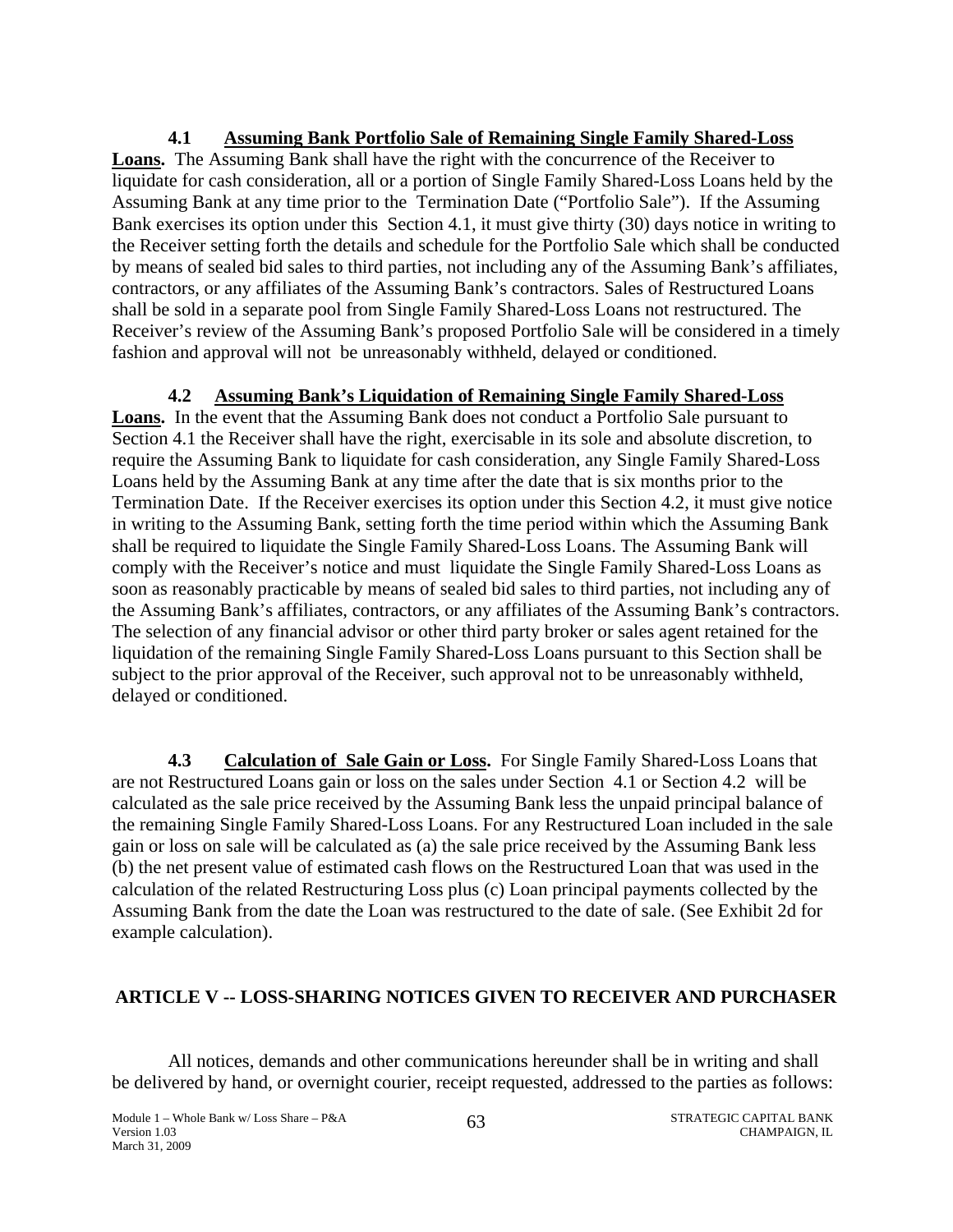| If to Receiver, to: | <b>Federal Deposit Insurance Corporation</b>      |
|---------------------|---------------------------------------------------|
|                     | as Receiver for Strategic Capital Bank            |
|                     | Division of Resolutions and Receiverships         |
|                     | 550 17th Street, N.W.                             |
|                     | Washington, D.C. 20429                            |
|                     | Attention: Ralph Malami, Manager, Capital Markets |
| with a copy to:     | <b>Federal Deposit Insurance Corporation</b>      |
|                     | as Receiver for Strategic Capital Bank            |
|                     | Room E7056                                        |
|                     | 3501 Fairfax Drive, Arlington, VA 2226            |
|                     | Attn: Special Issues Unit                         |
|                     |                                                   |

With respect to a notice under Section 3.5 of this Single Family Shared-Loss Agreement, copies of such notice shall be sent to:

> Federal Deposit Insurance Corporation Legal Division 1601 Bryan St. Dallas, Texas 75201 Attention: Regional Counsel

If to Assuming Bank, to:

Midland States Bank 133 W. Jefferson Effingham, IL 62401

Such Persons and addresses may be changed from time to time by notice given pursuant to the provisions of this Article V. Any notice, demand or other communication delivered pursuant to the provisions of this Article IV shall be deemed to have been given on the date actually received.

# **ARTICLE VI -- MISCELLANEOUS**

**6.1 Expenses.** Except as otherwise expressly provided herein, all costs and expenses incurred by a party hereto in connection with this Single Family Shared-Loss Agreement shall be borne by such party whether or not the transactions contemplated herein shall be consummated.

**6.2 Successors and Assigns; Specific Performance.** All terms and provisions of this Single Family Shared-Loss Agreement shall be binding upon and shall inure to the benefit of the parties hereto only; provided, however, that, Receiver may assign or otherwise transfer this Single Family Shared-Loss Agreement (in whole or in part) to the Federal Deposit Insurance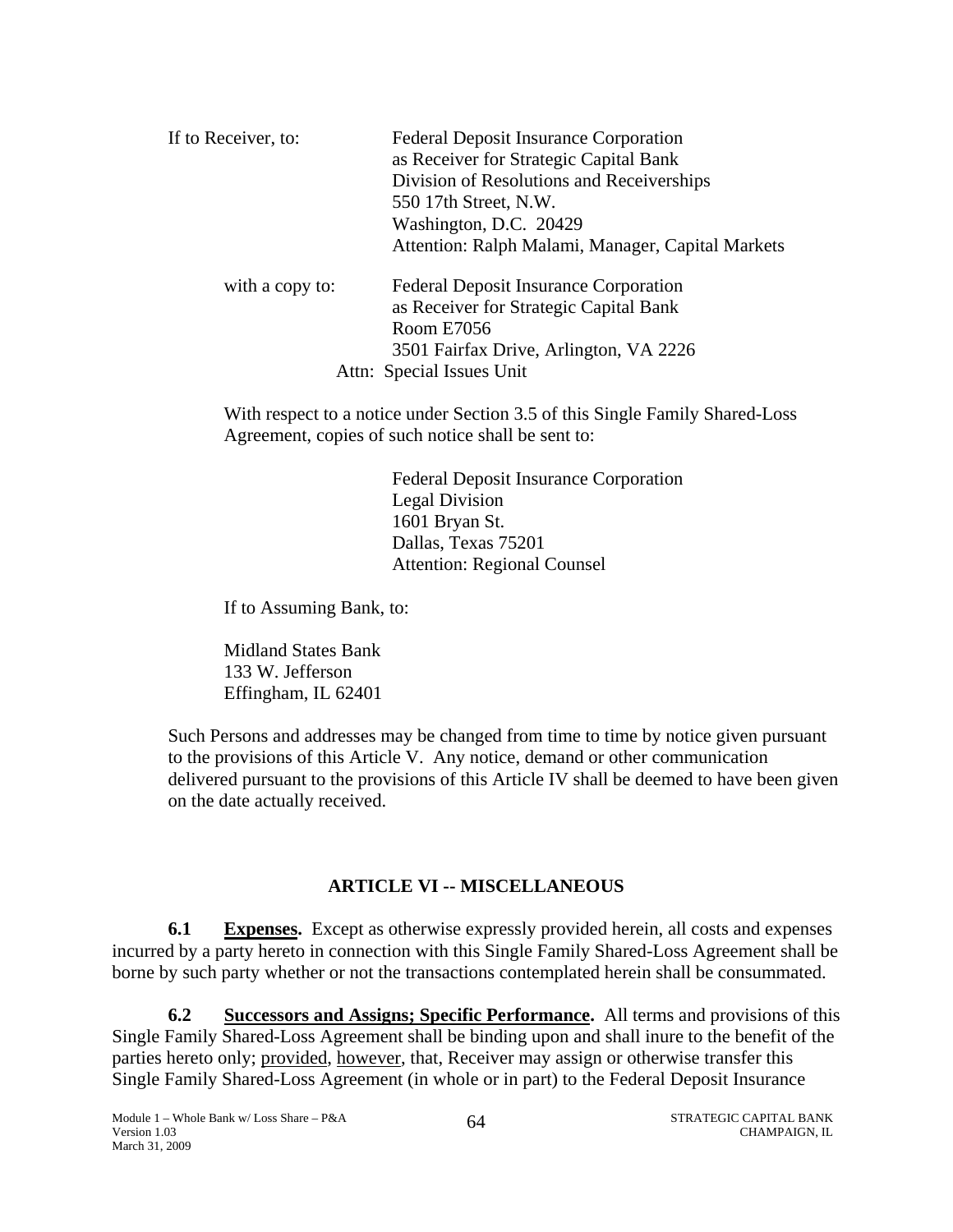Corporation in its corporate capacity without the consent of Assuming Bank. Notwithstanding anything to the contrary contained in this Single Family Shared-Loss Agreement, except as is expressly permitted in this Section 6.2, Assuming Bank may not assign or otherwise transfer this Single Family Shared-Loss Agreement (in whole or in part) without the prior written consent of the Receiver, which consent may be granted or withheld by the Receiver in its sole discretion, and any attempted assignment or transfer in violation of this provision shall be void *ab initio*.

**6.3 Governing Law.** This Single Family Shared-Loss Agreement shall be construed in accordance with federal law, or, if there is no applicable federal law, the laws of the State of New York, without regard to any rule of conflict of law that would result in the application of the substantive law of any jurisdiction other than the State of New York.

**6.4 WAIVER OF JURY TRIAL.** EACH PARTY HERETO HEREBY IRREVOCABLY AND UNCONDITIONALLY WAIVES ALL RIGHT TO TRIAL BY JURY IN OR TO HAVE A JURY PARTICIPATE IN RESOLVING ANY DISPUTE, ACTION, PROCEEDING OR COUNTERCLAIM, WHETHER SOUNDING IN CONTRACT, TORT OR OTHERWISE, ARISING OUT OF OR RELATING TO OR IN CONNECTION WITH THIS SINGLE FAMILY SHARED-LOSS AGREEMENT OR ANY OF THE TRANSACTIONS CONTEMPLATED HEREBY.

**6.5 Captions**. All captions and headings contained in this Single Family Shared-Loss Agreement are for convenience of reference only and do not form a part of, and shall not affect the meaning or interpretation of, this Single Family Shared-Loss Agreement.

**6.6 Entire Agreement; Amendments.** This Single Family Shared-Loss Agreement, including the Exhibits and any other documents delivered pursuant hereto, embody the entire agreement of the parties with respect to the subject matter hereof, and supersede all prior representations, warranties, offers, acceptances, agreements and understandings, written or oral, relating to the subject matter herein. This Single Family Shared-Loss Agreement may be amended or modified or any provision thereof waived only by a written instrument signed by both parties or their respective duly authorized agents.

**6.7 Severability**. Whenever possible, each provision of this Single Family Shared-Loss Agreement shall be interpreted in such manner as to be effective and valid under applicable law, but if any provision of this Single Family Shared-Loss Agreement is held to be prohibited by or invalid, illegal or unenforceable under applicable law, such provision shall be construed and enforced as if it had been more narrowly drawn so as not to be prohibited, invalid, illegal or unenforceable, and the validity, legality and enforceability of the remainder of such provision and the remaining provisions of this Single Family Shared-Loss Agreement shall not in any way be affected or impaired thereby.

6.8 No Third Party Beneficiary. This Single Family Shared-Loss Agreement and the Exhibits hereto are for the sole and exclusive benefit of the parties hereto and their respective permitted successors and permitted assigns and there shall be no other third party beneficiaries, and nothing in this Single Family Shared-Loss Agreement or the Exhibits shall be construed to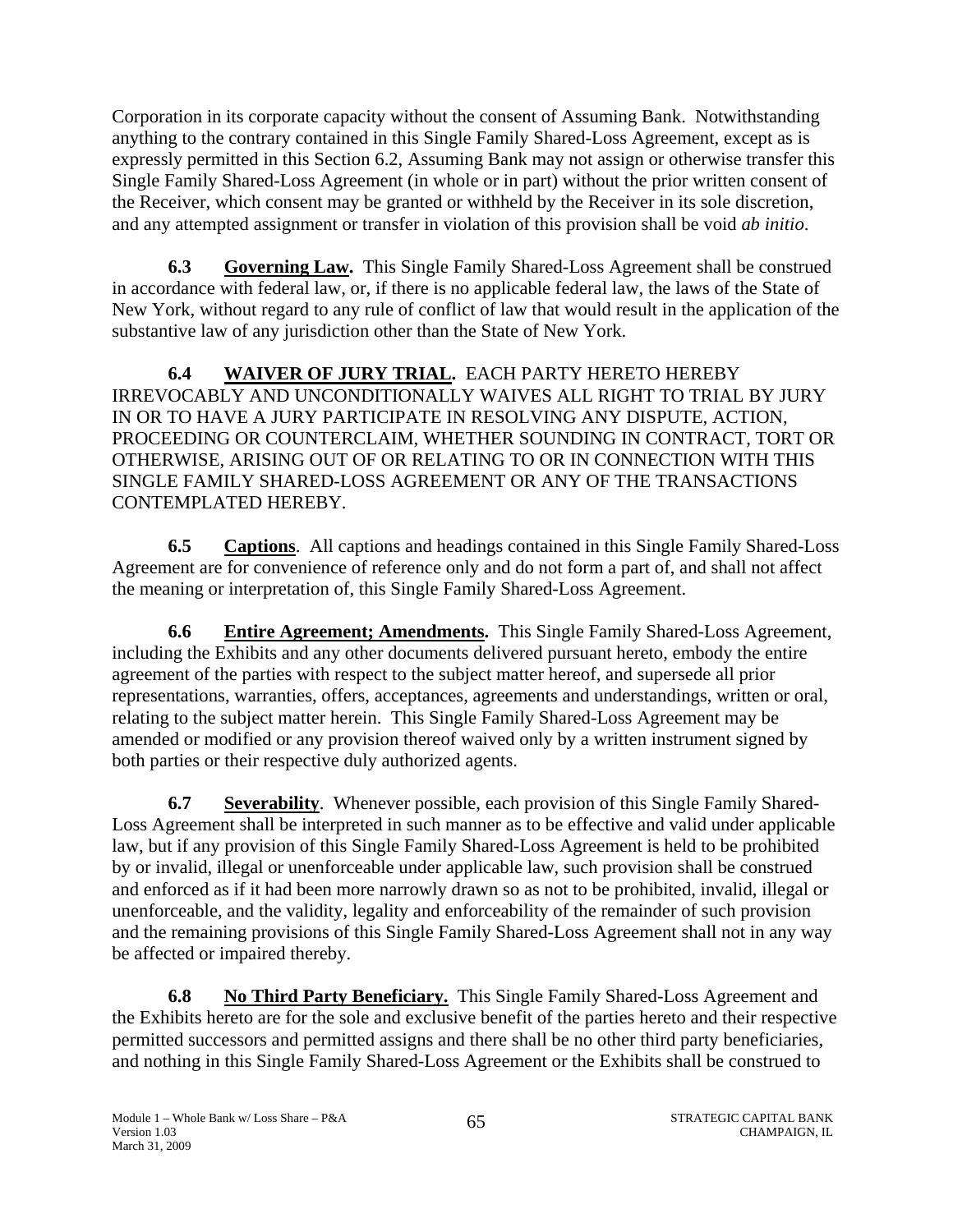grant to any other Person any right, remedy or Claim under or in respect of this Single Family Shared-Loss Agreement or any provision hereof.

**6.9 Counterparts.** This Single Family Shared-Loss Agreement may be executed separately by Receiver and Assuming Bank in any number of counterparts, each of which when executed and delivered shall be an original, but such counterparts shall together constitute one and the same instrument.

**6.10 Consent.** Except as otherwise provided herein, when the consent of a party is required herein, such consent shall not be unreasonably withheld or delayed.

**6.11 Rights Cumulative.** Except as otherwise expressly provided herein, the rights of each of the parties under this Single Family Shared-Loss Agreement are cumulative, may be exercised as often as any party considers appropriate and are in addition to each such party's rights under the Purchase and Sale Agreement and any of the related agreements or under law. Except as otherwise expressly provided herein, any failure to exercise or any delay in exercising any of such rights, or any partial or defective exercise of such rights, shall not operate as a waiver or variation of that or any other such right.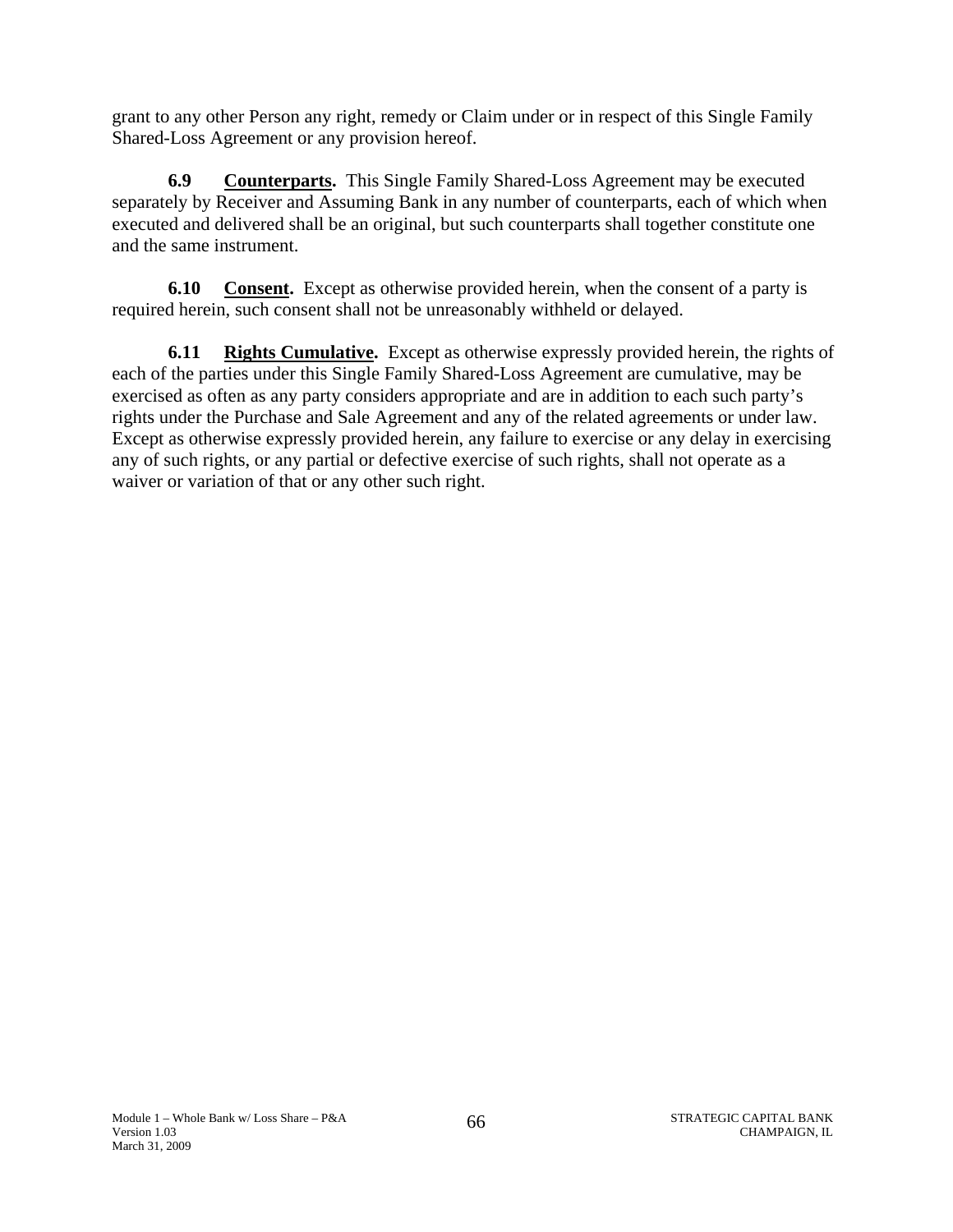# **Exhibit 1**

# **Monthly Certificate**

# **SEE FOLLOWING PAGE**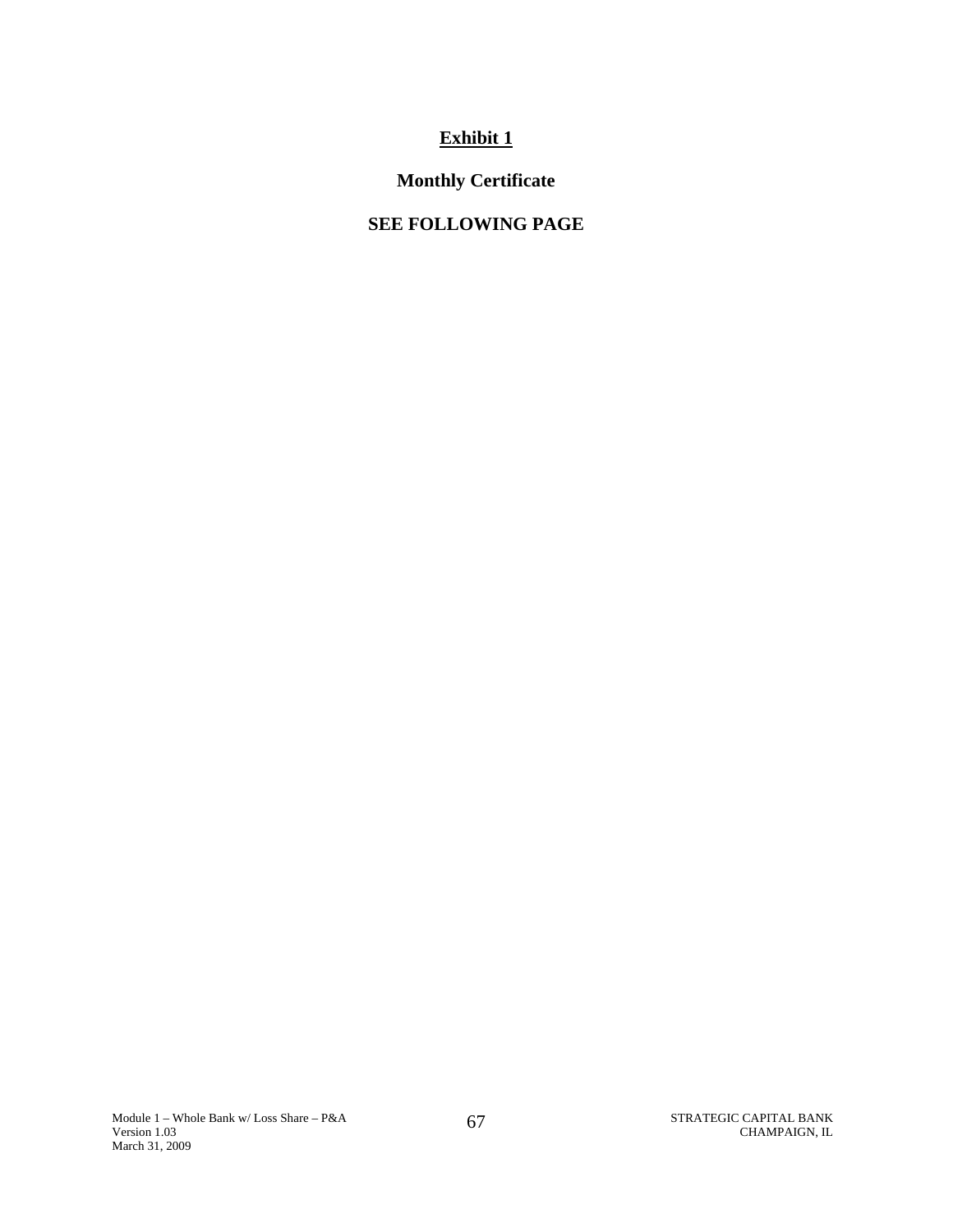| <b>PART 1 - CURRENT MONTH NET LOSS</b> |                      |                      |   |                                 |    |                                       |                                                 |
|----------------------------------------|----------------------|----------------------|---|---------------------------------|----|---------------------------------------|-------------------------------------------------|
|                                        |                      |                      |   |                                 |    |                                       |                                                 |
|                                        |                      |                      |   |                                 |    | Specify loss type as                  |                                                 |
| <b>MONTH ENDED:</b>                    | [input report month] |                      |   | Foreclosure,                    |    |                                       |                                                 |
|                                        |                      |                      |   | <b>Restructuring, or Short-</b> |    |                                       |                                                 |
| <b>Losses</b>                          |                      |                      |   | Sale.                           |    |                                       |                                                 |
|                                        |                      | Loss                 |   |                                 |    |                                       |                                                 |
| Loan No.                               | Loss Type            | Amount               |   |                                 |    |                                       |                                                 |
|                                        |                      |                      |   |                                 |    |                                       |                                                 |
|                                        |                      |                      |   |                                 |    |                                       |                                                 |
|                                        |                      |                      |   |                                 |    |                                       |                                                 |
|                                        |                      |                      |   |                                 |    | <b>Loss Amount is</b>                 | <b>Loss Month is</b>                            |
|                                        |                      |                      |   |                                 |    | the amount of                         | the reporting<br>month in which<br>the Loss was |
|                                        |                      |                      |   |                                 |    | <b>Loss incurred and</b>              |                                                 |
| <b>TOTAL</b>                           |                      | XX                   | Α |                                 |    | reported on the<br>loan in a previous | reported.                                       |
|                                        |                      |                      |   |                                 |    | month.                                |                                                 |
|                                        |                      |                      |   |                                 |    |                                       |                                                 |
|                                        |                      |                      |   |                                 |    |                                       |                                                 |
| <b>Recoveries</b>                      |                      |                      |   |                                 |    |                                       |                                                 |
|                                        |                      | Recovery             |   | Loss                            | А  | Loss                                  |                                                 |
| Loan No.                               |                      | Amount               |   | Amount                          |    | Month                                 |                                                 |
|                                        |                      |                      |   |                                 |    |                                       |                                                 |
|                                        |                      |                      |   |                                 |    |                                       |                                                 |
|                                        |                      |                      |   |                                 |    |                                       |                                                 |
|                                        |                      |                      |   |                                 |    |                                       |                                                 |
|                                        |                      |                      |   |                                 |    |                                       |                                                 |
|                                        |                      |                      |   |                                 |    |                                       |                                                 |
|                                        |                      |                      |   |                                 |    |                                       |                                                 |
| <b>TOTAL</b>                           |                      | XX                   | B |                                 |    |                                       |                                                 |
|                                        |                      |                      |   |                                 |    |                                       |                                                 |
| Net Losses (Recoveries)                |                      | <u>XX</u>            |   | $C = A - B$                     |    |                                       |                                                 |
|                                        |                      |                      |   |                                 |    |                                       |                                                 |
|                                        |                      |                      |   |                                 |    |                                       |                                                 |
|                                        |                      |                      |   |                                 |    |                                       |                                                 |
|                                        |                      |                      |   |                                 |    |                                       | If Col. D minus Col. E is less                  |
|                                        |                      |                      |   |                                 |    | than zero, enter zero.                |                                                 |
| <b>PART 2 - FIRST LOSS TEST</b>        |                      |                      |   |                                 |    |                                       |                                                 |
|                                        |                      |                      |   |                                 |    | Col.D - Col.                          |                                                 |
|                                        |                      | Col. D<br>Cumulative |   | Col. E                          |    | E<br>Cumulative                       |                                                 |
|                                        |                      | Loss                 |   | <b>First Loss</b>               |    | Shared-Loss                           |                                                 |
|                                        |                      | Amount               |   | Tranche                         |    | Amount                                |                                                 |
|                                        |                      |                      |   |                                 |    |                                       |                                                 |
| Balance, beginning of month            |                      | XX                   |   |                                 | XX | XX                                    | F                                               |
| Current month Net Losses (from Part 1) |                      | XX                   |   |                                 |    |                                       |                                                 |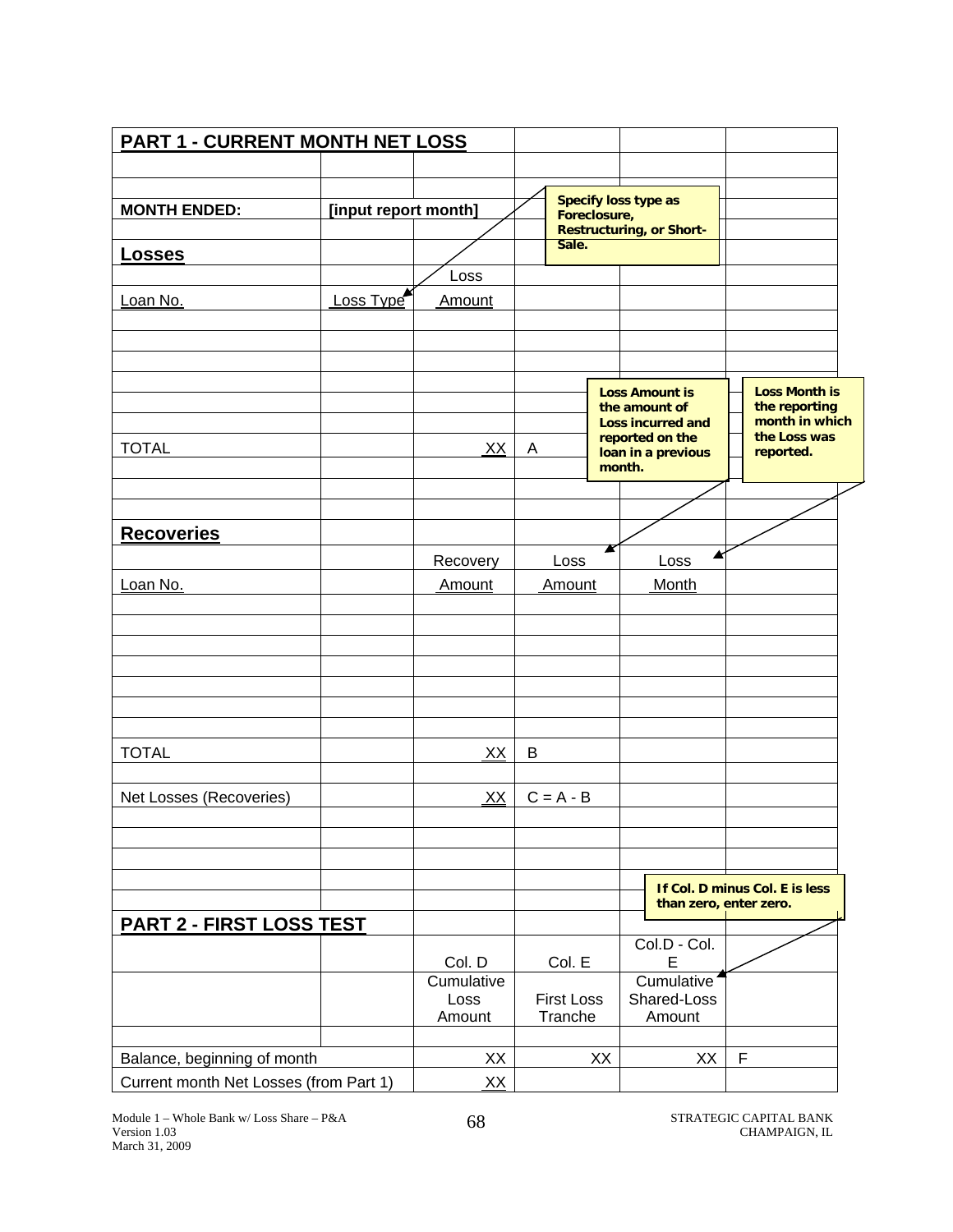| Balance, end of month                                                                                                                                                      |  | XX | XХ |     | G       |  |  |
|----------------------------------------------------------------------------------------------------------------------------------------------------------------------------|--|----|----|-----|---------|--|--|
|                                                                                                                                                                            |  |    |    |     |         |  |  |
|                                                                                                                                                                            |  |    |    |     |         |  |  |
| <b>Shared Loss Amount</b>                                                                                                                                                  |  |    |    | xх  | $G - F$ |  |  |
| Times Loss Share percentage                                                                                                                                                |  |    |    | 80% |         |  |  |
|                                                                                                                                                                            |  |    |    |     |         |  |  |
| XX<br>Amount due from (to) FDIC as Receiver                                                                                                                                |  |    |    |     |         |  |  |
| Pursuant to Section 2.1 of the Single Family Shared-Loss Agreement, the undersigned hereby certifies<br>the information on this Certificate is true, complete and correct. |  |    |    |     |         |  |  |
| <b>OFFICER SIGNATURE</b>                                                                                                                                                   |  |    |    |     |         |  |  |
| <b>OFFICER NAME:</b><br><b>TITLE</b>                                                                                                                                       |  |    |    |     |         |  |  |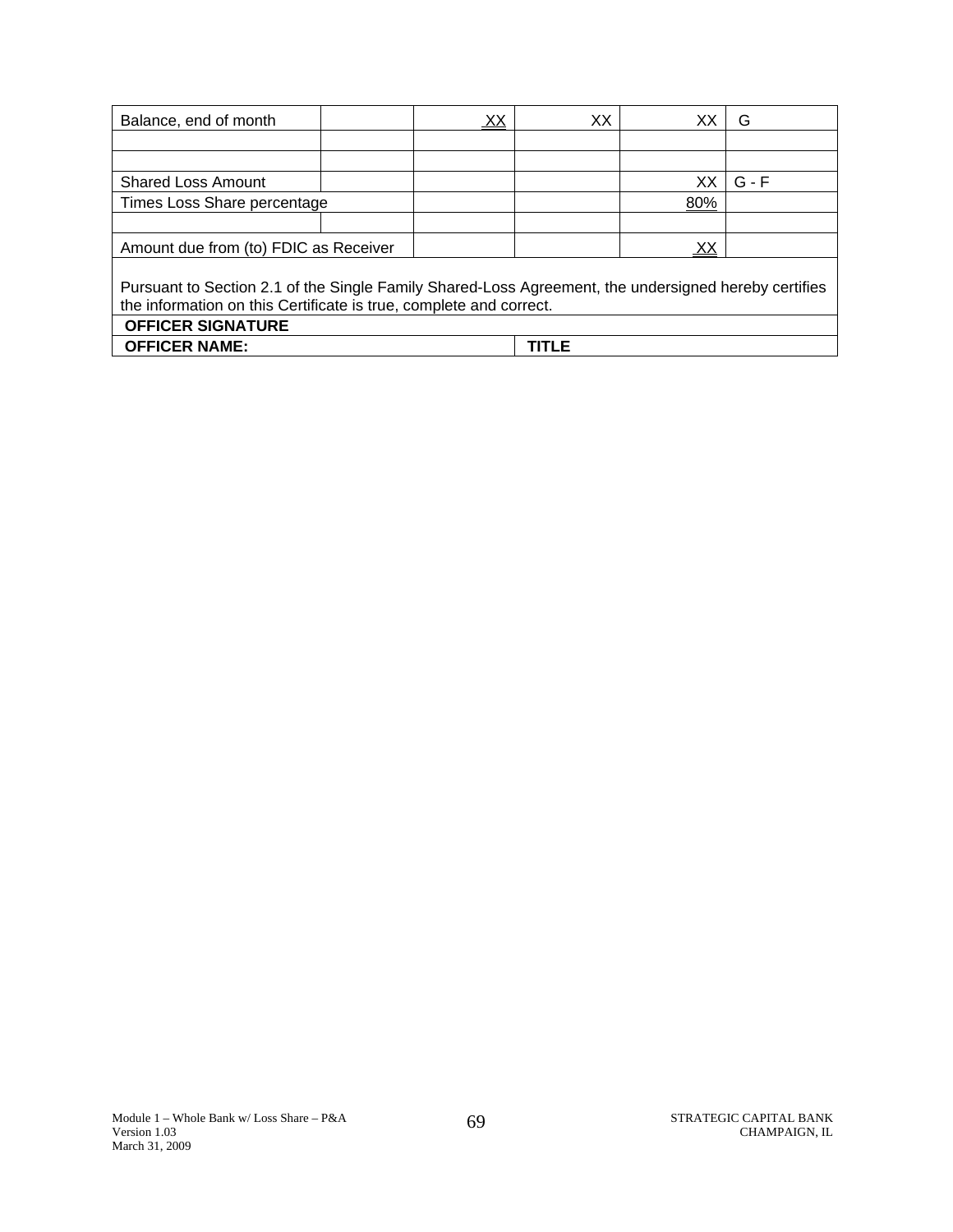# **Exhibit 2a Calculation of Foreclosure Loss**

| <b>Shared-Loss Month:</b>                                                                                  | [input month]    |     |           |         |
|------------------------------------------------------------------------------------------------------------|------------------|-----|-----------|---------|
| Loan no.:                                                                                                  | [input loan no.) |     |           |         |
|                                                                                                            |                  |     |           |         |
|                                                                                                            |                  |     |           |         |
| Interest paid-to date                                                                                      |                  |     |           |         |
| Foreclosure date                                                                                           |                  |     |           |         |
| Liquidation date                                                                                           |                  |     |           |         |
| Note Interest rate                                                                                         |                  |     |           |         |
|                                                                                                            |                  |     |           |         |
| <b>Foreclosure Loss calculation</b>                                                                        |                  |     |           |         |
| Loan Principal balance after last paid installment                                                         | XX               |     |           |         |
|                                                                                                            |                  |     |           |         |
| Accrued interest, limited to 90 days                                                                       | XX               | (1) |           |         |
| Attorney's fees                                                                                            | XX               | (2) |           |         |
|                                                                                                            |                  |     |           |         |
|                                                                                                            |                  |     |           |         |
| Foreclosure costs, including title search, filing fees,                                                    |                  |     |           |         |
| advertising, etc.                                                                                          | XX               |     |           |         |
| Property protection costs, maint. and repairs                                                              | XX               |     |           |         |
| Tax and insurance advances                                                                                 | XX               |     |           |         |
| <b>Other Advances</b>                                                                                      |                  |     | (3)       |         |
| Appraisal/Broker's Price Opinion fees                                                                      | XX               |     |           |         |
| Inspections                                                                                                | XX               |     |           |         |
| Other                                                                                                      | XX               |     |           |         |
|                                                                                                            |                  |     |           |         |
| Gross balance recoverable by Assuming Bank                                                                 | <u>XX</u>        |     | ХX        | (A)     |
|                                                                                                            |                  |     |           |         |
| Cash Recoveries:                                                                                           |                  |     |           |         |
| Net liquidation proceeds (from HUD-1 settl stmt)                                                           | XX               |     |           |         |
| Insurance proceeds                                                                                         | XX               |     |           |         |
| T & I escrow account balance, if positive                                                                  | XХ               |     |           |         |
| Other credits, if any (itemize)                                                                            | xх               |     |           |         |
| <b>Total Cash Recovery</b>                                                                                 | <u>XX</u>        |     | XX        | (B)     |
|                                                                                                            |                  |     |           |         |
|                                                                                                            |                  |     |           | $(A)$ - |
| <b>Loss Amount</b>                                                                                         |                  |     | XX        | (B)     |
| Times 80% (Receiver Loss Share percentage)                                                                 |                  | x   | 80%       |         |
| Amount due Assuming Bank for Receiver Loss Share                                                           |                  |     |           |         |
| Amount                                                                                                     |                  |     | <u>XX</u> |         |
|                                                                                                            |                  |     |           |         |
|                                                                                                            |                  |     |           |         |
|                                                                                                            |                  |     |           |         |
| (1) Accrued interest is limited to 90 days and is calculated (a) at the note interest rate that would have |                  |     |           |         |
| been in effect if the loan was performing, (b) on the principal balance after application of the last      |                  |     |           |         |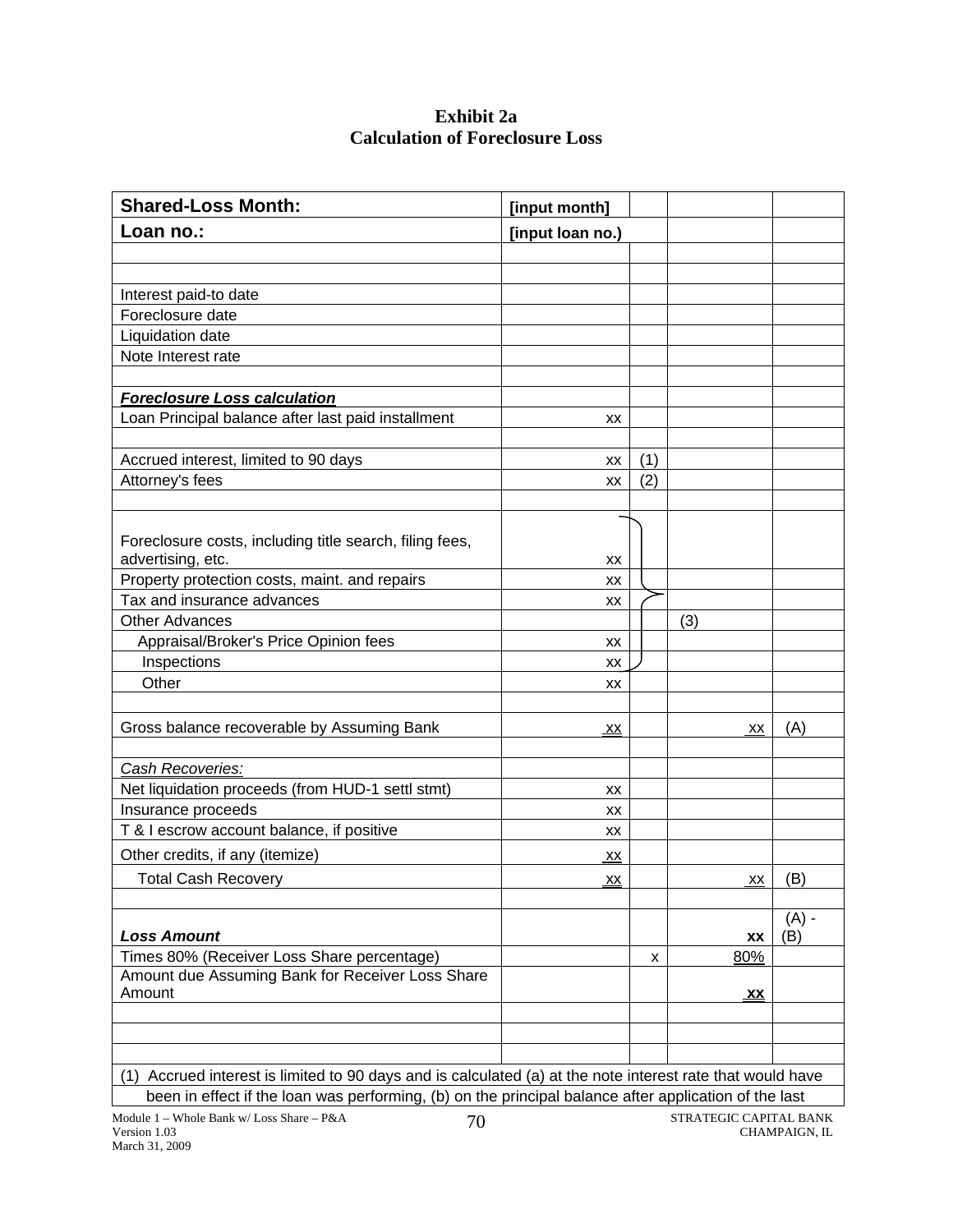| payment made by the borrower.                                                                                |                                                                                             |  |  |  |  |  |  |
|--------------------------------------------------------------------------------------------------------------|---------------------------------------------------------------------------------------------|--|--|--|--|--|--|
| (2) Reasonable and customary third-party attorney's fees and expenses incurred by Assuming Bank in           |                                                                                             |  |  |  |  |  |  |
|                                                                                                              | connection with any enforcement procedures or otherwise with respect to such Mortgage Loan. |  |  |  |  |  |  |
| (3) Assuming Bank's reasonable and customary out-of-pocket costs paid to either a third-party or an          |                                                                                             |  |  |  |  |  |  |
| affiliate (if affiliate is pre-approved by the FDIC) for foreclosure, property protection and<br>maintenance |                                                                                             |  |  |  |  |  |  |
| costs, repairs, assessments, taxes, insurance and similar items, to the extent not paid from                 |                                                                                             |  |  |  |  |  |  |
| funds in borrower escrow account. Allowable costs are limited to amounts per Freddie Mac or                  |                                                                                             |  |  |  |  |  |  |
| Fannie Mae guidelines, where applicable.                                                                     |                                                                                             |  |  |  |  |  |  |
|                                                                                                              |                                                                                             |  |  |  |  |  |  |
| DO NOT INCLUDE late fees, prepayment penalties, or any similar lender fees or charges by the                 |                                                                                             |  |  |  |  |  |  |
| Assuming Bank to the loan account, any allocation of Assuming Bank's servicing costs, or any                 |                                                                                             |  |  |  |  |  |  |
| allocations of                                                                                               |                                                                                             |  |  |  |  |  |  |
| Assuming Bank's G&A or other operating costs.                                                                |                                                                                             |  |  |  |  |  |  |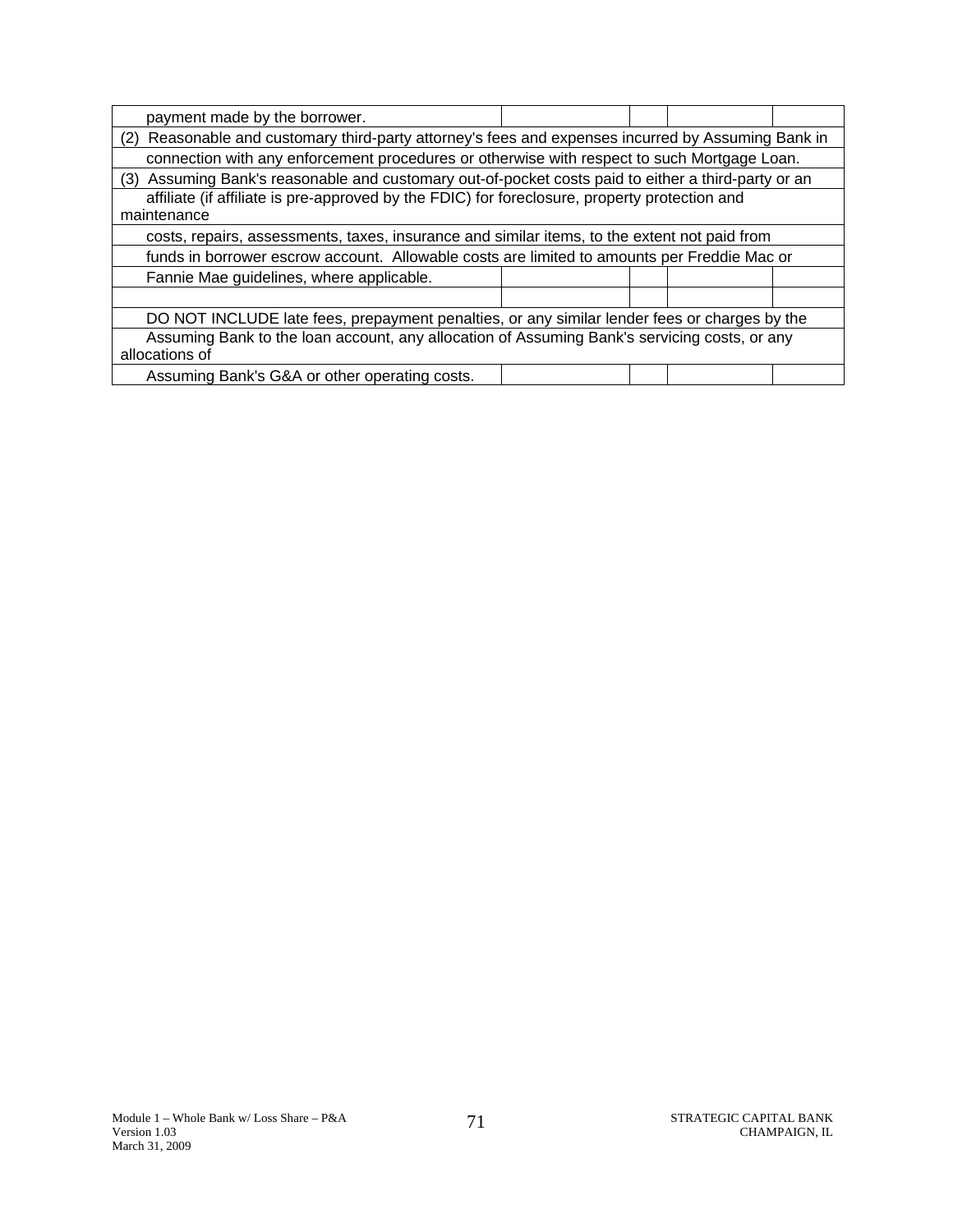# **Calculation of Loss For Restructured Loans**

| <b>Concept and Definition - Restructuring Loss</b>                                                       |                  |  |  |
|----------------------------------------------------------------------------------------------------------|------------------|--|--|
| For purposes of loss sharing, losses on restructured loans are calculated as the difference between      |                  |  |  |
| (a) the principal, accrued interest and advances due on the loan prior to restructuring, and             |                  |  |  |
| (b) the Net Present Value (NPV) of estimated cash flows on the restructured loan, discounted at          |                  |  |  |
| the most recently published Freddie Mac survey rate on 30-year fixed-rate loans at the restructure date. |                  |  |  |
|                                                                                                          |                  |  |  |
| The NPV calculations must assume loan prepayment in full at the end of ten years (120 months).           |                  |  |  |
|                                                                                                          |                  |  |  |
|                                                                                                          |                  |  |  |
| Form for Calculation - Restructuring Loss                                                                |                  |  |  |
|                                                                                                          |                  |  |  |
| <b>Shared-Loss Month:</b>                                                                                | [input month]    |  |  |
| Loan no.:                                                                                                | [input loan no.) |  |  |
|                                                                                                          |                  |  |  |
| <b>Loan before Restructuring</b>                                                                         |                  |  |  |
| Original loan amount                                                                                     |                  |  |  |
| Current unpaid principal balance                                                                         |                  |  |  |
| Remaining term                                                                                           |                  |  |  |
| Interest rate                                                                                            |                  |  |  |
| Interest Paid-To Date                                                                                    |                  |  |  |
| Monthly payment - P&I                                                                                    |                  |  |  |
| Monthly payment - T&I                                                                                    |                  |  |  |
| Total monthly payment                                                                                    |                  |  |  |
| Loan type (fixed-rate, ARM, I/O, Option ARM, etc.)                                                       |                  |  |  |
|                                                                                                          |                  |  |  |
|                                                                                                          |                  |  |  |
| <b>Terms of Modified/Restructured Loan</b>                                                               |                  |  |  |
| Closing date on modified/restructured loan                                                               |                  |  |  |
| New Principal balance                                                                                    |                  |  |  |
| Remaining term                                                                                           |                  |  |  |
| Interest rate                                                                                            |                  |  |  |
| Monthly payment - P&I                                                                                    |                  |  |  |
| Monthly payment - T&I                                                                                    |                  |  |  |
| Total monthly payment                                                                                    |                  |  |  |
| Loan type (Fixed-rate, ARM, I/O, Option ARM, negative                                                    |                  |  |  |
| amortization features, etc.)                                                                             |                  |  |  |
| Lien type (1st, 2nd)                                                                                     |                  |  |  |
| If adjustable:                                                                                           |                  |  |  |
| Initial interest rate                                                                                    |                  |  |  |
| Term - initial interest rate                                                                             |                  |  |  |
| Initial payment amount                                                                                   |                  |  |  |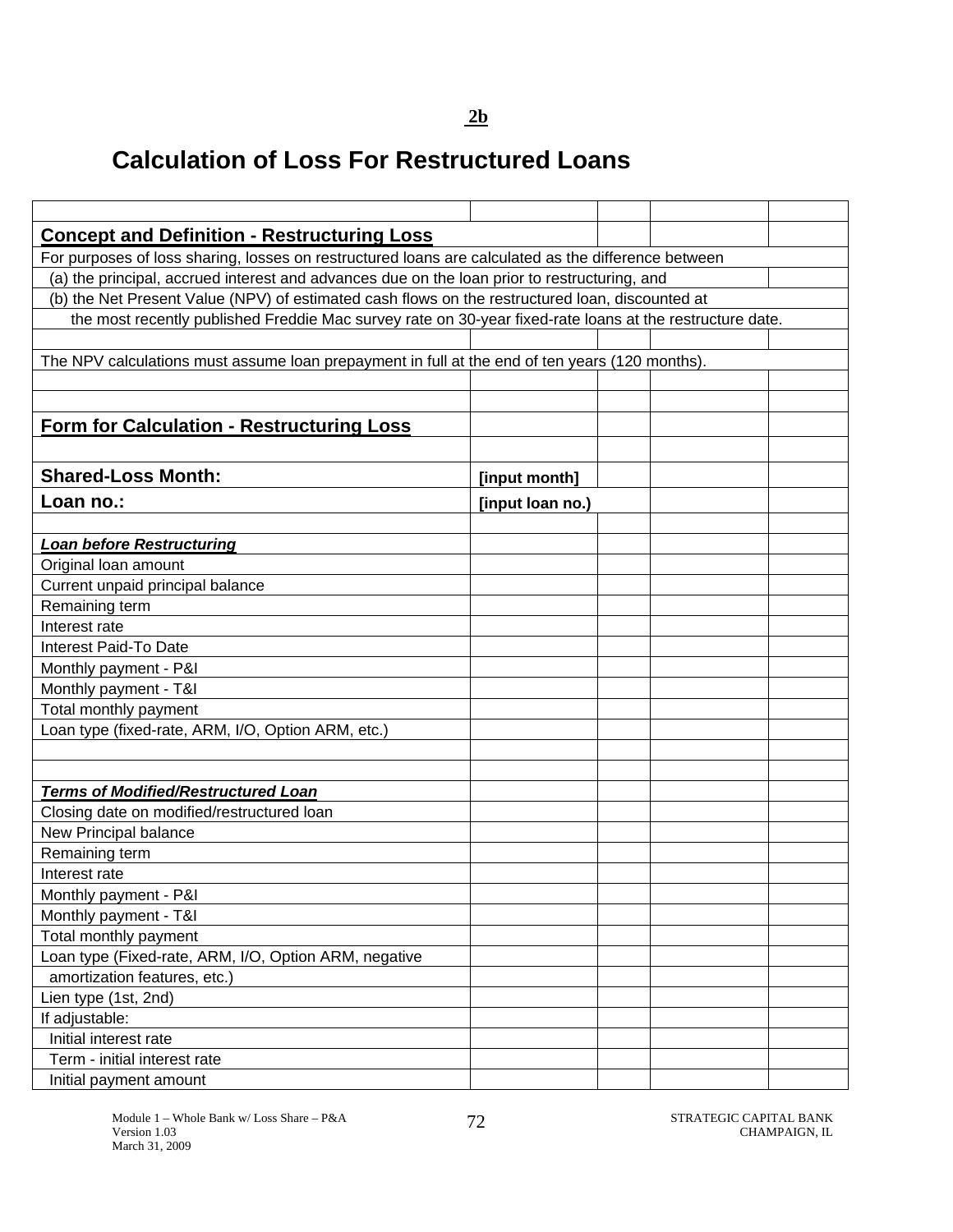| Term - initial payment amount                                                                                   |            |     |     |             |
|-----------------------------------------------------------------------------------------------------------------|------------|-----|-----|-------------|
| Negative amortization?                                                                                          | [Yes/No]   |     |     |             |
| Rate reset frequency after first adjustment                                                                     |            |     |     |             |
| Next reset date                                                                                                 |            |     |     |             |
| Index                                                                                                           |            |     |     |             |
| Margin                                                                                                          |            |     |     |             |
| Cap per adjustment                                                                                              |            |     |     |             |
| Lifetime Cap                                                                                                    |            |     |     |             |
| Floor                                                                                                           |            |     |     |             |
|                                                                                                                 |            |     |     |             |
|                                                                                                                 |            |     |     |             |
| <b>Restructuring Loss Calculation</b>                                                                           |            |     |     |             |
| Loan Principal balance before restructuring                                                                     | XX         |     |     |             |
| Accrued interest, limited to 90 days                                                                            | XX         | (1) |     |             |
| Tax and insurance advances                                                                                      | XX         |     |     |             |
|                                                                                                                 |            |     |     |             |
| 3rd party fees due                                                                                              | XX         |     |     |             |
|                                                                                                                 |            |     |     |             |
| Total loan balance due before restructuring                                                                     | XX         |     | XX  | (A)         |
|                                                                                                                 |            |     |     |             |
| Assumptions for NPV Calculation, Restructured Loan:                                                             |            |     |     |             |
| Discount rate for projected cash flows                                                                          | xx%        | (2) |     |             |
| Loan prepayment in full                                                                                         | 120 months |     |     |             |
|                                                                                                                 |            |     |     |             |
|                                                                                                                 |            |     |     |             |
| NPV of projected cash flows<br>(3)                                                                              | XX         |     | XX  | (B)         |
|                                                                                                                 |            |     |     |             |
| <b>Loss Amount</b>                                                                                              |            |     | XX  | $(A) - (B)$ |
| Times 80% (Receiver Loss Share percentage)                                                                      |            |     | 80% |             |
| Amount due Assuming Bank for Receiver Loss Share<br>Amount                                                      |            |     | XX  |             |
|                                                                                                                 |            |     |     |             |
|                                                                                                                 |            |     |     |             |
|                                                                                                                 |            |     |     |             |
| <b>Footnotes</b>                                                                                                |            |     |     |             |
| (1) Accrued interest is limited to 90 days and is calculated (a) at the note interest rate that would have      |            |     |     |             |
| been in effect if the loan was performing, (b) on the principal balance after application of the last           |            |     |     |             |
| payment made by the borrower.                                                                                   |            |     |     |             |
| (2) The discount rate to be used is the most recently published Freddie Mac Survey Rate on 30-year fixed-rate   |            |     |     |             |
| loans                                                                                                           |            |     |     |             |
| at the loan restructuring date.                                                                                 |            |     |     |             |
| (3) If the new loan is an adjustable-rate loan, interest rate resets and related cash flows should be projected |            |     |     |             |
| based on the index rate in effect at the date of the loan restructuring. If the restructured loan otherwise     |            |     |     |             |
| provides for specified changes in monthly P&I payments over the term of the loan, those changes should          |            |     |     |             |
| be reflected in projected cash flows. Assuming Bank must retain supporting schedule of projected cash flows     |            |     |     |             |
| by month as required by Section 2.1 of the Single Family Shared-Loss Agreement and provide to the FDIC if       |            |     |     |             |
| requested                                                                                                       |            |     |     |             |
| for sample audit.                                                                                               |            |     |     |             |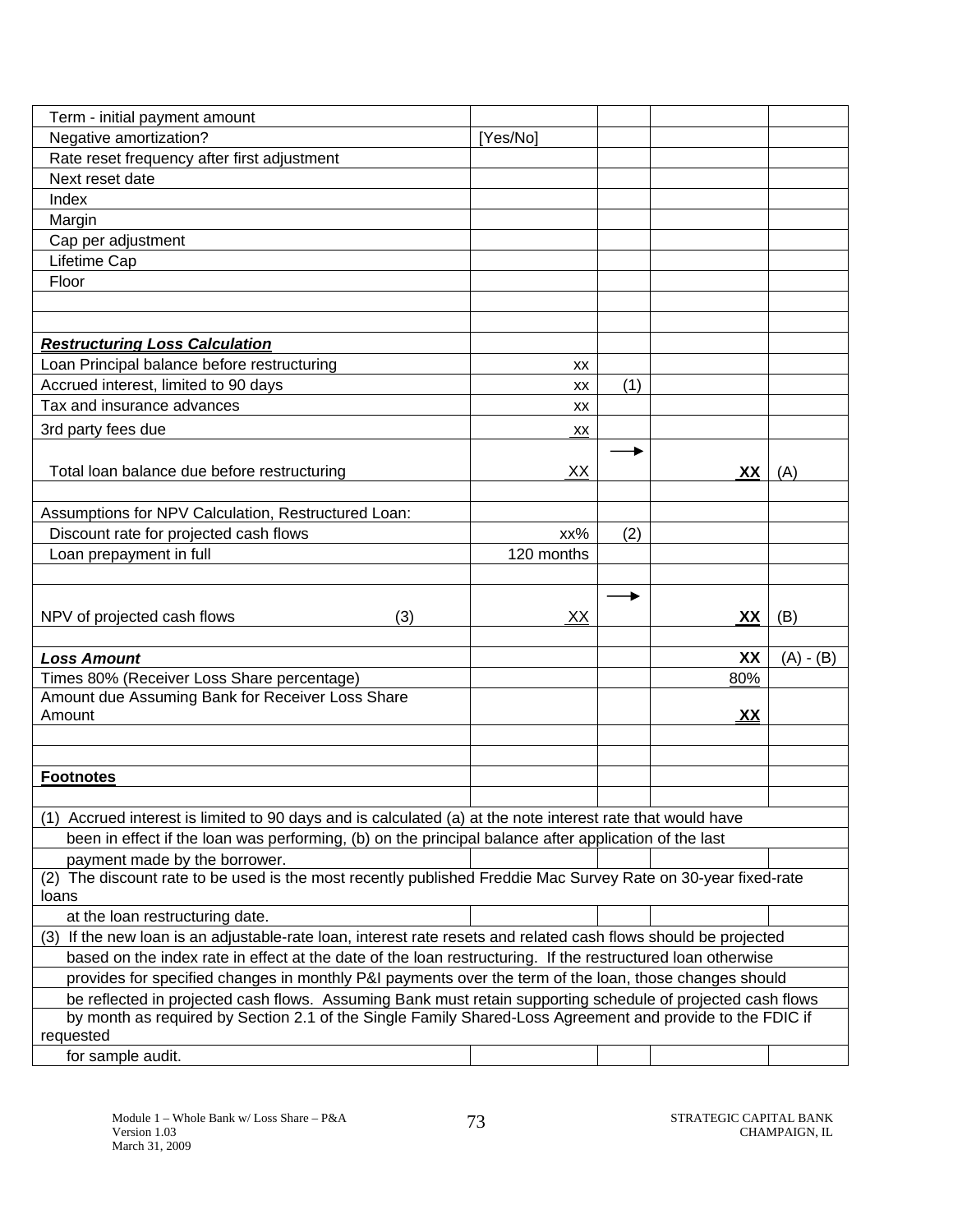| <b>Shared-Loss Month:</b>                                                                                        | [input month]    |     |           |             |
|------------------------------------------------------------------------------------------------------------------|------------------|-----|-----------|-------------|
| Loan no.:                                                                                                        | [input loan no.) |     |           |             |
|                                                                                                                  |                  |     |           |             |
|                                                                                                                  |                  |     |           |             |
| Interest paid-to date                                                                                            |                  |     |           |             |
| Short Payoff Date                                                                                                |                  |     |           |             |
| Note Interest rate                                                                                               |                  |     |           |             |
| <b>Short-Sale Loss calculation</b>                                                                               |                  |     |           |             |
| Loan Principal balance                                                                                           | XX               |     |           |             |
| Accrued interest, limited to 90 days                                                                             | XX               | (1) |           |             |
| Attorney's fees                                                                                                  | XX               | (2) |           |             |
| Tax and insurance advances                                                                                       | XX               |     |           |             |
| 3rd party fees due                                                                                               | ХX               |     |           |             |
| Gross balance recoverable by Assuming Bank                                                                       | XX               |     | XX        | (A)         |
| Amount accepted in Short-Sale                                                                                    | XX               |     | XX        | (B)         |
| <b>Loss Amount</b>                                                                                               |                  |     | XX        | $(A) - (B)$ |
| Times 80% (Receiver Loss Share percentage)                                                                       |                  | x   | 80%       |             |
| Amount due Assuming Bank for Receiver Loss Share<br>Amount                                                       |                  |     | <u>XX</u> |             |
|                                                                                                                  |                  |     |           |             |
|                                                                                                                  |                  |     |           |             |
| (1) Accrued interest is limited to 90 days and is calculated (a) at the note interest rate that would have       |                  |     |           |             |
| been in effect if the loan was performing, (b) on the principal balance after application of the last            |                  |     |           |             |
| payment made by the borrower.                                                                                    |                  |     |           |             |
| (2) Reasonable and customary third-party attorney's fees and expenses incurred by Assuming Bank in<br>connection |                  |     |           |             |
| with any enforcement procedures or otherwise with respect to negotiation and acceptance of Short-Sale<br>payoff. |                  |     |           |             |
|                                                                                                                  |                  |     |           |             |
| DO NOT INCLUDE late fees, prepayment penalties, or any similar lender fees or charges by the                     |                  |     |           |             |
| Assuming Bank to the loan account, any allocation of Assuming Bank's servicing costs, or any allocations of      |                  |     |           |             |
| Assuming Bank's G&A or other operating costs.                                                                    |                  |     |           |             |

**Exhibit 2c** 

# **Calculation of Loss For Short Sale Loans**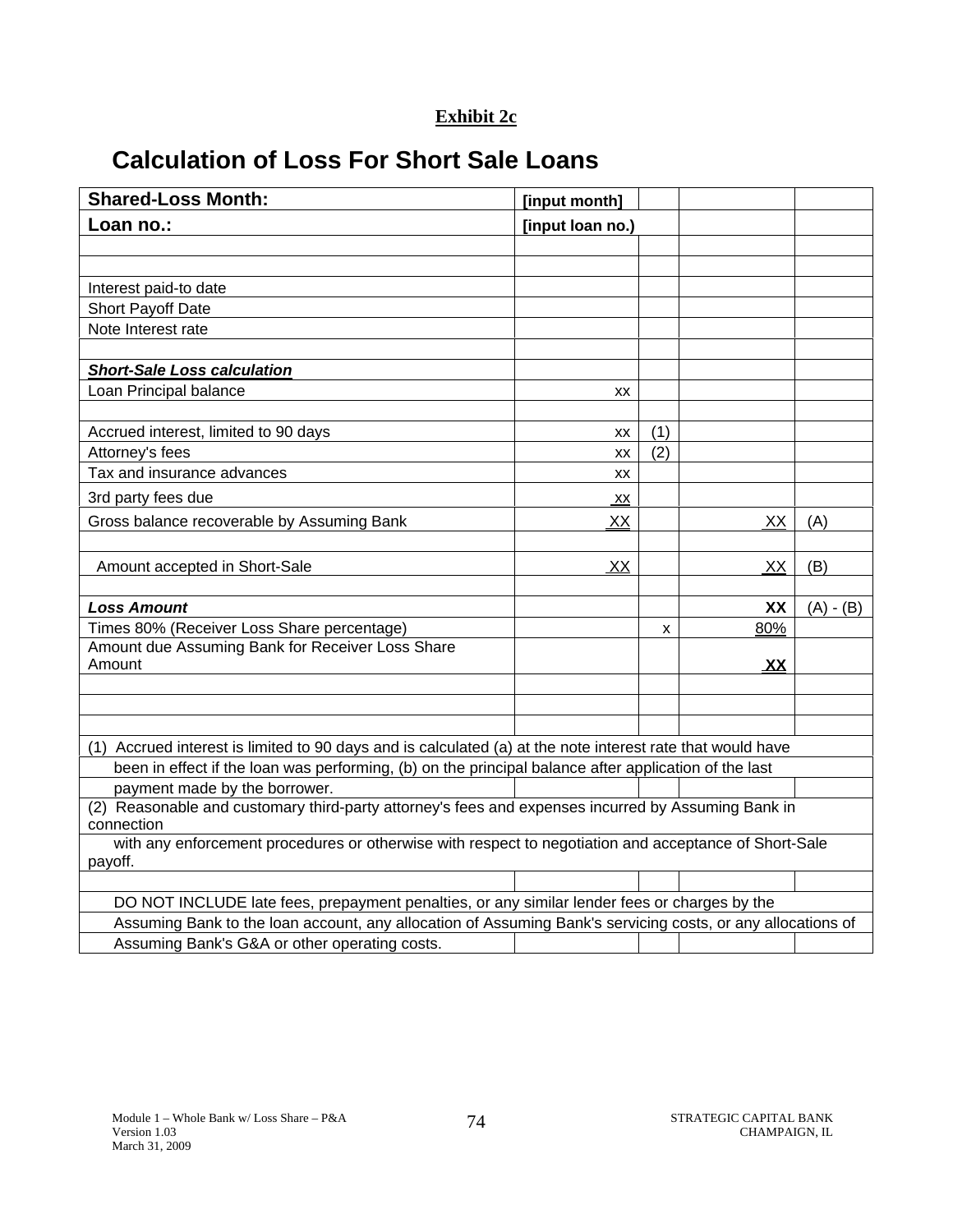# **Exhibit 2d**

| <b>Shared-Loss Month:</b>                                                                    | [input month]    |                           |         |              |
|----------------------------------------------------------------------------------------------|------------------|---------------------------|---------|--------------|
| Loan no.:                                                                                    | [input loan no.) |                           |         |              |
|                                                                                              |                  |                           |         |              |
|                                                                                              |                  |                           |         |              |
| <b>NOTE</b>                                                                                  |                  |                           |         |              |
| The calculation of recovery on a loan for which a Restructuring Loss has been paid will only |                  |                           |         |              |
| apply if the loan is sold.                                                                   |                  |                           |         |              |
|                                                                                              |                  |                           |         |              |
| <b>EXAMPLE CALCULATION</b>                                                                   |                  |                           |         |              |
| Restructuring Loss Information                                                               |                  |                           |         |              |
| Loan principal balance before restructuring                                                  |                  | \$                        | 200,000 | A            |
| NPV, restructured loan                                                                       |                  |                           | 165,000 | В            |
| Loss on restructured loan                                                                    |                  | \$                        | 35,000  | $A - B$      |
| Times FDIC loss share %                                                                      |                  |                           | 80%     |              |
| Loss share payment to purchaser                                                              |                  | <u>\$</u>                 | 28.000  | C            |
|                                                                                              |                  |                           |         |              |
| Calculation - Recovery amount due to Receiver                                                |                  |                           |         |              |
| Loan sales price                                                                             |                  | \$                        | 190,000 |              |
| NPV of restructured loan at mod date                                                         |                  |                           | 165,000 |              |
| Gain - step 1                                                                                |                  |                           | 25,000  | D            |
| <b>PLUS</b>                                                                                  |                  |                           |         |              |
| Loan UPB after restructuring                                                                 | (1)              |                           | 200,000 |              |
| Loan UPB at liquidation date                                                                 |                  |                           | 192,000 |              |
| Gain - step 2 (principal collections after restructuring)                                    |                  |                           | 8,000   | Е            |
| Recovery amount                                                                              |                  |                           | 33,000  | $D + E$      |
| Times FDIC loss share %                                                                      |                  |                           | 80%     |              |
| <b>Recovery due to FDIC</b>                                                                  |                  | \$                        | 26,400  | F            |
|                                                                                              |                  |                           |         |              |
| Net loss share paid to purchaser (C - F)                                                     |                  | \$                        | 1,600   |              |
|                                                                                              |                  |                           |         |              |
| <b>Proof Calculation</b>                                                                     | (2)              |                           |         |              |
| Loan principal balance                                                                       |                  | \$                        | 200,000 | G            |
|                                                                                              |                  |                           |         |              |
| Principal collections on loan                                                                |                  |                           | 8,000   |              |
| Sales price for loan                                                                         |                  |                           | 190,000 |              |
| Total collections on loan                                                                    |                  |                           | 198,000 | н            |
| Net loss on loan                                                                             |                  | \$                        | 2,000   | <b>G</b> - H |
| Times FDIC loss share %                                                                      |                  |                           | 80%     |              |
| Loss share payment to purchaser                                                              |                  | $\boldsymbol{\mathsf{s}}$ | 1,600   |              |
|                                                                                              |                  |                           |         |              |
|                                                                                              |                  |                           |         |              |
|                                                                                              |                  |                           |         |              |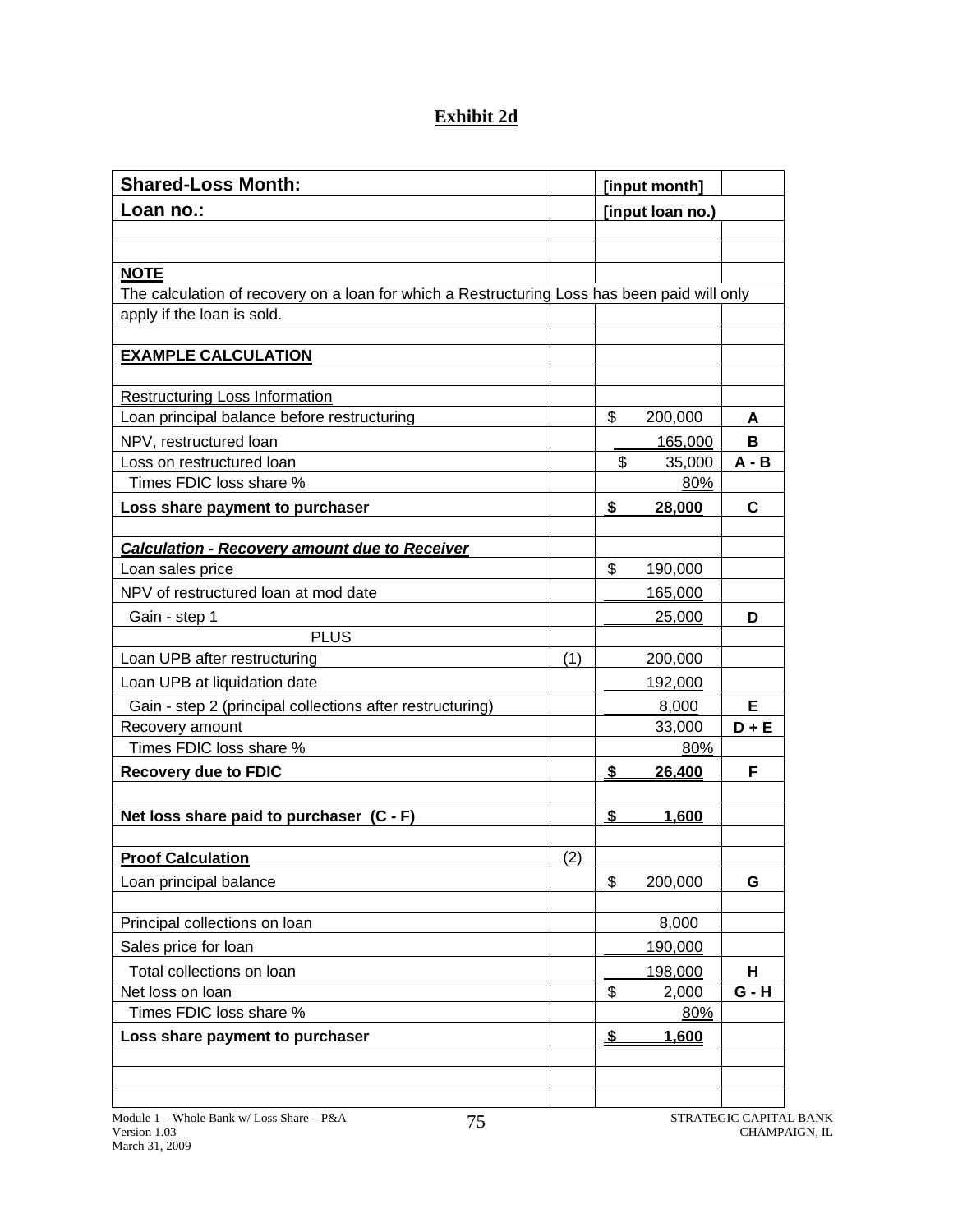| (1) This example assumes that the FDIC loan modification program as shown in Exhibit 5 is<br>applied         |  |  |  |  |  |  |
|--------------------------------------------------------------------------------------------------------------|--|--|--|--|--|--|
| and the loan restructuring does not result in a reduction in the loan principal balance due<br>from the      |  |  |  |  |  |  |
| borrower.                                                                                                    |  |  |  |  |  |  |
|                                                                                                              |  |  |  |  |  |  |
| (2) This proof calculation is provided to illustrate the concept and the Assuming Bank is not<br>required to |  |  |  |  |  |  |
| provide this with its Recovery calculations.                                                                 |  |  |  |  |  |  |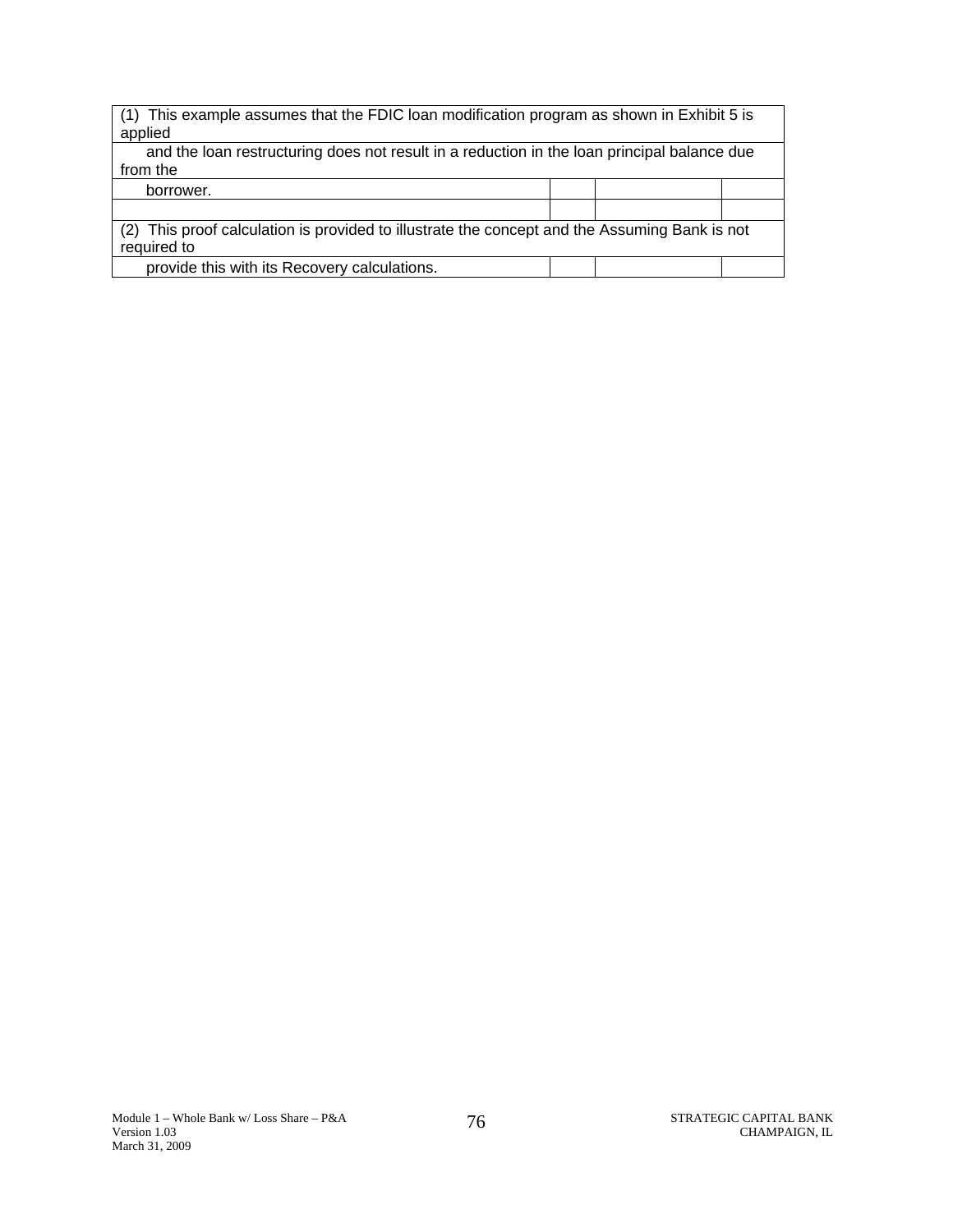| <b>Exhibit 3</b>                                  |
|---------------------------------------------------|
| <b>Portfolio Performance and Summary Schedule</b> |

| <b>SHARED-LOSS LOANS</b>                                         |           |                      |                  |
|------------------------------------------------------------------|-----------|----------------------|------------------|
| PORTFOLIO PERFORMANCE AND SUMMARY SCHEDULE                       |           |                      |                  |
| <b>MONTH ENDED:</b>                                              |           | [input report month] |                  |
|                                                                  |           |                      |                  |
|                                                                  |           |                      |                  |
| <b>POOL SUMMARY</b>                                              |           |                      |                  |
|                                                                  | #         | $\frac{1}{2}$        |                  |
| Loans at Sale Date                                               | <u>XX</u> | XX                   |                  |
|                                                                  |           |                      |                  |
| Loans as of this month-end                                       | XX        | xх                   |                  |
|                                                                  |           |                      |                  |
|                                                                  |           |                      |                  |
|                                                                  |           |                      |                  |
| STATED THRESHOLD TRACKING                                        | #         | \$                   |                  |
| <b>Stated Threshold amount</b>                                   |           |                      | A                |
| Cumulative loss payments, prior month                            |           |                      |                  |
| Loss payment for current month                                   |           |                      |                  |
|                                                                  |           |                      |                  |
| Cumulative loss payment, this month                              |           |                      |                  |
| <b>Cumulative Non-SF Net Charge-Offs</b>                         |           |                      |                  |
|                                                                  |           |                      | B<br>$A - B$     |
| Remaining to Stated Threshold                                    |           |                      |                  |
|                                                                  |           |                      | Percent of Total |
| PORTFOLIO PERFORMANCE                                            |           |                      |                  |
| <b>STATUS</b>                                                    | #         | \$                   | #                |
| Current                                                          |           |                      |                  |
| 30 - 59 days past due                                            |           |                      |                  |
| 60 - 89 days past due                                            |           |                      |                  |
| 90 - 119 days past due                                           |           |                      |                  |
| 120 and over days past due                                       |           |                      |                  |
| In foreclosure                                                   |           |                      |                  |
| <b>ORE</b>                                                       |           |                      |                  |
| Total                                                            |           |                      |                  |
|                                                                  |           |                      |                  |
| Memo Item:                                                       |           |                      |                  |
| Loans in process of restructuring - total<br>Loans in bankruptcy |           |                      |                  |
|                                                                  |           |                      |                  |
| Loans in process of restructuring by                             |           |                      |                  |
| delinquency status                                               |           |                      |                  |
| Current                                                          |           |                      |                  |
| 30 - 59 days past due                                            |           |                      |                  |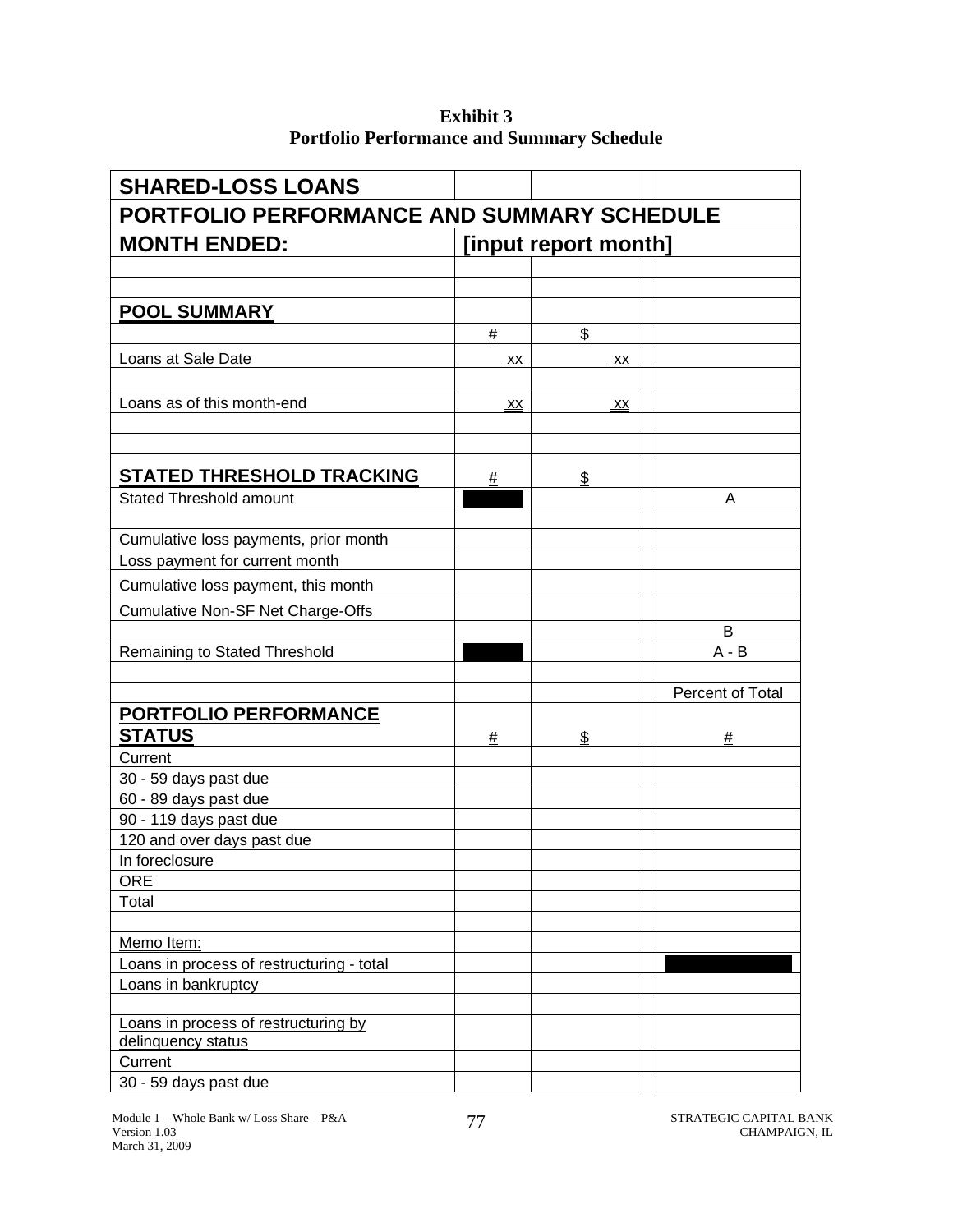| 60 - 89 days past due                      |           |              |  |
|--------------------------------------------|-----------|--------------|--|
| 90 - 119 days past due                     |           |              |  |
| 120 and over days past due                 |           |              |  |
| In foreclosure                             |           |              |  |
| Total                                      |           |              |  |
|                                            |           |              |  |
|                                            |           |              |  |
|                                            |           |              |  |
| <b>List of Loans Paid Off During Month</b> |           |              |  |
|                                            | Principal |              |  |
| Loan $#$                                   | Balance   |              |  |
|                                            |           |              |  |
|                                            |           |              |  |
|                                            |           |              |  |
|                                            |           |              |  |
| <b>List of Loans Sold During Month</b>     |           |              |  |
|                                            |           |              |  |
|                                            | Principal | <b>Sales</b> |  |
| Loan $#$                                   | Balance   | Price        |  |
|                                            |           |              |  |
|                                            |           |              |  |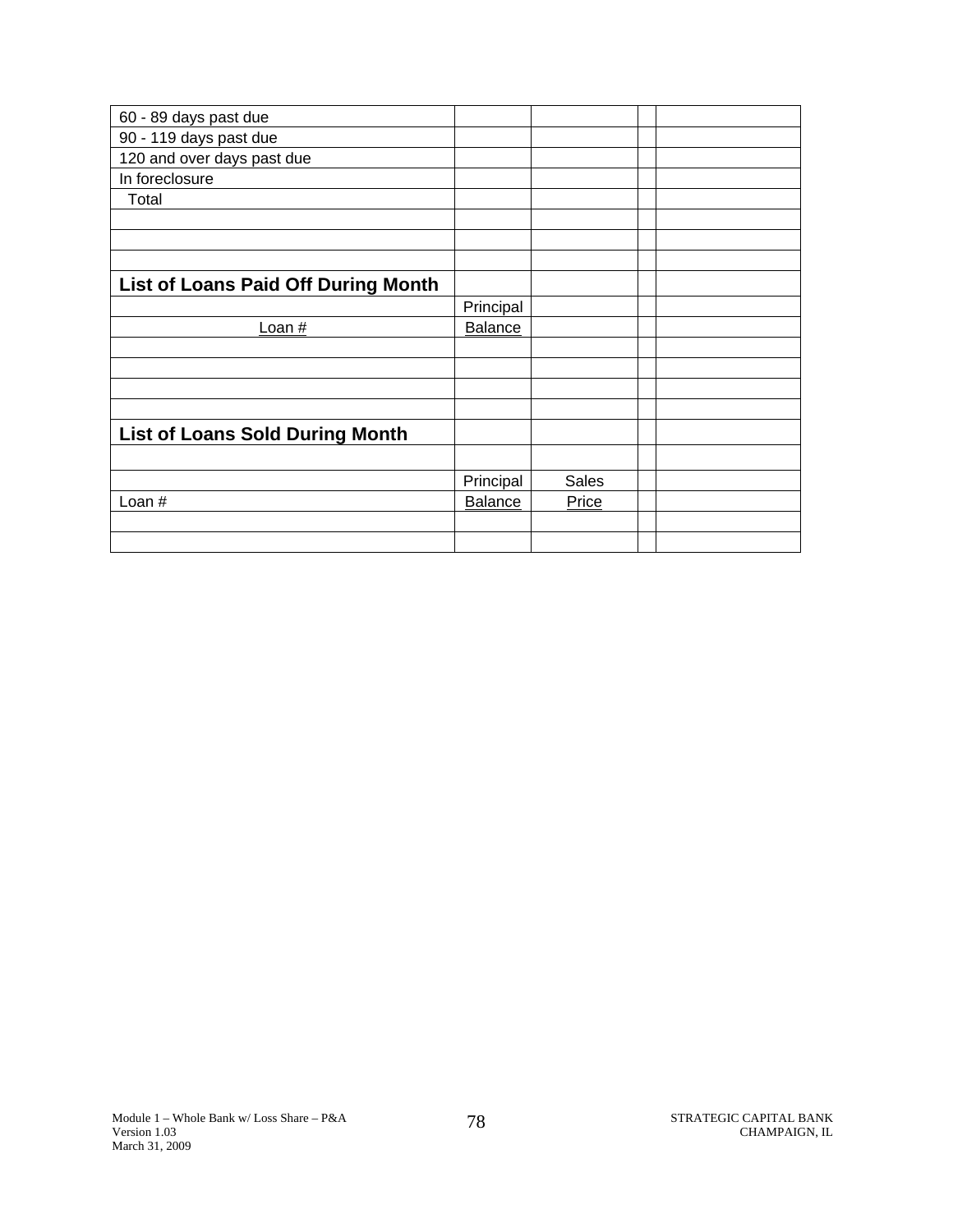#### **Exhibit 4 Wire Transfer Instructions**

#### **PURCHASER WIRING INSTRUCTIONS BANK RECEIVING WIRE**

**9 DIGIT ABA ROUTING NUMBER ACCOUNT NUMBER NAME OF ACCOUNT ATTENTION TO WHOM PURPOSE OF** 

#### **FDIC RECEIVER WIRING INSTRUCTIONS BANK RECEIVING WIRE**

**SHORT NAME** 

**WIRE** 

**ADDRESS OF BANK RECEIVING WIRE** 

**9 DIGIT ABA ROUTING NUMBER** 

**ACCOUNT NUMBER** 

**NAME OF ACCOUNT** 

**ATTENTION TO WHOM** 

**PURPOSE OF WIRE**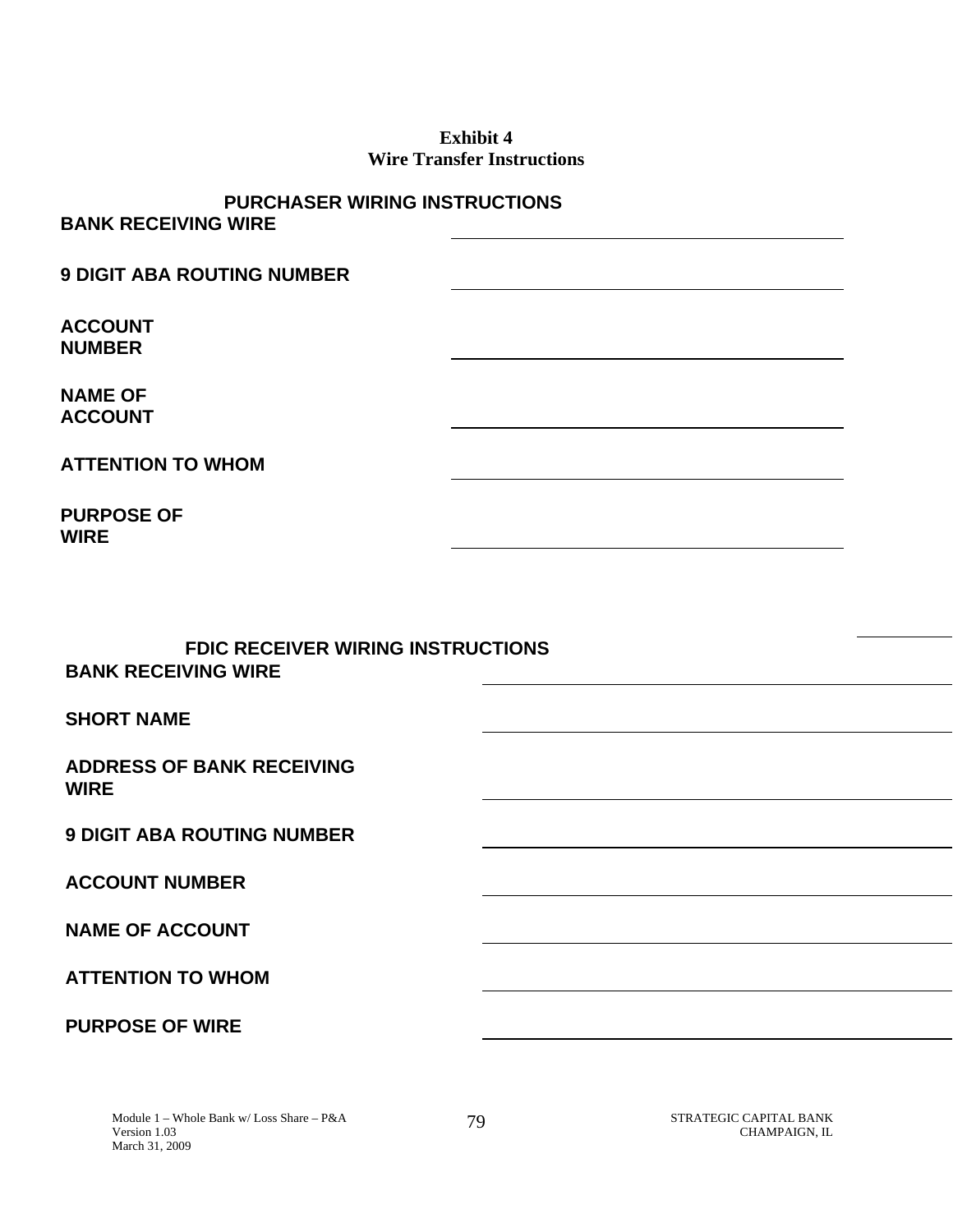# EXHIBIT 5

# FDIC MORTGAGE LOAN MODIFICATION PROGRAM

## **Objective**

The objective of this FDIC Mortgage Loan Modification Program ("Program") is to modify the terms of certain residential mortgage loans so as to improve affordability, increase the probability of performance, allow borrowers to remain in their homes and increase the value of the loans to the FDIC and assignees. The Program provides for the modification of Qualifying Loans (as defined below) by reducing the borrower's monthly housing debt to income ratio ("DTI Ratio") to no more than 31% at the time of the modification and eliminating adjustable interest rate and negative amortization features.

# Qualifying Mortgage Loans

In order for a mortgage loan to be a Qualifying Loan it must meet all of the following criteria, which must be confirmed by the lender:

- The collateral securing the mortgage loan is owner-occupied; and
- The mortgagor has a first priority lien on the collateral; and
- Either the borrower is at least 60 days delinquent or a default is reasonably foreseeable. Modification Process

The lender shall undertake a review of its mortgage loan portfolio to identify Qualifying Loans. For each Qualifying Loan, the lender shall determine the net present value of the modified loan and, if it will exceed the net present value of the foreclosed collateral upon disposition, then the Qualifying Loan shall be modified so as to reduce the borrower's monthly DTI Ratio to no more than 31% at the time of the modification. To achieve this, the lender shall use a combination of interest rate reduction, term extension and principal forbearance, as necessary.

The borrower's monthly DTI Ratio shall be a percentage calculated by dividing the borrower's monthly income by the borrower's monthly housing payment (including principal, interest, taxes and insurance). For these purposes, (1) the borrower's monthly income shall be the amount of the borrower's (along with any co-borrowers') documented and verified gross monthly income, and (2) the borrower's monthly housing payment shall be the amount required to pay monthly principal and interest plus one-twelfth of the then current annual amount required to pay real property taxes and homeowner's insurance with respect to the collateral.

In order to calculate the monthly principal payment, the lender shall capitalize to the outstanding principal balance of the Qualifying Loan the amount of all delinquent interest, delinquent taxes,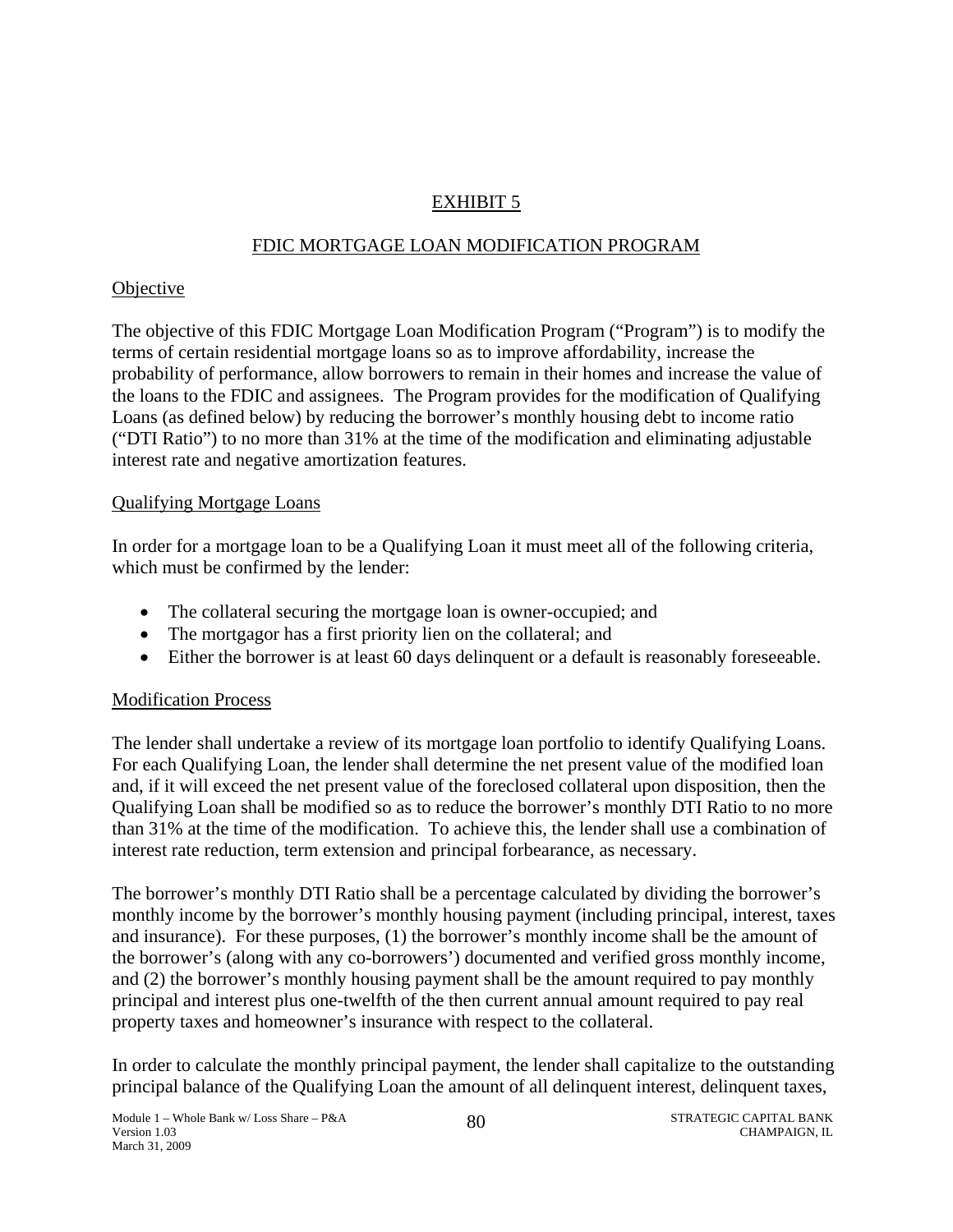past due insurance premiums, third party fees and (without duplication) escrow advances (such amount, the "Capitalized Balance").

In order to achieve the goal of reducing the DTI Ratio to 31%, the lender shall take the following steps in the following order of priority with respect to each Qualifying Loan:

- 1. Reduce the interest rate to the then current Freddie Mac Survey Rate for 30-year fixed rate mortgage loans, and adjust the term to 30 years.
- 2. If the DTI Ratio is still in excess of 31%, reduce the interest rate further, but no lower than 3%, until the DTI ratio of 31% is achieved.
- 3. If the DTI Ratio is still in excess of 31% after adjusting the interest rate to 3%, extend the remaining term of the loan by 10 years.
- 4. If the DTI Ratio is still in excess of 31%, calculate a new monthly payment (the "Adjusted Payment Amount") that will result in the borrower's monthly DTI Ratio not exceeding 31%. After calculating the Adjusted Payment Amount, the lender shall bifurcate the Capitalized Balance into two portions – the amortizing portion and the nonamortizing portion. The amortizing portion of the Capitalized Balance shall be the mortgage amount that will fully amortize over a 40-year term at an annual interest rate of 3% and monthly payments equal to the Adjusted Payment Amount. The non-amortizing portion of the Capitalized Balance shall be the difference between the Capitalized Balance and the amortizing portion of the Capitalized Balance. The lender shall forbear on collecting the non-amortizing portion of the Capitalized Balance, and such amount shall be due and payable only upon the earlier of (i) maturity of the modified loan, (ii) a sale of the property or (iii) a pay-off or refinancing of the loan. No interest shall be charged on the non-amortizing portion of the Capitalized Balance, but repayment shall be secured by a first lien on the collateral.

At the end of the five (5) year period, the interest rate on the modified loan shall adjust to the Freddie Mac Survey Rate as of the date of the loan modification, but subject to an annual adjustment cap of one percent (1%) per year. At that time, the monthly amount due by the borrower will also adjust to amortize fully the remaining Capitalized Balance (or, in any case in which the Capitalized Balance was bifurcated, the amortizing portion thereof) over the remaining term of the modified loan.

#### Additional Modification Terms

In connection with the modification of any Qualifying Loan, the following additional requirements shall apply.

1. The lender shall not charge (and no borrower shall be required to pay) any modification, refinance or other similar fees or points in connection with the modification, nor shall any such fees, costs or charges be capitalized.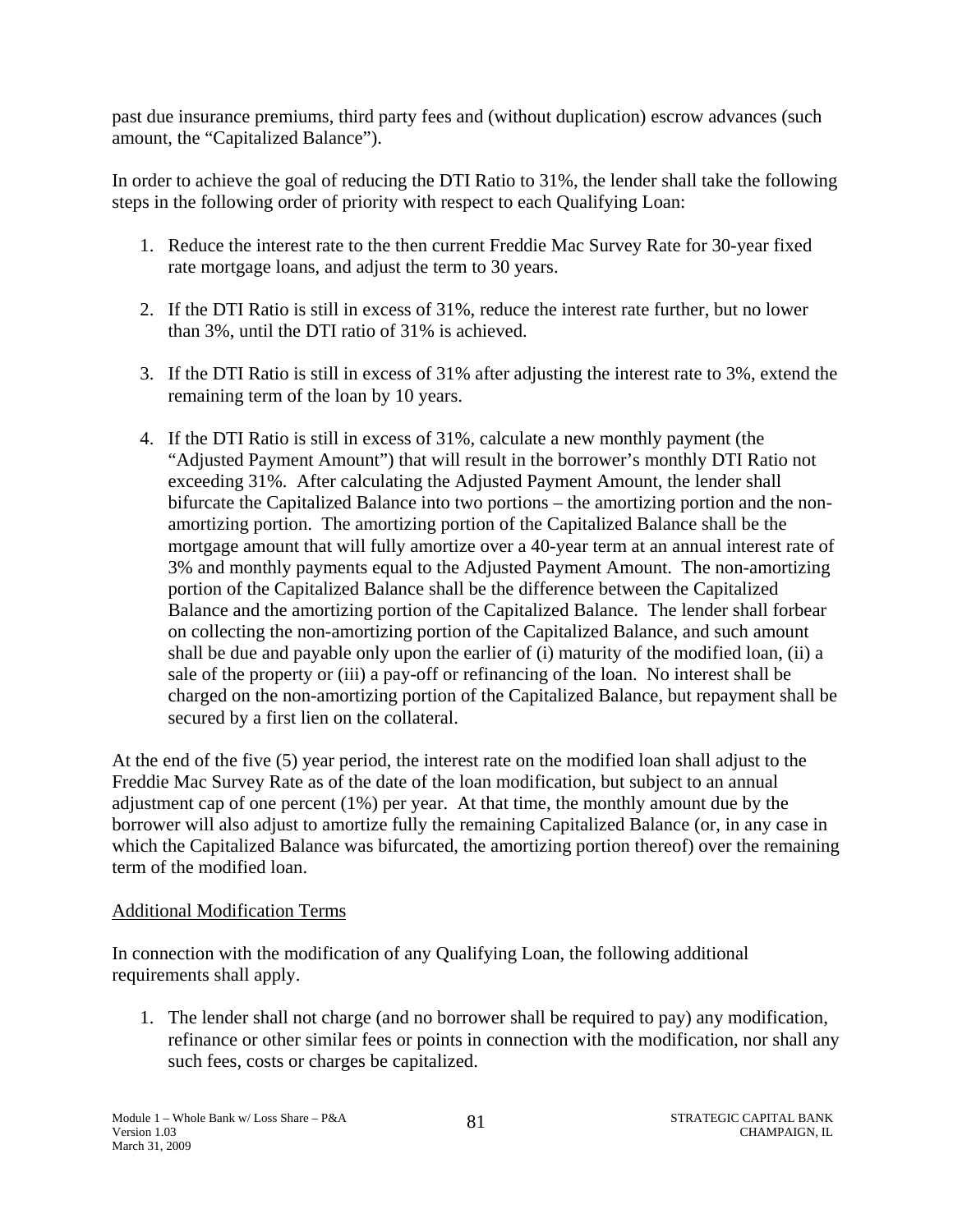- 2. Unpaid late fees and prepayment penalties otherwise chargeable to the borrower shall be waived.
- 3. Modified loans shall not include any prepayment penalties.
- 4. The lender shall establish an escrow account for the payment of future taxes and insurance premiums.

#### Related Junior Lien Mortgage Loans

In cases where the lender holds a junior lien mortgage loan that is collateralized by the same property that collateralizes a Qualifying Loan that is modified as described above, the junior lien mortgage loan shall also be modified to enhance overall affordability to the borrower. At a minimum, the lender shall reduce the interest rate on the junior lien mortgage loan to no more than 2% per annum. Further modifications may be made at the lender's discretion as needed to support affordability and performance of the modified first lien Qualifying Loan.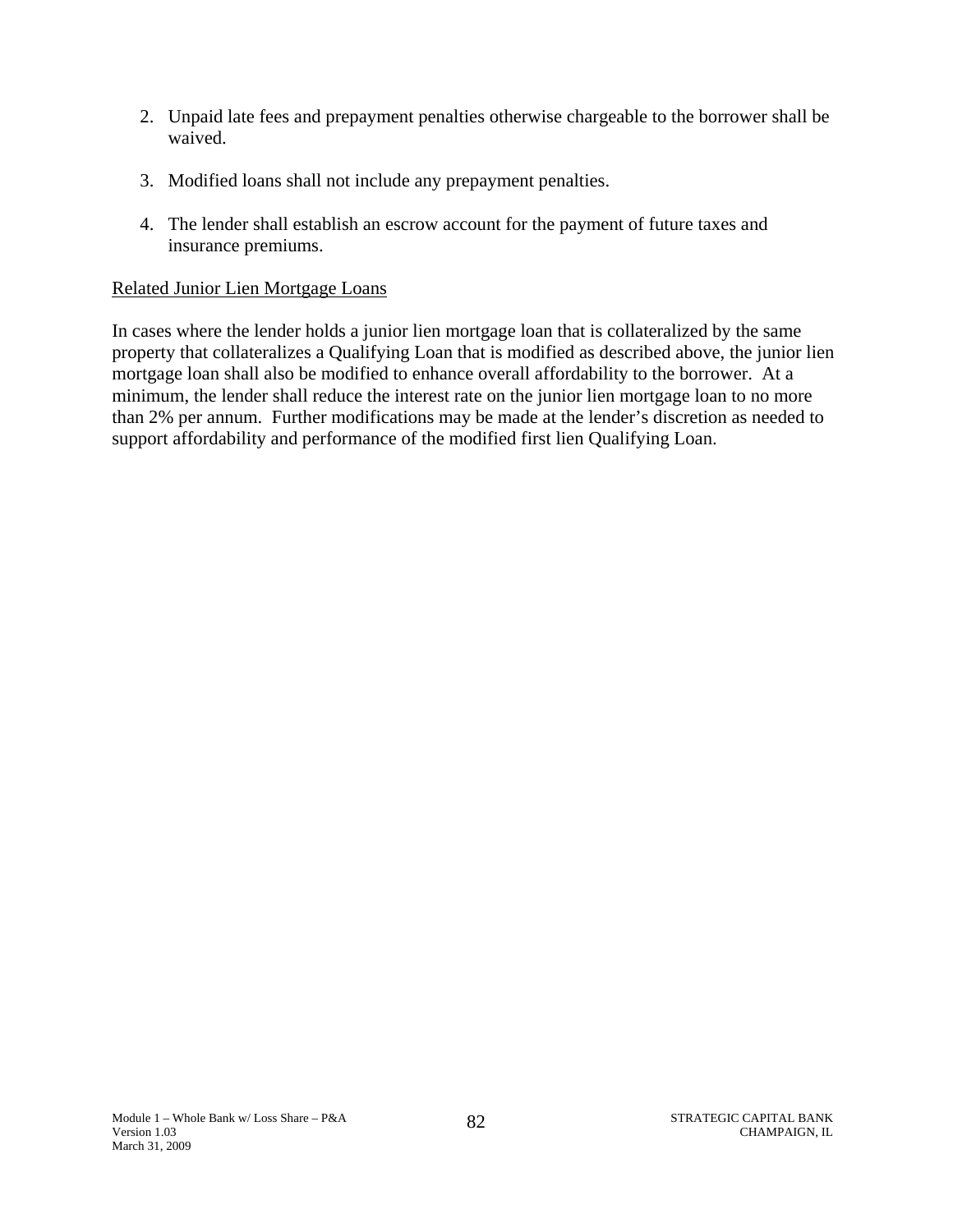#### **EXHIBIT 4.15B**

#### **NON-SINGLE FAMILY SHARED-LOSS AGREEMENT**

This agreement for reimbursement of loss sharing expenses on certain loans (the "Non-SF Shared-Loss Agreement") shall apply when the Assuming Bank purchases Shared-Loss Assets as that term is defined herein. The terms hereof shall modify and supplement, as necessary, the terms of the Purchase and Assumption Agreement to which this Non-SF Shared-Loss Agreement is attached as Exhibit 4.15B and incorporated therein. To the extent any inconsistencies may arise between the terms of the Purchase and Assumption Agreement and this Non-SF Shared-Loss Agreement with respect to the subject matter of this Non-SF Shared-Loss Agreement, the terms of this Non-SF Shared-Loss Agreement shall control. References in this Non-SF Shared-Loss Agreement to a particular Section shall be deemed to refer to a Section in this Non-SF Shared-Loss Agreement unless the context indicates that a Section of the Purchase and Assumption Agreement is intended.

#### **ARTICLE I -- DEFINITIONS**

Capitalized terms used in this Non-SF Shared-Loss Agreement that are not defined in this Non-SF Shared-Loss Agreement are defined in the Agreement In addition to the terms defined above, defined below are certain additional terms relating to loss-sharing, as used in this Non-SF Shared-Loss Agreement.

**"AAA"** means the American Arbitration Association as provided in Section 2.1(f)(iii) of this Non-SF Shared-Loss Agreement.

**"Accrued Interest"** means, with respect to any Shared-Loss Loan, Permitted Advance or Shared-Loss Loan Commitment Advance at any time, the amount of earned and unpaid interest, taxes, credit life and/or disability insurance premiums (if any) payable by the Obligor accrued on or with respect to such Shared-Loss Loan, Permitted Advance or Shared-Loss Loan Commitment Advance, all as reflected on the Accounting Records of the Failed Bank or the Assuming Bank (as applicable); provided, that Accrued Interest shall not include any amount that accrues on or with respect to any Shared-Loss Loan, Permitted Advance or Shared-Loss Loan Commitment Advance after that Asset has been placed on non-accrual or nonperforming status by either the Failed Bank or the Assuming Bank (as applicable).

**"Additional ORE"** means Shared-Loss Loans that become Other Real Estate after Bank Closing Date.

**Examplicable Anniversary of the Commencement Date''** means the fifth (5<sup>th</sup>) anniversary of the Commencement Date, provided, however, that for collateralized mortgage obligations, the **"Applicable Anniversary of the Commencement Date"** means the seventh  $(7<sup>th</sup>)$  anniversary of the Commencement Date.

**"Calendar Quarter"** means a quarterly period (a) for the first such period, beginning on the Commencement Date and ending on the last calendar day of either March,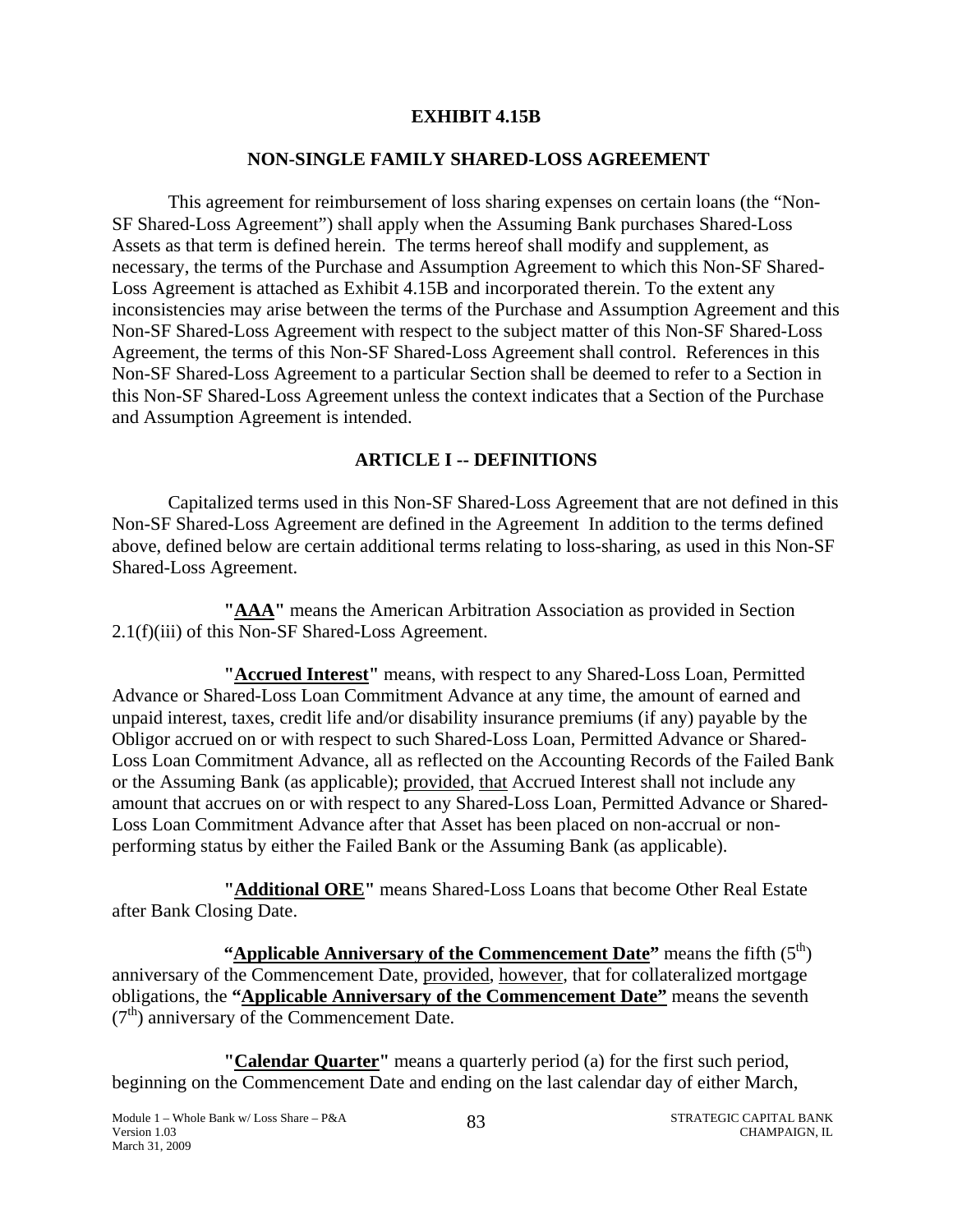June, September or December, whichever is the first to occur after the Commencement Date, and (b) for quarterly periods thereafter, beginning on the first calendar day of the calendar month immediately after the month that ended the prior period and ending on the last calendar day of each successive three-calendar-month period thereafter (i.e., each March, June, September and December, starting in the applicable order depending on the ending date of first such period) of any year.

**"Capitalized Expenditures"** means those expenditures that (i) would be capitalized under generally accepted accounting principles, and (ii) are incurred with respect to Other Real Estate, Additional ORE or Subsidiary ORE. Capitalized Expenditures shall not include expenses related to environmental conditions including, but not limited to, remediation, storage or disposal of any hazardous or toxic substances or any pollutant or contaminant.

**"Charge-Offs"** means, with respect to any Shared-Loss Assets for any period, an amount equal to the aggregate amount of loans or portions of loans classified as "Loss" under the Examination Criteria, including reversals or charge-offs of Accrued Interest and charge-offs of the principal amount of such assets net of unearned interest (including write-downs associated with Other Real Estate, Additional ORE, Subsidiary ORE or loan modification(s)) effected by the Assuming Bank during such period in accordance with the Examination Criteria and reflected on the Accounting Records of the Assuming Bank; provided, that: (i) the aggregate amount of Accrued Interest (including any reversals thereof) for the period after Bank Closing that shall be included in determining the amount of Charge-Offs for any Shared-Loss Loan shall not exceed ninety (90) days' Accrued Interest; (ii) no Charge-Off shall be taken with respect to any anticipated expenditure by the Assuming Bank until such expenditure is actually incurred; (iii) any financial statement adjustments made in connection with the purchase of any Assets pursuant to this Purchase and Assumption Agreement or any future purchase, merger, consolidation or other acquisition of the Assuming Bank shall not constitute "Charge-Offs"; and (iv) losses incurred on the sale or other disposition of Shared-Loss Assets to any Person (other than the sale or other disposition of Other Real Estate, Additional ORE or Subsidiary ORE to a Person other than an Affiliate of the Assuming Bank which is conducted in a commercially reasonable and prudent manner) shall not constitute Charge-Offs.

**"Commencement Date"** means the first calendar day following Bank Closing.

**"Consumer Loans"** means Loans to individuals for household, family and other personal expenditures (including United States and/or State-guaranteed student loans and extensions of credit pursuant to a credit card plan or debit card plan).

**"Environmental Assessment"** means an assessment of the presence, storage or release of any hazardous or toxic substance, pollutant or contaminant with respect to the collateral securing a Shared-Loss Loan that has been fully or partially charged off.

**"Examination Criteria"** means the loan classification criteria customarily employed by, or any applicable regulations of, the Assuming Bank's Chartering Authority.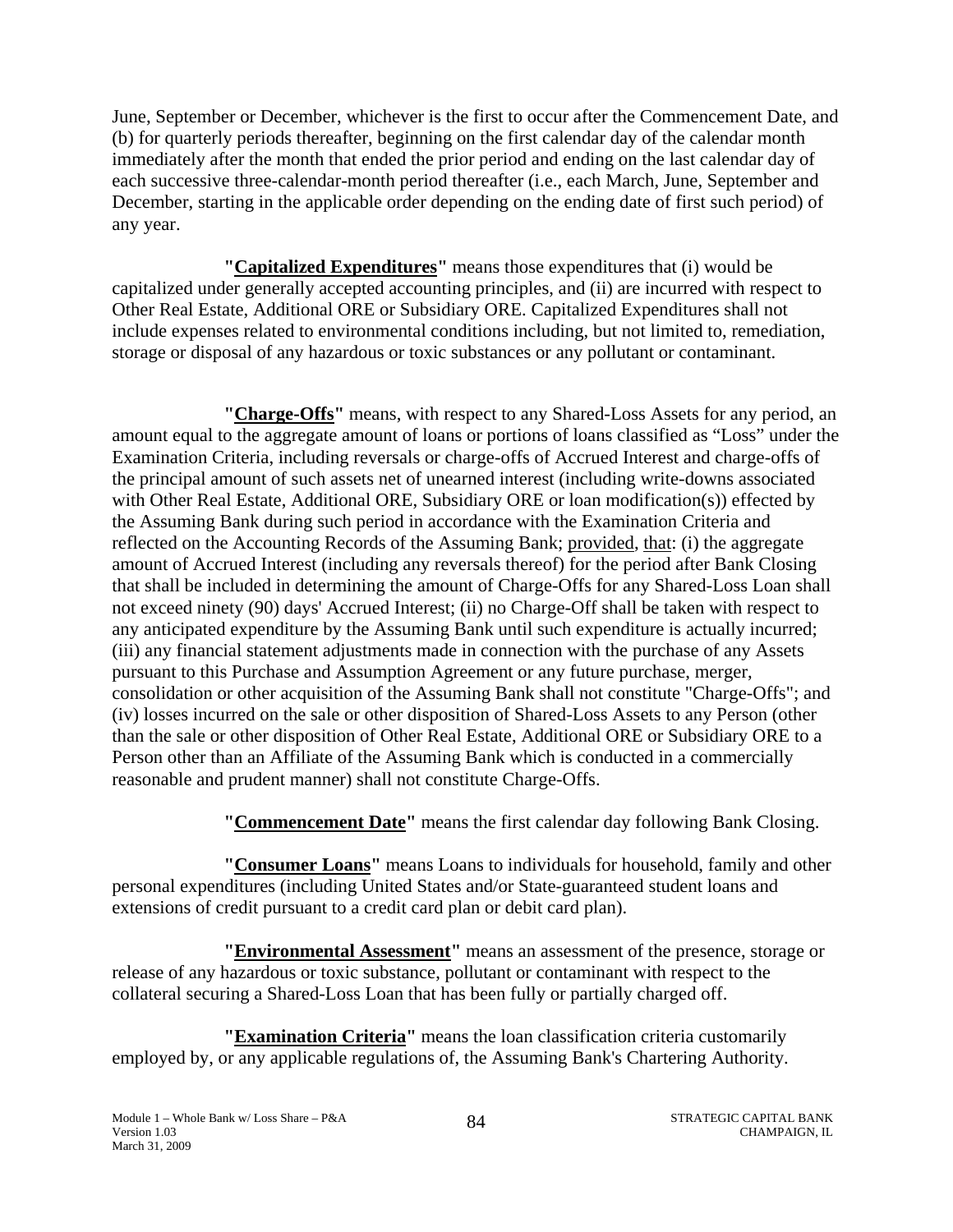**"Failed Bank Charge-Offs/Write-Downs"** means, with respect to any Asset, an amount equal to the aggregate amount of reversals or charge-offs of Accrued Interest and chargeoffs and write-downs of principal effected by the Failed Bank with respect to that Asset as reflected on the Accounting Records of the Failed Bank.

**"FDIC Party"** has the meaning provided in Section 2.1(f)(ii) of this Non-SF Shared-Loss Agreement.

**"Home Equity Loans"** means Loans that constitute the funded portions of lines of credit secured by mortgages on one- to four-family residences or stock of cooperative housing associations.

**"Net Charge-Offs"** means, with respect to any period, an amount equal to the aggregate amount of Charge-Offs for such period less the amount of Recoveries for such period.

 SF Shared-Loss Agreement. **"Neutral Member"** has the meaning provided in Section 2.1(f)(ii) of this Non-

**"Non-Shared-Loss Loan Commitment"** means any Commitment other than a Shared-Loss Loan Commitment.

**"Notice of Dispute"** has the meaning provided in Section 2.1(f)(iii) of this Non-SF Shared-Loss Agreement.

**"ORE Subsidiary"** means any Subsidiary of the Assuming Bank that engages solely in holding, servicing, managing or liquidating interests of a type described in clause (A) of the definition of "Other Real Estate," which interests have arisen from the collection or settlement of a Shared-Loss Loan.

**"Other Real Estate"** means all of the following (including any of the following fully or partially charged off the books and records of the Failed Bank or the Assuming Bank) that (i) are owned by the Failed Bank as of Bank Closing and are purchased pursuant to the Agreement or (ii) have arisen subsequent to Bank Closing from the collection or settlement by the Assuming Bank of a Shared-Loss Loan:

(A) all interests in real estate (other than Bank Premises and Fixtures), including but not limited to mineral rights, leasehold rights, condominium and cooperative interests, air rights and development rights; and

(B) all other assets (whether real or personal property) acquired by foreclosure or in full or partial satisfaction of judgments or indebtedness.

**"Permitted Advance"** means an advance of funds by the Assuming Bank with respect to a Shared-Loss Loan, or the making of a legally binding commitment by the Assuming Bank to advance funds with respect to a Shared-Loss Loan, that (i) in the case of such an advance, is actually made, and, in the case of such a commitment, is made and all of the proceeds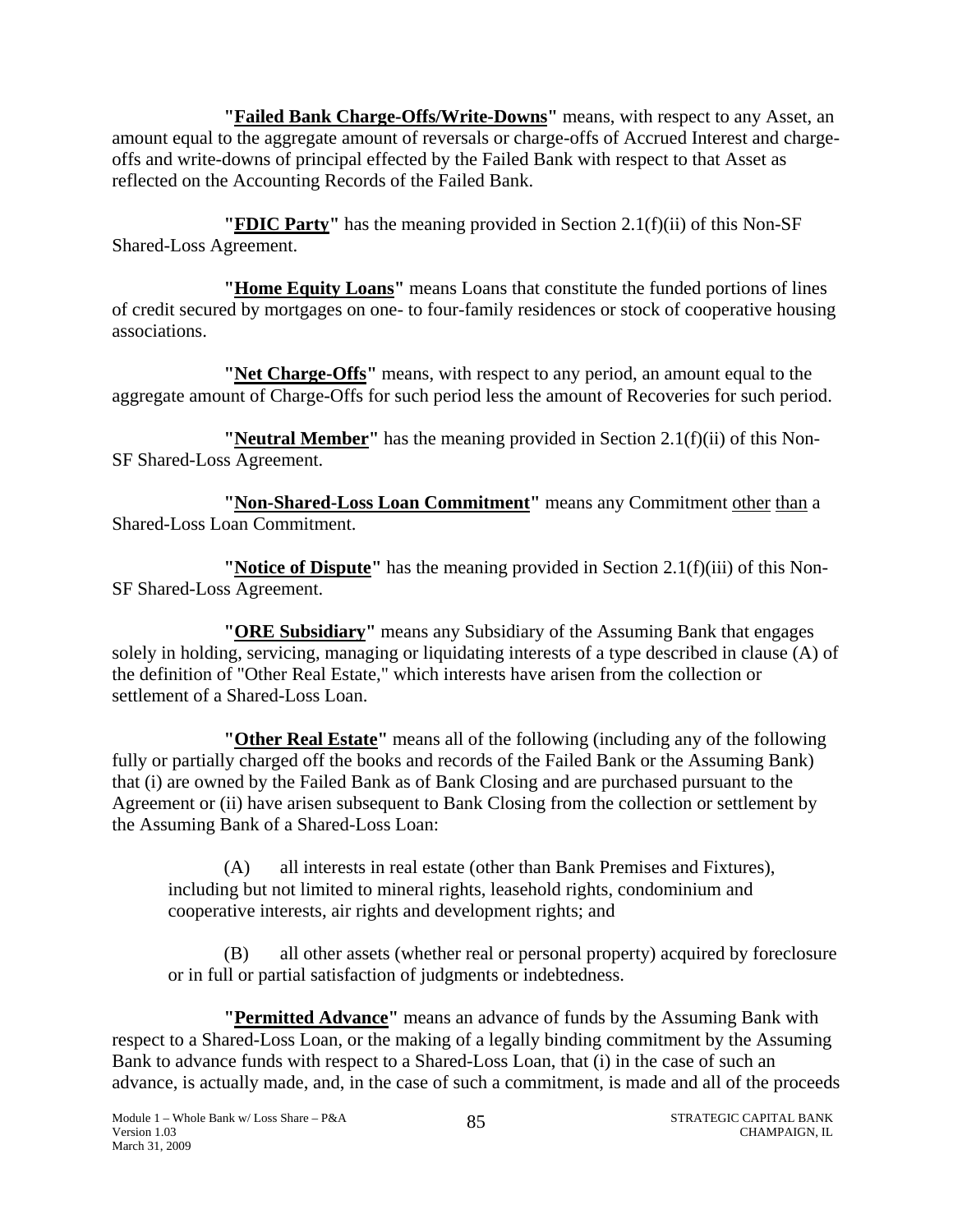thereof actually advanced, within one (1) year after the Commencement Date, (ii) does not cause the sum of (A) the book value of such Shared-Loss Loan as reflected on the Accounting Records of the Assuming Bank after any such advance has been made by the Assuming Bank plus (B) the unfunded amount of any such commitment made by the Assuming Bank related thereto, to exceed 110% of the Book Value of such Shared-Loss Loan, (iii) is not made with respect to a Shared-Loss Loan with respect to which (A) there exists a related Shared-Loss Loan Commitment or (B) the Assuming Bank has taken a Charge-Off and (iv) is made in good faith, is supported at the time it is made by documentation in the Credit Files and conforms to and is in accordance with the applicable requirements set forth in Article III of this Non-SF Shared-Loss Agreement and with the then effective written internal credit policy guidelines of the Assuming Bank; provided, that the limitations in subparagraphs (i), (ii) and (iii) of this definition shall not apply to any such action (other than to an advance or commitment related to the remediation, storage or final disposal of any hazardous or toxic substance, pollutant or contaminant) that is taken to preserve or secure the value of the collateral for such Shared-Loss Loan.

**"Permitted Amendment"** means, with respect to any Shared-Loss Loan Commitment or Shared-Loss Loan, any amendment, modification, renewal or extension thereof, or any waiver of any term, right, or remedy thereunder, made by the Assuming Bank in good faith and otherwise in accordance with the applicable requirements set forth in Article III of this Non-SF Shared-Loss Agreement and the then effective written internal credit policy guidelines of the Assuming Bank; provided, that:

(i) with respect to a Shared-Loss Loan Commitment or a Shared-Loss Loan that is not a revolving line of credit, no such amendment, modification, renewal, extension, or waiver, except as allowed under the definition of Permitted Advance, shall operate to increase the amount of principal (A) then remaining available to be advanced by the Assuming Bank under the Shared-Loss Loan Commitment or (B) then outstanding under the Shared-Loss Loan;

(ii) with respect to a Shared-Loss Loan Commitment or a Shared-Loss Loan that is a revolving line of credit, no such amendment, modification, renewal, extension, or waiver, except as allowed under the definition of Permitted Advance, shall operate to increase the maximum amount of principal authorized as of Bank Closing to be outstanding at any one time under the underlying revolving line of credit relationship with the debtor (regardless of the extent to which such revolving line of credit may have been funded as of Bank Closing or may subsequently have been funded and/or repaid); and

(iii) no such amendment, modification, renewal, extension or waiver shall extend the term of such Shared-Loss Loan Commitment or Shared-Loss Loan beyond the end of the final Shared-Loss Quarter unless the term of such Shared-Loss Loan Commitment or Shared-Loss Loan as existed on Bank Closing was beyond the end of the final Shared-Loss Quarter, in which event no such amendment, modification, renewal, extension or waiver shall extend such term beyond the term as existed as of Bank Closing.

**"Quarterly Certificate"** has the meaning provided in Section 2.1(a)(i) of this Non-SF Shared-Loss Agreement.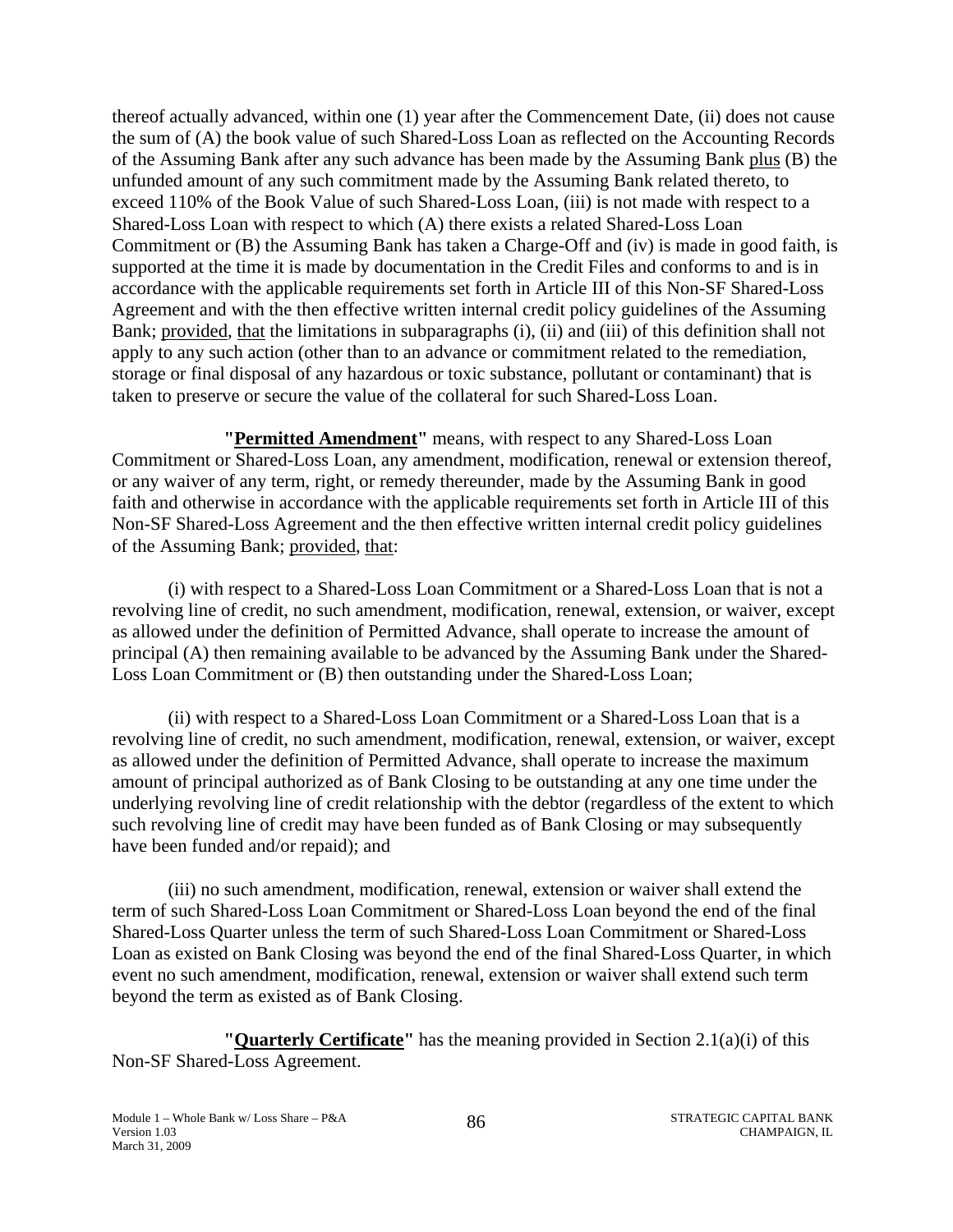**"Recoveries"** (I)(A) In addition to any sums to be applied as Recoveries pursuant to subparagraph (II) below, "Recoveries" means, with respect to any period, the sum of (without duplication):

**Shared-Loss Quarter; plus** (i) the amount of collections during such period by the Assuming Bank on Charge-Offs of Shared-Loss Assets effected by the Assuming Bank prior to the end of the final

(ii) the amount of collections during such period by the Assuming Bank on Failed Bank Charge-Offs/Write-Downs; plus

(iii) the amount of gain on any sale or other disposition during such period by the Assuming Bank of Shared Loss Loans, Other Real Estate, Additional ORE or Subsidiary ORE (provided, that the amount of any such gain included in Recoveries shall not exceed the aggregate amount of the related Failed Bank Charge-Offs/Write-Downs and Charge-Offs taken and any related Reimbursable Expenses and Recovery Expenses); plus

(iv) the amount of collections during such period by the Assuming Bank of any Reimbursable Expenses or Recovery Expenses; plus

(v) the amount of any fee or other consideration received by the Assuming Bank during or prior to such period in connection with any amendment, modification, renewal, extension, refinance, restructure, commitment or other similar action taken by the Assuming Bank with respect to an Asset with respect to which there exists a Failed Bank Charge-Off/Write-Down or a Shared-Loss Loan as to which a Charge-Off has been effected by the Assuming Bank during or prior to such period (provided, that the amount of any such fee or other consideration included in Recoveries shall not exceed the aggregate amount of the related Failed Bank Charge-Offs/Write-Downs and Charge-Offs taken and any related Reimbursable Expenses and Recovery Expenses).

(I)(B) For the purpose of determining the amounts to be applied as Recoveries pursuant to subparagraph (I)(A) above, the Assuming Bank shall apply amounts received on the Assets that are not otherwise applied to reduce the book value of principal of a Shared-Loss Loan (or, in the case of Other Real Estate, Additional ORE, Subsidiary ORE and Capitalized Expenditures, that are not otherwise applied to reduce the book value thereof) in the following order: first to Charge-Offs and Failed Bank Charge-Offs/Write Downs; then to Reimbursable Expenses and Recovery Expenses; then to interest income; and then to other expenses incurred by the Assuming Bank.

(II) If there occurs an amendment, modification, renewal, extension, refinance, restructure, commitment, sale or other similar action with respect to a Shared-Loss Loan as to which there exists a Failed Bank Charge-Off/Write Down or as to which a Charge-Off has been effected by the Assuming Bank during or prior to such period, and if, as a result of such occurrence, the Assuming Bank recognizes any interest income for financial accounting purposes on that Shared-Loss Loan, then "Recoveries" shall also include the portion of the total amount of any such interest income recognized by the Assuming Bank which is derived by multiplying: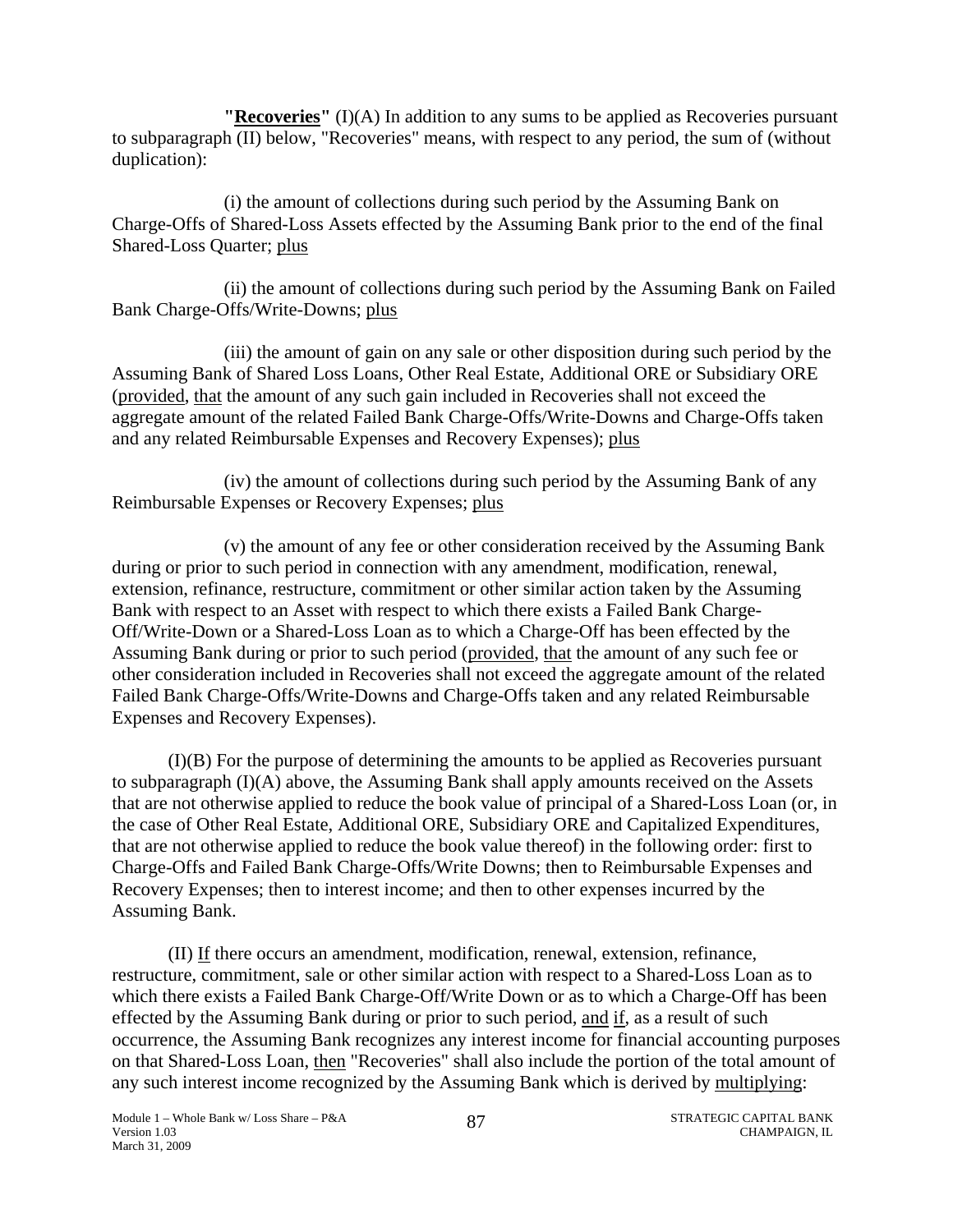(A) the total amount of any such interest income recognized by the Assuming Bank during such period with respect to that Shared-Loss Loan as described above, by

(B) a fraction, the numerator of which is the aggregate principal amount (excluding reversals or charge-offs of Accrued Interest) of all such Failed Bank Charge-Offs/Write-Downs and Charge-Offs effected by the Assuming Bank with respect to that Shared-Loss Loan plus the principal amount of that Shared-Loss Loan that has not yet been chargedoff but has been placed on nonaccrual status, all of which occurred at any time prior to or during the period in which the interest income referred to in subparagraph  $(II)(A)$ immediately above was recognized, and the denominator of which is the total amount of principal indebtedness (including all such prior Failed Bank Charge-Offs/Write-Downs and Charge-Offs as described above) due from the Obligor on that Shared-Loss Loan as of the end of such period;

provided, however, that the amount of any interest income included as Recoveries for a particular Shared-Loss Loan shall not exceed the aggregate amount of (a) Failed Bank Charge-Offs/Write-Downs, (b) Charge-Offs effected by the Assuming Bank during or prior to the period in which the amount of Recoveries is being determined, plus (c) any Reimbursable Expenses and Recovery Expenses paid to the Assuming Bank pursuant to this Non-SF Shared-Loss Agreement during or prior to the period in which the amount of Recoveries is being determined, all with respect to that particular Shared-Loss Loan; and, provided, further, that any collections on any such Shared-Loss Loan that are not applied to reduce book value of principal or recognized as interest income shall be applied pursuant to subparagraph (I) above.

(III) Notwithstanding subparagraphs (I) and (II) above, the term "Recoveries" shall not include: (a) any amounts paid to the Assuming Bank by the Receiver pursuant to Section 2.1 of this Non-SF Shared-Loss Agreement, (b) amounts received with respect to Charge-Offs effected by the Assuming Bank after the final Shared-Loss Quarter, (c) after the final Shared-Loss Quarter, income received by the Assuming Bank from the operation of, and any gains recognized by the Assuming Bank on the disposition of, Other Real Estate, Additional ORE or Subsidiary ORE (such income and gains being hereinafter together referred to as "ORE Income"), except to the extent that aggregate ORE Income exceeds the aggregate expenses paid to third parties by the Assuming Bank after the final Shared-Loss Quarter to manage, operate and maintain Other Real Estate, Additional ORE or Subsidiary ORE (such expenses being hereinafter referred to as "ORE Expenses"). In determining the extent aggregate ORE Income exceeds aggregate ORE Expenses for any Recovery Quarter as set forth immediately above in subparagraph (c), the Assuming Bank will subtract (i) ORE Expenses paid to third parties during such Recovery Quarter (provided, that, in the case of the final Recovery Quarter only, the Assuming Bank will subtract ORE Expenses paid to third parties from the beginning of the final Recovery Quarter up to the date the Assuming Bank is required to deliver the final Quarterly Certificate pursuant to this Non-SF Shared-Loss Agreement) from (ii) ORE Income received during such Recovery Quarter, to calculate net ORE income ("Net ORE Income") for that Recovery Quarter. If the amount of Net ORE Income so calculated for a Recovery Quarter is positive, such amount shall be reported as Recoveries on the Quarterly Certificate for such Recovery Quarter. If the amount of Net ORE Income so calculated for a Recovery Quarter is negative ("Net ORE Loss Carryforward"), such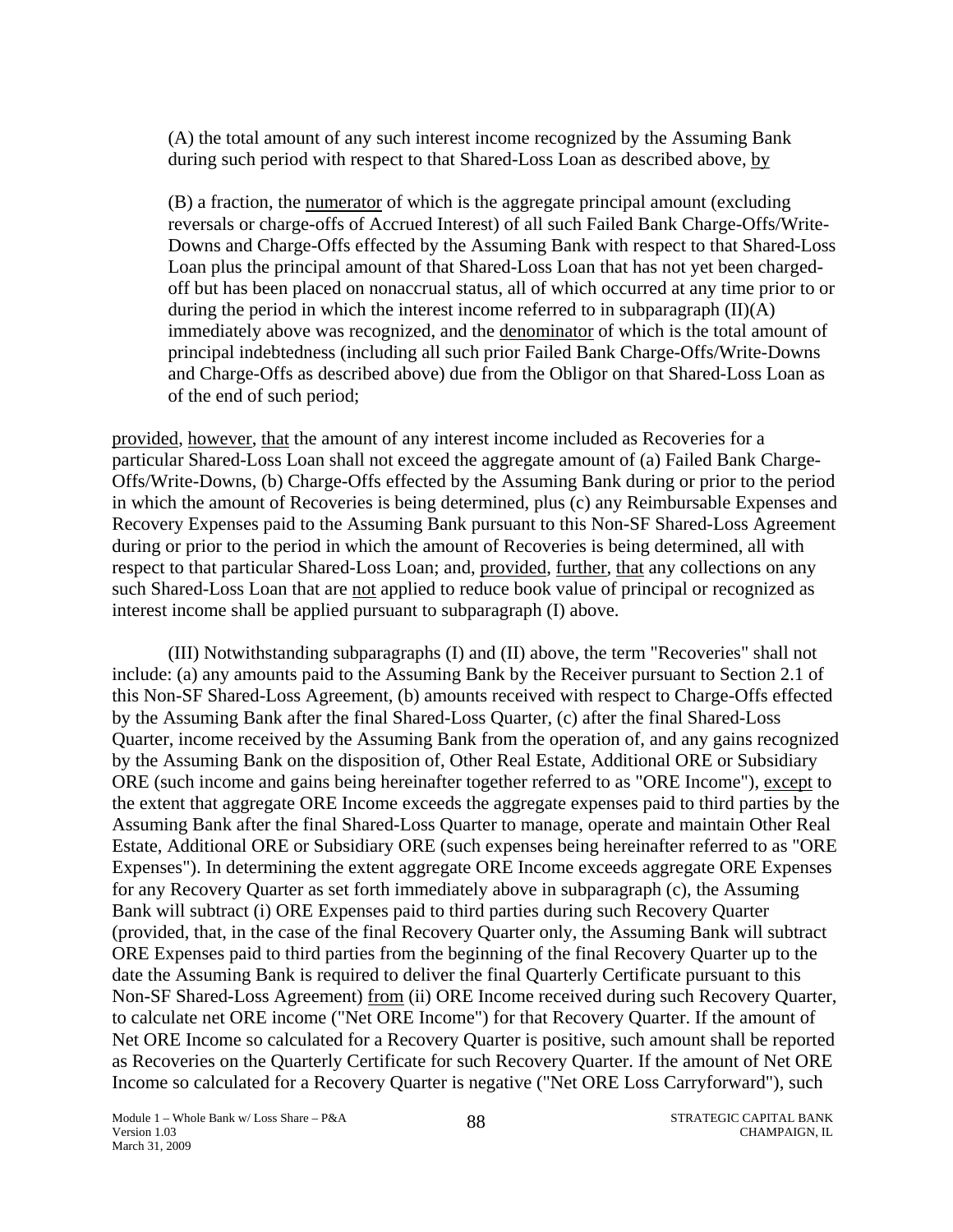amount shall be added to any ORE Expenses paid to third parties in the next succeeding Recovery Quarter, which sum shall then be subtracted from ORE Income for that next succeeding Recovery Quarter, for the purpose of determining the amount of Net ORE Income (or, if applicable, Net ORE Loss Carryforward) for that next succeeding Recovery Quarter. If, as of the end of the final Recovery Quarter, a Net ORE Loss Carryforward exists, then the amount of the Net ORE Loss Carryforward that does not exceed the aggregate amount of Net ORE Income reported as Recoveries on Quarterly Certificates for all Recovery Quarters may be included as a Recovery Expense on the Quarterly Certificate for the final Recovery Quarter.

**"Recovery Amount"** has the meaning provided in Section 2.1(b)(ii) of this Non-SF Shared-Loss Agreement.

**"Recovery Expenses"** means, for any Recovery Quarter, the amount of actual, reasonable and necessary out-of-pocket expenses (other than Capitalized Expenditures) paid to third parties (other than Affiliates of the Assuming Bank) by the Assuming Bank, as limited by Sections 3.2(c) and (d) of Article III to this Non-SF Shared-Loss Agreement, to recover amounts owed with respect to (i) any Shared-Loss Asset as to which a Charge-Off was effected prior to the end of the final Shared-Loss Quarter (provided that such amounts were incurred no earlier than the date the first Charge-Off on such Shared-Loss Asset was reflected on the Accounting Records of the Assuming Bank), and (ii) Failed Bank Charge-Offs/Write-Downs (including, in each case, expenses related to an Environmental Assessment but excluding (A) any other expenses related to such environmental conditions including, but not limited to, the remediation, storage or final disposal of any such hazardous or toxic substance, or any such pollutant or contaminant and (B) expenses related to any lender liability claims or actions, including but not limited to, such claims or actions arising from environmental conditions); provided, that, so long as income with respect to a Shared-Loss Loan is being pro-rated pursuant to the arithmetical formula in subsection (II) of the definition of "Recoveries", the term "Recovery Expenses" shall not include that portion of any such expenses paid during such Recovery Quarter to recover any amounts owed on that Shared-Loss Loan that is derived by:

subtracting (1) the product derived by multiplying:

(A) the total amount of any such expenses paid by the Assuming Bank during such Recovery Quarter with respect to that Shared-Loss Loan, by

(B) a fraction, the numerator of which is the aggregate principal amount (excluding reversals or charge-offs of Accrued Interest) of all such Failed Bank Charge-Offs/Write-Downs and Charge-Offs effected by the Assuming Bank with respect to that Shared-Loss Loan plus the principal amount of that Shared-Loss Loan that has not yet been charged-off but has been placed on nonaccrual status, all of which occurred at any time prior to or during the period in which the interest income referred to in subparagraph (II)(A) of the definition of "Recoveries" was recognized, and the denominator of which is the total amount of principal indebtedness (including all such prior Failed Bank Charge-Offs/Write-Downs and Charge-Offs as described above) due from the Obligor on that Shared-Loss Loan as of the end of such period;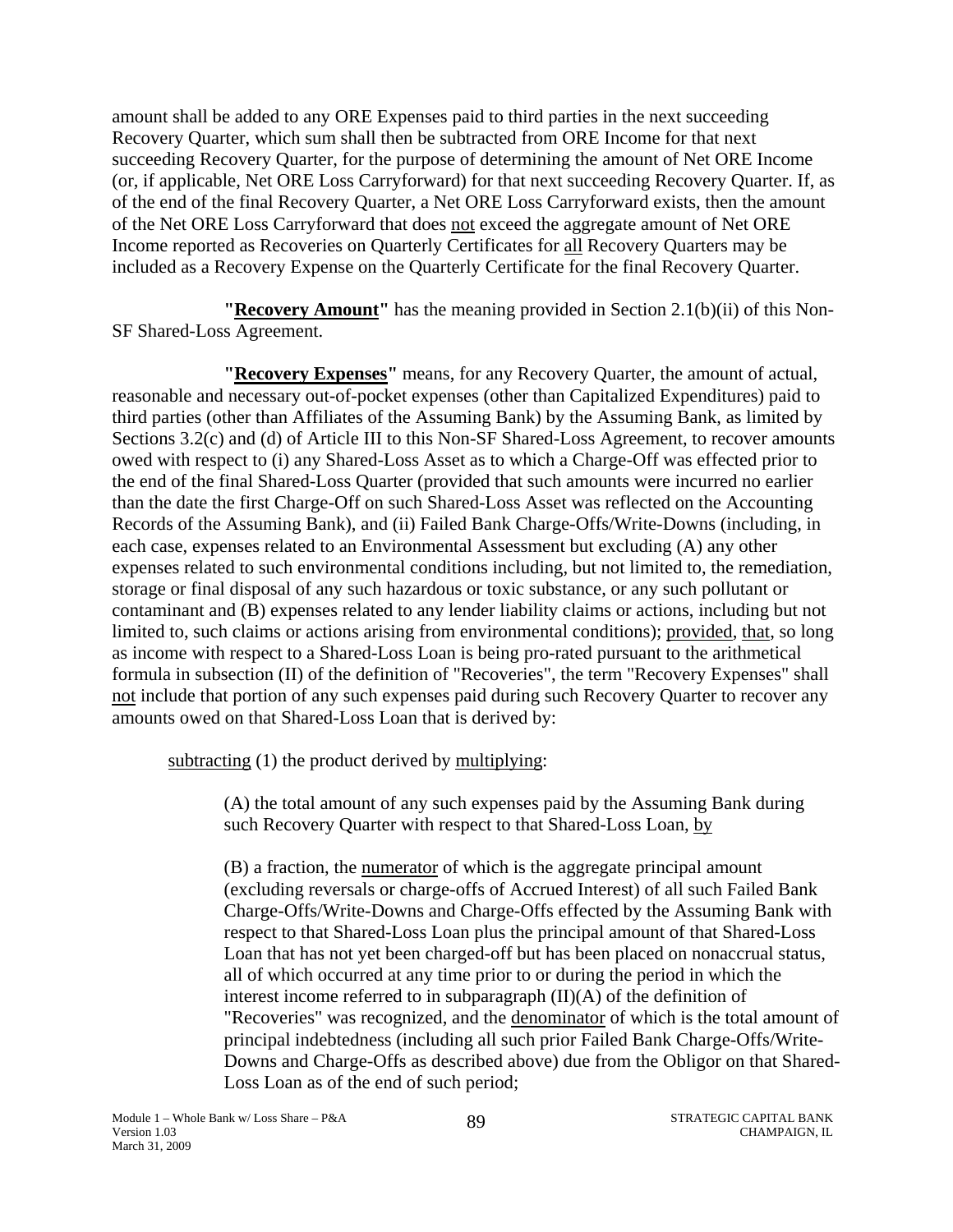from (2) the total amount of any such expenses paid during that Recovery Quarter with respect to that Shared-Loss Loan.

**"Recovery Quarter"** has the meaning provided in Section 2.1(a)(ii) of this Non-SF Shared-Loss Agreement.

**"Reimbursable Expenses"** means, for any Shared-Loss Quarter, the amount of actual, reasonable and necessary out-of-pocket expenses (other than Capitalized Expenditures) paid to third parties (other than Affiliates of the Assuming Bank) by the Assuming Bank, as limited by Sections 3.2(c) and (d) of Article III of this Non-SF Shared-Loss Agreement, to:

(i) recover amounts owed with respect to any Shared-Loss Asset as to which a Charge-Off has been effected prior to the end of the final Shared-Loss Quarter (provided that such amounts were incurred no earlier than the date the first Charge-Off on such Shared-Loss Asset was reflected on the Accounting Records of the Assuming Bank) and recover amounts owed with respect to Failed Bank Charge-Offs/Write-Downs (including, in each case, expenses related to an Environmental Assessment but excluding (A) any other expenses related to such environmental conditions including, but not limited to, the remediation, storage or final disposal of any such hazardous or toxic substance, or any such pollutant or contaminant and (B) expenses related to any lender liability claims or actions, including but not limited to, such claims or actions arising from environmental conditions); provided, that, so long as income with respect to a Shared-Loss Loan is being pro-rated pursuant to the arithmetical formula in subsection (II) of the definition of "Recoveries", the term "Reimbursable Expenses" shall not include that portion of any such expenses paid during such Shared-Loss Quarter to recover any amounts owed on that Shared-Loss Loan that is derived by:

subtracting (1) the product derived by multiplying:

(A) the total amount of any such expenses paid by the Assuming Bank during such Shared-Loss Quarter with respect to that Shared-Loss Loan, by

(B) a fraction, the numerator of which is the aggregate principal amount (excluding reversals or charge-offs of Accrued Interest) of all such Failed Bank Charge-Offs/Write-Downs and Charge-Offs effected by the Assuming Bank with respect to that Shared-Loss Loan plus the principal amount of that Shared-Loss Loan that has not yet been charged-off but has been placed on nonaccrual status, all of which occurred at any time prior to or during the period in which the interest income referred to in subparagraph  $(II)(A)$  of the definition of "Recoveries" was recognized, and the denominator of which is the total amount of principal indebtedness (including all such prior Failed Bank Charge-Offs/Write-Downs and Charge-Offs as described above) due from the Obligor on that Shared-Loss Loan as of the end of such period;

from (2) the total amount of any such expenses paid during that Shared-Loss Quarter with respect to that Shared-Loss Loan; and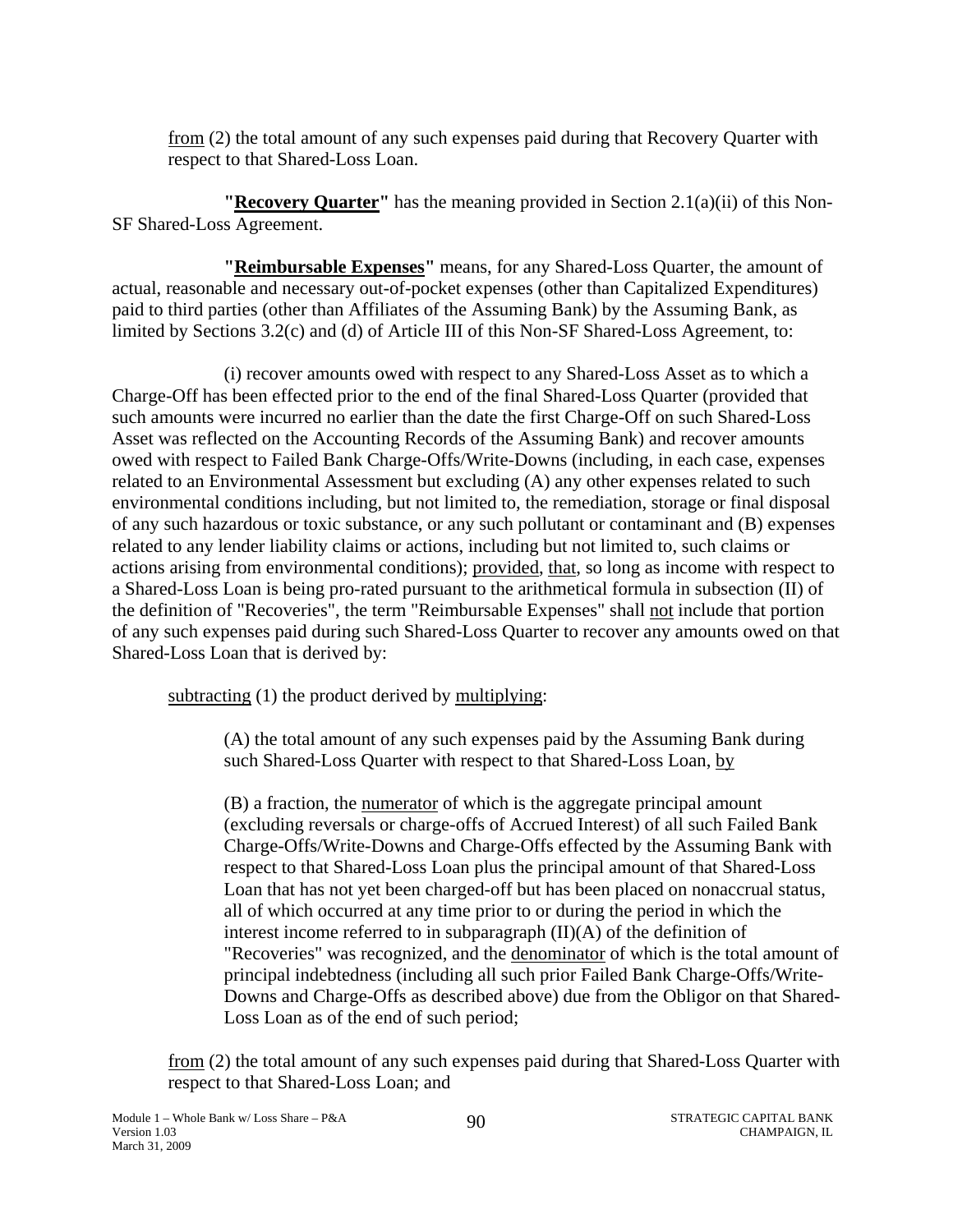(ii) manage, operate or maintain Other Real Estate, Additional ORE or Subsidiary ORE less the amount of any income received by the Assuming Bank during such Shared-Loss Quarter with respect to such Other Real Estate, Additional ORE or Subsidiary ORE (which resulting amount under this clause (ii) may be negative).

**"Residential Mortgage Loans"** means Loans, excluding advances made pursuant to Home Equity Loans, that are secured by mortgages on one- to four-family residences or stock of cooperative housing associations.

**"Review Board"** has the meaning provided in Section 2.1(f)(i) of this Non-SF Shared-Loss Agreement.

**"Shared-Loss Amount"** has the meaning provided in Section 2.1(b)(i) of this Non-SF Shared-Loss Agreement.

 in which such interest accrued. **"Shared-Loss Asset Repurchase Price"** means, with respect to any Shared-Loss Asset, which shall be determined by the Receiver, the principal amount thereof due from an Obligor (including, subject to the limitations discussed below, the amount of any Accrued Interest) stated on the Accounting Records of the Assuming Bank, as of the date as of which the Shared-Loss Asset Repurchase Price is being determined (regardless, in the case of a Shared-Loss Loan, of the Legal Balance thereof); provided, that (i) in the case of a Shared-Loss Loan there shall be excluded from such amount the amount of any Accrued Interest accrued on or with respect to such Shared-Loss Loan prior to the ninety (90)-day period ending on the day prior to the purchase date determined pursuant to Sections  $2.1(e)(i)$  or  $2.1(e)(iii)$  of this Non-SF Shared-Loss Agreement, except to the extent such Accrued Interest was included in the Book Value of such Shared-Loss Loan, and (ii) any collections on a Shared-Loss Loan received by the Assuming Bank after the purchase date applicable to such Shared-Loss Loan shall be applied (without duplication) to reduce the Shared-Loss Asset Repurchase Price of such Shared-Loss Loan on a dollar-for-dollar basis. For purposes of determining the amount of unpaid interest which accrued during a given period with respect to a variable-rate Shared-Loss Loan, all collections of interest shall be deemed to be applied to unpaid interest in the chronological order

**"Shared-Loss Assets"** means Shared-Loss Loans, Other Real Estate purchased by the Assuming Bank, Additional ORE, Subsidiary ORE and Capitalized Expenditures.

# **"Shared-Loss Loan Commitment"** means:

(i) any Commitment to make a further extension of credit or to make a further advance with respect to an existing Shared-Loss Loan; and

(ii) any Shared-Loss Loan Commitment (described in subparagraph (i) immediately preceding) with respect to which the Assuming Bank has made a Permitted Amendment.

### **"Shared-Loss Loan Commitment Advance"** means an advance pursuant to a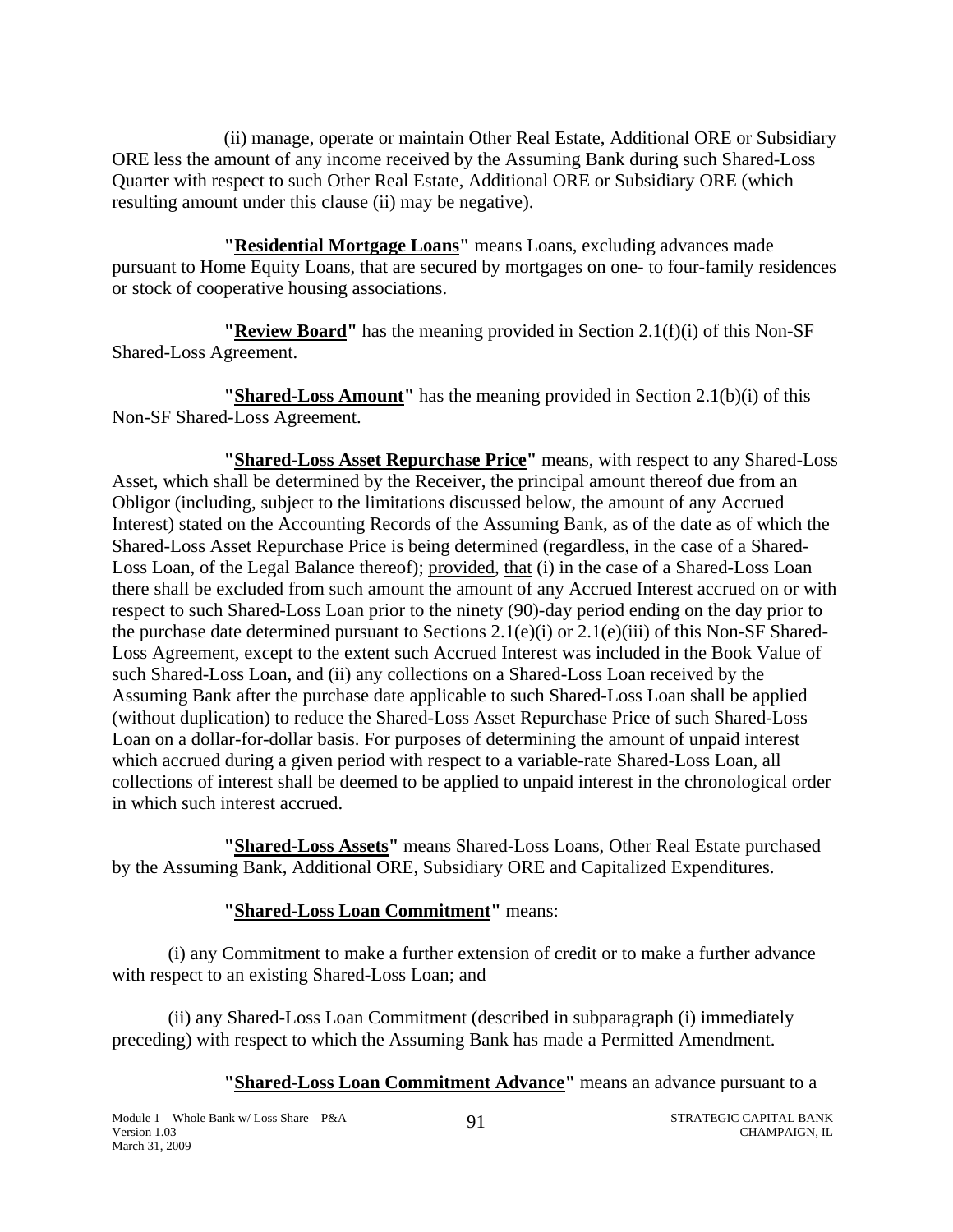Shared-Loss Loan Commitment with respect to which the Assuming Bank has not made a Permitted Advance.

# **"Shared-Loss Loans"** means:

(i)(A) Loans purchased by the Assuming Bank pursuant to the Agreement set forth on Exhibit 4.15(b) (B) New Shared-Loss Loans purchased by the Assuming Bank pursuant to the Agreement, (C) Permitted Advances and (D) Shared-Loss Loan Commitment Advances, if any; provided, that Shared-Loss Loans shall not include Loans, New Shared-Loss Loans, Permitted Advances and Shared-Loss Loan Commitment Advances with respect to which an Acquired Subsidiary, or a constituent Subsidiary thereof, is an Obligor; and

(ii) any Shared-Loss Loans (described in subparagraph (i) immediately preceding) with respect to which the Assuming Bank has made a Permitted Amendment.

**"Shared-Loss Payment Trigger"** means when the sum of the Cumulative Loss Amount under the Single Family Shared-Loss Agreement and the cumulative Net Charge-Offs under this Non-SF Shared-Loss Agreement, exceeds the First Loss Tranche.

**"Shared-Loss Quarter"** has the meaning provided in Section 2.1(a)(i) of this Non-SF Shared-Loss Agreement.

**"Stated Threshold"** means total losses under the shared loss agreements in the amount of **\$167,000,000.00**.

**"Subsidiary ORE"** means all assets owned by ORE Subsidiaries that would constitute Additional ORE if such assets were on the books of the Assuming Bank.

**"Termination Date"** means the seventh (7<sup>th</sup>) anniversary of the Commencement Date, provided, however, for collateralized mortgage obligations, the "**Termination Date**" means the tenth  $(10<sup>th</sup>)$  anniversary of the Commencement Date.

# **ARTICLE II** -- **SHARED-LOSS ARRANGEMENT**

# **2.1 Shared-Loss Arrangement.**

**(a) Quarterly Certificates.** (i) Not later than thirty (30) days after the end of each Calendar Quarter from and including the initial Calendar Quarter to and including the Calendar Quarter in which the Applicable Anniversary of the Commencement Date falls (each of such Calendar Quarters being referred to herein as a "Shared-Loss Quarter"), the Assuming Bank shall deliver to the Receiver a certificate, signed by the Assuming Bank's chief executive officer and its chief financial officer, setting forth in such form and detail as the Receiver may specify (a "Quarterly Certificate"):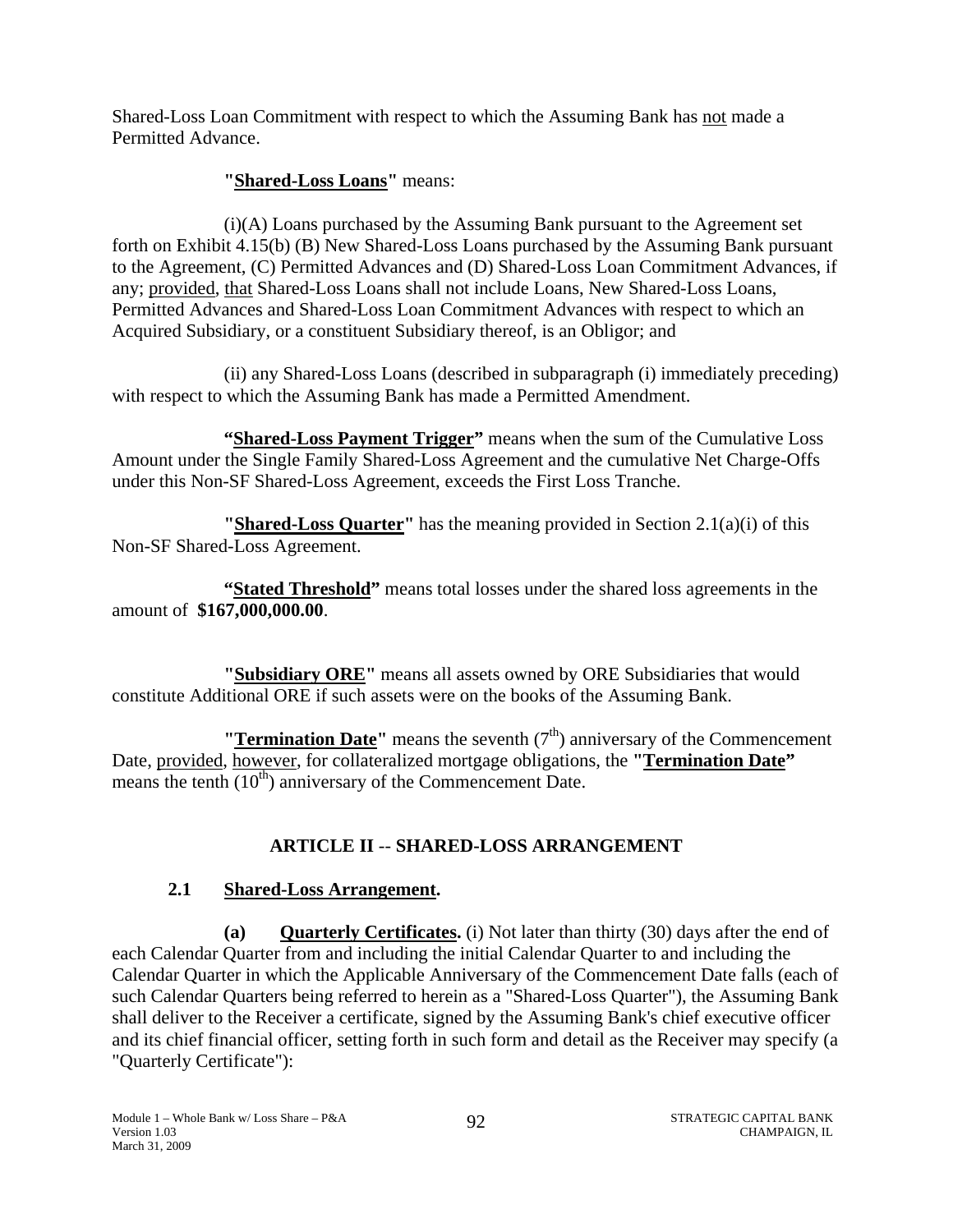(A) the amount of Charge-Offs, the amount of Recoveries and the amount of Net Charge-Offs (which amount may be negative) during such Shared-Loss Quarter with respect to the Shared-Loss Assets (and for Recoveries, with respect to the Assets for which a charge-off was effected by the Failed Bank prior to Bank Closing); and

(B) the aggregate amount of Reimbursable Expenses (which amount may be negative) during such Shared-Loss Quarter.

(ii) Not later than thirty (30) days after the end of each Calendar Quarter from and including the first Calendar Quarter following the final Shared-Loss Quarter to and including the Calendar Quarter in which the Termination Date falls (each of such Calendar Quarters being referred to herein as a "Recovery Quarter"), the Assuming Bank shall deliver to the Receiver a Quarterly Certificate setting forth, in such form and detail as the Receiver may specify, the amount of Recoveries and Recovery Expenses during such Recovery Quarter. On the Quarterly Certificate for the first Recovery Quarter only, the Assuming Bank may report as a separate item, in such form and detail as the Receiver may specify, the aggregate amount of any Reimbursable Expenses that: (a) were incurred prior to or during the final Shared-Loss Quarter, and (b) had not been included in any Quarterly Certificate for any Shared-Loss Quarter because they had not been actually paid by the Assuming Bank (in accordance with the terms of this Non-SF Shared-Loss Agreement) during any Shared-Loss Quarter and (c) were actually paid by the Assuming Bank (in accordance with the terms of this Non-SF Shared-Loss Agreement) during the first Recovery Quarter.

# **(b) Payments With Respect to Shared-Loss Assets.**

(i) For purposes of this Section 2.1(b), the Assuming Bank shall record the Shared-Loss Assets on its Accounting Records at Book Value. If the amount of all Net Charge-Offs during any Shared-Loss Quarter plus Reimbursable Expenses during such Shared-Loss Quarter (the "Shared-Loss Amount") is positive, then, except as provided in Sections 2.1(c) and (e) below, and subject to the provisions of Section 2.1(b)(vi) below, not later than fifteen (15) days after the date on which the Receiver receives the Quarterly Certificate with respect to such Shared-Loss Quarter, the Receiver shall pay to the Assuming Bank an amount equal to eighty percent (80%) of the Shared-Loss Amount for such Shared-Loss Quarter. If the Shared-Loss Amount during any Shared-Loss Quarter is negative, the Assuming Bank shall pay to the Receiver an amount equal to eighty percent (80%) of the Shared-Loss Amount for such Shared-Loss Quarter, which payment shall be delivered to the Receiver together with the Quarterly Certificate for such Shared-Loss Quarter.

(ii) If the amount of gross Recoveries during any Recovery Quarter less Recovery Expenses during such Recovery Quarter (the "Recovery Amount") is positive, then, simultaneously with its delivery of the Quarterly Certificate with respect to such Recovery Quarter, the Assuming Bank shall pay to the Receiver an amount equal to eighty percent (80%) of the Recovery Amount for such Recovery Quarter. If the Recovery Amount is negative, then such negative amount shall be subtracted from the amount of gross Recoveries during the next succeeding Recovery Quarter in determining the Recovery Amount in such next succeeding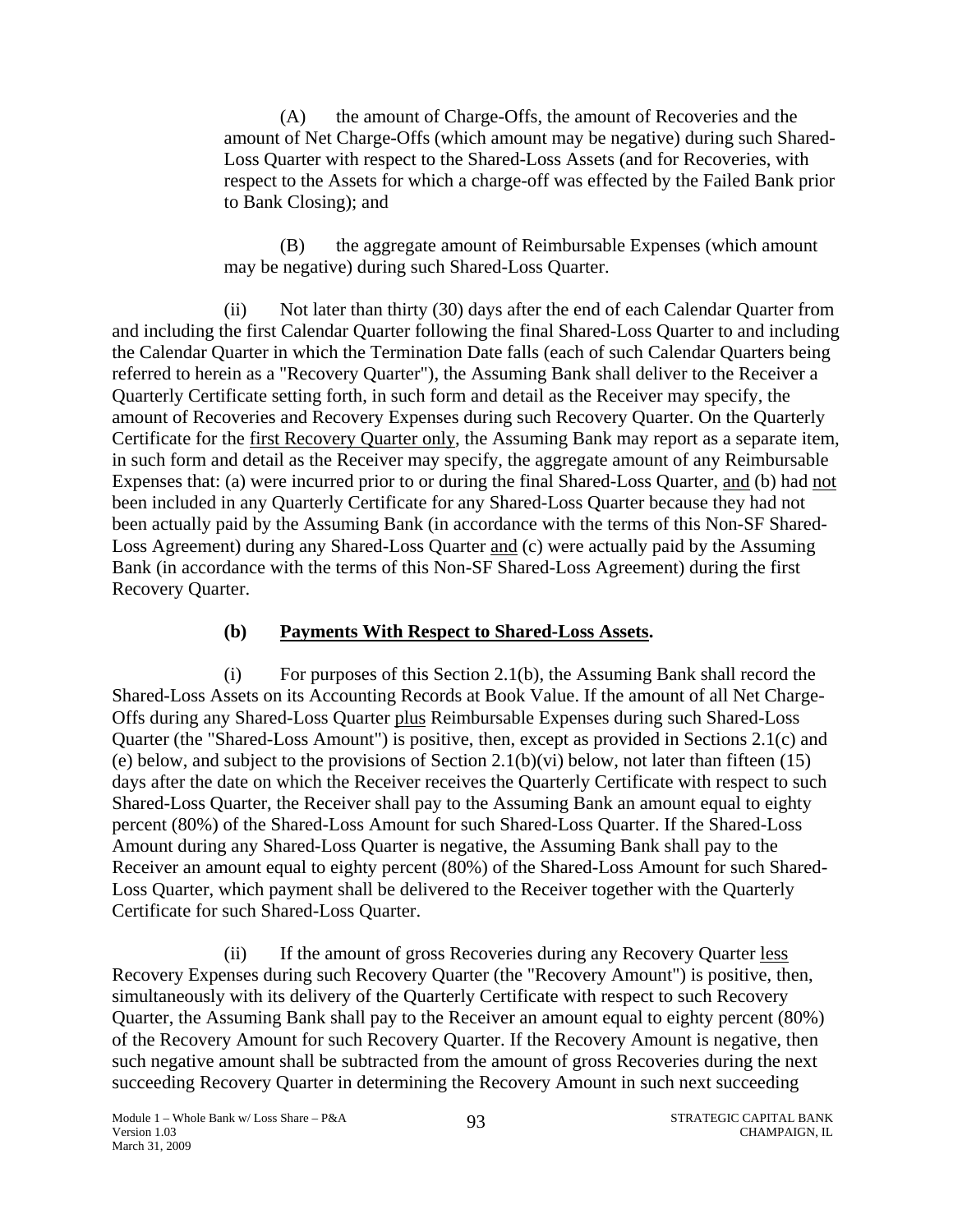Recovery Quarter; provided, that this Section 2.1(b)(ii) shall operate successively in the event that the Recovery Amount (after giving effect to this Section 2.1(b)(ii)) in such next succeeding Recovery Quarter is negative. The Assuming Bank shall specify, in the Quarterly Certificate for the final Recovery Quarter, the aggregate amount for all Recovery Quarters only, as of the end of, and including, the final Recovery Quarter of (A) Recoveries ("Aggregate Recovery Period Recoveries"), (B) Recovery Expenses ("Aggregate Recovery Expenses"), and (C) only those Recovery Expenses that have been actually "offset" against Aggregate Recovery Period Recoveries (including those so "offset" in that final Recovery Quarter) ("Aggregate Offset Recovery Expenses"); as used in this sentence, the term "offset" means the amount that has been applied to reduce gross Recoveries in any Recovery Quarter pursuant to the methodology set forth in this Section 2.1(b)(ii). If, at the end of the final Recovery Quarter the amount of Aggregate Recovery Expenses exceeds the amount of Aggregate Recovery Period Recoveries, the Receiver shall have no obligation to pay to the Assuming Bank all or any portion of such excess. Subsequent to the Assuming Bank's calculation of the Recovery Amount (if any) for the final Recovery Quarter, the Assuming Bank shall also show on the Quarterly Certificate for the final Recovery Quarter the results of the following three mathematical calculations: (i) Aggregate Recovery Period Recoveries minus Aggregate Offset Recovery Expenses; (ii) Aggregate Recovery Expenses minus Aggregate Offset Recovery Expenses; and (iii) the lesser of the two amounts calculated in (i) and (ii) immediately above ("Additional Recovery Expenses") multiplied by 80% (the amount so calculated in (iii) being defined as the "Additional Recovery Expense Amount"). If the Additional Recovery Expense Amount is greater than zero, then the Assuming Bank may request in the Quarterly Certificate for the final Recovery Quarter that the Receiver reimburse the Assuming Bank the amount of the Additional Recovery Expense Amount and the Receiver shall pay to the Assuming Bank the Additional Recovery Expense Amount within fifteen (15) days after the date on which the Receiver receives that Quarterly Certificate. On the Quarterly Certificate for the final Recovery Quarter only, the Assuming Bank may include, in addition to any Recovery Expenses for that Recovery Quarter that were paid by the Assuming Bank in that Recovery Quarter, those Recovery Expenses that: (a) were incurred prior to or during the final Recovery Quarter, and (b) had not been included in any Quarterly Certificate for any Recovery Quarter because they had not been actually paid by the Assuming Bank (in accordance with the terms of this Non-SF Shared-Loss Agreement) during any Recovery Quarter, and (c) were actually paid by the Assuming Bank (in accordance with the terms of this Non-SF Shared-Loss Agreement) prior to the date the Assuming Bank is required to deliver that final Quarterly Certificate to the Receiver under the terms of Section 2.1(a)(ii).

(iii) Concurrently with the delivery date of the Quarterly Certificate for the final Recovery Quarter as provided in Section 2.1(a)(ii), the Assuming Bank shall deliver to the Receiver a certificate, signed by the Assuming Bank's chief executive officer and its chief financial officer, setting forth in such form and detail (including supporting schedules) as the Receiver may specify, the amount of any excess of (A) the aggregate amount of Net Charge-Offs for all Shared-Loss Quarters plus all Reimbursable Expenses and Aggregate Offset Recovery Expenses plus Additional Recovery Expenses minus the aggregate amount of gross Recoveries for all Recovery Quarters, over (B) the Stated Threshold. Not later than forty-five (45) days after the date on which the Receiver receives such certificate, the Receiver shall pay to the Assuming Bank an amount equal to fifteen percent (15%) of such excess.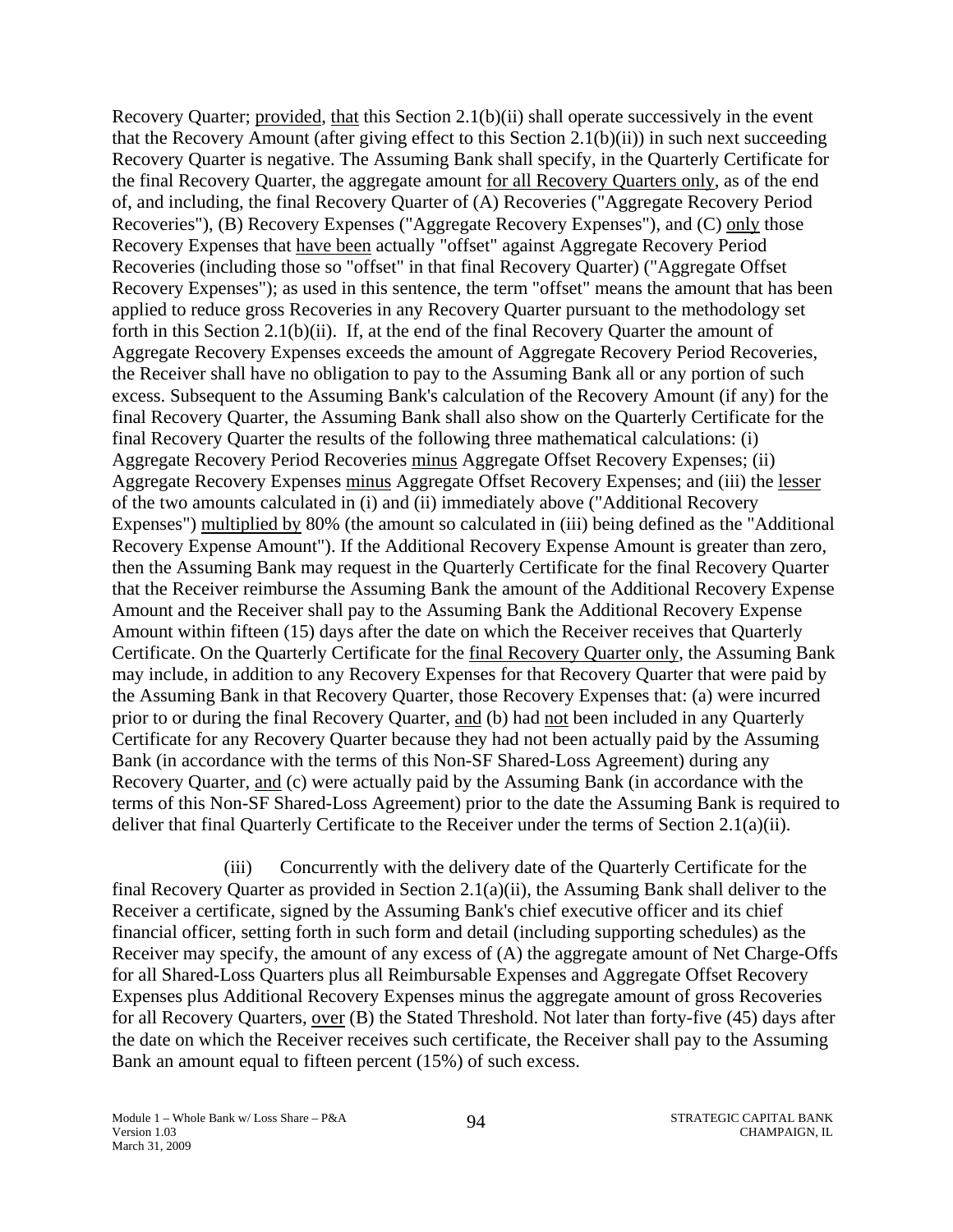(iv) With respect to each Shared-Loss Quarter and Recovery Quarter, collections by the Assuming Bank on any charge-off effected by the Failed Bank prior to Bank Closing on an Asset other than a Shared-Loss Asset shall be reported as Recoveries under this Section 2.1 only to the extent such collections exceed the Book Value of such Asset, if any. For any Shared-Loss Quarter or Recovery Quarter in which collections by the Assuming Bank on such Asset are applied to both Book Value and to a charge-off effected by the Failed Bank prior to Bank Closing, the amount of expenditures incurred by the Assuming Bank attributable to the collection of any such Asset, that shall be considered a Reimbursable Expense or a Recovery Expense under this Section 2.1 will be limited to a proportion of such expenditures which is equal to the proportion derived by dividing (A) the amount of collections on such Asset applied to a charge-off effected by the Failed Bank prior to Bank Closing, by (B) the total collections on such Assets.

(v) If the Assuming Bank has duly specified an amount of Reimbursable Expenses on the Quarterly Certificate for the first Recovery Quarter as described above in the last sentence of Section 2.1(a)(ii), then, not later than fifteen (15) days after the date on which the Receiver receives that Quarterly Certificate, the Receiver shall pay to the Assuming Bank an amount equal to eighty percent (80%) of the amount of such Reimbursable Expenses.

(vi) Receiver has no obligation to make payment for any Shared Loss Quarters until the Shared-Loss Payment Trigger is reached.

**(c) Limitation on Shared-Loss Payment.** The Receiver shall not be required to make any payments pursuant to this Section 2.1 with respect to any Charge-Off of a Shared-Loss Asset that the Receiver or the Corporation determines, based upon the Examination Criteria, should not have been effected by the Assuming Bank. In the event that the Receiver does not make any payments with respect to any Charge-Off of a Shared-Loss Asset pursuant to this Section 2.1 or determines that a payment was improperly made, the Assuming Bank and the Receiver shall make such accounting adjustments and payments as may be necessary to give retroactive effect to such corrections.

**(d) Sale of, or Additional Advances or Amendments with Respect to, Shared-Loss Loans.** No Shared-Loss Loan shall be treated as a Shared-Loss Asset pursuant to this Section 2.1 (i) after the Assuming Bank makes any additional advance, commitment or increase in the amount of a commitment with respect to such Shared-Loss Loan that does not constitute a Permitted Advance or a Shared-Loss Loan Commitment Advance, (iii) after the Assuming Bank makes any amendment, modification, renewal or extension to such Shared-Loss Loan that does not constitute a Permitted Amendment, or (iv) after the Assuming Bank has managed, administered or collected any "Related Loan" (as such term is defined in Section 3.4 of Article III of this Exhibit) in any manner which would have the effect of increasing the amount of any collections with respect to the Related Loan to the detriment of such Shared-Loss Asset to which such loan is related; provided, that any such Shared-Loss Loan that has been the subject of Charge-Offs prior to the taking of any action described in clause (i), (ii), or (iii) of this Section 2.1(d) by the Assuming Bank shall be treated as a Shared-Loss Asset pursuant to this Section 2.1 solely for the purpose of treatment of Recoveries on such Charge-Offs until such time as the amount of Recoveries with respect to such Shared-Loss Asset equals such Charge-Offs.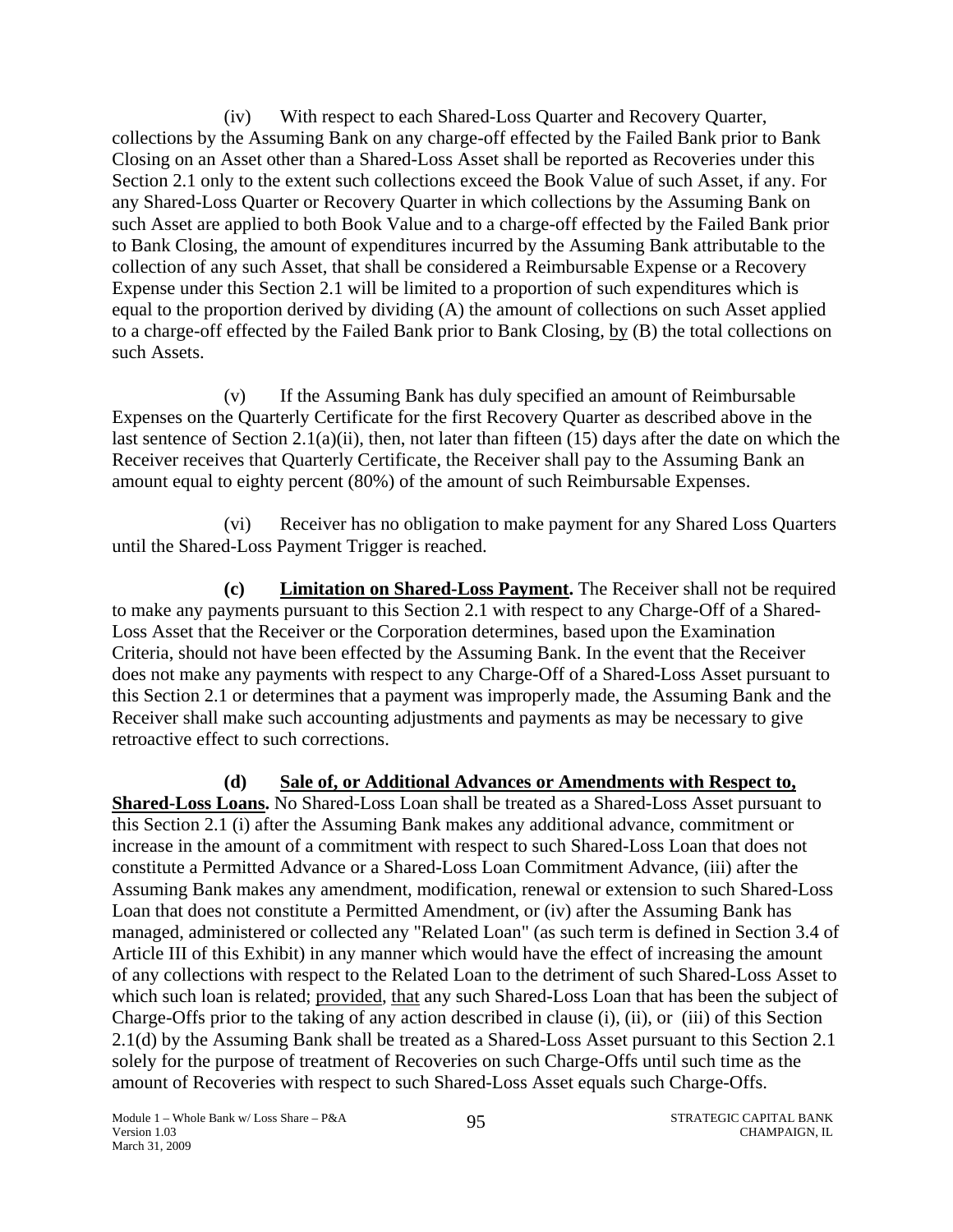### **(e) Option to Purchase.**

(i) In the event that the Assuming Bank determines that there is a substantial likelihood that continued efforts to collect a Shared-Loss Asset or an Asset for which a chargeoff was effected by the Failed Bank with, in either case, a Legal Balance of \$500,000 or more on the Accounting Records of the Assuming Bank will result in an expenditure of funds by the Assuming Bank to a third party for a specified purpose (the expenditure of which, in its best judgment, will maximize collections), which do not constitute Reimbursable Expenses or Recovery Expenses, and such expenses will exceed ten percent (10%) of the then book value thereof as reflected on the Accounting Records of the Assuming Bank, the Assuming Bank shall (i) promptly so notify the Receiver and (ii) request that such expenditure be treated as a Reimbursable Expense or Recovery Expense for purposes of this Section 2.1. (Where the Assuming Bank determines that there is a substantial likelihood that the previously mentioned situation exists with respect to continued efforts to collect a Shared-Loss Asset or an Asset for which a charge-off was effected by the Failed Bank with, in either case, a Legal Balance of less than \$500,000 on the Accounting Records of the Assuming Bank, the Assuming Bank may so notify the Receiver and request that such expenditure be treated as a Reimbursable Expense or Recovery Expense.) Within thirty (30) days after its receipt of such a notice, the Receiver will advise the Assuming Bank of its consent or denial that such expenditures shall be treated as a Reimbursable Expense or Recovery Expense, as the case may be. Notwithstanding the failure of the Receiver to give its consent with respect to such expenditures, the Assuming Bank shall continue to administer such Shared-Loss Asset in accordance with Section 2.2, except that the Assuming Bank shall not be required to make such expenditures. At any time after its receipt of such a notice and on or prior to the Termination Date the Receiver shall have the right to purchase such Shared-Loss Asset or Asset as provided in Section 2.1(e)(iii), notwithstanding any consent by the Receiver with respect to such expenditure.

(ii) During the period prior to the Termination Date, the Assuming Bank shall notify the Receiver within fifteen (15) days after any of the following becomes fully or partially charged-off:

> (A) a Shared-Loss Loan having a Legal Balance (or, in the case of more than one (1) Shared-Loss Loan made to the same Obligor, a combined Legal Balance) of \$500,000 or more in circumstances in which the legal claim against the relevant Obligor survives; or

(B) a Shared-Loss Loan to a director, an "executive officer" as defined in 12 C.F.R. 215.2(d), a "principal shareholder" as defined in 12 C.F.R. 215.2(l), or an Affiliate of the Assuming Bank.

(iii) If the Receiver determines in its sole discretion that the Assuming Bank is not diligently pursuing collection efforts with respect to any Shared-Loss Asset which has been fully or partially charged-off or written-down (including any Shared-Loss Asset which is identified or required to be identified in a notice pursuant to Section 2.1(e)(ii)) or any Asset for which there exists a Failed Bank Charge-Off/Write-Down, the Receiver may at its option,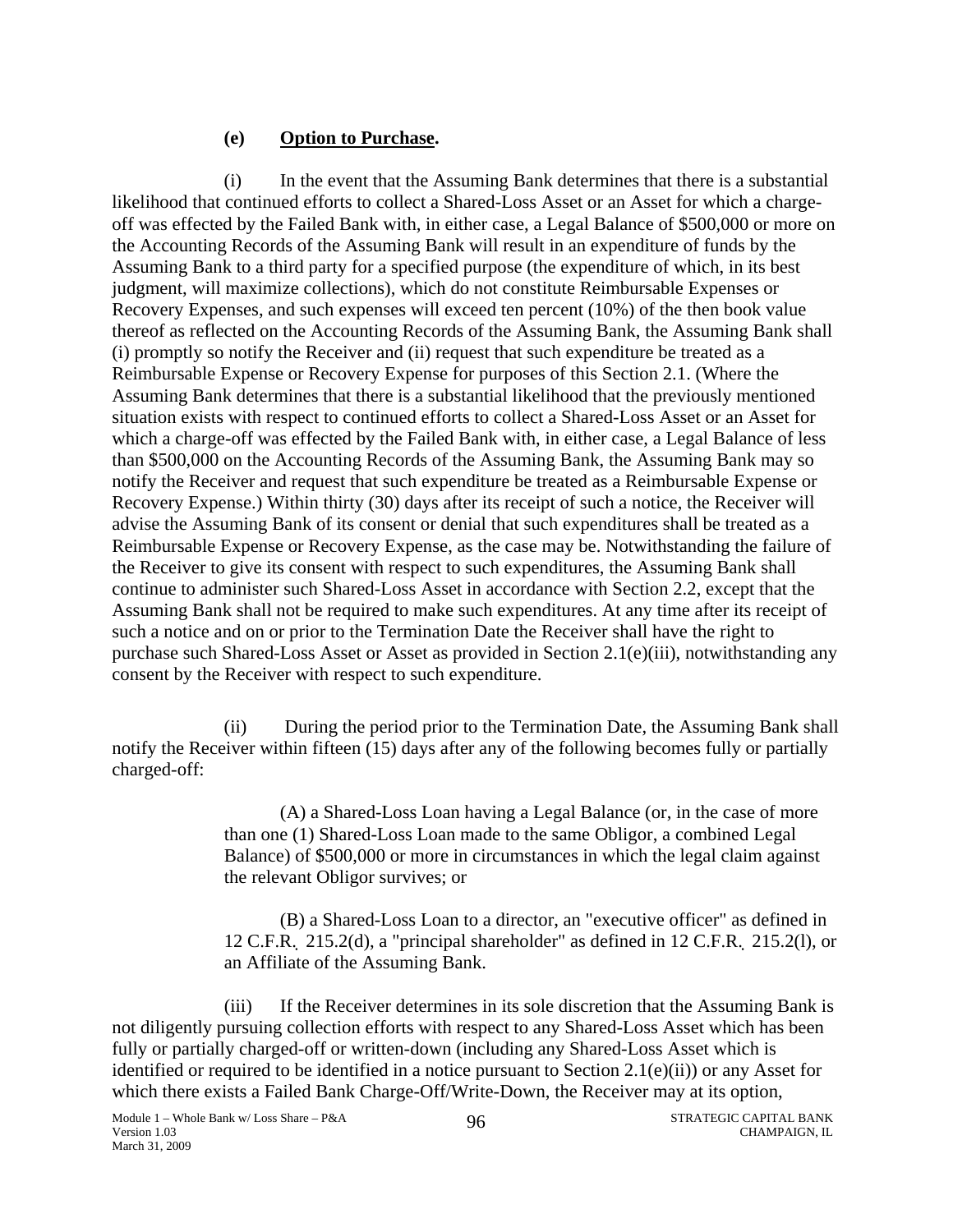exercisable at any time on or prior to the Termination Date, require the Assuming Bank to assign, transfer and convey such Shared-Loss Asset or Asset to and for the sole benefit of the Receiver for a price equal to the Repurchase Price thereof less the Related Liability Amount with respect to any Related Liabilities related to such Shared-Loss Asset or Asset.

(iv) Not later than ten (10) days after the date upon which the Assuming Bank receives notice of the Receiver's intention to purchase or require the assignment of any Shared-Loss Asset or Asset pursuant to Section 2.1(e)(i) or (iii), the Assuming Bank shall transfer to the Receiver such Shared-Loss Asset or Asset and any Credit Files relating thereto and shall take all such other actions as may be necessary and appropriate to adequately effect the transfer of such Shared-Loss Asset or Asset from the Assuming Bank to the Receiver. Not later than fifteen (15) days after the date upon which the Receiver receives such Shared-Loss Asset or Asset and any Credit Files relating thereto, the Receiver shall pay to the Assuming Bank an amount equal to the Repurchase Price of such Shared-Loss Asset or Asset less the Related Liability Amount.

(v) The Receiver shall assume all Related Liabilities with respect to any Shared-Loss Asset or Asset set forth in the notice described in Section 2.1(e)(iv).

# **(f) Dispute Resolution.**

(i) (A) Any dispute as to whether a Charge-Off of a Shared-Loss Asset was made in accordance with Examination Criteria shall be resolved by the Assuming Bank's Chartering Authority. (B) With respect to any other dispute arising under the terms of this this Non-SF Shared-Loss Agreement, at the discretion of the Corporation, to be exercised in each instance of such other dispute, and with the subsequent written consent of the Assuming Bank, such other dispute shall be resolved by determination of a review board (a "Review Board") established pursuant to Section 2.1(f). Any Review Board under this Section 2.1(f) shall follow the provisions of the Federal Arbitration Act and shall follow the provisions of the Administrative Dispute Resolution Act of 1996 ("ADRA"), as amended. (C) Any determination by the Assuming Bank's Chartering Authority or by a Review Board shall be conclusive and binding on the parties hereto and not subject to further dispute, and judgment may be entered on said determination in accordance with applicable arbitration law in any court having jurisdiction thereof.

(ii) A Review Board shall consist of three (3) members, each of whom shall have such expertise as the Corporation and the Assuming Bank agree is relevant. As appropriate, the receiver or the Corporation (the "FDIC Party") will select one member, one member will be selected by the Assuming Bank and the third member (the "Neutral Member") will be selected by the other two members. The member of the Review Board selected by a party may be removed at any time by such party upon two (2) days' written notice to the other party of the selection of a replacement member. The Neutral Member may be removed by unanimous action of the members appointed by the FDIC Party and the Assuming Bank after two (2) days' prior written notice to the FDIC Party and the Assuming Bank of the selection of a replacement Neutral Member. In addition, if a Neutral Member fails for any reason to serve or continue to serve on the Review Board, the other remaining members shall so notify the parties to the dispute and the Neutral Member in writing that such Neutral Member will be replaced, and the Neutral Member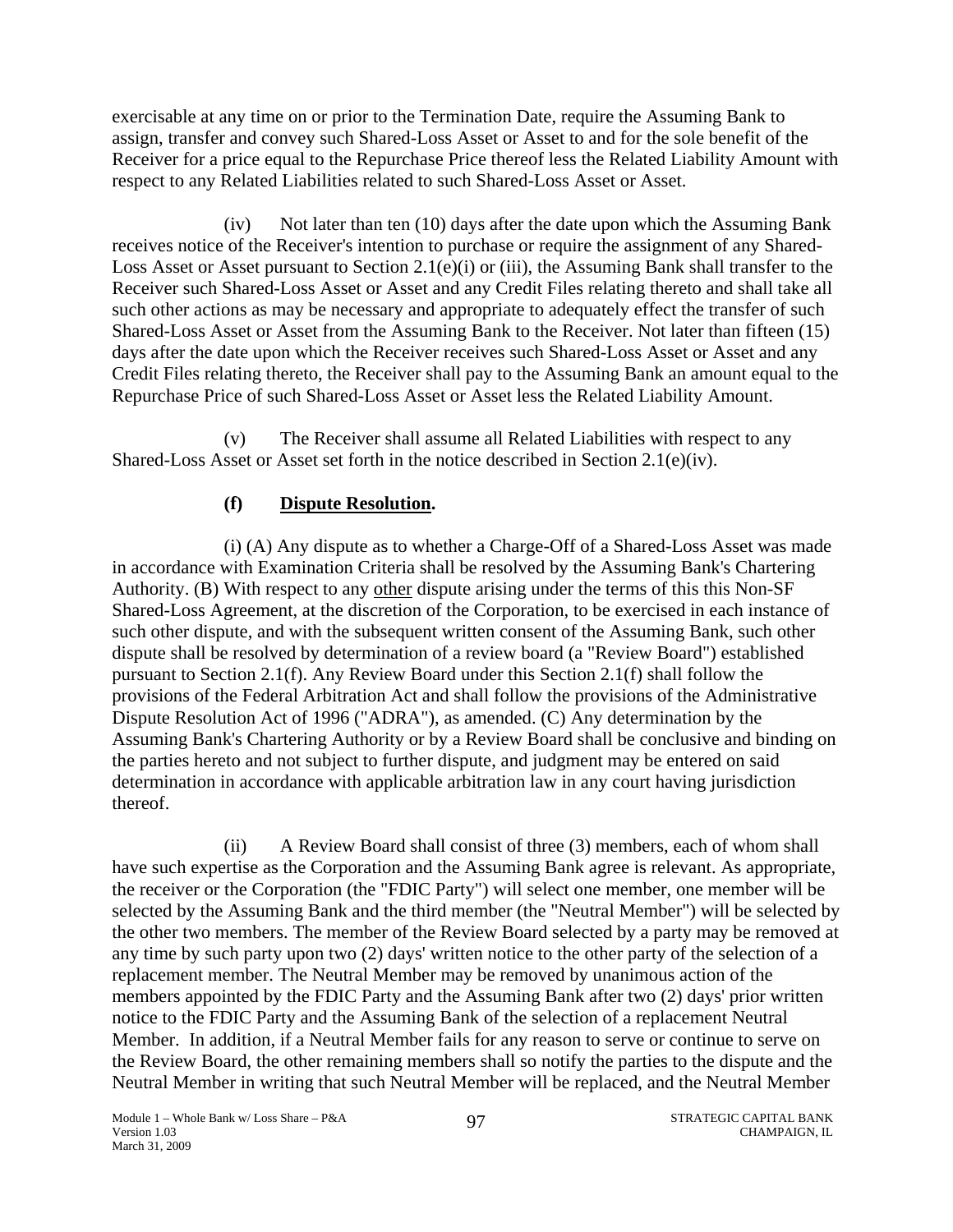shall thereafter be replaced by the unanimous action of the other remaining members within twenty (20) business days of that notification.

(iii) No dispute may be submitted to a Review Board by any of the parties to this Non-SF Shared-Loss Agreement unless such party has provided to the other party a written notice of dispute ("Notice of Dispute"). During the forty-five (45)-day period following the providing of a Notice of Dispute, the parties to the dispute will make every effort in good faith to resolve the dispute by mutual agreement. As part of these good faith efforts, the parties should consider the use of less formal dispute resolution techniques, as judged appropriate by each party in its sole discretion. Such techniques may include, but are not limited to, mediation, settlement conference, and early neutral evaluation. If the parties have not agreed to a resolution of the dispute by the end of such forty-five (45)-day period, then, subject to the discretion of the Corporation and the written consent of the Assuming Bank as set forth in Section  $2.1(f)(i)(B)$ above, on the first day following the end of such period, the FDIC Party and the Assuming Bank shall notify each other of its selection of its member of the Review Board and such members shall be instructed to promptly select the Neutral Member of the Review Board. If the members appointed by the FDIC Party and the Assuming Bank are unable to promptly agree upon the initial selection of the Neutral Member, or a timely replacement Neutral Member as set forth in Section 2.1(f)(ii) above, the two appointed members shall apply to the American Arbitration Association ("AAA"), and such Neutral Member shall be appointed in accordance with the Commercial Arbitration Rules of the AAA.

(iv) The resolution of a dispute pursuant to this Section 2.1(f) shall be governed by the Commercial Arbitration Rules of the AAA to the extent that such rules are not inconsistent with this Section 2.1(f). The Review Board may modify the procedures set forth in such rules from time to time with the prior approval of the FDIC Party and the Assuming Bank.

(v) Within fifteen (15) days after the last to occur of the final written submissions of both parties, the presentation of witnesses, if any, and oral presentations, if any, the Review Board shall adopt the position of one of the parties and shall present to the parties a written award regarding the dispute. The determination of any two (2) members of a Review Board will constitute the determination of such Review Board.

(vi) The FDIC Party and the Assuming Bank will each pay the fees and expenses of the member of the Review Board selected by it. The FDIC Party and Assuming Bank will share equally the fees and expenses of the Neutral Member. No such fees or expenses incurred by the Assuming Bank shall be subject to reimbursement by the FDIC Party under this Non-SF Shared-Loss Agreement or otherwise.

(vii) Each party will bear all costs and expenses incurred by it in connection with the submission of any dispute to a Review Board. No such costs or expenses incurred by the Assuming Bank shall be subject to reimbursement by the FDIC Party under this Non-SF Shared-Loss Agreement or otherwise. The Review Board shall have no authority to award costs or expenses incurred by either party to these proceedings.

(viii) Any dispute resolution proceeding held pursuant to this Section 2.1(f)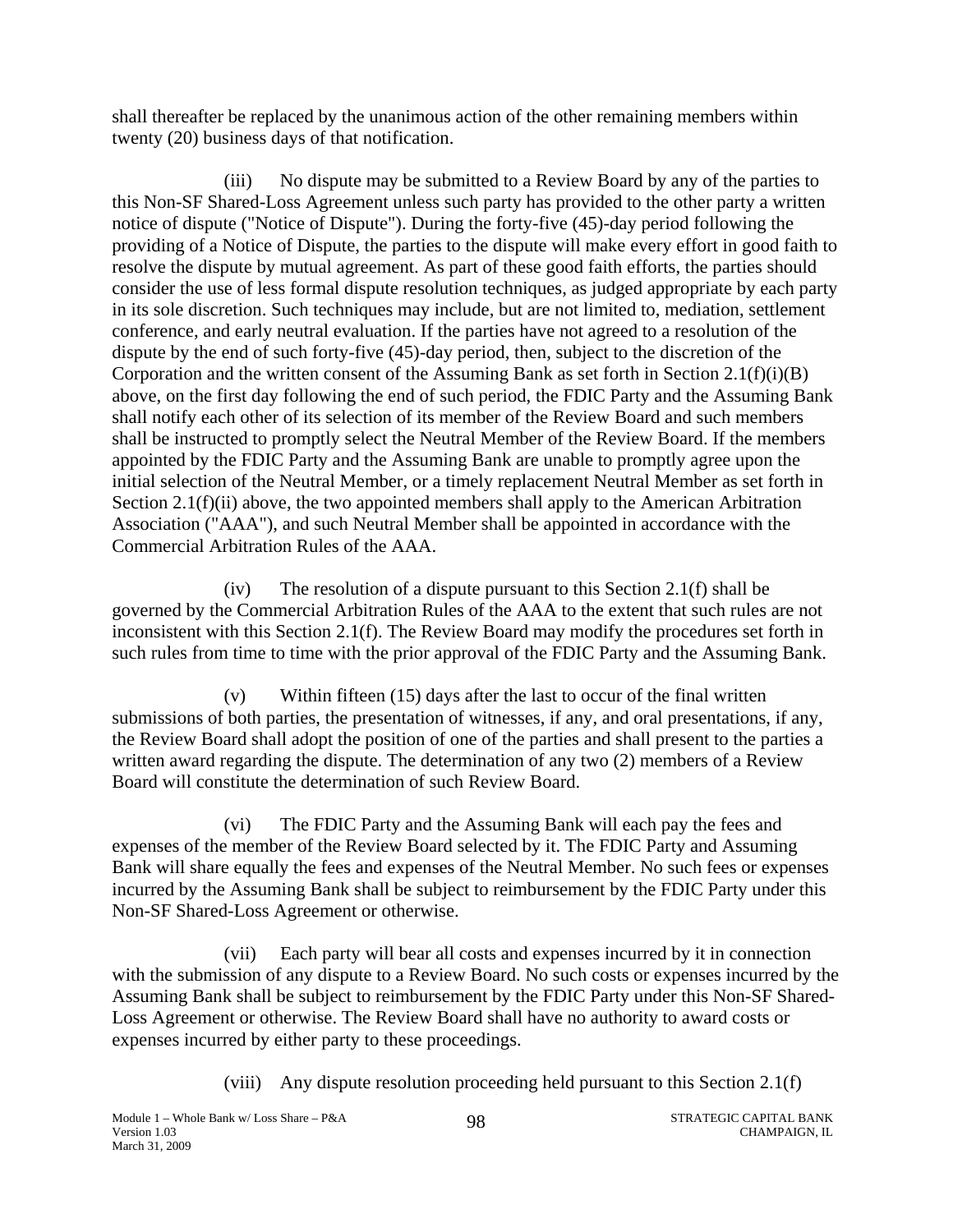shall not be public. In addition, each party and each member of any Review Board shall strictly maintain the confidentiality of all issues, disputes, arguments, positions and interpretations of any such proceeding, as well as all information, attachments, enclosures, exhibits, summaries, compilations, studies, analyses, notes, documents, statements, schedules and other similar items associated therewith. Pursuant to ADRA, dispute resolution communications may not be disclosed either by the parties or by any member of the Review board unless:

(1) all parties to the dispute resolution proceeding agree in writing;

(2) the communication has already been made public;

(3) the communication is required by statute to be made public; or (4) a court determines that such testimony or disclosure is necessary to prevent a manifest injustice, help establish a violation of the law or prevent harm to the public health or safety, or of sufficient magnitude in the particular case to outweigh the integrity of dispute resolution proceedings in general by reducing the confidence of parties in future cases that their communications will remain confidential.

 $(ix)$  Any dispute resolution proceeding pursuant to this Section 2.1(f) (whether as a matter of good faith negotiations, by resort to a Review Board, or otherwise) is a compromise negotiation for purposes of the Federal Rules of Evidence and state rules of evidence. The parties agree that all proceedings, including any statement made or document prepared by any party, attorney or other participants are privileged and shall not be disclosed in any subsequent proceeding or document or construed for any purpose as an admission against interest. Any document submitted and any statements made during any dispute resolution proceeding are for settlement purposes only. The parties further agree not to subpoena any of the members of the Review Board or any documents submitted to the Review Board. In no event will the Neutral Member voluntarily testify on behalf of any party.

(x) No decision, interpretation, determination, analysis, statement, award or other pronouncement of any Review Board shall constitute precedent as regards any subsequent proceeding (whether or not such proceeding involves dispute resolution under this Non-SF Shared-Loss Agreement) nor shall any Review Board be bound to follow any decision, interpretation, determination, analysis, statement, award or other pronouncement rendered by any previous Review Board or any other previous dispute resolution panel which may have convened in connection with a transaction involving other failed financial institutions or Federal assistance transactions.

(xi) The parties may extend any period of time in this Section 2.1(f) by mutual agreement. Notwithstanding anything above to the contrary, no dispute shall be submitted to a Review Board until each member of the Review Board, and any substitute member, if applicable, agrees to be bound by the provisions of this Section 2.1(f) as applicable to members of a Review Board. Prior to the commencement of the Review Board proceedings, or, in the case of a substitute Neutral Member, prior to the re-commencement of such proceedings subsequent to that substitution, the Neutral Member shall provide a written oath of impartiality.

**2.2 Administration of Shared-Loss Assets.** The Assuming Bank shall at all times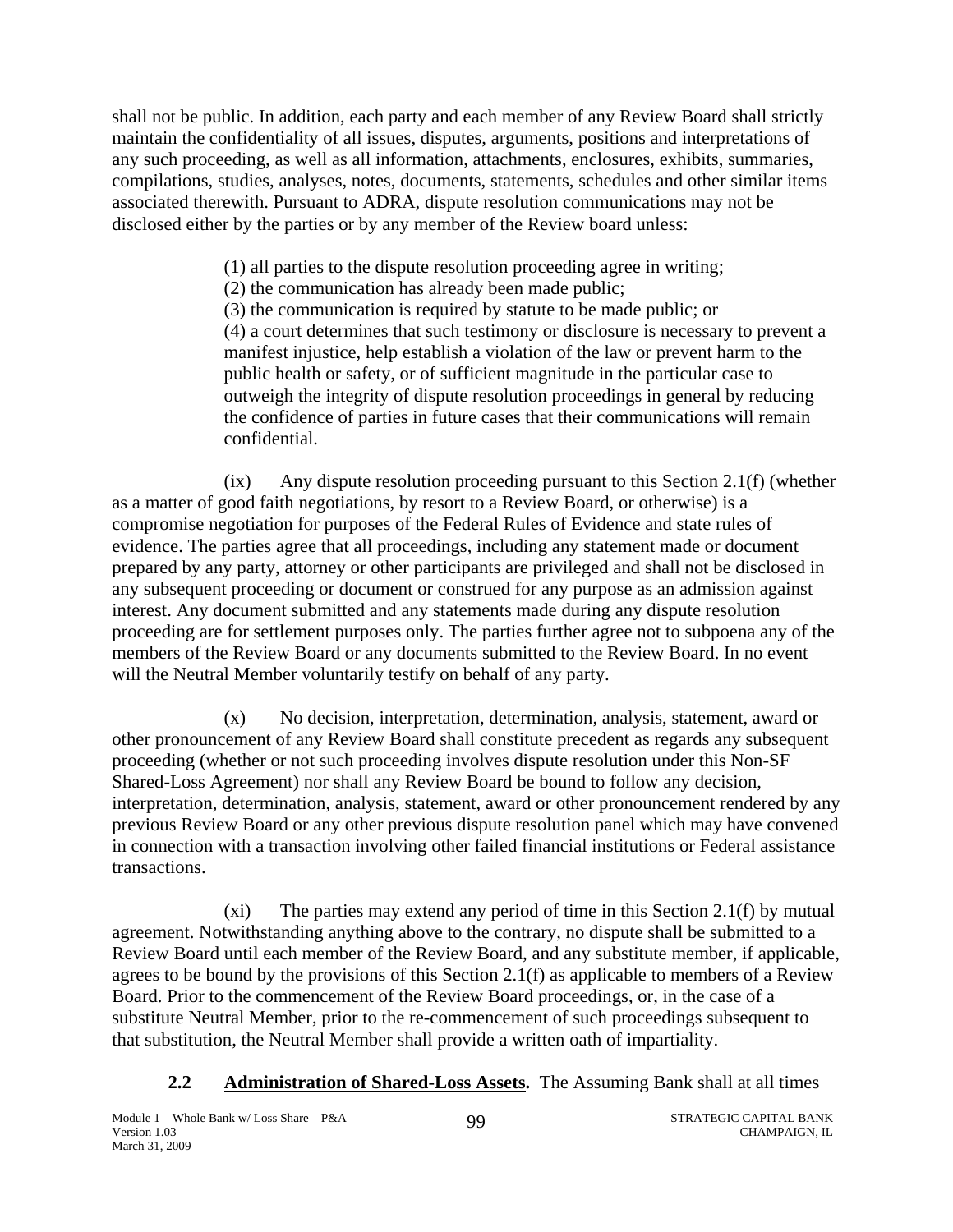prior to the Termination Date comply with the Rules Regarding the Administration of Shared-Loss Assets as set forth in Article III of this Exhibit.

# **2.3 Auditor Report; Right to Audit.**

(a) Within ninety (90) days after the end of each calendar year from and including the calendar year during which Bank Closing falls to and including the calendar year during which the Termination Date falls, the Assuming Bank shall deliver to the Corporation and to the Receiver a report signed by its independent public accountants stating that they have reviewed the terms of this Non-SF Shared-Loss Agreement and that, in the course of their annual audit of the Assuming Bank's books and records, nothing has come to their attention suggesting that any computations required to be made by the Assuming Bank during such calendar year by this Article II were not made by the Assuming Bank in accordance herewith. In the event that the Assuming Bank cannot comply with the preceding sentence, it shall promptly submit to the Receiver corrected computations together with a report signed by its independent public accountants stating that, after giving effect to such corrected computations, nothing has come to their attention suggesting that any computations required to be made by the Assuming Bank during such year by this Article II were not made by the Assuming Bank in accordance herewith. In such event, the Assuming Bank and the Receiver shall make all such accounting adjustments and payments as may be necessary to give effect to each correction reflected in such corrected computations, retroactive to the date on which the corresponding incorrect computation was made.

(b) The Assuming Bank shall perform on a semi-annual basis an internal audit of its compliance with the provisions of this Article II and shall provide the Receiver and the Corporation with copies of the internal audit reports and access to internal audit workpapers related to such internal audit.

(c) The Receiver or the Corporation may perform an audit to determine the Assuming Bank's compliance with the provisions of this Non-SF Shared-Loss Agreement, including this Article II, at any time. The scope and duration of any such audit shall be within the sole discretion of the Receiver or the Corporation, as the case may be. The Receiver or the Corporation, as the case may be, shall bear the expense of any such audit. In the event that any corrections are necessary as a result of such an audit, the Assuming Bank and the Receiver shall make such accounting adjustments and payments as may be necessary to give retroactive effect to such corrections.

**2.4 Withholdings.** Notwithstanding any other provision in this Article II, the Receiver, upon the direction of the Director (or designee) of the Corporation's Division of Resolutions and Receiverships, may withhold payment for any amounts included in a Quarterly Certificate delivered pursuant to Section 2.1, if, in its sole judgment, there is a reasonable basis for denying the eligibility of an item for which reimbursement or payment is sought under such Section. In such event, the Receiver shall provide a written notice to the Assuming Bank detailing the grounds for withholding such payment. At such time as the Assuming Bank demonstrates to the satisfaction of the Receiver that the grounds for such withholding of payment, or portion of payment, no longer exist or have been cured, then the Receiver shall pay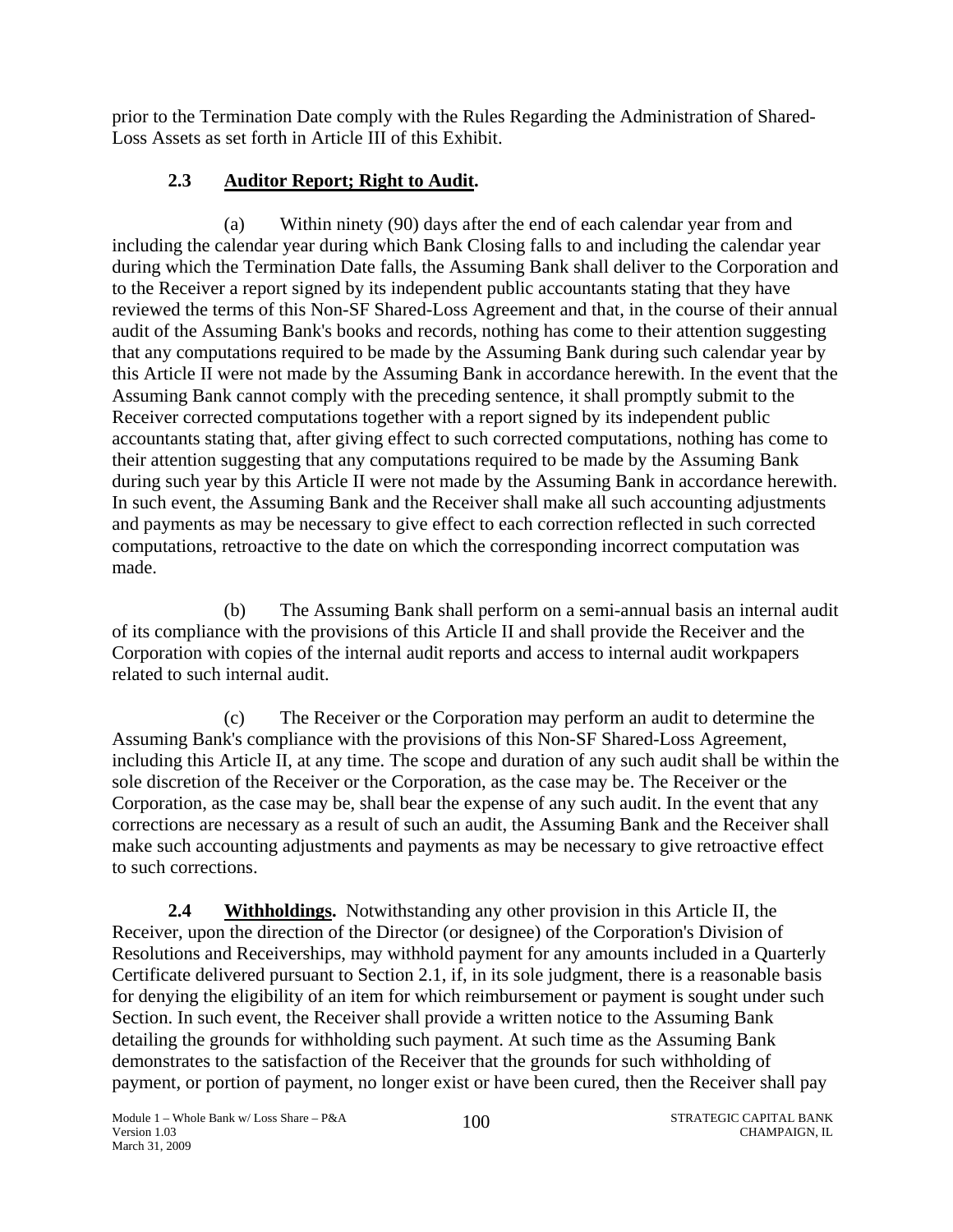the Assuming Bank the amount withheld which the Receiver determines is eligible for payment, within fifteen (15) Business Days. In the event the Receiver or the Assuming Bank elects to submit the issue of the eligibility of the item for reimbursement or payment for determination under the dispute resolution procedures of Section 2.1(f), then (i) if the dispute is settled by the mutual agreement of the parties in accordance with Section 2.1(f)(iii), the Receiver shall pay the amount withheld (to the extent so agreed) within fifteen (15) Business Days from the date upon which the dispute is determined by the parties to be resolved by mutual agreement, and (ii) if the dispute is resolved by the determination of a Review Board, the Receiver shall pay the amount withheld (to the extent so determined) within fifteen (15) Business Days from the date upon which the Receiver is notified of the determination by the Review Board of its obligation to make such payment. Any payment by the Receiver pursuant to this Section 2.4 shall be made together with interest on the amount thereof from the date the payment was agreed or determined otherwise to be due, at the interest rate per annum determined by the Receiver to be equal to the coupon equivalent of the three (3)-month U.S. Treasury Bill Rate in effect as of the first Business Day of each Calendar Quarter during which such interest accrues as reported in the Federal Reserve Board's Statistical Release for Selected Interest Rates H.15 opposite the caption "Auction Average - 3-Month" or, if not so reported for such day, for the next preceding Business Day for which such rate was so reported.

**2.5 Books and Records**. The Assuming Bank shall at all times keep books and records which fairly present all dealings and transactions carried out in connection with its business and affairs. Except as otherwise provided for in the Purchase and Assumption Agreement or this Non-SF Shared-Loss Agreement, all financial books and records shall be kept in accordance with generally accepted accounting principles, consistently applied for the periods involved and in a manner such that information necessary to determine compliance with any requirement of the Purchase and Assumption Agreement or this Non-SF Shared-Loss Agreement will be readily obtainable, and in a manner such that the purposes of the Purchase and Assumption Agreement or this Non-SF Shared-Loss Agreement may be effectively accomplished. Without the prior written approval of the Corporation, the Assuming Bank shall not make any change in its accounting principles affecting the Shared-Loss Assets except as required by a change in generally accepted accounting principles. The Assuming Bank shall notify the Corporation of any change in its accounting principles affecting the Shared-Loss Assets which it believes are required by a change in generally accepted accounting principles.

**2.6 Information.** The Assuming Bank shall promptly provide to the Corporation such other information, including financial statements and computations, relating to the performance of the provisions of the Agreement or otherwise relating to its business and affairs or this Exhibit, as the Corporation or the Receiver may request from time to time.

**2.7 Tax Ruling.** The Assuming Bank shall not at any time, without the Corporation's prior written consent, seek a private letter ruling or other determination from the Internal Revenue Service or otherwise seek to qualify for any special tax treatment or benefits associated with any payments made by the Corporation pursuant to the Agreement or this Exhibit.

#### **ARTICLE III - RULES REGARDING THE ADMINISTRATION OF SHARED-LOSS**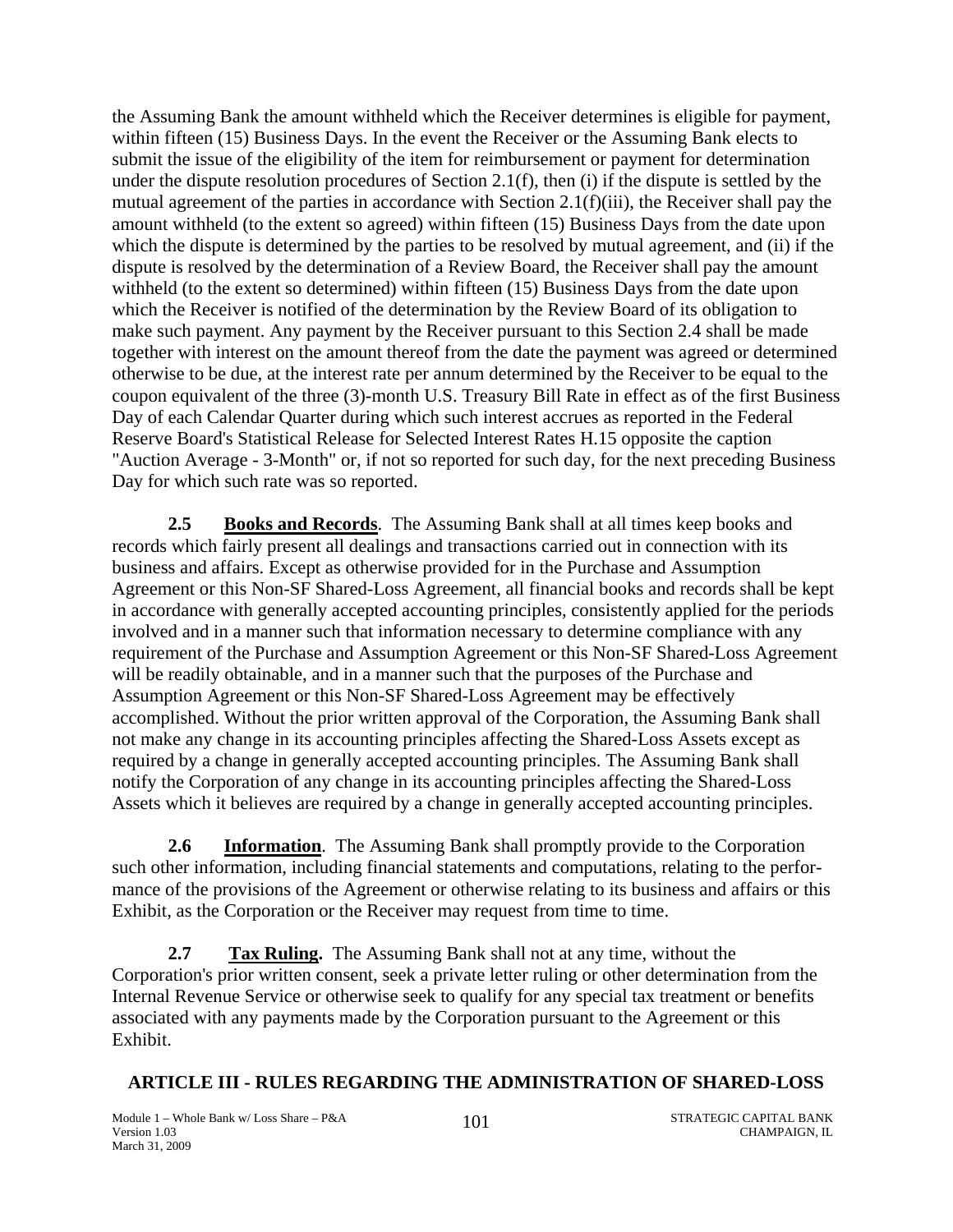### **ASSETS**

**3.1 Agreement with Respect to Administration.** The Assuming Bank shall (and shall cause any of its Affiliates to which the Assuming Bank transfers any Shared-Loss Assets to) manage, administer, and collect the Shared-Loss Assets while owned by the Assuming Bank or any Affiliate thereof during the term of the Agreement in accordance with the rules set forth in this Article III ("Rules"). The Assuming Bank shall be responsible to the Receiver and the Corporation in the performance of its duties hereunder and shall provide to the Receiver and the Corporation such reports as the Receiver or the Corporation deems advisable, including but not limited to the reports required by Section 3.3 hereof, and shall permit the Receiver and the Corporation at all times to monitor the Assuming Bank's performance of its duties hereunder.

**3.2 Duties of the Assuming Bank.** (a) In performance of its duties under these Rules, the Assuming Bank shall:

(i) manage, administer, collect and effect Charge-Offs and Recoveries with respect to each Shared-Loss Asset in a manner consistent with (A) usual and prudent business and banking practices; (B) the Assuming Bank's practices and procedures including, without limitation, the then-effective written internal credit policy guidelines of the Assuming Bank, with respect to the management, administration and collection of and taking of charge-offs and write-downs with respect to loans, other real estate and repossessed collateral that do not constitute Shared-Loss Assets;

(ii) exercise its best business judgment in managing, administering, collecting and effecting Charge-Offs with respect to Shared-Loss Assets;

(iii) use its best efforts to maximize collections with respect to Shared-Loss Assets and, if applicable for a particular Shared-Loss Asset, without regard to the effect of maximizing collections on assets held by the Assuming Bank or any of its Affiliates that are not Shared-Loss Assets;

(iv) adopt and implement accounting, reporting, record-keeping and similar systems with respect to the Shared-Loss Assets, as provided in Section 3.3 hereof;

(v) retain sufficient staff to perform its duties hereunder;

(vi) provide written notification in accordance with Article IV of this Exhibit immediately after the execution of any contract pursuant to which any third party (other than an Affiliate of the Assuming Bank) will manage, administer or collect any of the Shared-Loss Assets, together with a copy of that contract.

(b) Any transaction with or between any Affiliate of the Assuming Bank with respect to any Shared-Loss Asset including, without limitation, the execution of any contract pursuant to which any Affiliate of the Assuming Bank will manage, administer or collect any of the Shared-Loss Assets, or any other action involving self-dealing, shall be subject to the prior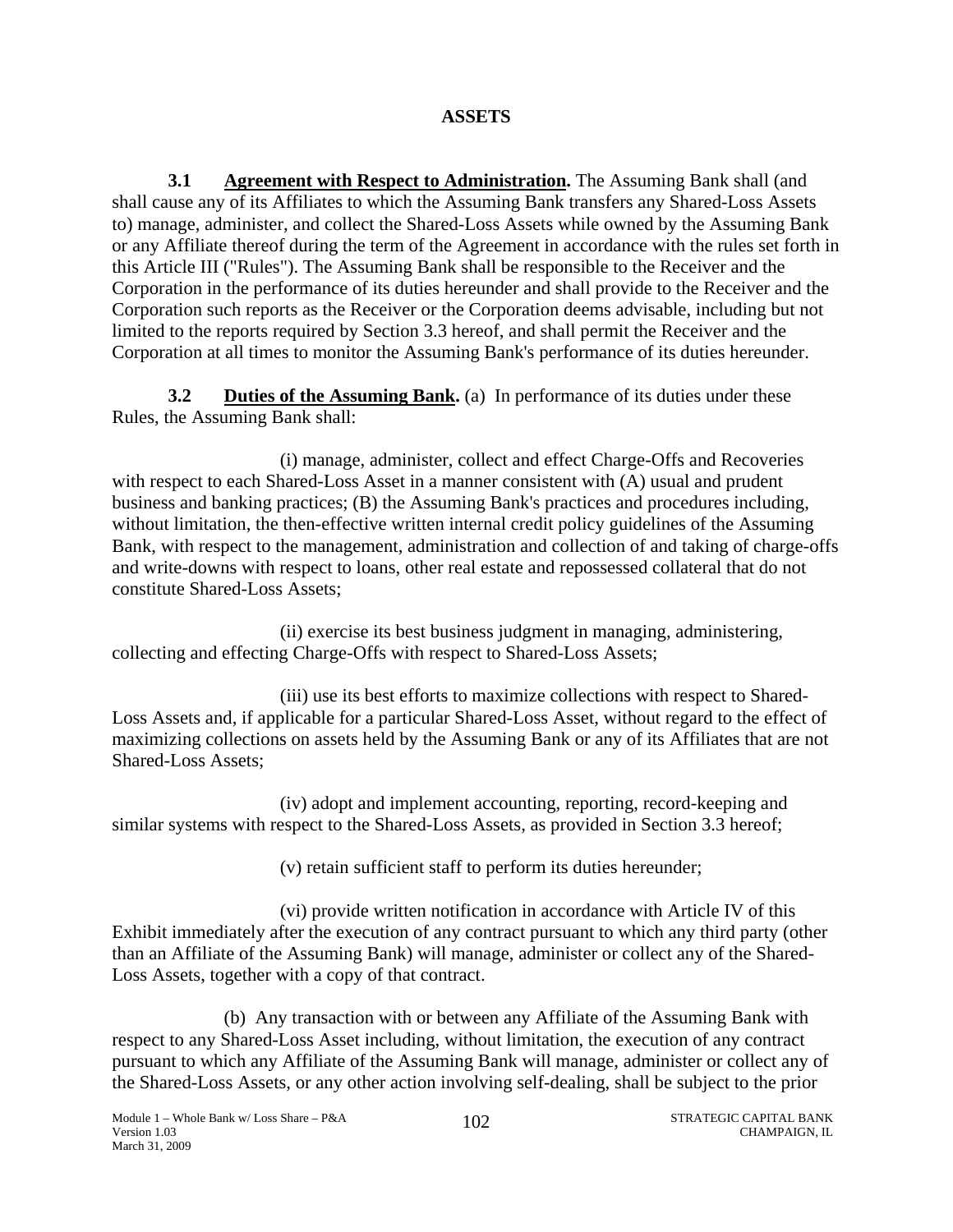written approval of the Receiver or the Corporation.

(c) The following categories of expenses shall not be deemed to be Reimbursable Expenses or Recovery Expenses:

(i) Federal, State, or local income taxes and expenses related thereto;

(ii) salaries or other compensation and related benefits of Assuming Bank employees and the employees of its Affiliates including, without limitation, any bonus, commission or severance arrangements, training, payroll taxes, dues, or travel- or relocationrelated expenses;

(iii) the cost of space occupied by the Assuming Bank, any Affiliate thereof and their staff, the rental of and maintenance of furniture and equipment, and expenses for data processing including the purchase or enhancement of data processing systems;

(iv) except as otherwise provided herein, fees for accounting and other independent professional consultants (other than consultants retained to assess the presence, storage or release of any hazardous or toxic substance, or any pollutant or contaminant with respect to the collateral securing a Shared-Loss Loan that has been fully or partially charged-off); provided, that for purposes of this Section 3.2(c)(iv), fees of attorneys and appraisers engaged as necessary to assist in collections with respect to Shared-Loss Assets shall not be deemed to be fees of other independent consultants;

(v) allocated portions of any other overhead or general and administrative expense other than any fees relating to specific assets, such as appraisal fees or environmental audit fees, for services of a type the Assuming Bank does not normally perform internally;

(vi) any expense not incurred in good faith and with the same degree of care that the Assuming Bank normally would exercise in the collection of troubled assets in which it alone had an interest; and

(vii) any expense incurred for a product, service or activity that is of an extravagant nature or design.

(d) The Assuming Bank shall not contract with third parties to provide services the cost of which would be a Reimbursable Expense or Recovery Expense if the Assuming Bank would have provided such services itself if the relevant Shared-Loss Assets were not subject to the loss-sharing provisions of Section 2.1 of this Commercial Loss-Share Agreement.

**3.3 Shared-Loss Asset Records and Reports**. The Assuming Bank shall establish and maintain records on a separate general ledger, and on such subsidiary ledgers as may be appropriate to account for the Shared-Loss Assets, in such form and detail as the Receiver or the Corporation may require, to enable the Assuming Bank to prepare and deliver to the Receiver or the Corporation such reports as the Receiver or the Corporation may from time to time request regarding the Shared-Loss Assets and the Quarterly Certificates required by Section 2.1 of this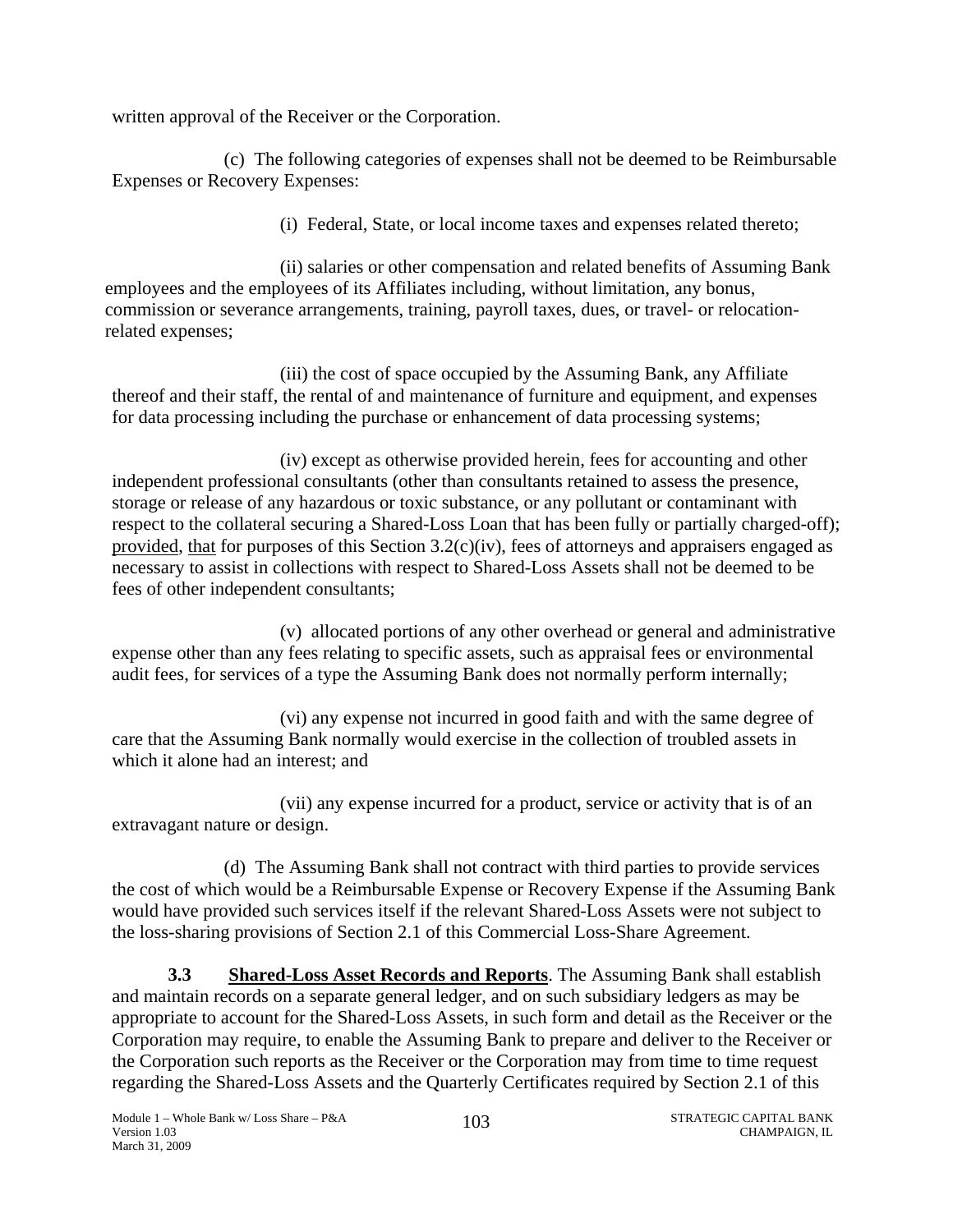Exhibit.

# **3.4 Related Loans**.

(a) The Assuming Bank shall not manage, administer or collect any "Related Loan" in any manner which would have the effect of increasing the amount of any collections with respect to the Related Loan to the detriment of the Shared-Loss Asset to which such loan is related. A "Related Loan" means any loan or extension of credit held by the Assuming Bank at any time on or prior to the end of the final Recovery Quarter that is: (i) made to the same Obligor with respect to a Loan that is a Shared-Loss Asset or with respect to a Loan from which Other Real Estate, Additional ORE or Subsidiary ORE derived, or (ii) attributable to the same primary Obligor with respect to any Loan described in clause (i) under the rules of the Assuming Bank's Chartering Authority concerning the legal lending limits of financial institutions organized under its jurisdiction as in effect on the Commencement Date, as applied to the Assuming Bank.

(b) The Assuming Bank shall prepare and deliver to the Receiver with the Quarterly Certificates for the Calendar Quarters ending June 30 and December 31 for all Shared-Loss Quarters and Recovery Quarters, a schedule of all Related Loans which are commercial loans or commercial real estate loans with Legal Balances of \$500,000 or more on the Accounting Records of the Assuming Bank as of the end of each such semi-annual period, and all other commercial loans or commercial real estate loans attributable to the same Obligor on such loans of \$500,000 or more.

**3.5 Legal Action; Utilization of Special Receivership Powers**. The Assuming Bank shall notify the Receiver in writing (such notice to be given in accordance with Article IV below and to include all relevant details) prior to utilizing in any legal action any special legal power or right which the Assuming Bank derives as a result of having acquired an asset from the Receiver, and the Assuming Bank shall not utilize any such power unless the Receiver shall have consented in writing to the proposed usage. The Receiver shall have the right to direct such proposed usage by the Assuming Bank and the Assuming Bank shall comply in all respects with such direction. Upon request of the Receiver, the Assuming Bank will advise the Receiver as to the status of any such legal action. The Assuming Bank shall immediately notify the Receiver of any judgment in litigation involving any of the aforesaid special powers or rights.

# **ARTICLE IV -- LOSS-SHARING NOTICES GIVEN TO CORPORATION AND/OR RECEIVER**

As a supplement to the notice provisions contained in Section 13.7 of the Agreement, any notice, request, demand, consent, approval, or other communication (a "Notice") given to the Corporation and/or the Receiver in the loss-sharing context shall be given as follows:

**4.1** With respect to a Notice under Sections 2 and Sections 3.2, 3.3, and 3.4 of this Exhibit: